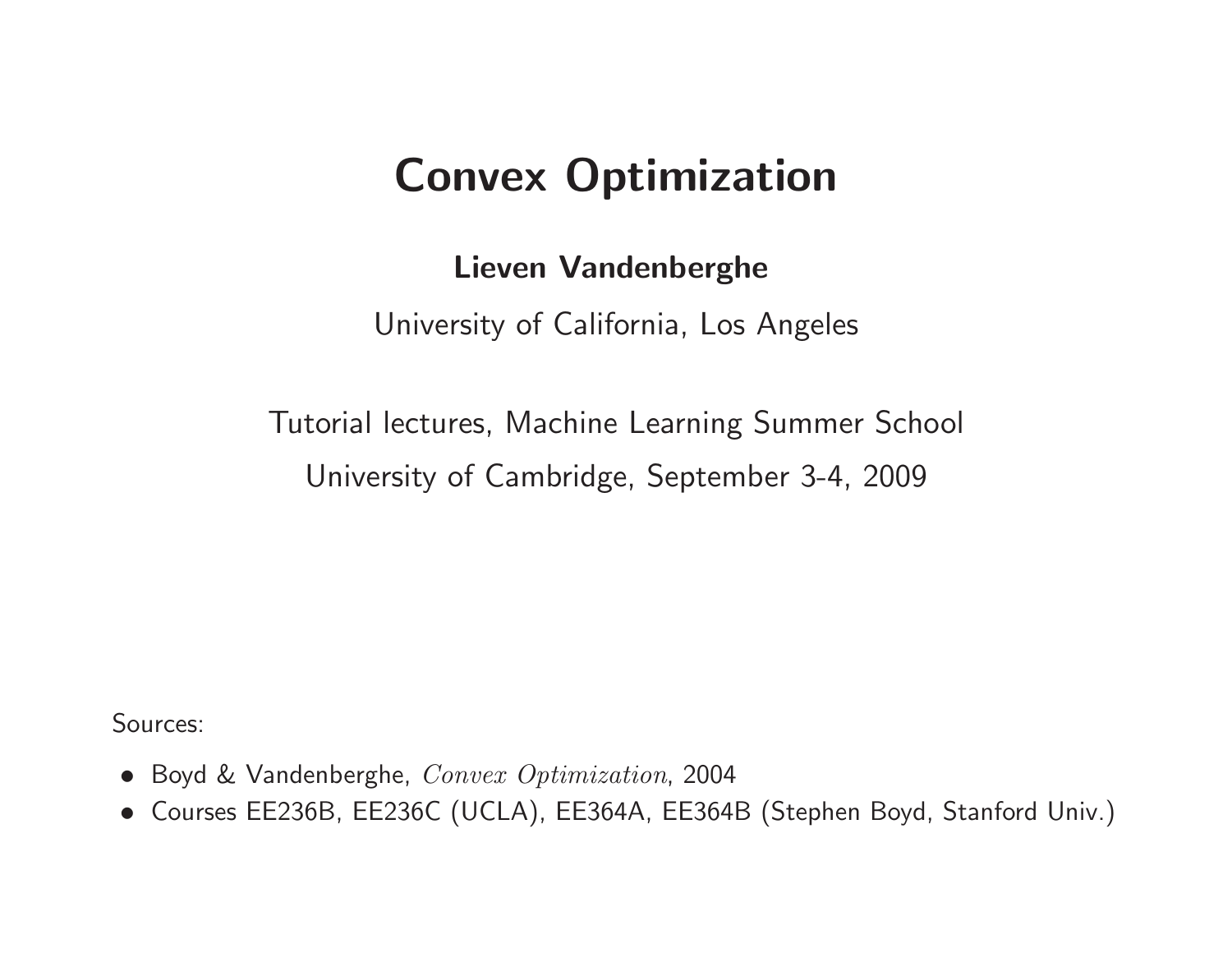Convex optimization — MLSS <sup>2009</sup>

# Introduction

- mathematical optimization, modeling, complexity
- convex optimization
- recent history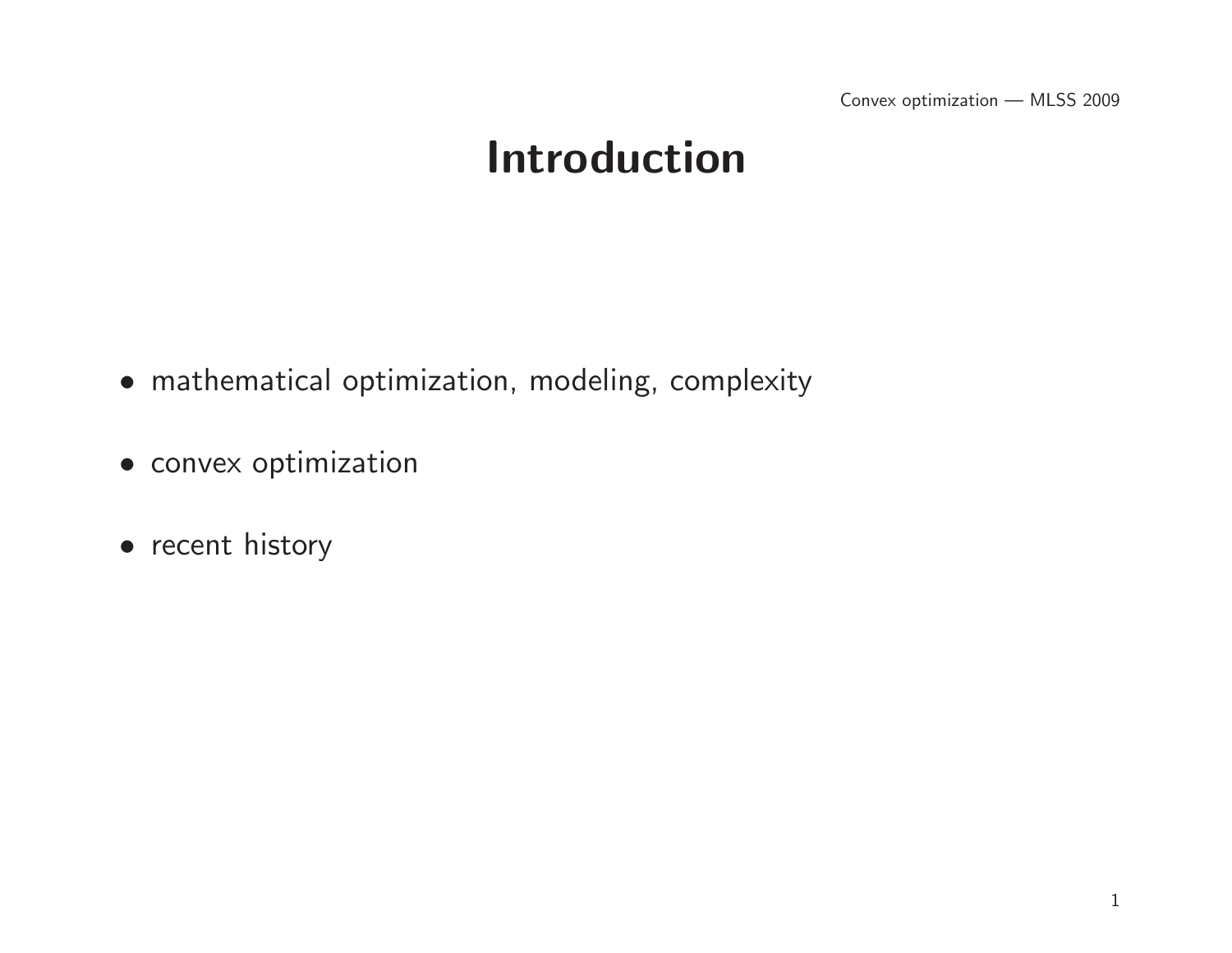### Mathematical optimization

minimize  $f_0(x_1, \dots, x_n)$ subject to  $f_1(x_1, \ldots, x_n) \leq 0$  . . .  $f_m(x_1, \ldots, x_n) \leq 0$ 

- $\bullet\,\,x=(x_1,x_2,\ldots,x_n)$  are decision variables
- $\bullet$   $f_0(x_1, x_2, \ldots, x_n)$  gives the cost of choosing  $x$
- $\bullet\,$  inequalities give constraints that  $x$  must satisfy

<sup>a</sup> mathematical model of <sup>a</sup> decision, design, or estimation problem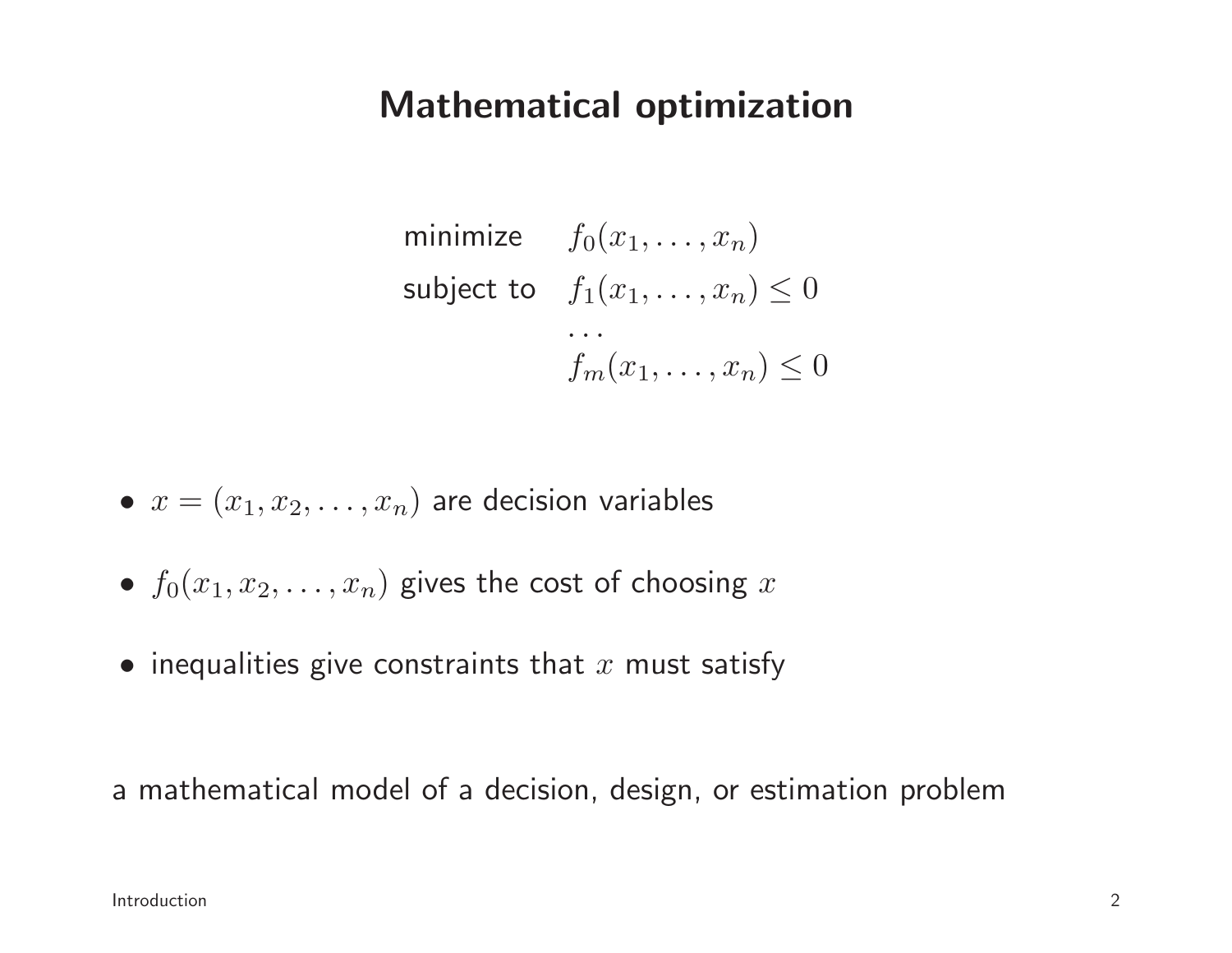### Limits of mathematical optimization

- how realistic is the model, and how certain are we about it?
- is the optimization problem tractable by existing numerical algorithms?

Optimization research

• modeling

generic techniques for formulating tractable optimization problems

### • algorithms

expand class of problems that can be efficiently solved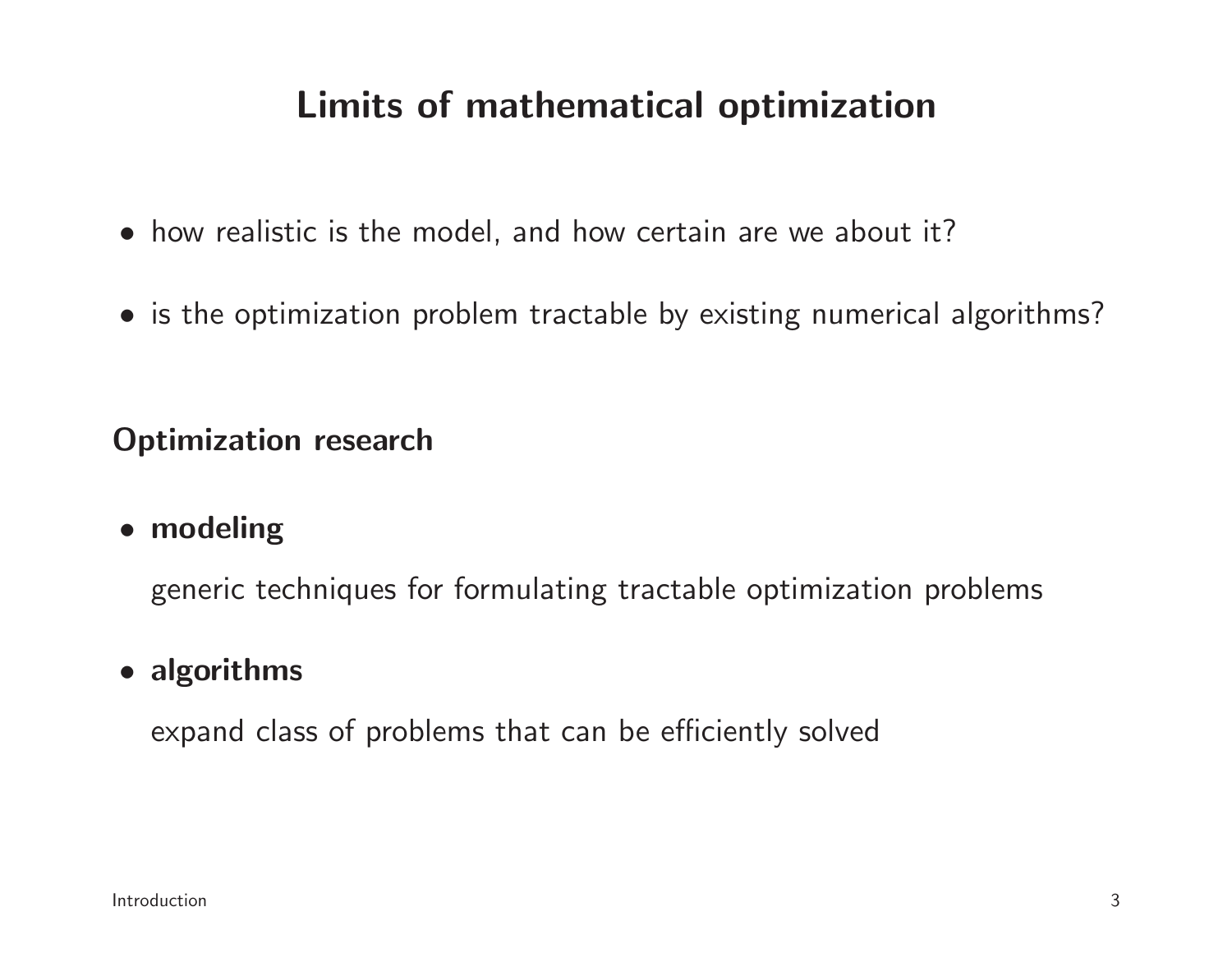### Complexity of nonlinear optimization

- the genera<sup>l</sup> optimization problem is intractable
- even simple looking optimization problems can be very hard

#### Examples

- quadratic optimization problem with many constraints
- minimizing <sup>a</sup> multivariate polynomial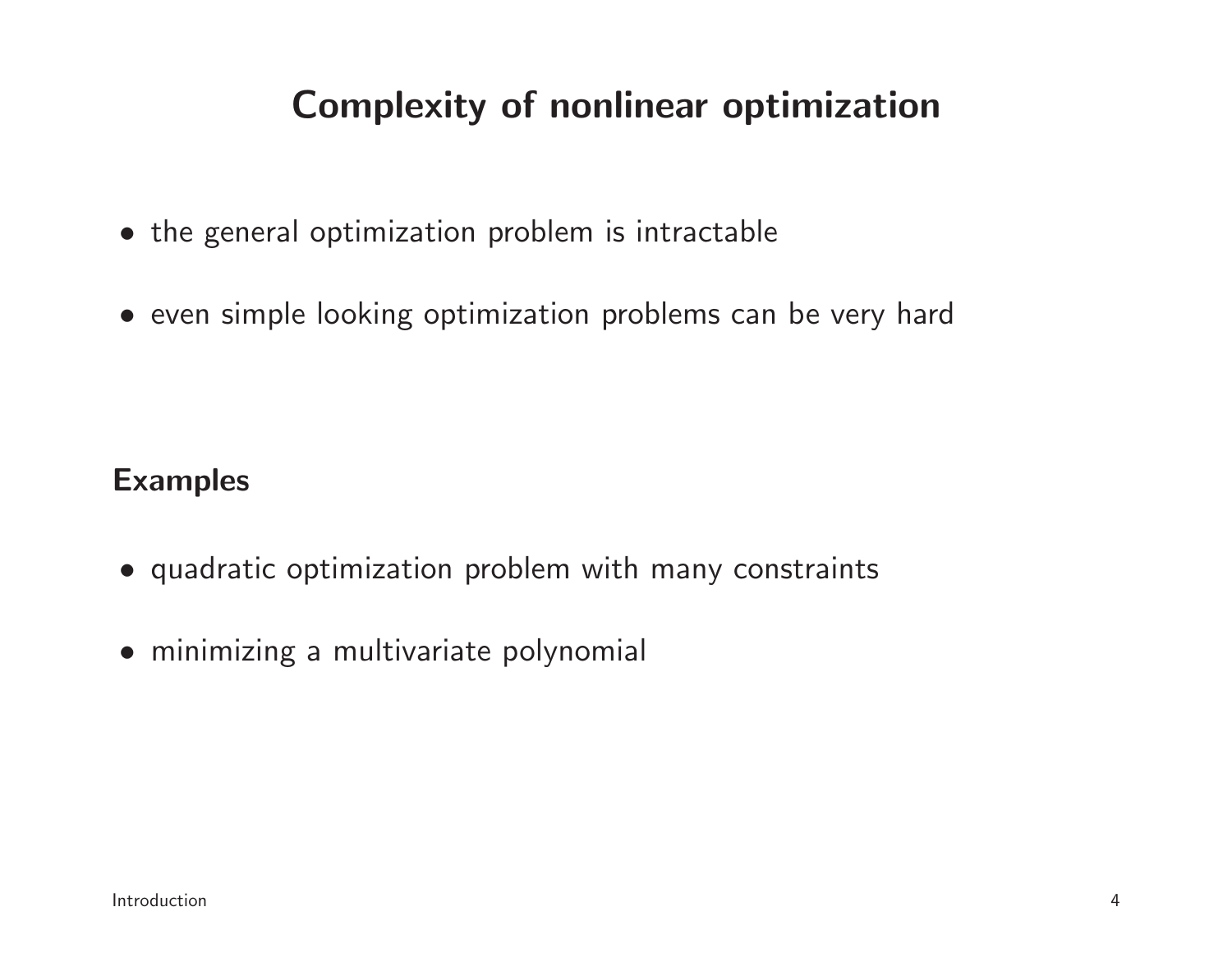#### The famous exception: Linear programming

minimize 
$$
c^T x = \sum_{i=1}^n c_i x_i
$$
  
subject to  $a_i^T x \leq b_i$ ,  $i = 1, ..., m$ 

- widely used since Dantzig introduced the simplex algorithm in <sup>194</sup> 8
- since 1950s, many applications in operations research, network optimization, finance, engineering,. . .
- extensive theory (optimality conditions, sensitivity, . . . )
- there exist very efficient algorithms for solving linear programs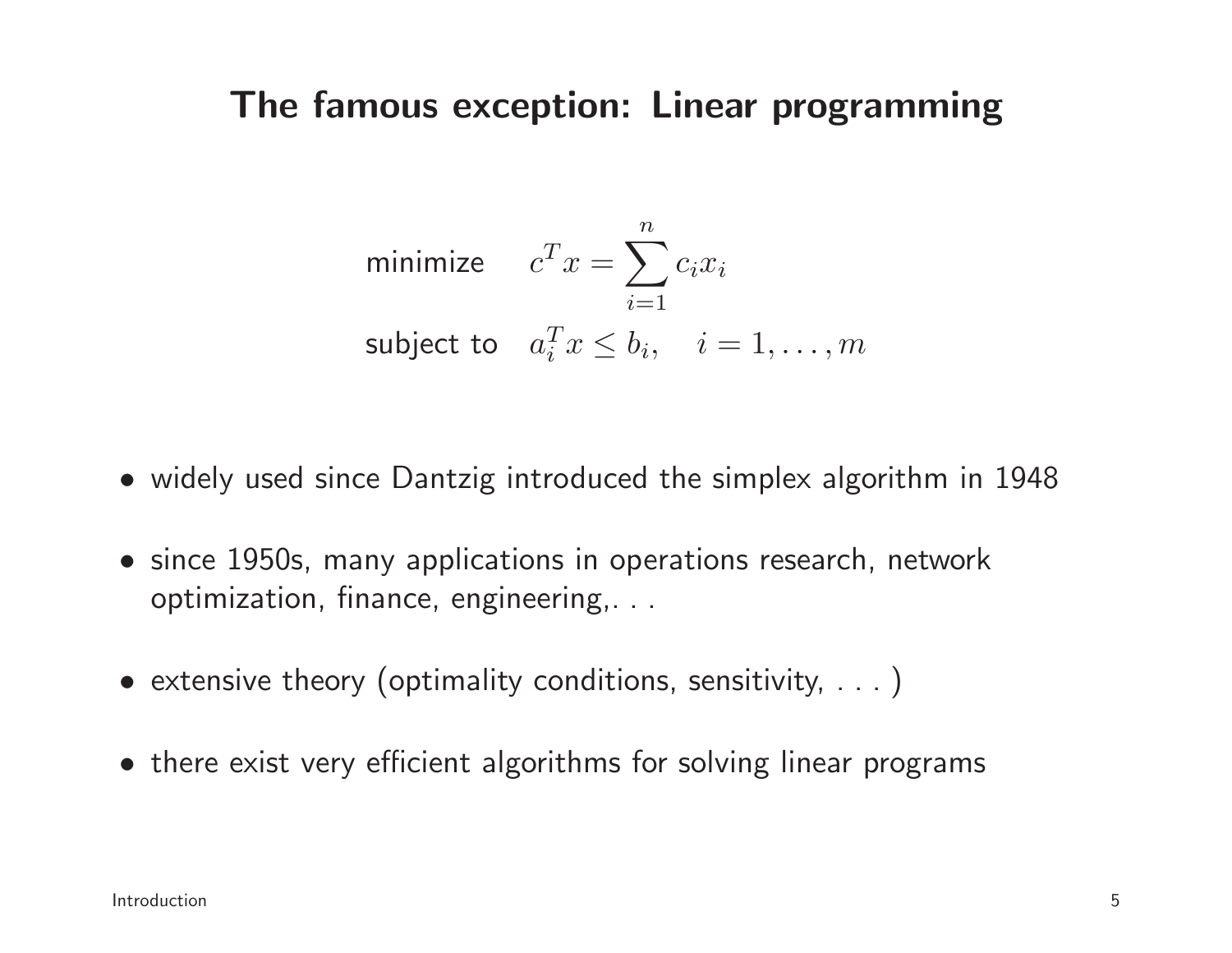### Solving linear programs

- no closed-form expression for solution
- widely available and reliable software
- for some algorithms, can prove polynomial time
- problems with over  $10^5$  variables or constraints solved routinely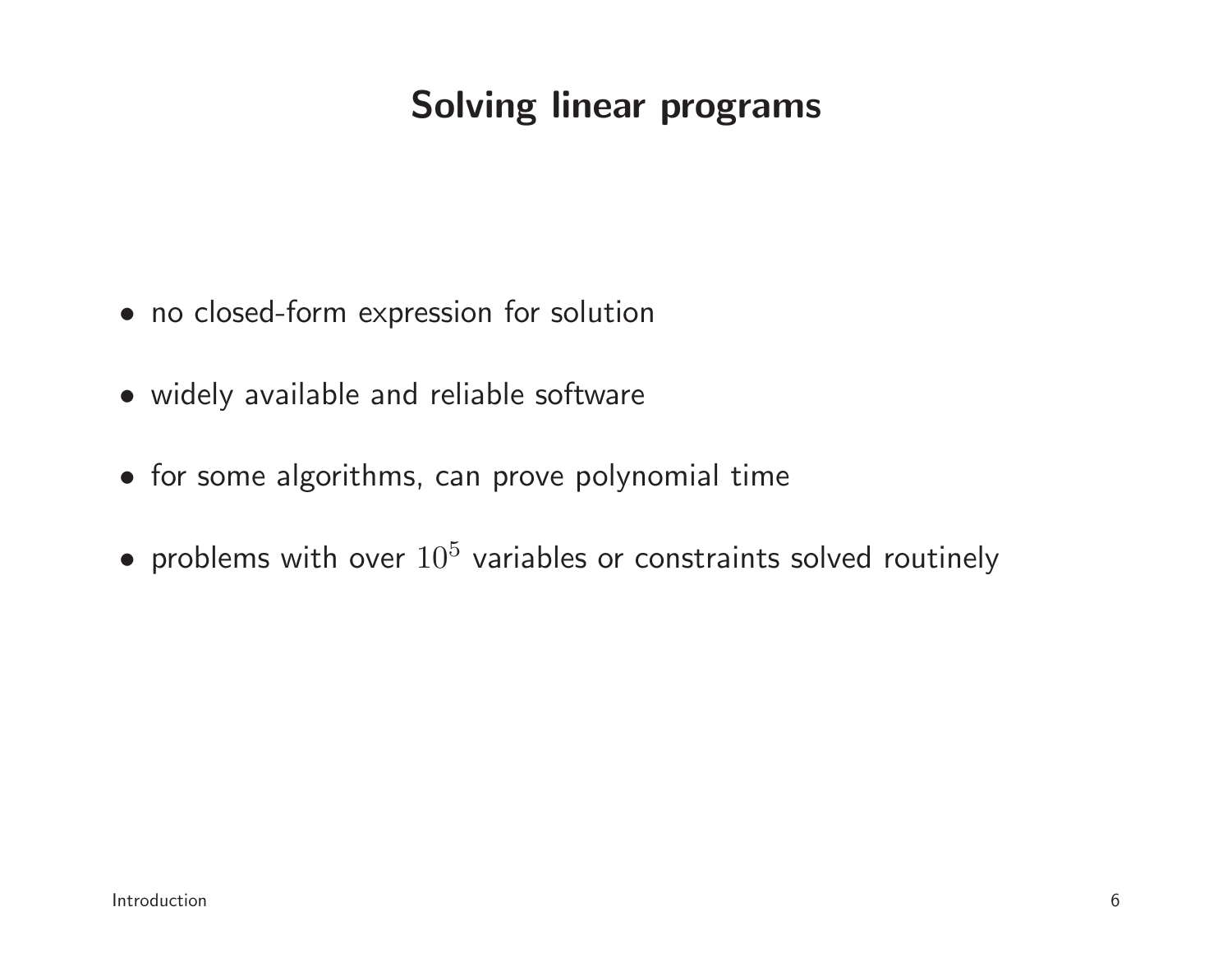#### Convex optimization problem

$$
\begin{array}{ll}\text{minimize} & f_0(x) \\ \text{subject to} & f_1(x) \le 0 \\ & \dots \\ & f_m(x) \le 0 \end{array}
$$

 $\bullet$  objective and constraint functions are convex: for  $0\leq\theta\leq1$ 

$$
f_i(\theta x + (1 - \theta)y) \leq \theta f_i(x) + (1 - \theta)f_i(y)
$$

- includes least-squares problems and linear programs as special cases
- can be solved exactly, with similar complexity as LPs
- surprisingly many problems can be solved via convex optimization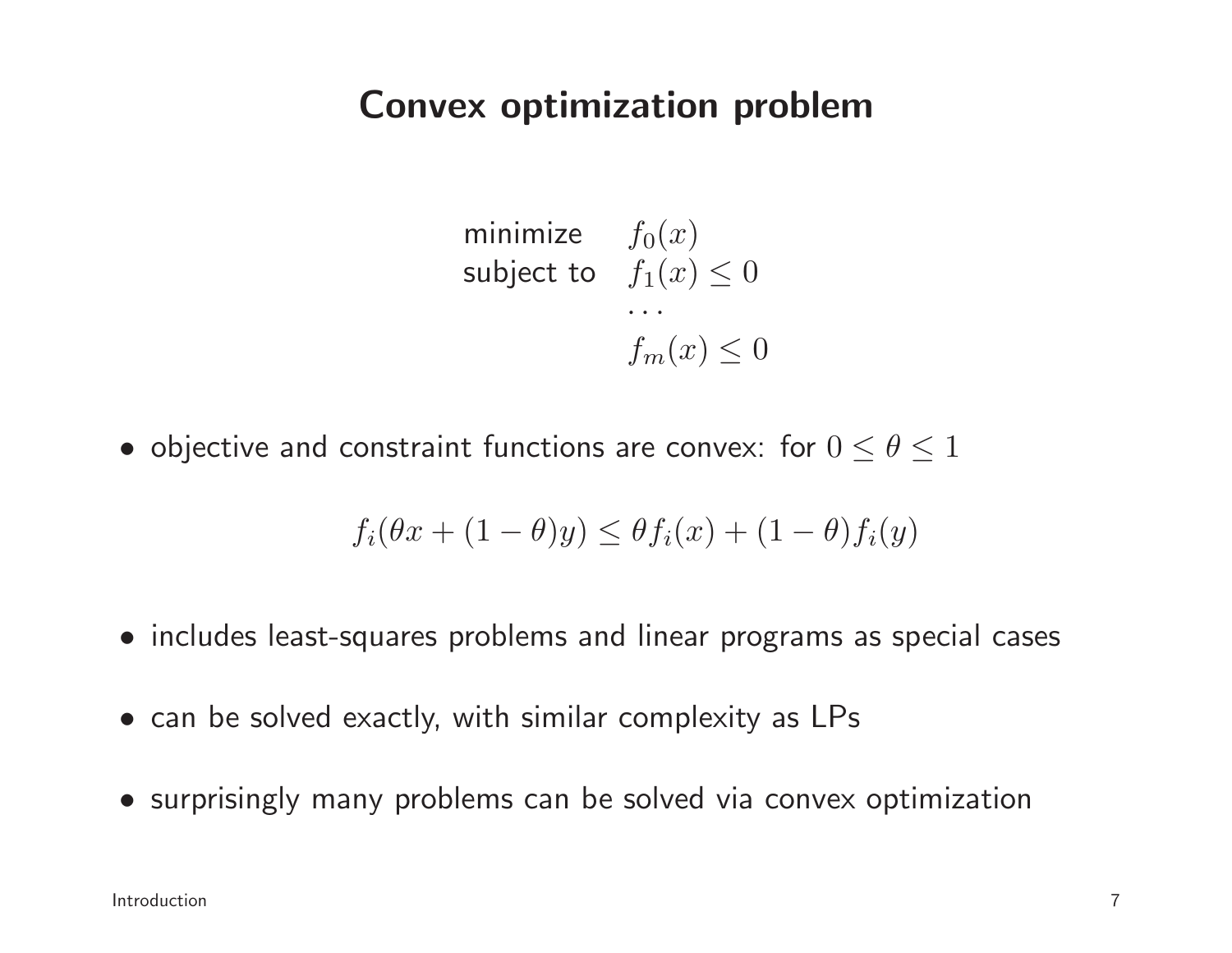### **History**

• 1940s: linear programming

minimize 
$$
c^T x
$$
  
subject to  $a_i^T x \le b_i$ ,  $i = 1,...,m$ 

- 1950s: quadratic programming
- 1960s: geometric programming
- 1990s: semidefinite programming, second-order cone programming, quadratically constrained quadratic programming, robust optimization, sum-of-squares programming, . . .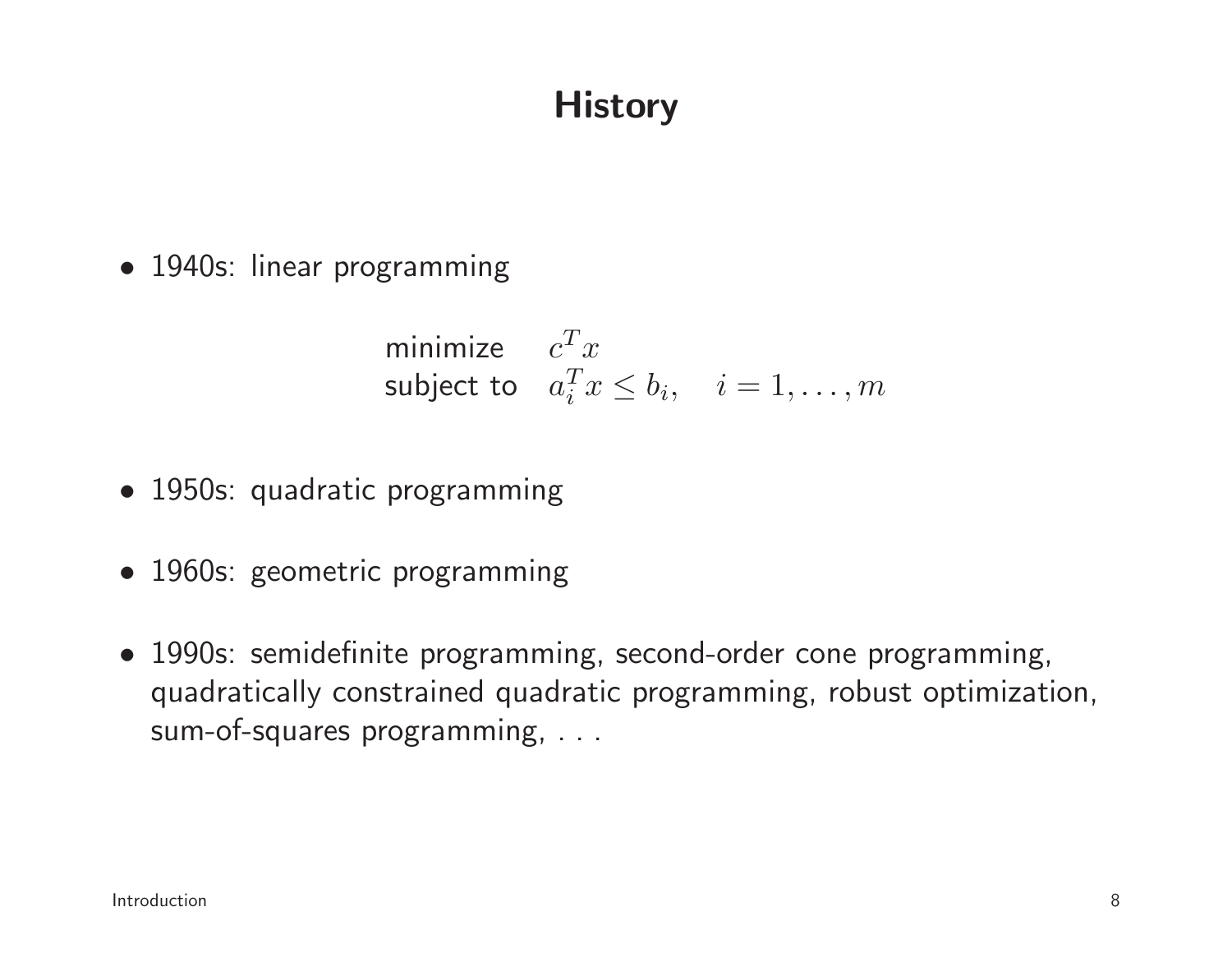### New applications since <sup>1990</sup>

- linear matrix inequality techniques in control
- circuit design via geometric programming
- support vector machine learning via quadratic programming
- semidefinite programming relaxations in combinatorial optimization
- $\bullet$   $\ell_1$ -norm optimization for sparse signal reconstruction
- applications in structural optimization, statistics, signal processing, communications, image processing, computer vision, quantuminformation theory, finance, . . .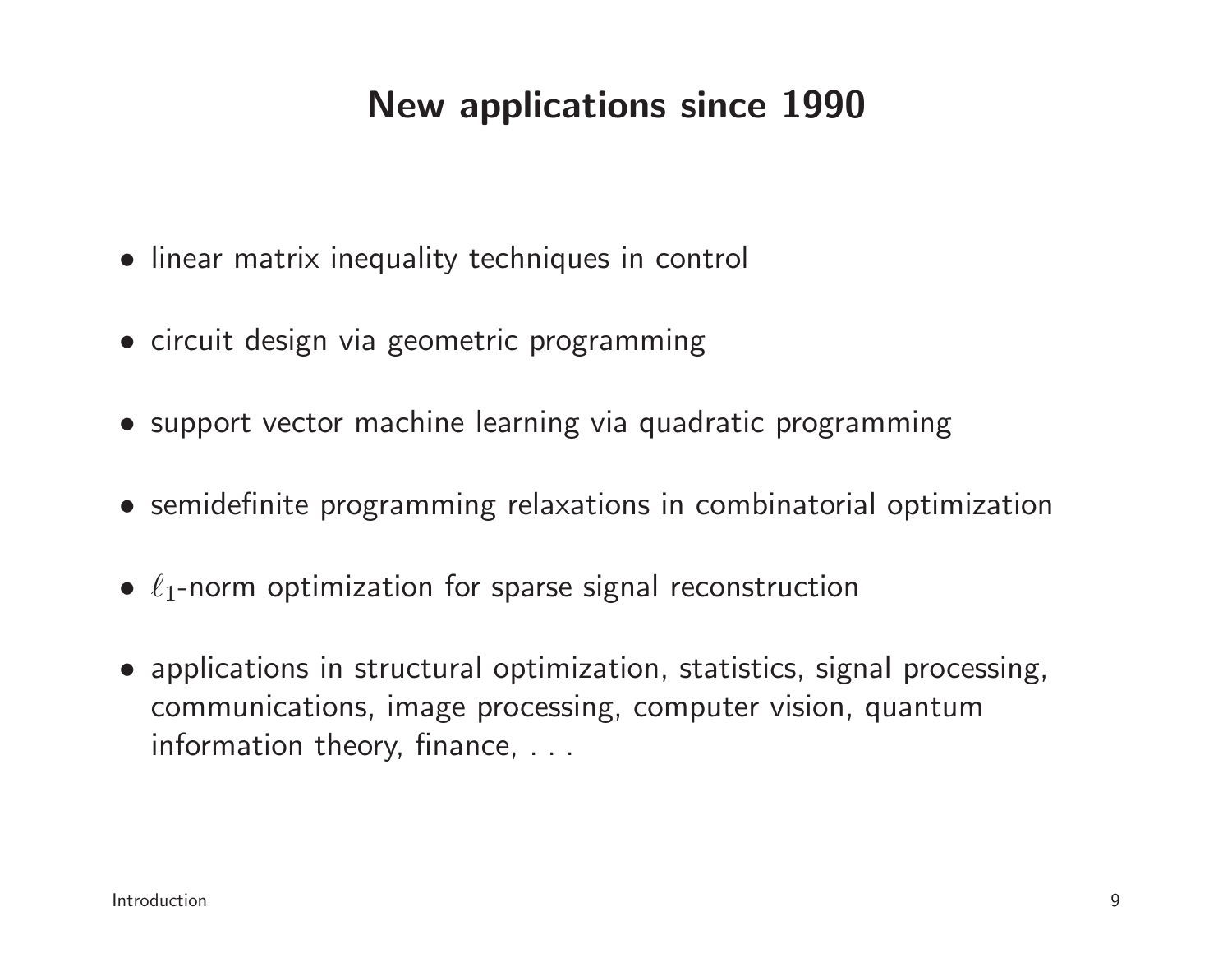# Algorithms

#### Interior-point methods

- <sup>1984</sup> (Karmarkar): first practical polynomial-time algorithm
- 1984-1990: efficient implementations for large-scale LPs
- around <sup>1990</sup> (Nesterov & Nemirovski): polynomial-time interior-point methods for nonlinear convex programming
- since 1990: extensions and high-quality software packages

#### First-order algorithms

- similar to gradient descent, but with better convergence properties
- based on Nesterov's 'optimal' methods from 1980s
- extend to certain nondifferentiable or constrained problems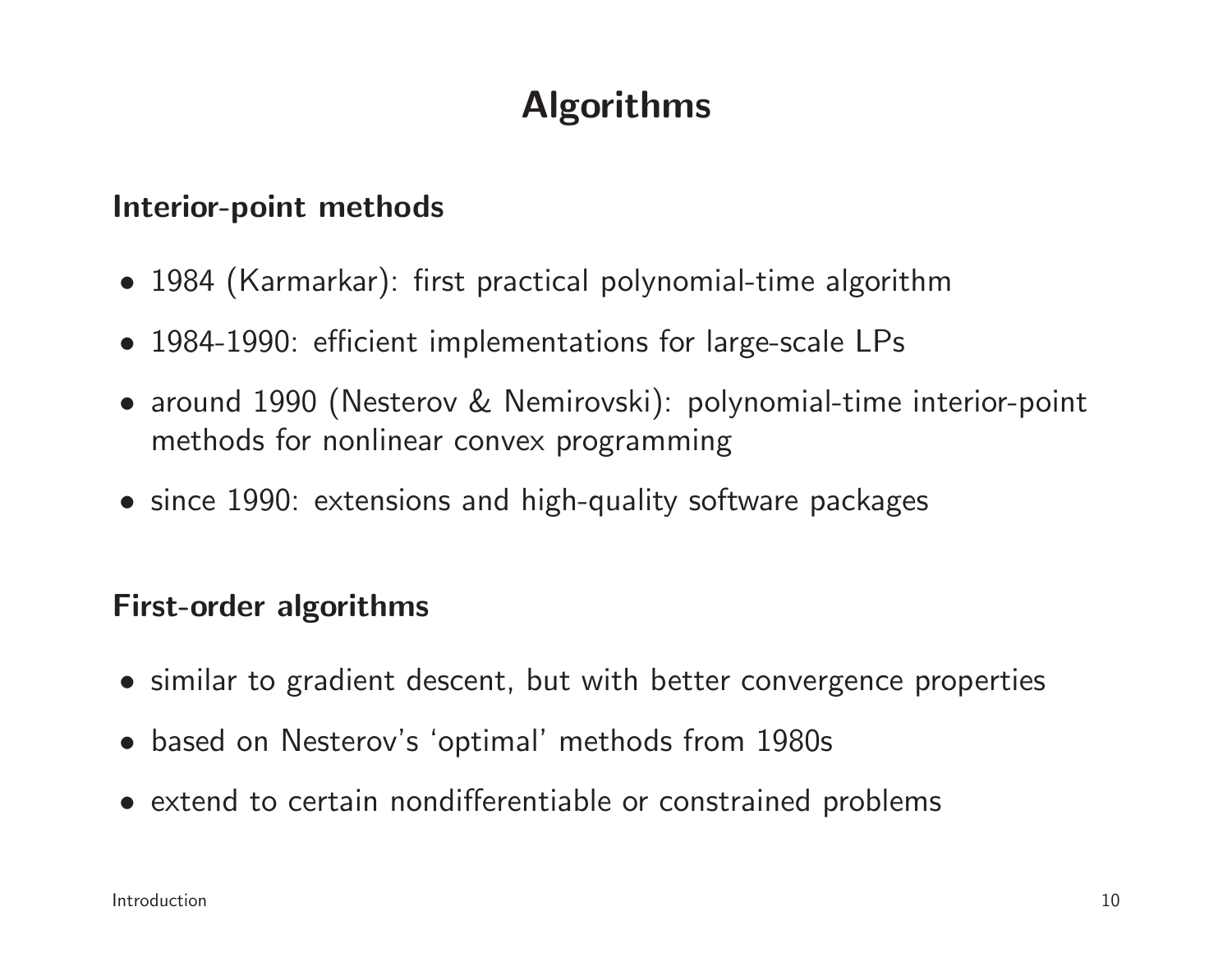# **Outline**

- basic theory
	- convex sets and functions
	- convex optimization problems
	- linear, quadratic, and geometric programming
- cone linear programming and applications
	- second-order cone programming
	- semidefinite programming
- some recent developments in algorithms (since 1990)
	- interior-point methods
	- fast gradient methods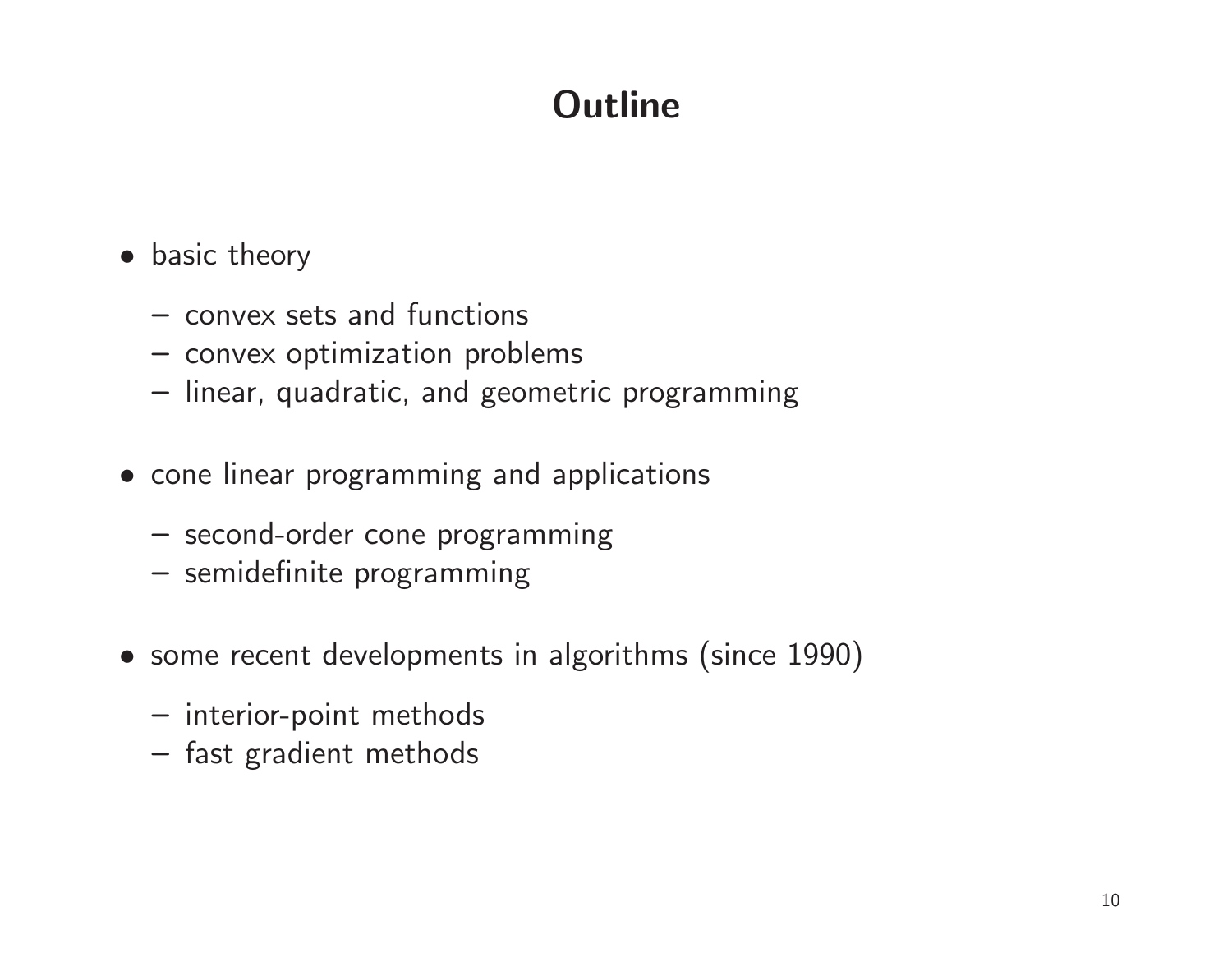# Convex sets and functions

- definition
- basic examples and properties
- operations that preserve convexity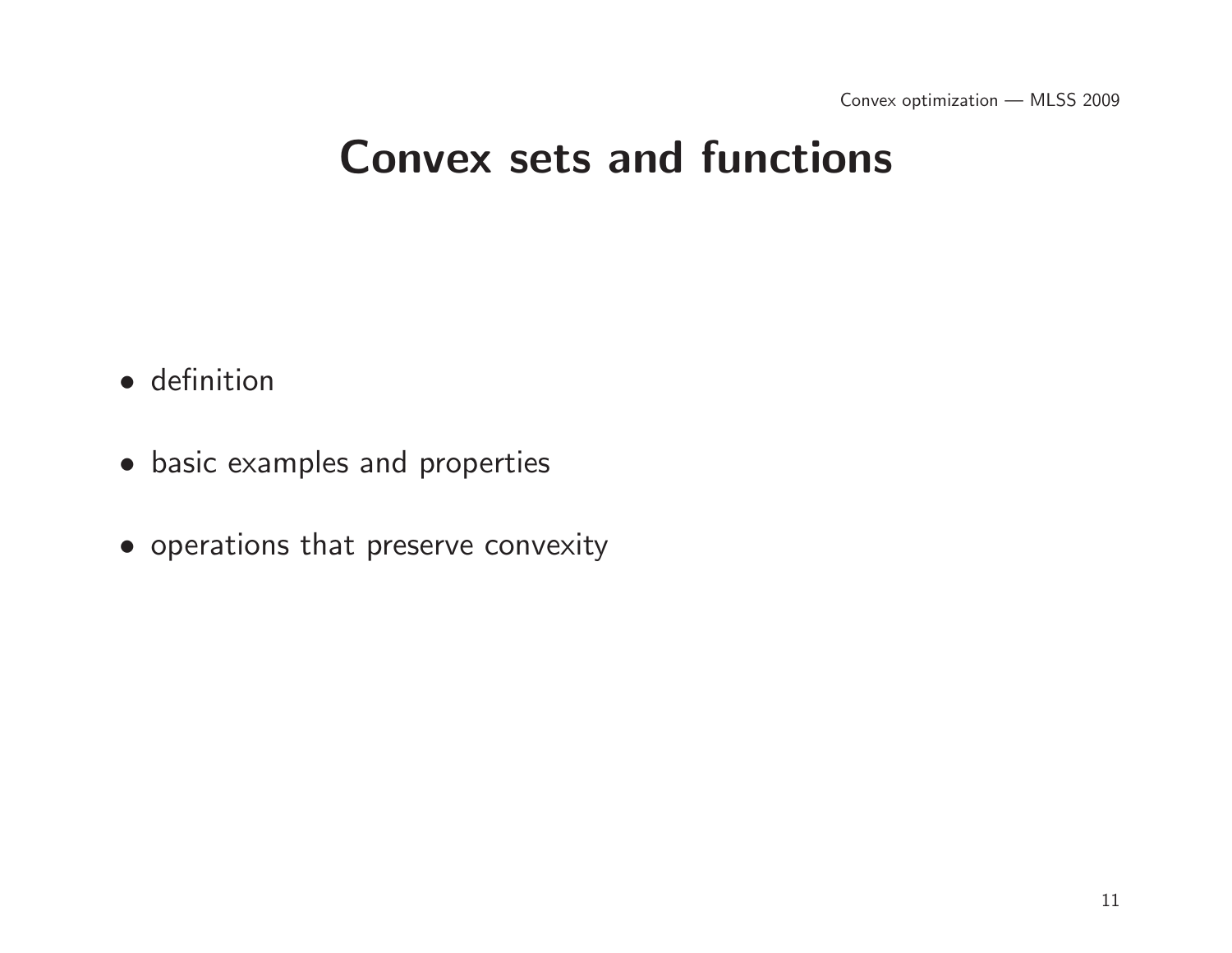#### Convex set

contains line segment between any two points in the set

 $x_1, x_2 \in C$ ,  $0 \le \theta \le 1 \implies \theta x_1 + (1 - \theta)x_2 \in C$ 

Examples: one convex, two nonconvex sets

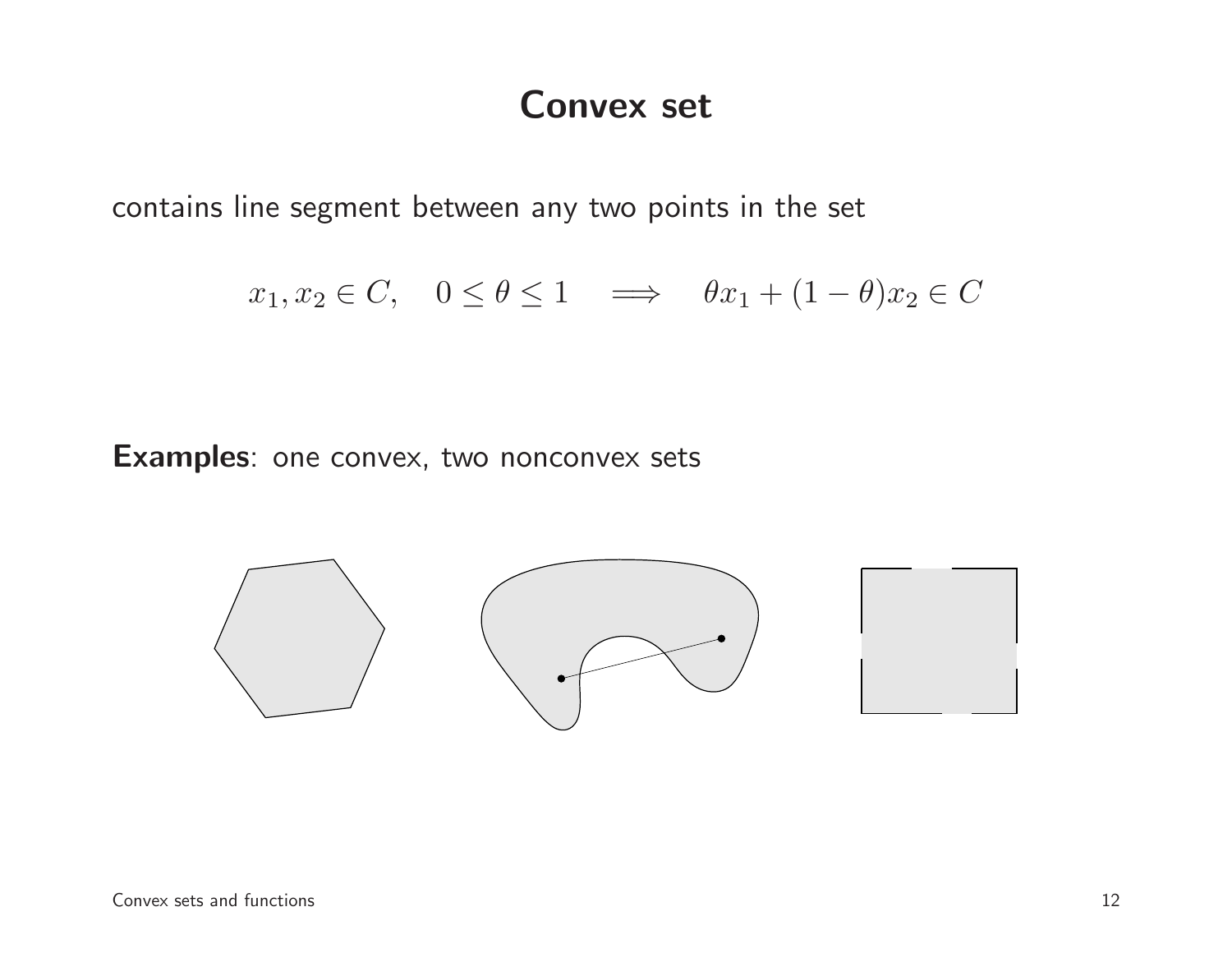### Examples and properties

- $\bullet\,$  solution set of linear equations  $Ax=b$  (affine set)
- $\bullet\,$  solution set of linear inequalities  $Ax\preceq b$  (polyhedron)
- norm balls  $\{x \mid ||x|| \leq R\}$  and norm cones  $\{(x, t) \mid ||x|| \leq t\}$
- $\bullet\,$  set of positive semidefinite matrices  ${\bf S}^n_+$  $\frac{n}{+}=\{X\in\mathbf{S}^n$  $^{n} \mid X \succeq 0 \}$

- image of <sup>a</sup> convex set under <sup>a</sup> linear transformation is convex
- inverse image of <sup>a</sup> convex set under <sup>a</sup> linear transformation is convex
- intersection of convex sets is convex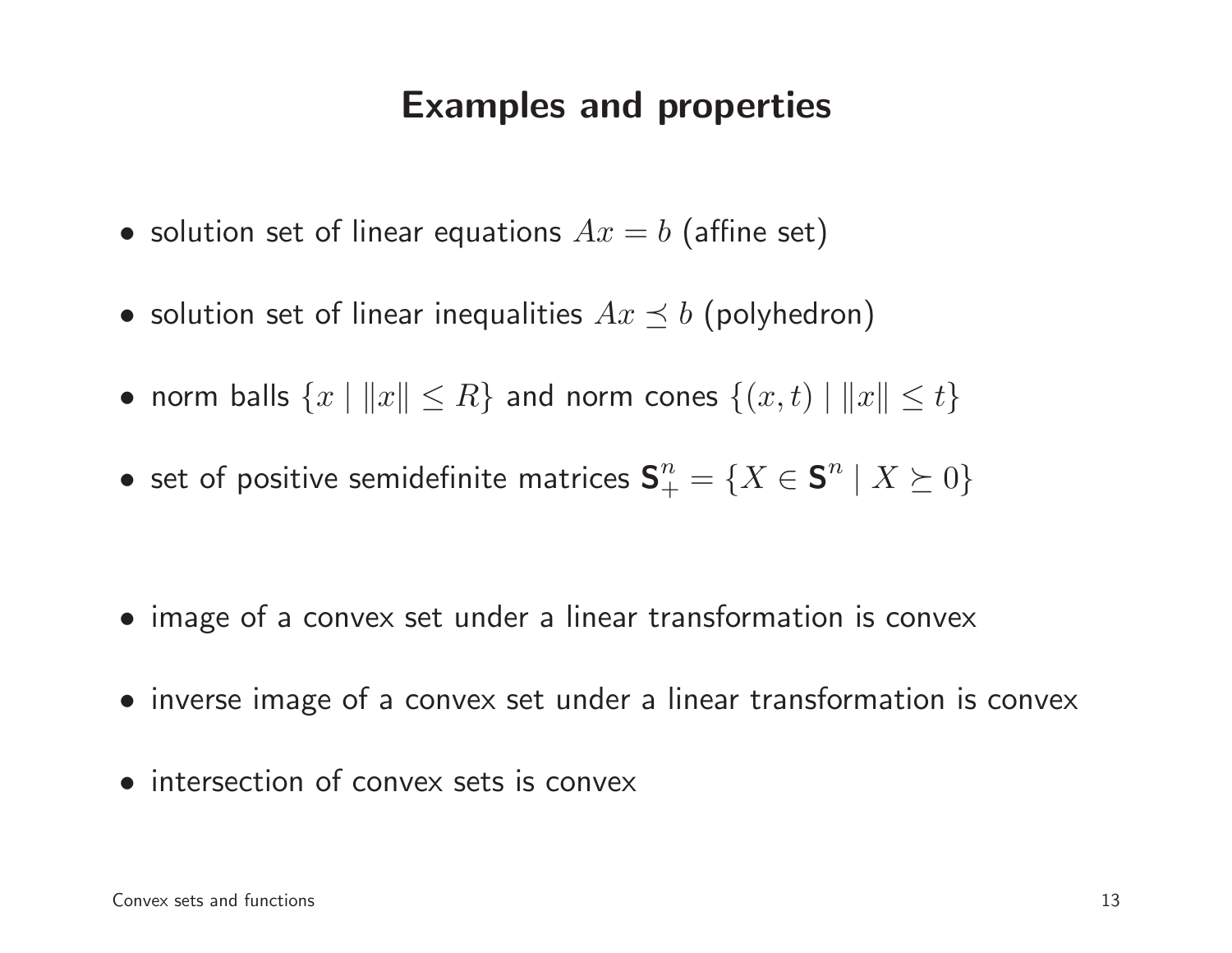#### Example of intersection property

 $C=\{x\in{\bf R}^n\mid |p(t)|\leq 1$  for  $|t|\leq \pi/3\}$ 

where  $p(t) = x_1 \cos t + x_2 \cos 2t + \cdots + x_n$  $_n \cos nt$ 



 $C$  is intersection of infinitely many halfspaces, hence convex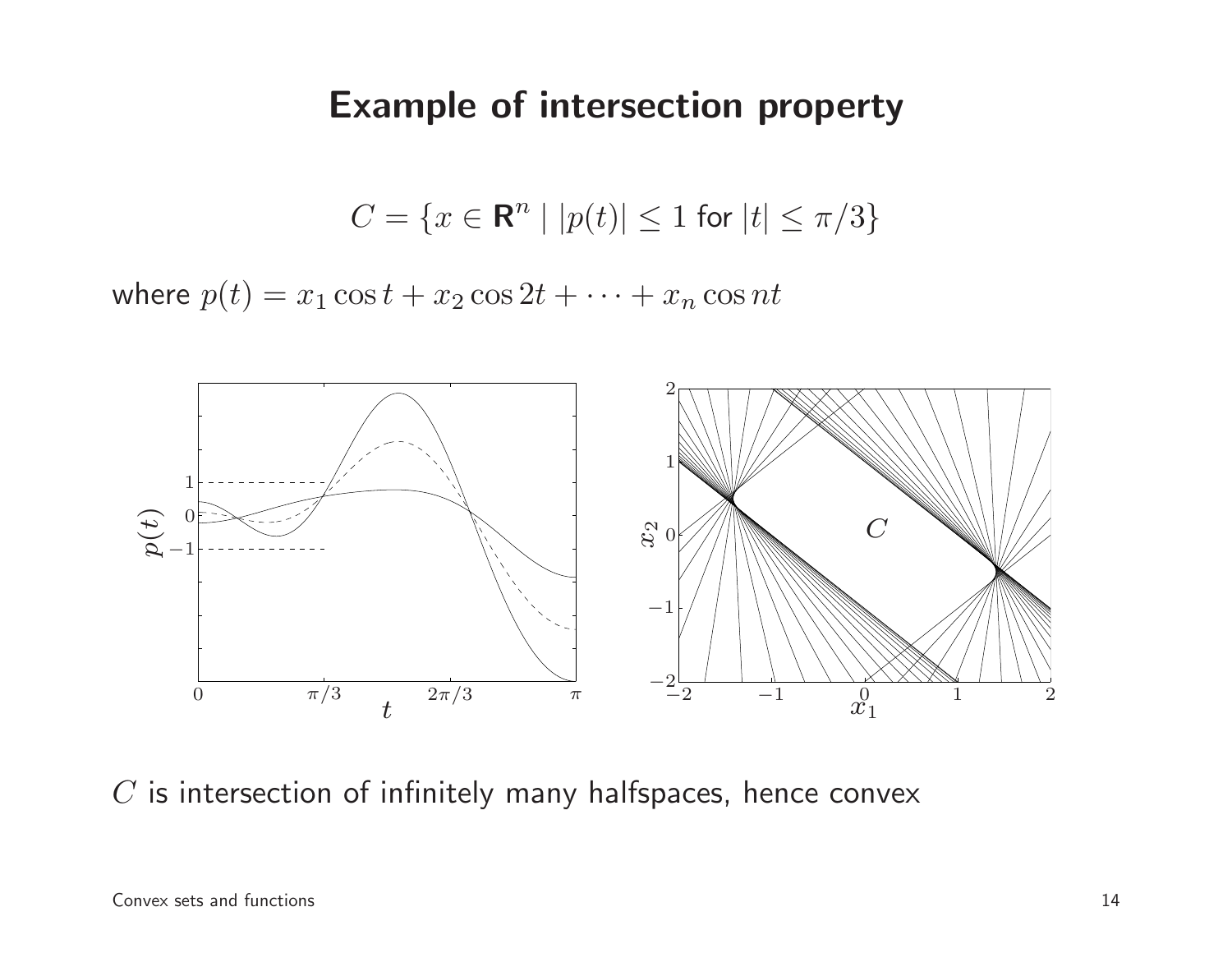#### Convex function

domain  $\mathbf{dom}\, f$  is a convex set and

$$
f(\theta x + (1 - \theta)y) \le \theta f(x) + (1 - \theta)f(y)
$$

for all  $x, y \in \textbf{dom}\, f$ ,  $0 \le \theta \le 1$ 



 $f$  is concave if  $-f$  is convex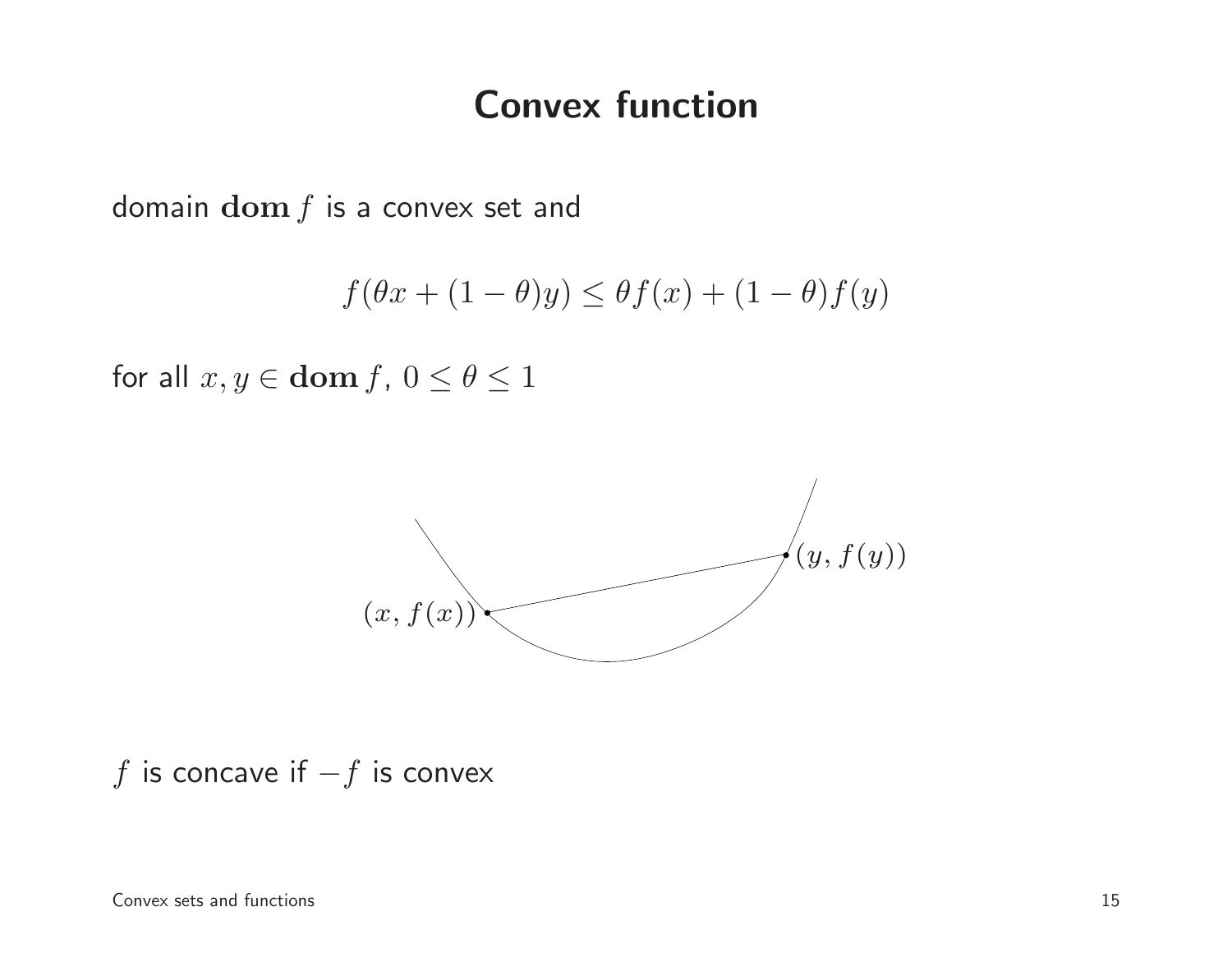### Epigraph and sublevel set

Epigraph: epi $f = \{(x, t) | x \in \text{dom } f, f(x) \le t\}$ 

<sup>a</sup> function is convex if and only itsepigraph is <sup>a</sup> convex set



Sublevel sets:  $C_{\alpha} = \{x \in \textbf{dom} f \mid f(x) \leq \alpha\}$ 

the sublevel sets of <sup>a</sup> convex function are convex (converse is false)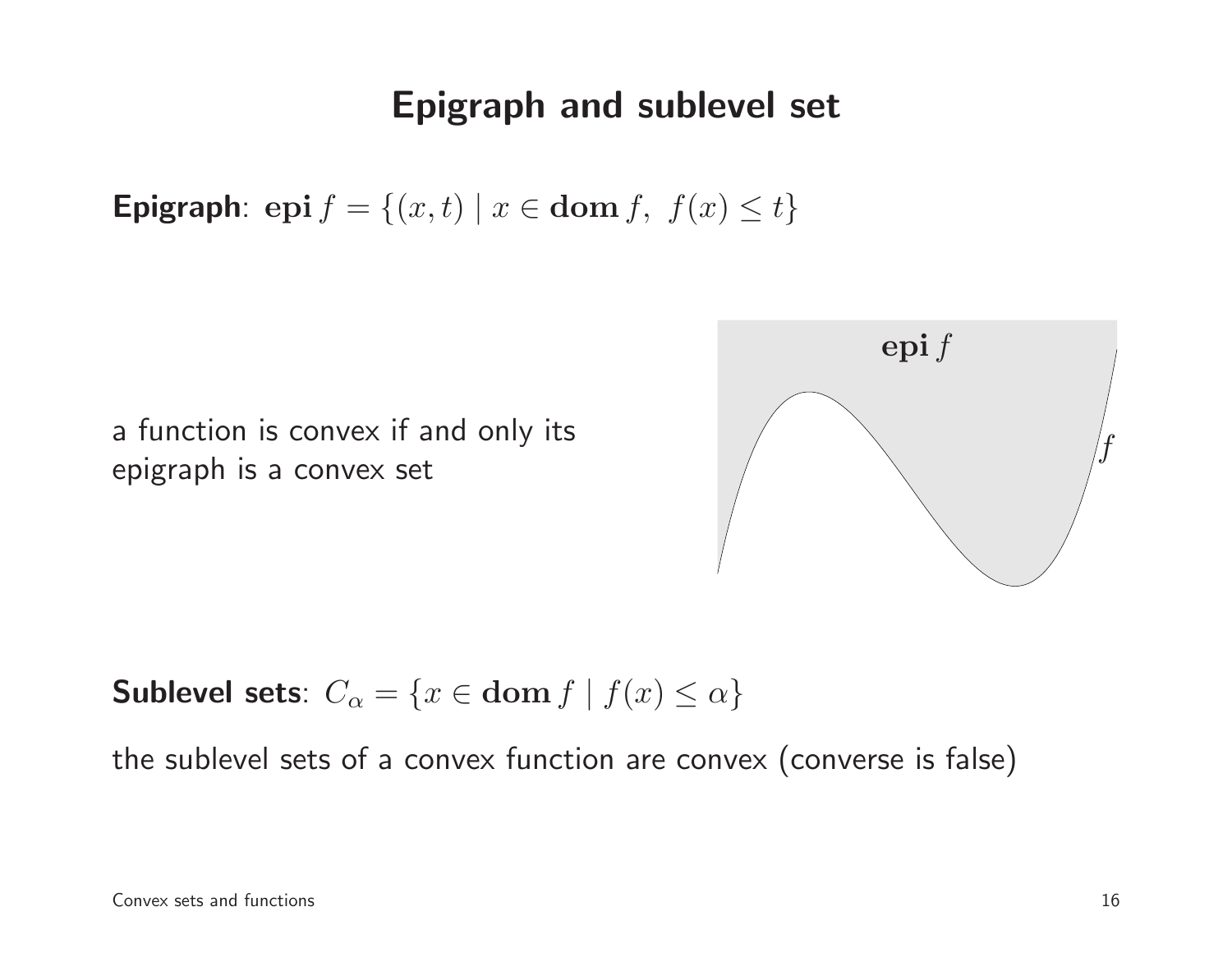### Examples

- $\exp x$ ,  $-\log x$ ,  $x \log x$  are convex
- $\bullet \; x^{\alpha}$  is convex for  $x > 0$  and  $\alpha \geq 1$  or  $\alpha \leq 0$ ;  $|x|^{\alpha}$  is convex for  $\alpha \geq 1$
- quadratic-over-linear function  $x^T x/t$  is convex in  $x$ ,  $t$  for  $t > 0$
- geometric mean  $(x_1x_2\cdots x_n)^{1/n}$  is concave for  $x\succeq 0$
- $\bullet\;\log\det X$  is concave on set of positive definite matrices
- $\log(e^{x_1} + \cdots e^{x_n})$  is convex
- linear and affine functions are convex and concave
- norms are convex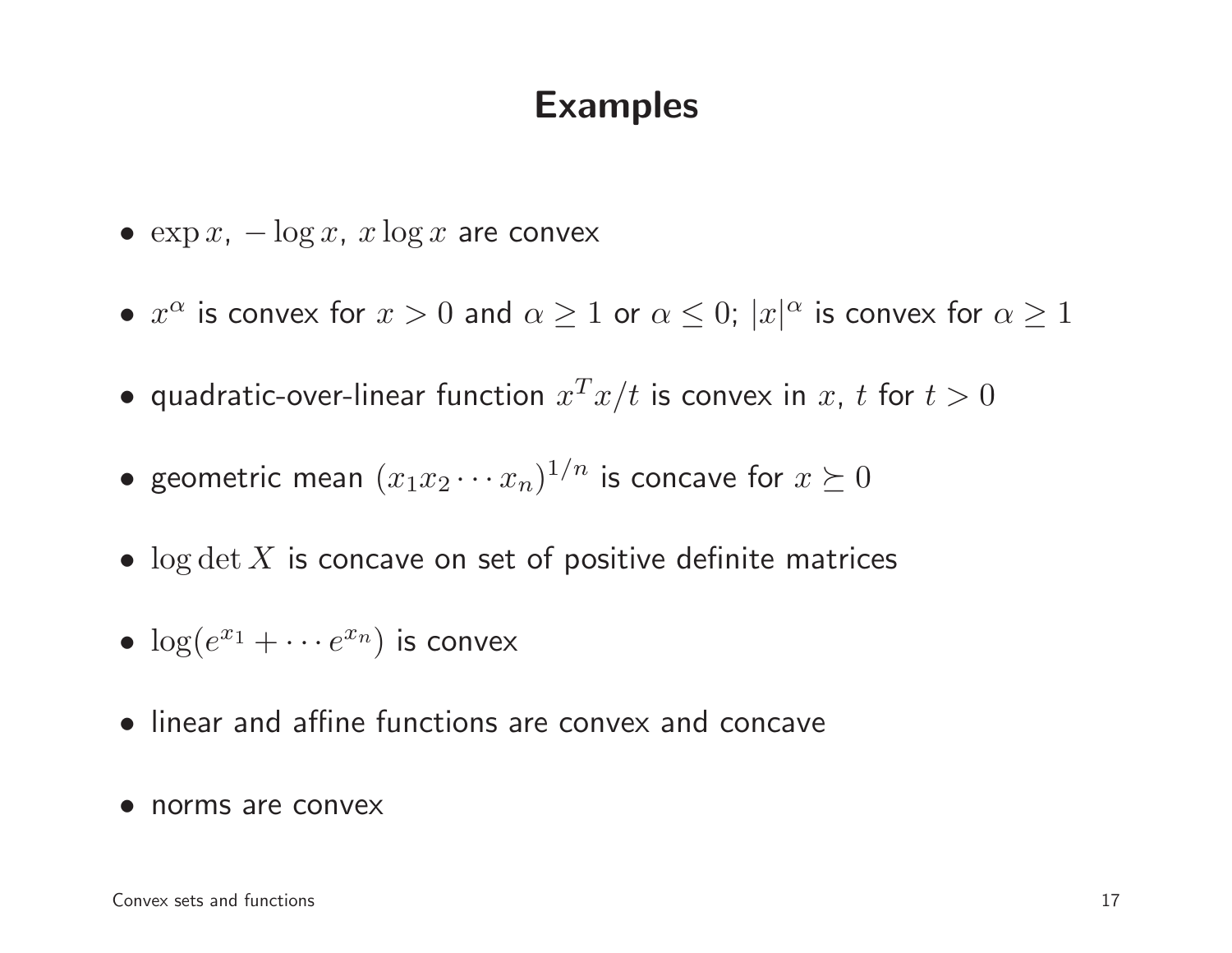#### Differentiable convex functions

differentiable  $f$  is convex if and only if  $\mathbf{dom}\,f$  is convex and

$$
f(y) \ge f(x) + \nabla f(x)^T (y - x) \quad \text{for all } x, y \in \text{dom } f
$$



twice differentiable  $f$  is convex if and only if  $\mathbf{dom}\,f$  is convex and

$$
\nabla^2 f(x) \succeq 0 \quad \text{for all } x \in \text{dom } f
$$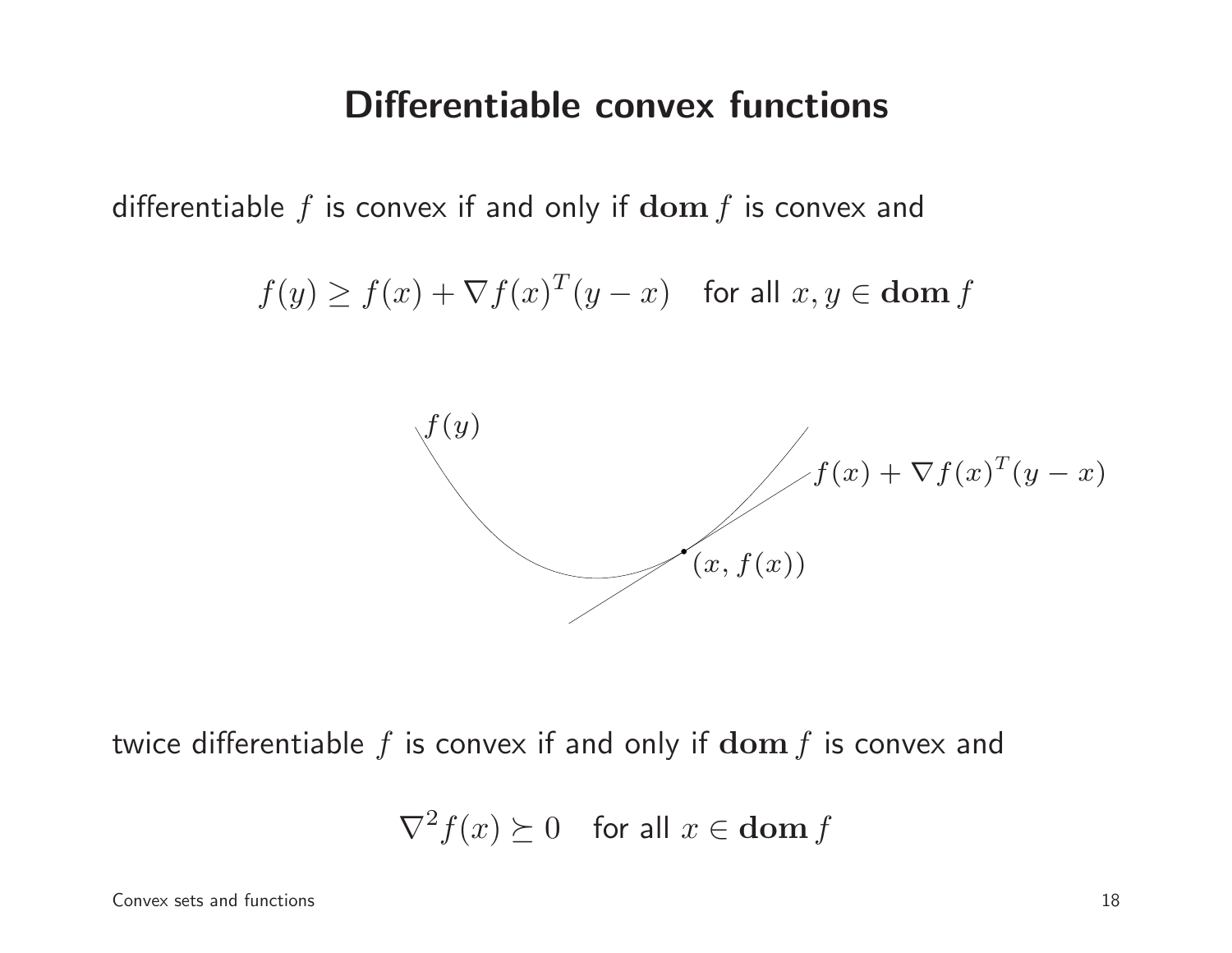### Operations that preserve convexity

methods for establishing convexity of <sup>a</sup> function

- 1. verify definition
- 2. for twice differentiable functions, show  $\nabla^2$  $f(x)\succeq0$
- 3. show that  $f$  is obtained from simple convex functions by operations that preserve convexity
	- nonnegative weighted sum
	- composition with affine function
	- pointwise maximum and supremum
	- composition
	- minimization
	- perspective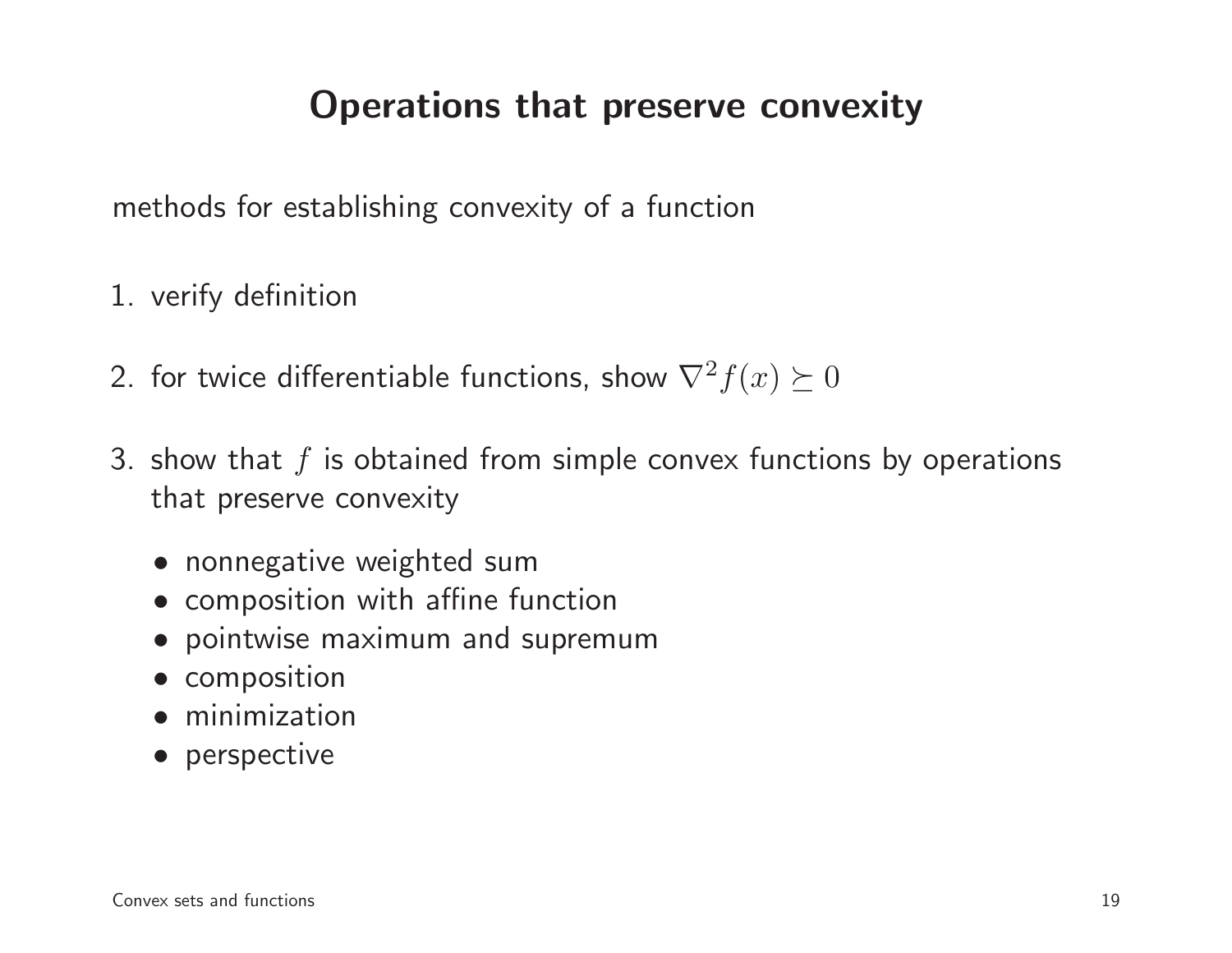# Positive weighted sum & composition with affine function

**Nonnegative multiple:**  $\alpha f$  is convex if  $f$  is convex,  $\alpha \geq 0$ 

 $\textsf{Sum:} \ \ f_1 + f_2 \ \textsf{convex} \ \text{if} \ f_1, f_2 \ \textsf{convex} \ \text{(extends to infinite sums, integrals)}$ 

**Composition with affine function**:  $f(Ax + b)$  is convex if  $f$  is convex

#### Examples

• log barrier for linear inequalities

$$
f(x) = -\sum_{i=1}^{m} \log(b_i - a_i^T x)
$$

 $\bullet$  (any) norm of affine function:  $f(x) = \|Ax + b\|$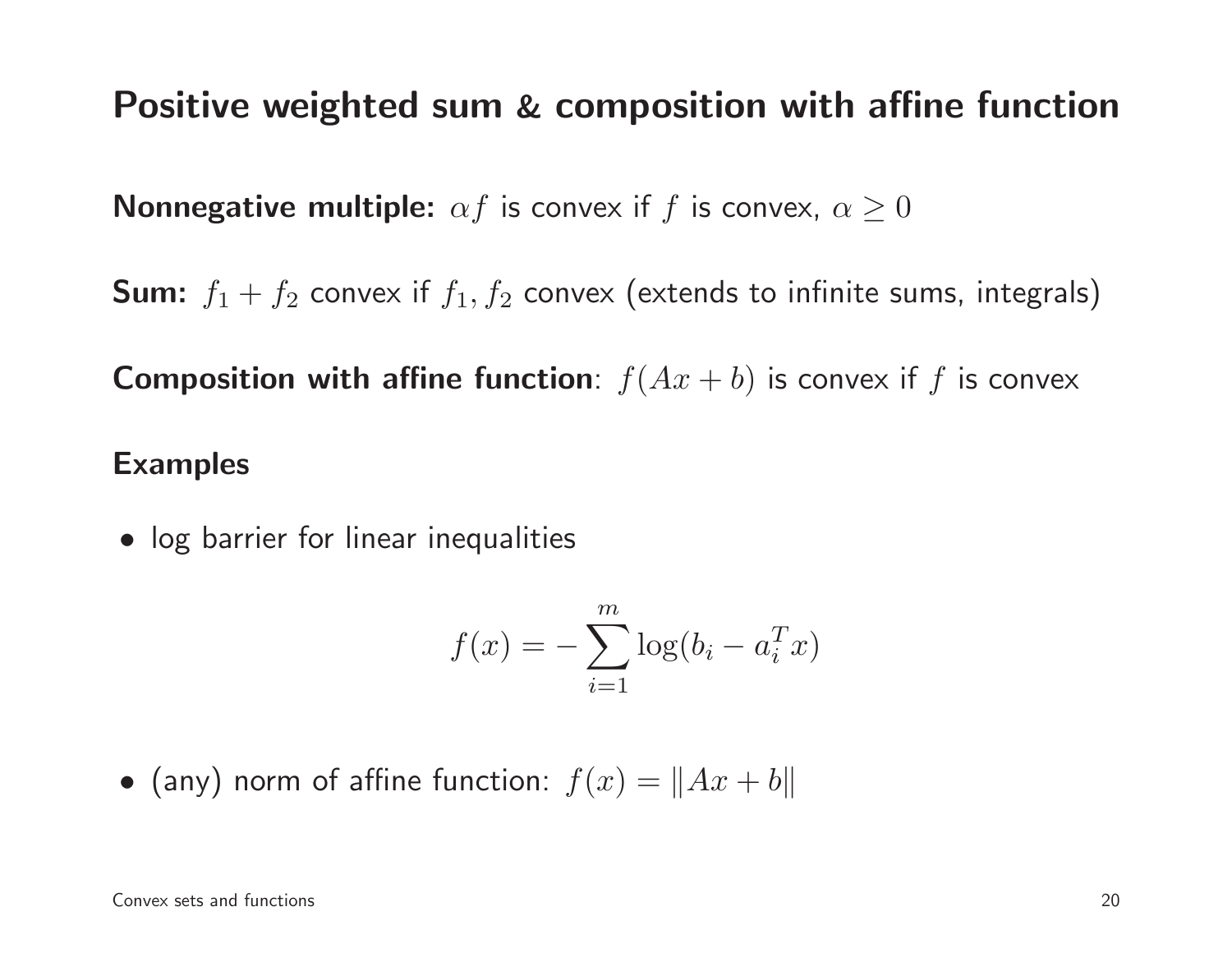#### Pointwise maximum

$$
f(x) = \max\{f_1(x), \ldots, f_m(x)\}\
$$

is convex if  $f_1, \ldots$  ,  $f_m$  are convex

**Example:** sum of  $r$  largest components of  $x \in \mathbb{R}^n$ 

$$
f(x) = x_{[1]} + x_{[2]} + \cdots + x_{[r]}
$$

is convex  $(x_{[i]}$  is  $i\mathsf{th}$  largest component of  $x)$ 

proof:

$$
f(x) = \max\{x_{i_1} + x_{i_2} + \dots + x_{i_r} \mid 1 \le i_1 < i_2 < \dots < i_r \le n\}
$$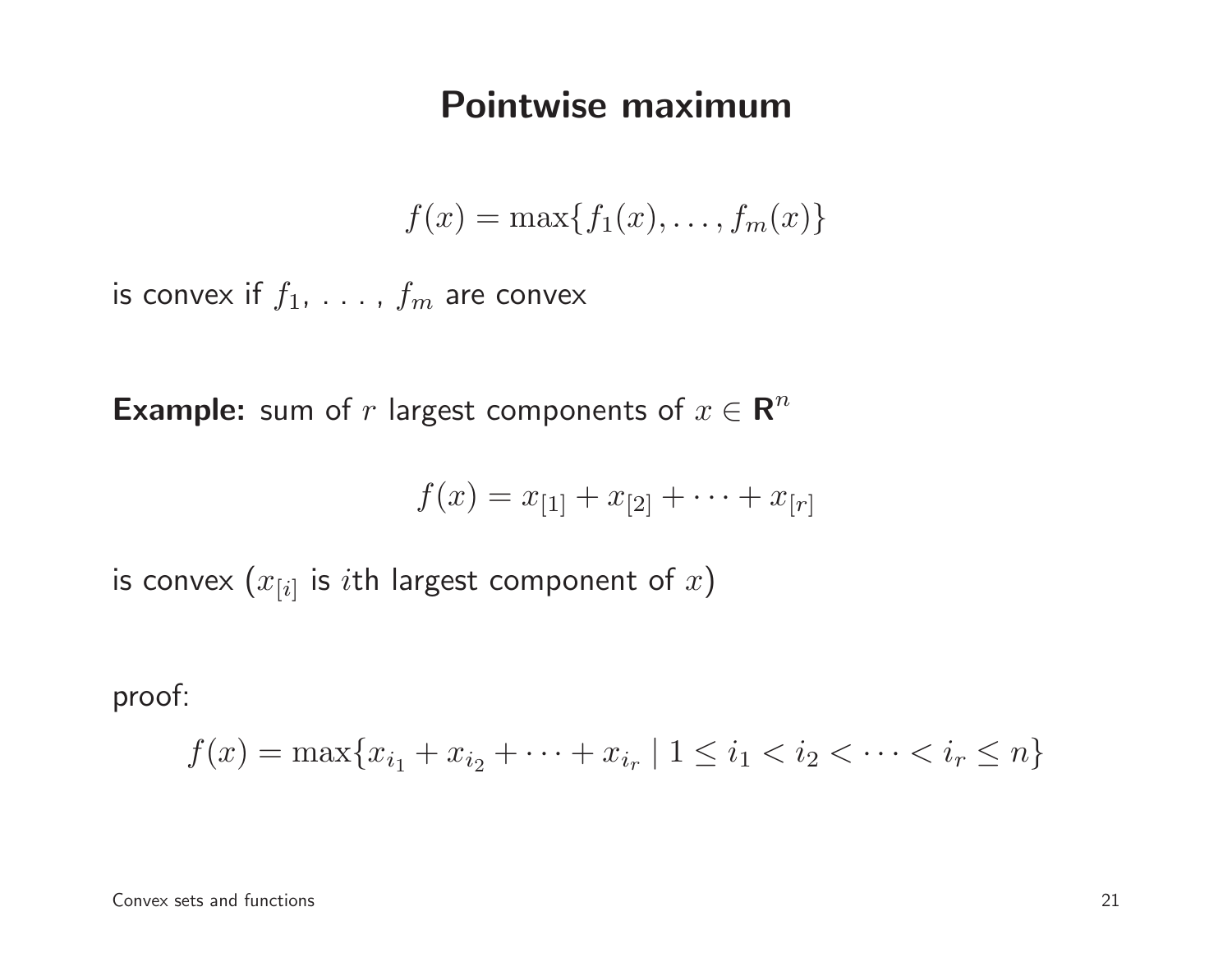### Pointwise supremum

$$
g(x) = \sup_{y \in \mathcal{A}} f(x, y)
$$

is convex if  $f(x,y)$  is convex in  $x$  for each  $y \in A$ 

Example: maximum eigenvalue of symmetric matrix

$$
\lambda_{\max}(X) = \sup_{\|y\|_2 = 1} y^T X y
$$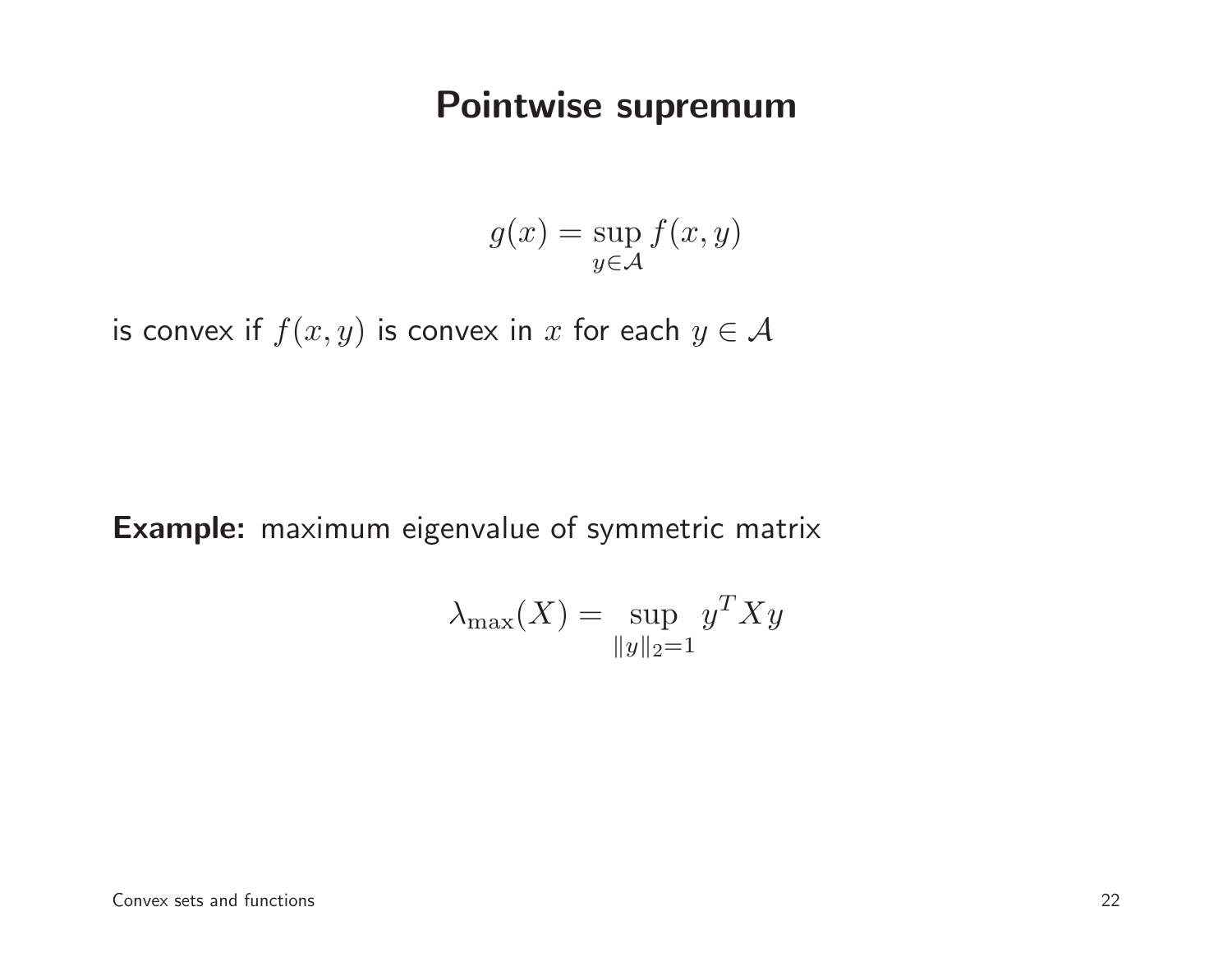#### Composition with scalar functions

composition of  $g: \mathbf{R}^n$  $\mathbb{R}^n \to \mathbf{R}$  and  $h: \mathbf{R} \to \mathbf{R}$ :

$$
f(x) = h(g(x))
$$

$$
f
$$
 is convex if

 $g$  convex,  $h$  convex and nondecreasing  $g$  concave,  $h$  convex and nonincreasing

(if we assign  $h(x) = \infty$  for  $x \in \textbf{dom } h$ )

#### Examples

- $\bullet \ \exp g(x)$  is convex if  $g$  is convex
- $\bullet$   $\,1/g(x)$  is convex if  $g$  is concave and positive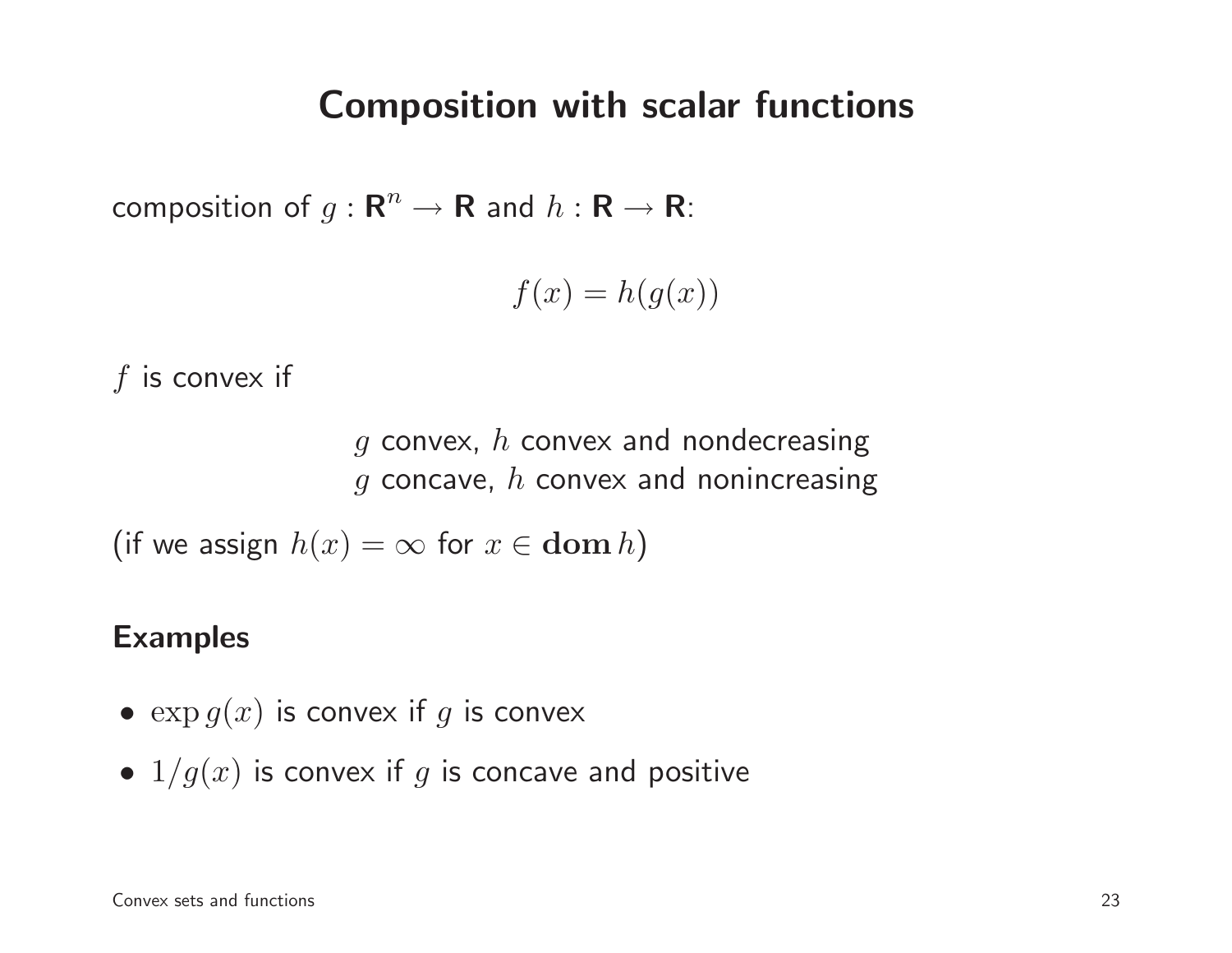#### Vector composition

composition of  $g: \mathbf{R}^n \to \mathbf{R}^k$  and  $h: \mathbf{R}^k \to \mathbf{R}$ :

$$
f(x) = h(g(x)) = h(g_1(x), g_2(x), \dots, g_k(x))
$$

 $f$  is convex if

 $g_i$  convex,  $h$  convex and nondecreasing in each argument  $\,g_i$  concave,  $h$  convex and nonincreasing in each argument

(if we assign  $h(x) = \infty$  for  $x \in \textbf{dom } h$ )

#### Examples

- $\bullet \ \sum_{i=1}^m \log g_i(x)$  is concave if  $g_i$  are concave and positive
- $\bullet \ \log \sum_{i=1}^m \exp g_i(x)$  is convex if  $g_i$  are convex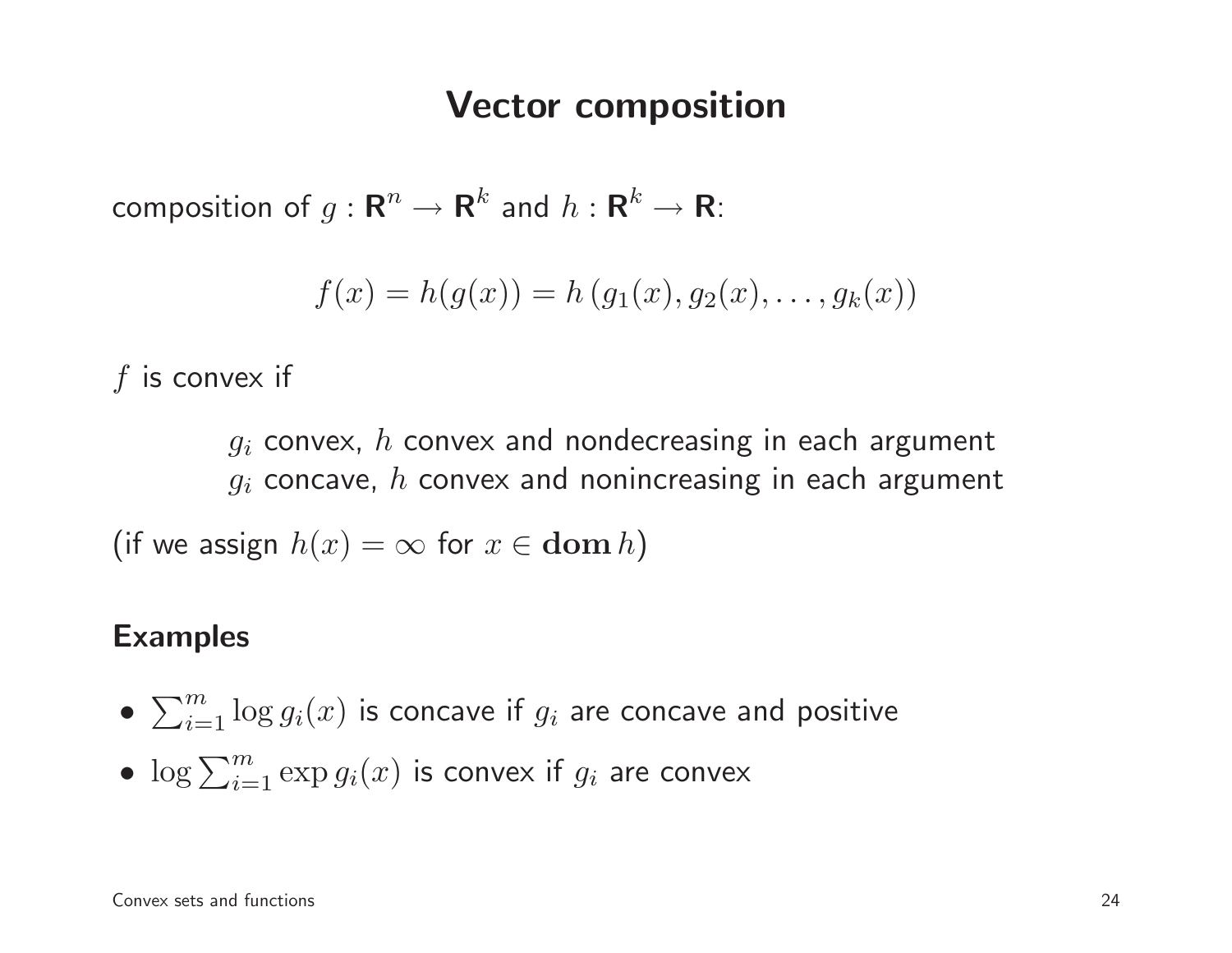#### Minimization

$$
g(x) = \inf_{y \in C} f(x, y)
$$

is convex if  $f(x,y)$  is convex in  $x,y$  and  $C$  is a convex set

#### Examples

- distance to a convex set  $C: g(x) = \inf_{y \in C} ||x y||$
- optimal value of linear program as function of righthand side

$$
g(x) = \inf_{y:Ay \preceq x} c^T y
$$

follows by taking

$$
f(x,y) = c^T y, \qquad \text{dom } f = \{(x,y) \mid Ay \preceq x\}
$$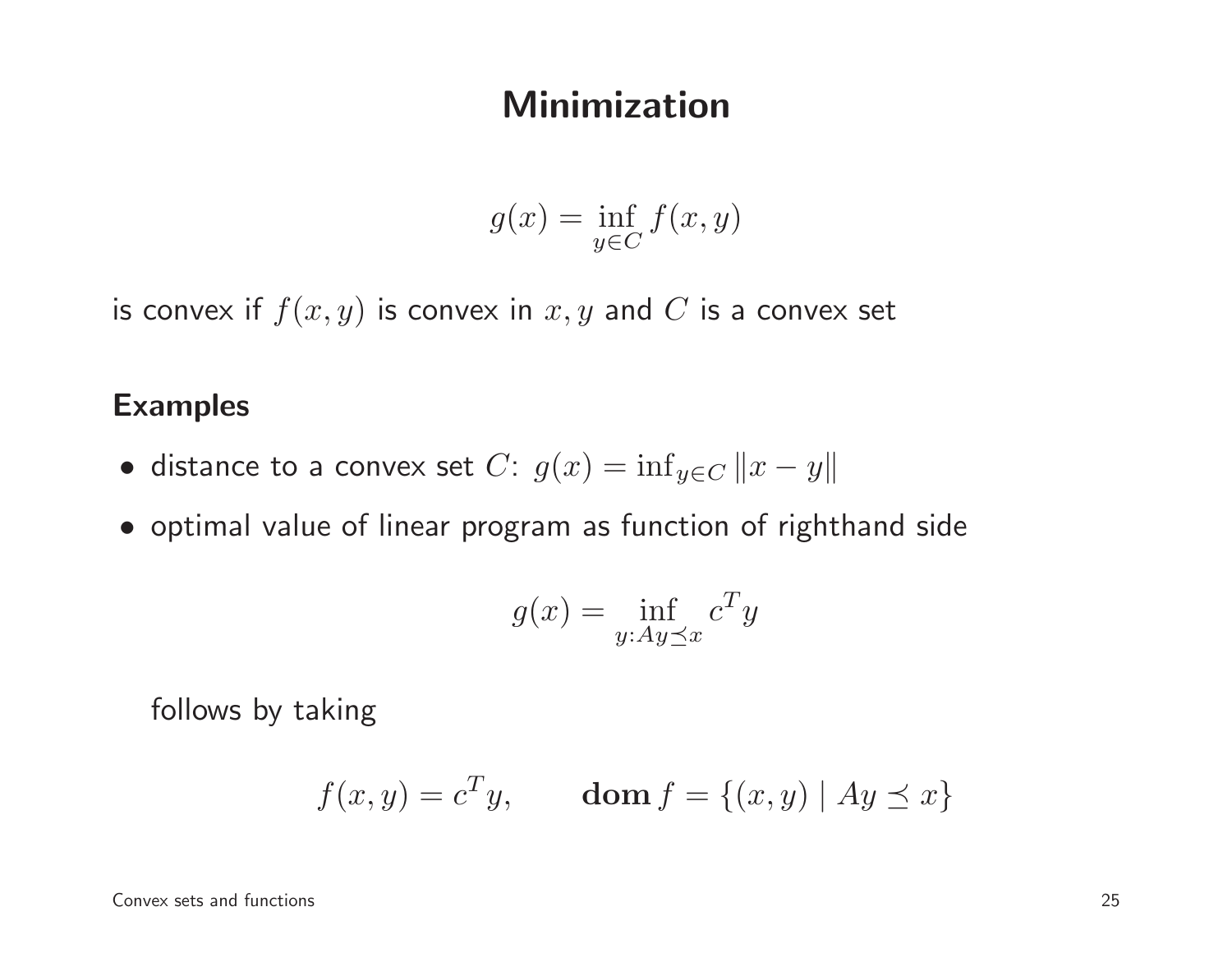#### **Perspective**

the **perspective** of a function  $f : \mathbf{R}^n \to \mathbf{R}$  is the function  $g : \mathbf{R}^n \times \mathbf{R} \to \mathbf{R}$ ,

$$
g(x,t) = tf(x/t)
$$

g is convex if  $f$  is convex on  $\textbf{dom} \, g = \{(x, t) \mid x/t \in \textbf{dom} \, f, \ t > 0\}$ 

#### Examples

• perspective of  $f(x) = x^T x$  is quadratic-over-linear function

$$
g(x,t) = \frac{x^T x}{t}
$$

• perspective of negative logarithm  $f(x) = -\log x$  is relative entropy

$$
g(x,t) = t \log t - t \log x
$$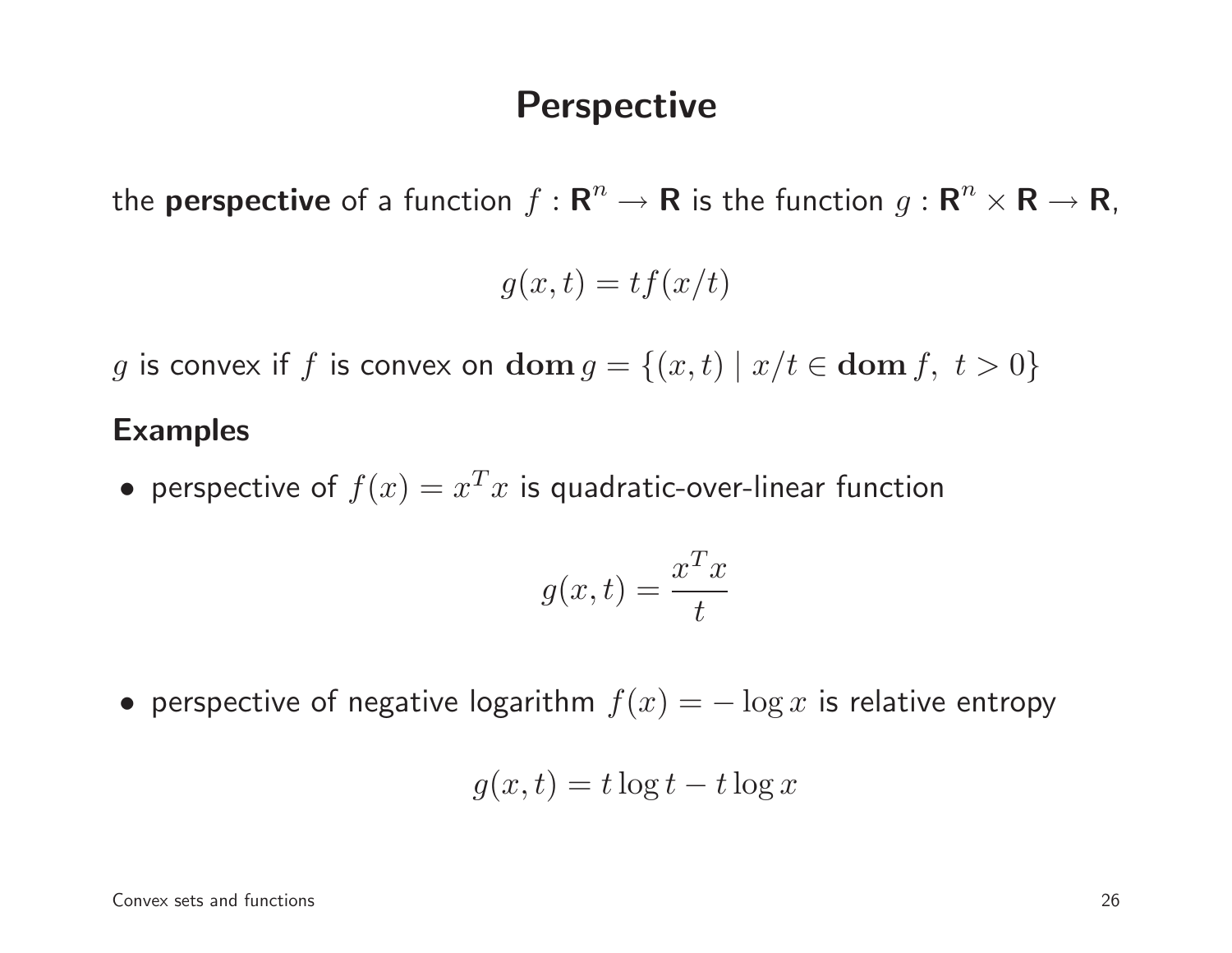# Convex optimization problems

- standard form
- linear, quadratic, geometric programming
- modeling languages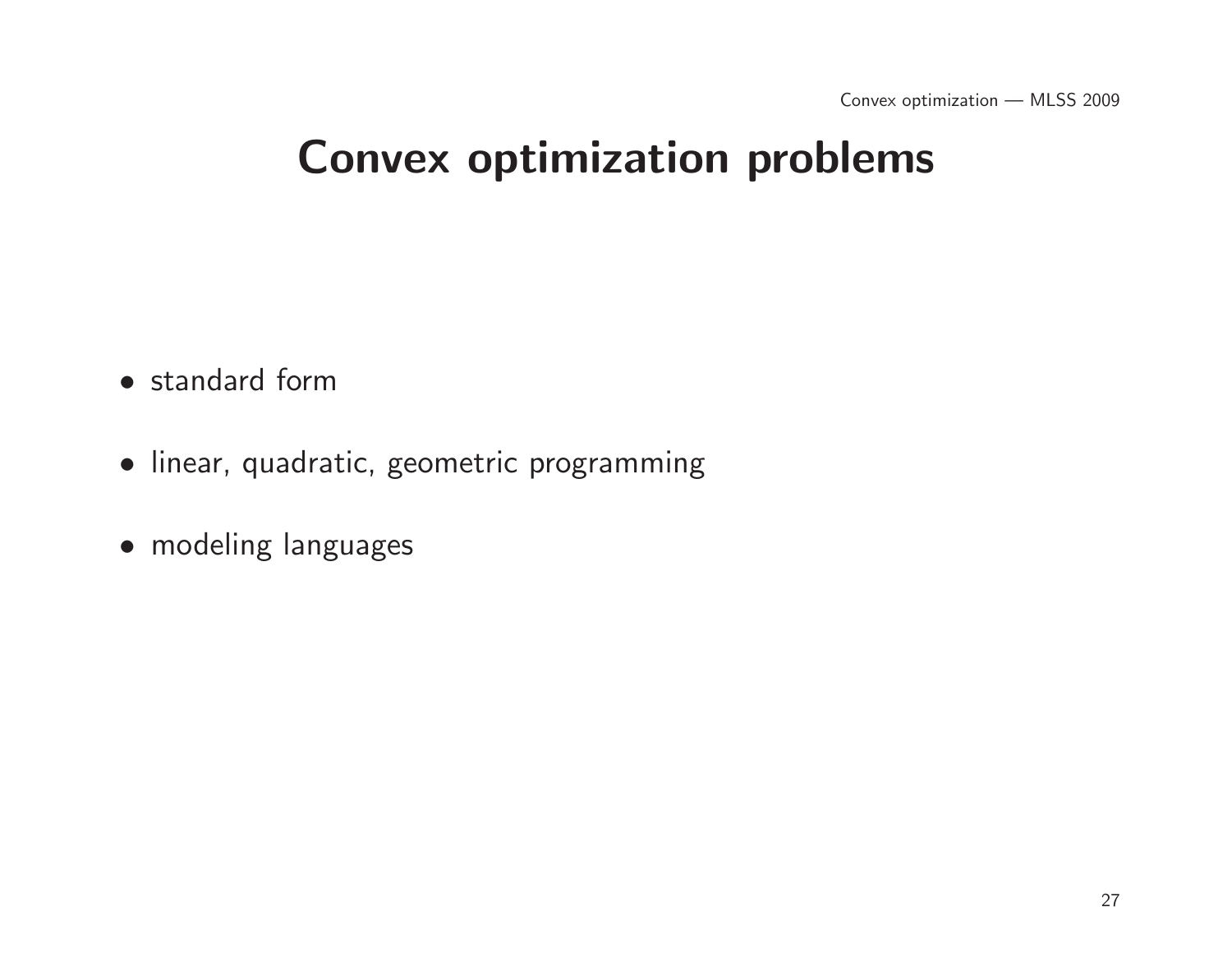### Convex optimization problem

minimize 
$$
f_0(x)
$$
  
subject to  $f_i(x) \le 0$ ,  $i = 1,..., m$   
 $Ax = b$ 

 $f_0,~f_1,~\ldots~,~f_m$  are convex functions

- feasible set is convex
- locally optimal points are <sup>g</sup>lobally optimal
- tractable, both in theory and practice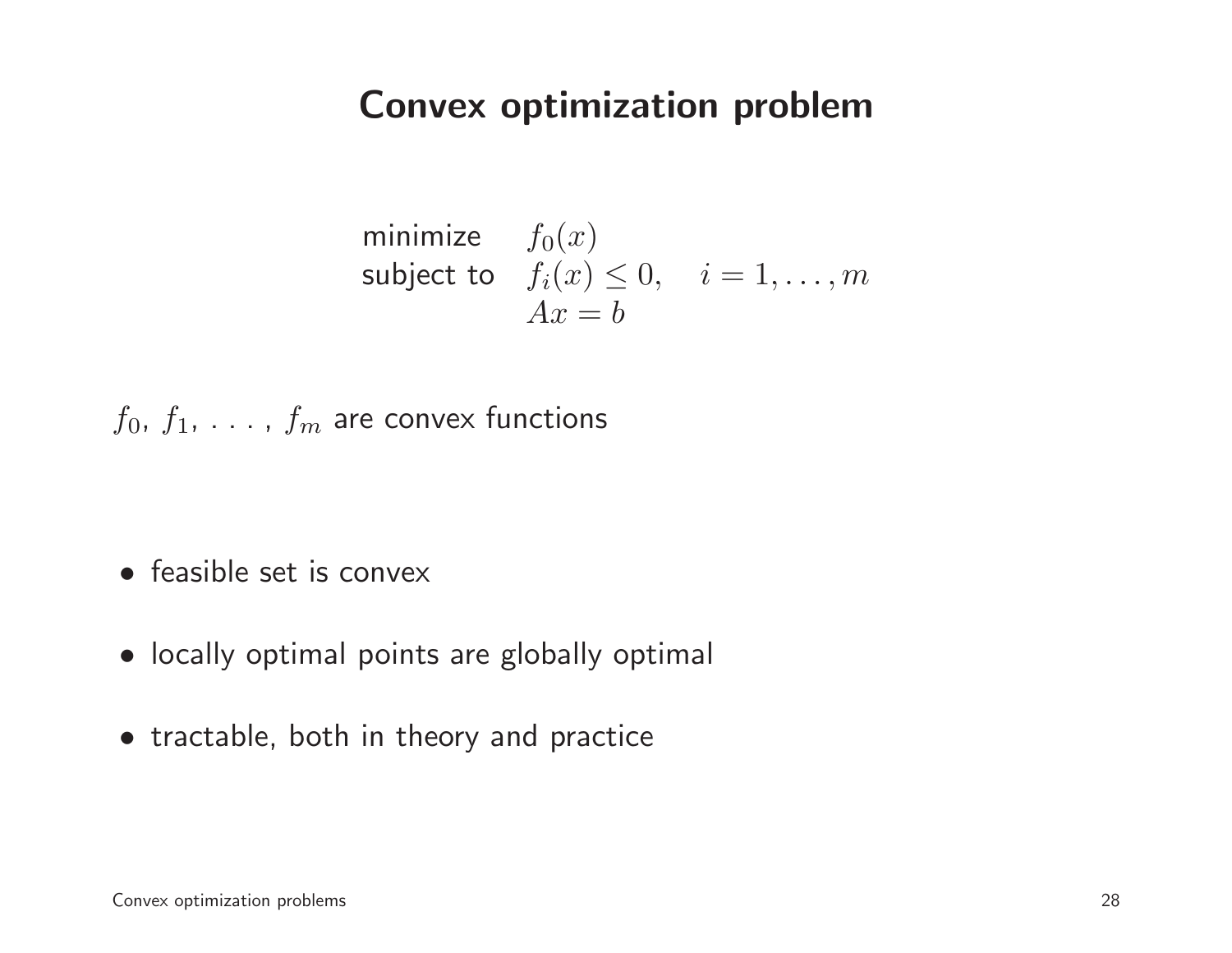### Linear program (LP)

minimize 
$$
c^T x + d
$$
  
subject to  $Gx \preceq h$   
 $Ax = b$ 

- inequality is componentwise vector inequality
- convex problem with affine objective and constraint functions
- feasible set is <sup>a</sup> polyhedron

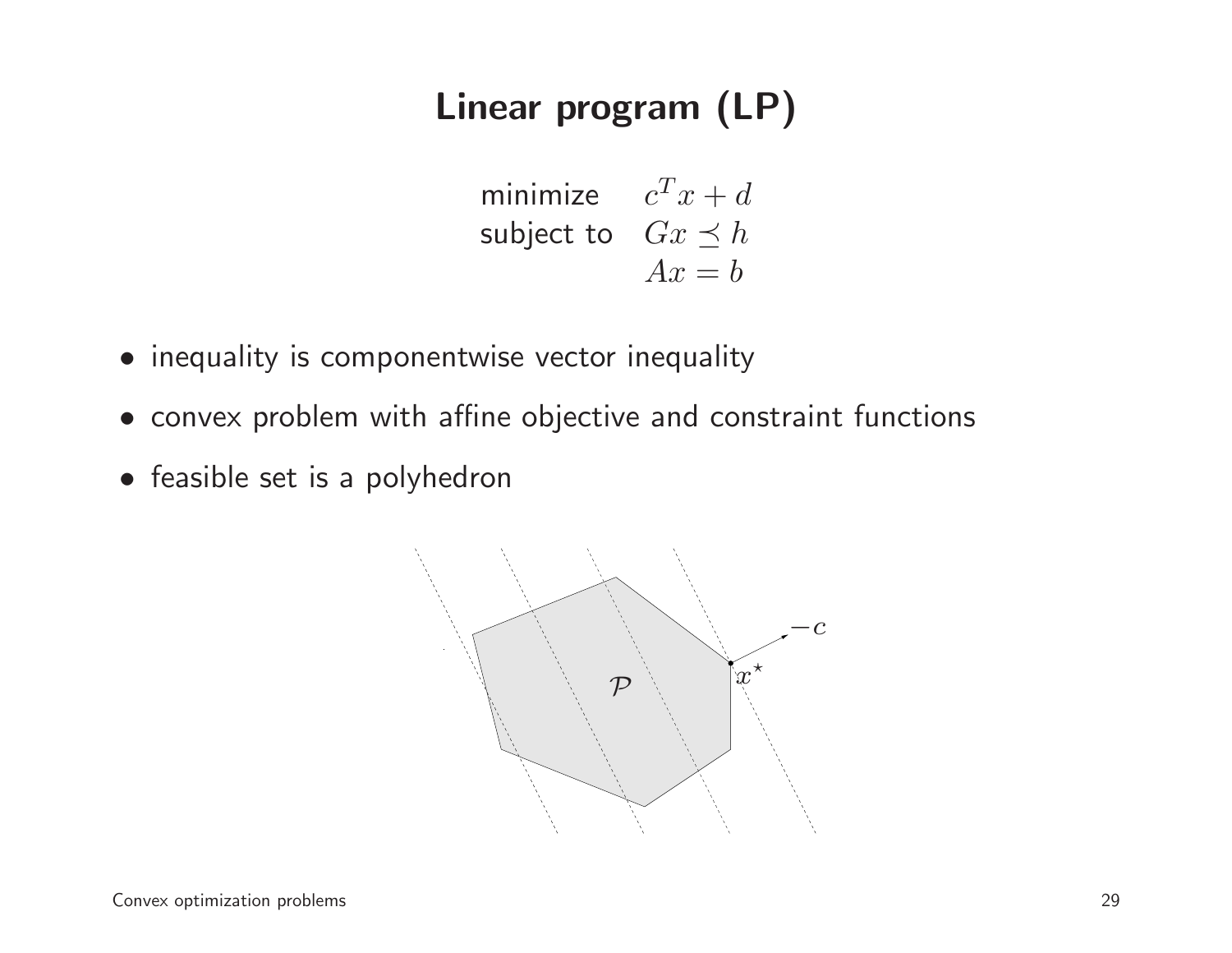#### Piecewise-linear minimization



#### Equivalent linear program

minimize 
$$
t
$$
  
subject to  $a_i^T x + b_i \le t, \quad i = 1, ..., m$ 

an LP with variables  $x,~t\in\mathbf{R}$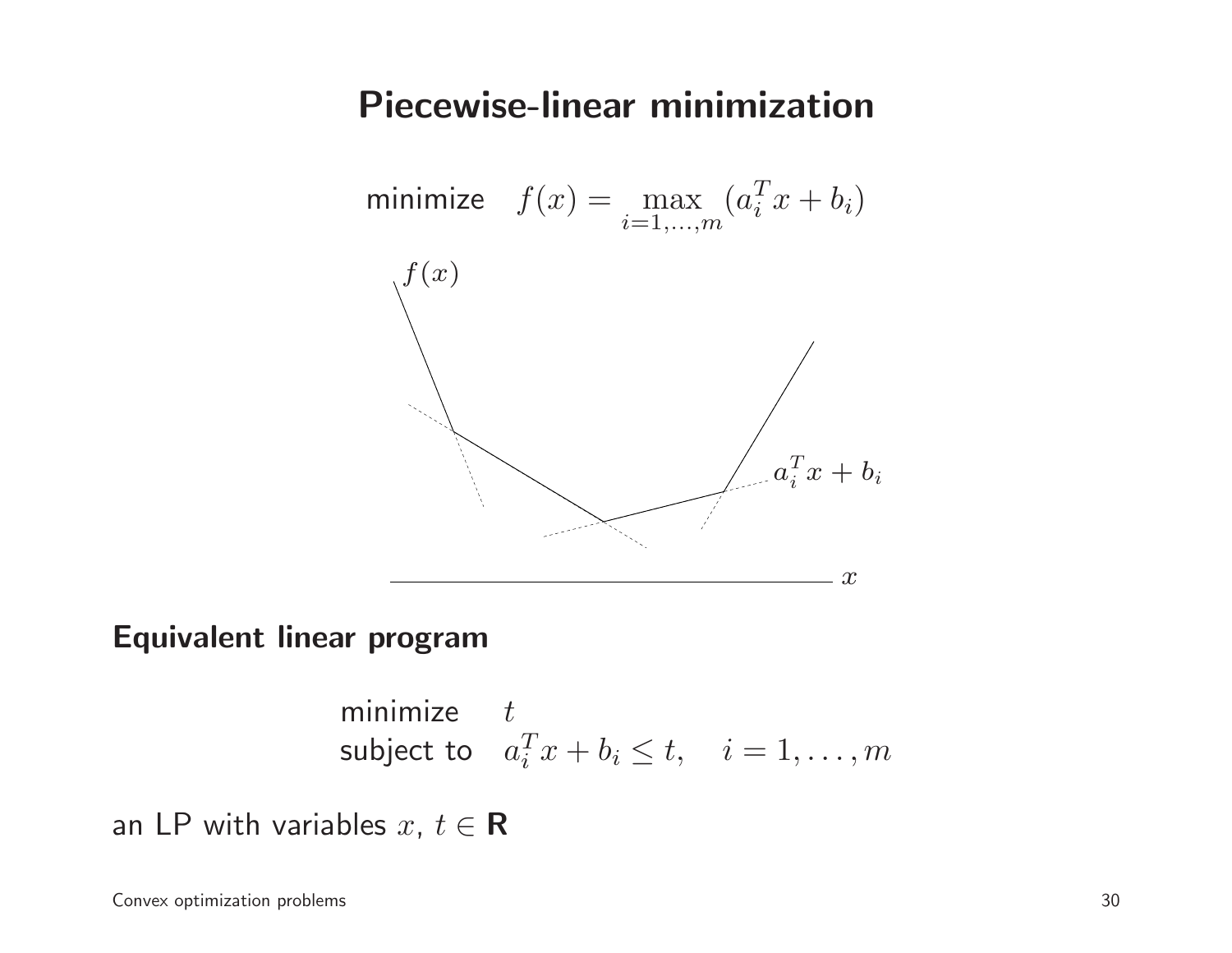#### Linear discrimination

separate two sets of points  $\{x_1, \ldots, x_N\}$ ,  $\{y_1, \ldots, y_M\}$  by a hyperplane



homogeneous in  $a,\,b,$  hence equivalent to the linear inequalities (in  $a,\,b)$ 

$$
a^T x_i + b \ge 1
$$
,  $i = 1,..., N$ ,  $a^T y_i + b \le -1$ ,  $i = 1,..., M$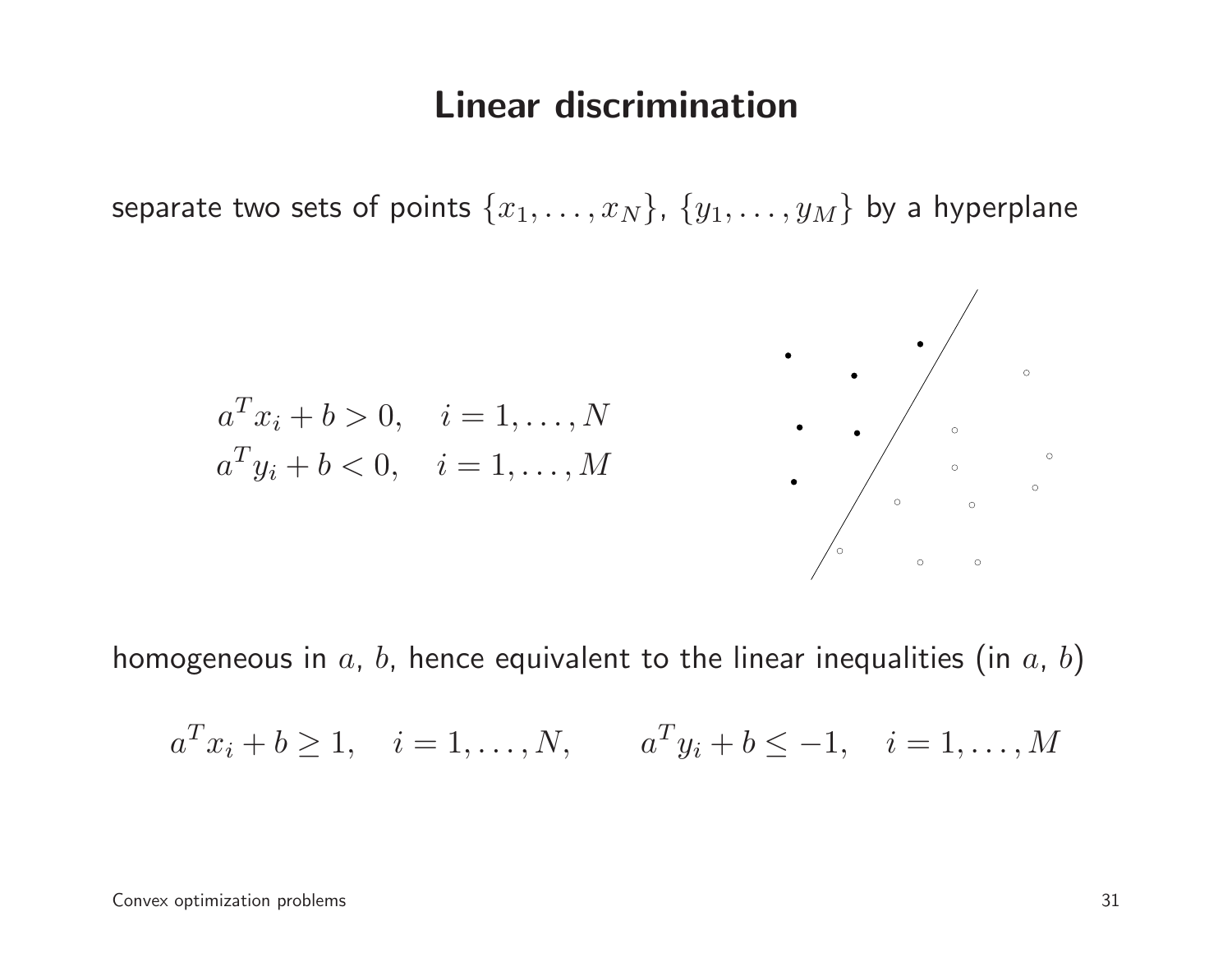#### Approximate linear separation of non-separable sets



- $\bullet\,$  a piecewise-linear minimization problem in  $a,\,b;$  equivalent to an <code>LP</code>
- $\bullet\,$  can be interpreted as a heuristic for minimizing  $\#$ misclassified points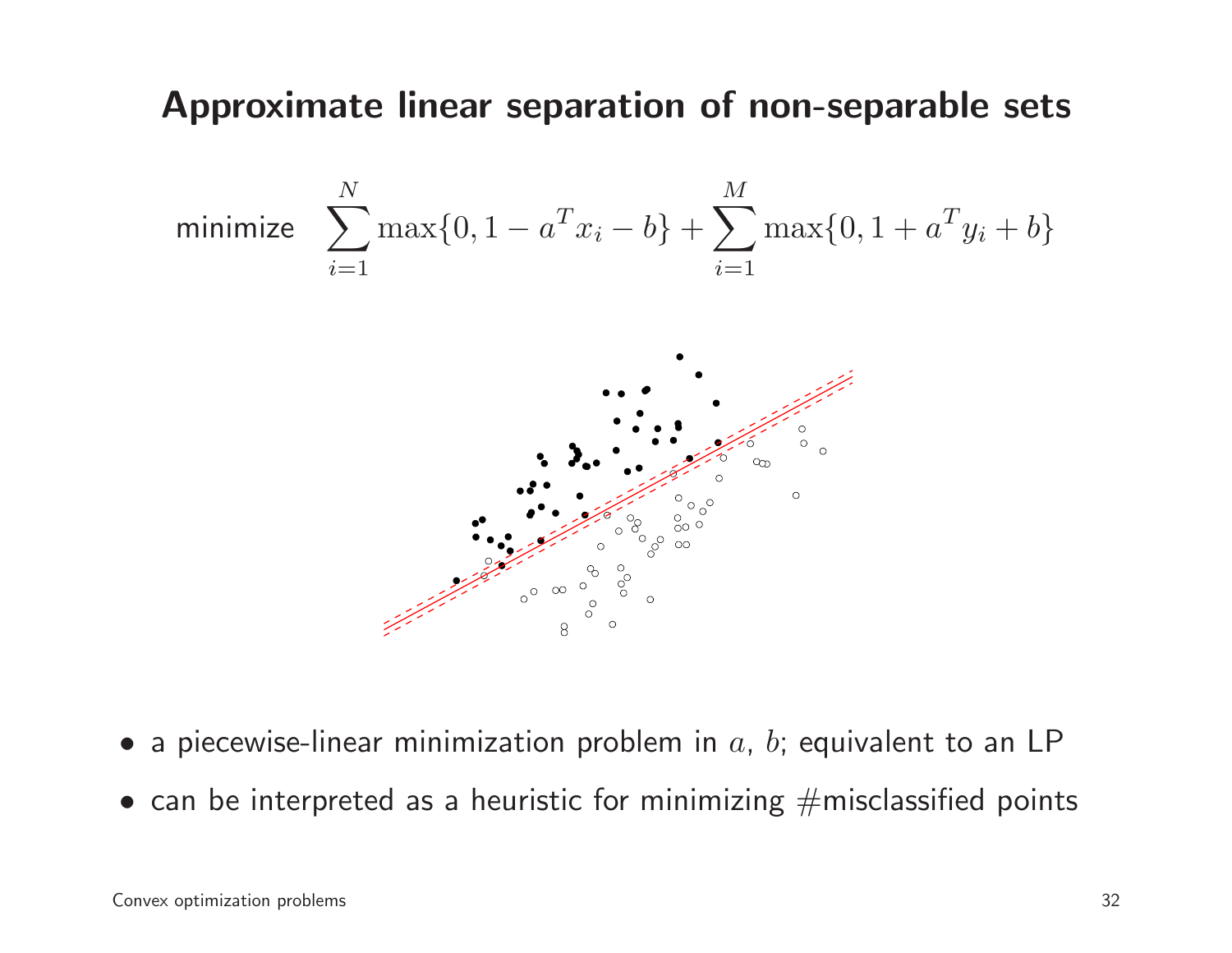# $\ell_1\text{-}\mathsf{Norm}$  and  $\ell_\infty\text{-}\mathsf{norm}$  minimization

 $\ell_1\text{-}\mathsf{Norm}$  approximation and equivalent LP  $(\|y\|_1 = \sum_k |y_k|)$ 

minimize 
$$
||Ax - b||_1
$$
 minimize  $\sum_{i=1}^{n} y_i$   
subject to  $-y \preceq Ax - b \preceq y$ 

 $\ell_{\infty}$ -Norm approximation  $(\|y\|_{\infty} = \max_{k} |y_k|)$ 

minimize  $\|Ax - b\|_{\infty}$ minimize  $y$ subject to  $-y\mathbf{1} \preceq Ax - b \preceq y\mathbf{1}$ 

 $(1\;$  is vector of ones)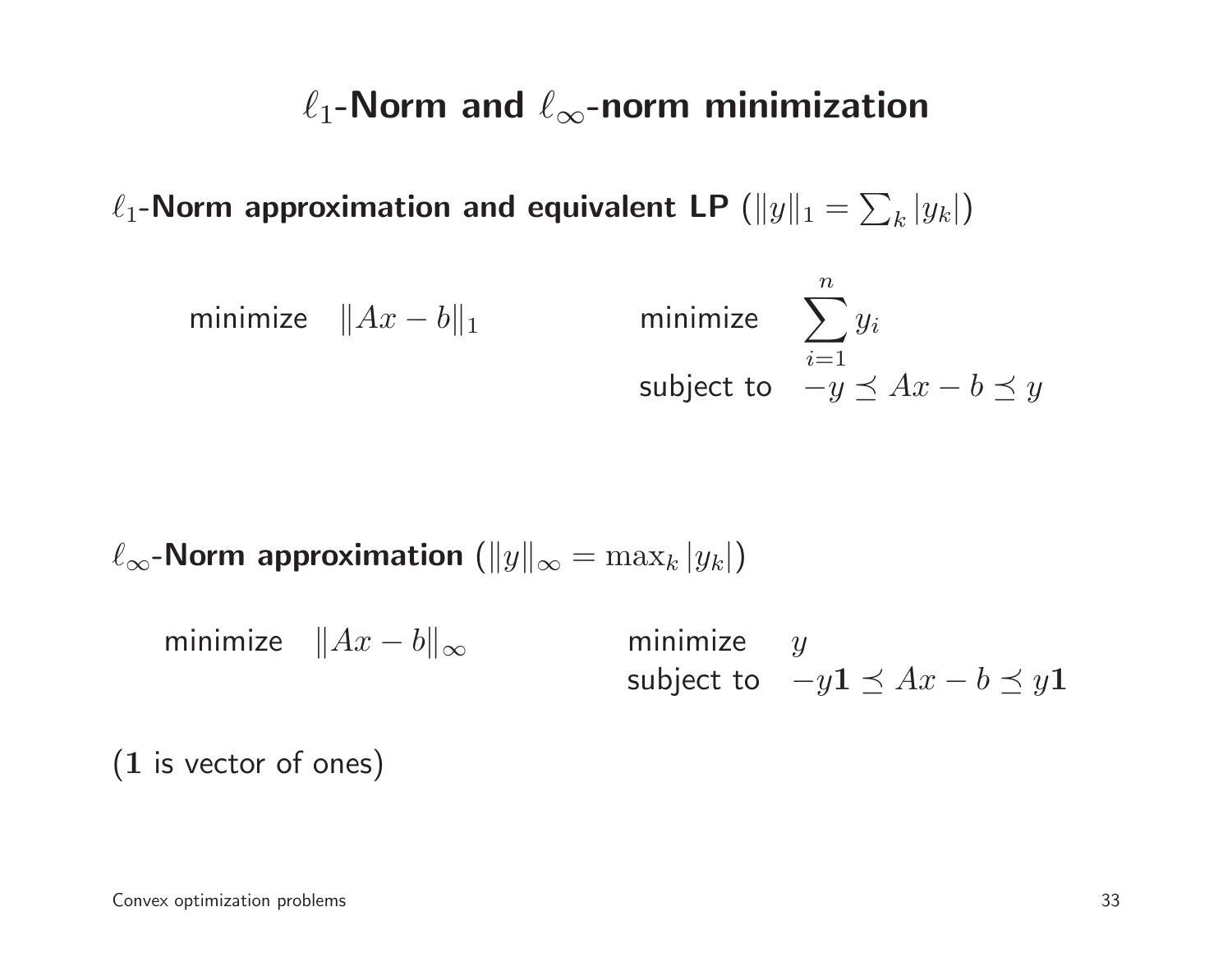### Quadratic program (QP)

minimize 
$$
(1/2)x^T P x + q^T x + r
$$
  
subject to  $Gx \leq h$   
 $Ax = b$ 

- $\bullet$   $P\in\mathbf{S}^n_{+}$  $\frac{n}{+}$ , so objective is convex quadratic
- minimize <sup>a</sup> convex quadratic function over <sup>a</sup> polyhedron

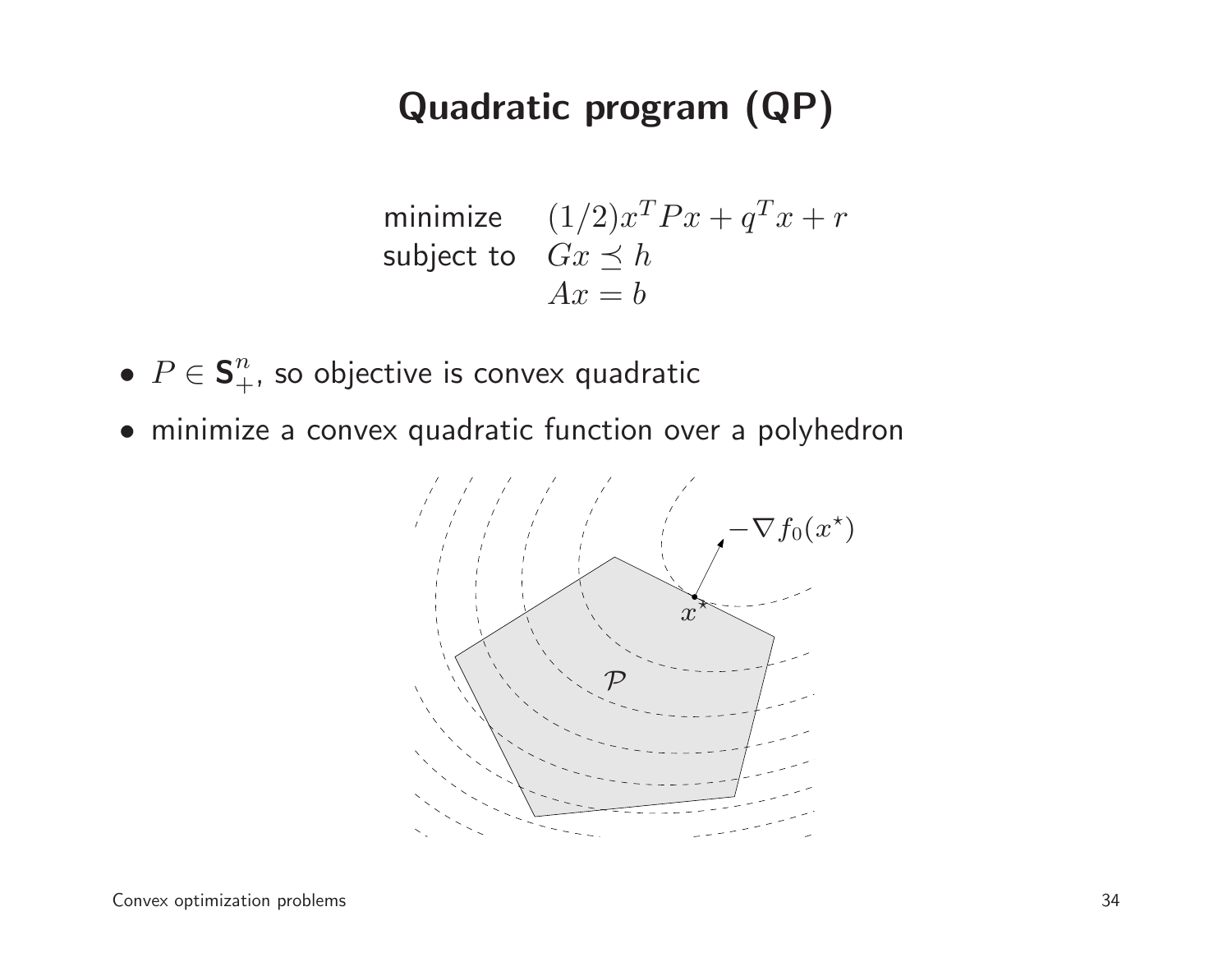### Linear program with random cost

minimize  $c^T$ subject to  $Gx\preceq h$  $\overline{\phantom{a}}^{\phantom{a}}$ 

- $\bullet$   $\,c$  is random vector with mean  $\bar c$  and covariance  $\Sigma$
- $\bullet$  hence,  $c^T$  ${}^{\!T} x$  is random variable with mean  $\bar{c}^T$  ${}^{\overline{T}} x$  and variance  $x^T$  ${}^{T}\Sigma x$

#### Expected cost-variance trade-off

minimize 
$$
\mathbf{E} c^T x + \gamma \mathbf{var}(c^T x) = \bar{c}^T x + \gamma x^T \Sigma x
$$
  
subject to  $Gx \leq h$ 

 $\gamma>0$  is risk aversion parameter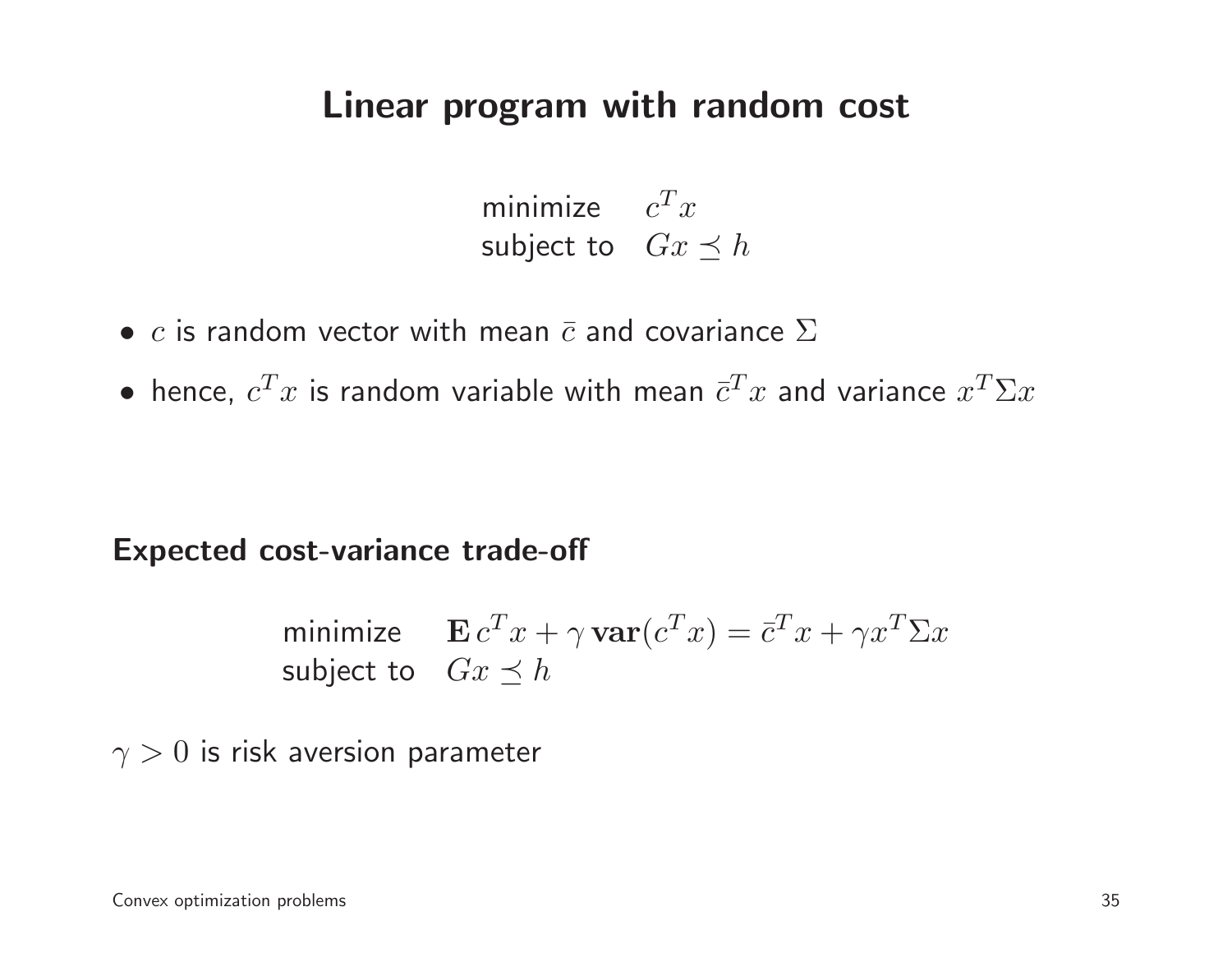### Robust linear discrimination

$$
\mathcal{H}_1 = \{ z \mid a^T z + b = 1 \}
$$
  

$$
\mathcal{H}_2 = \{ z \mid a^T z + b = -1 \}
$$

distance between hyperplanes is  $2/\|a\|_2$ 



to separate two sets of points by maximum margin,

minimize 
$$
||a||_2^2 = a^T a
$$
  
subject to  $a^T x_i + b \ge 1$ ,  $i = 1,..., N$   
 $a^T y_i + b \le -1$ ,  $i = 1,..., M$ 

a quadratic program in  $a,\,b$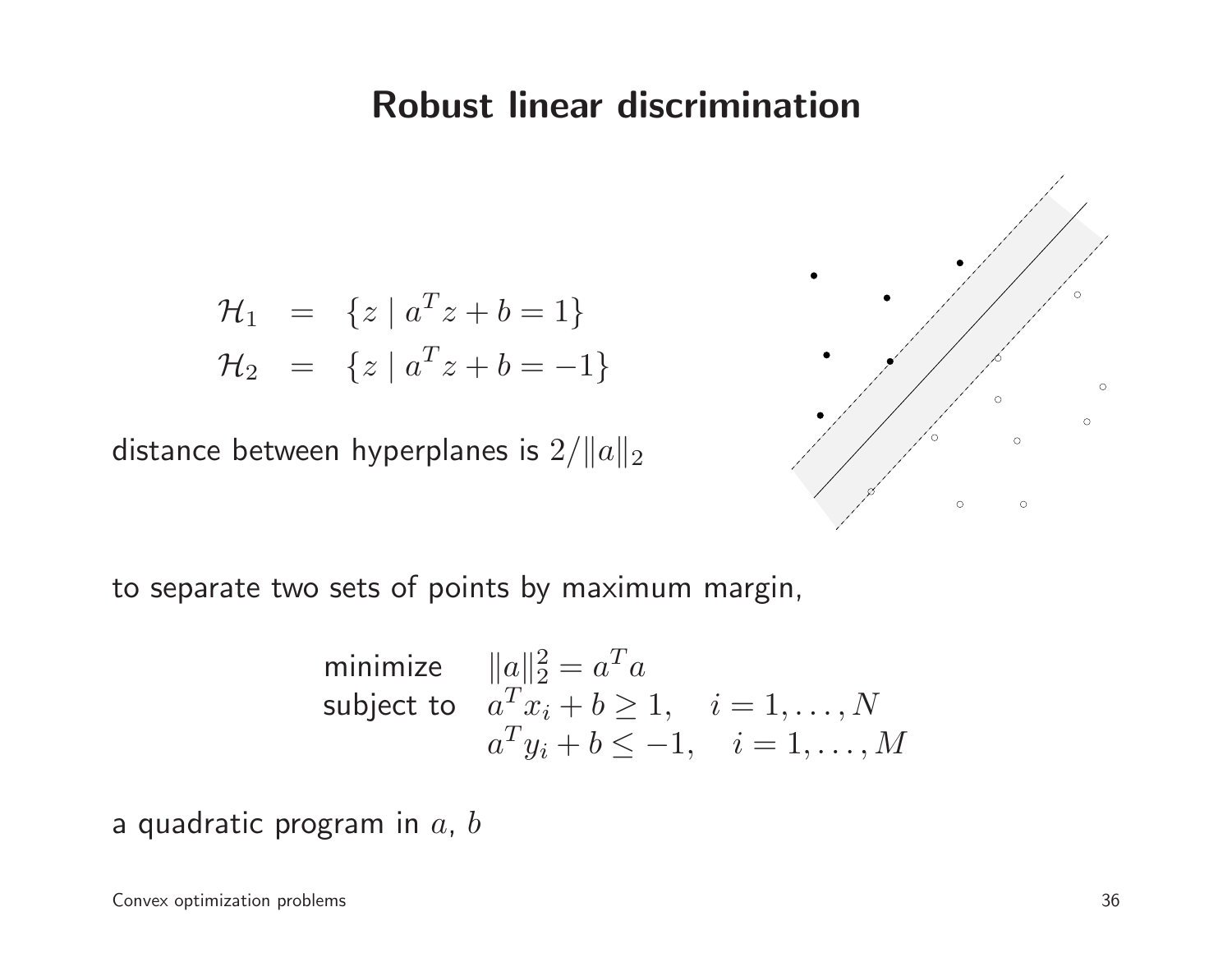### Support vector classifier

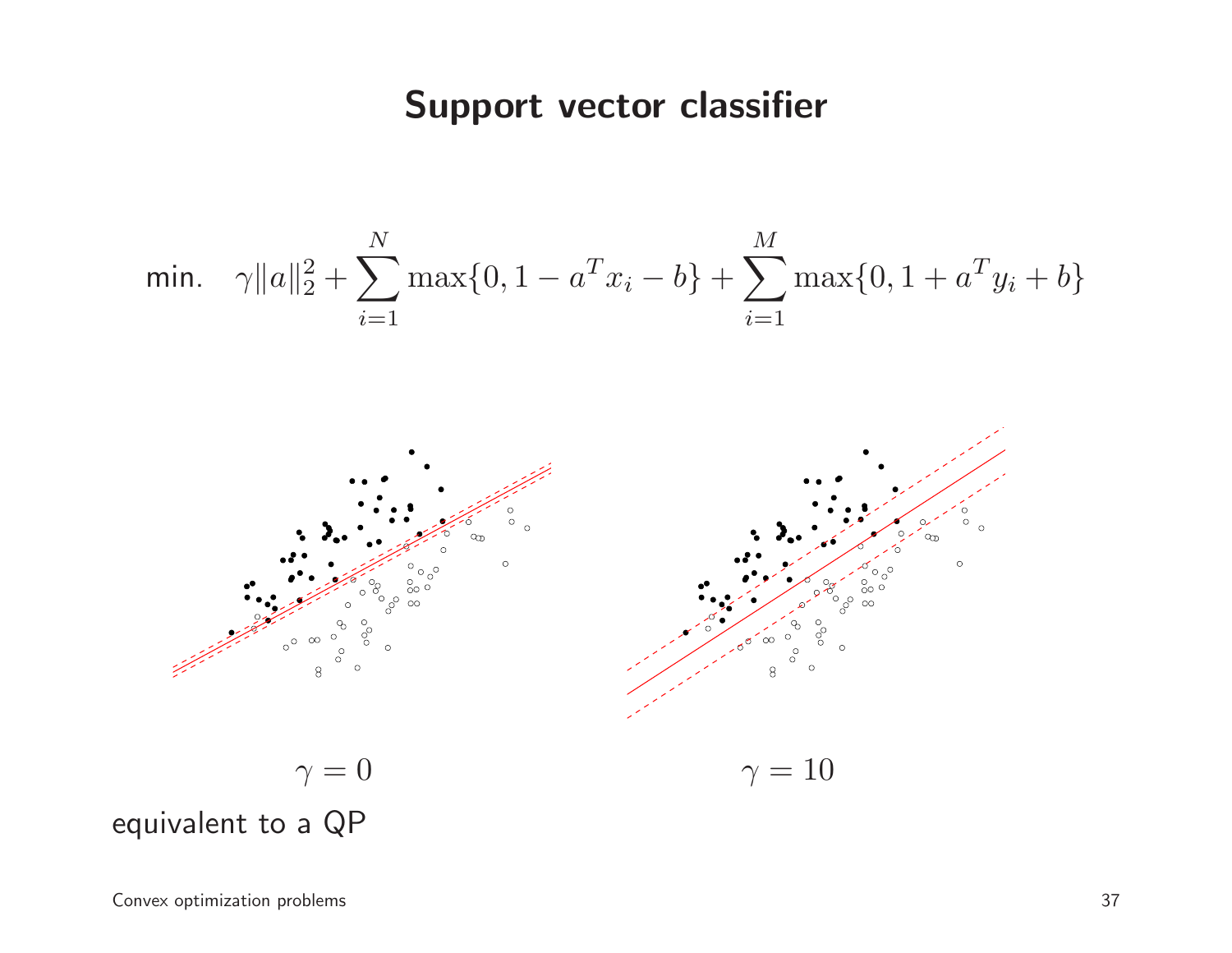## Sparse signal reconstruction



reconstruct signal from  $m = 100$  random noisy measurements

$$
b = A\hat{x} + v
$$

$$
(A_{ij} \sim \mathcal{N}(0, 1)
$$
 i.i.d. and  $v \sim \mathcal{N}(0, \sigma^2 I)$  with  $\sigma = 0.01$ )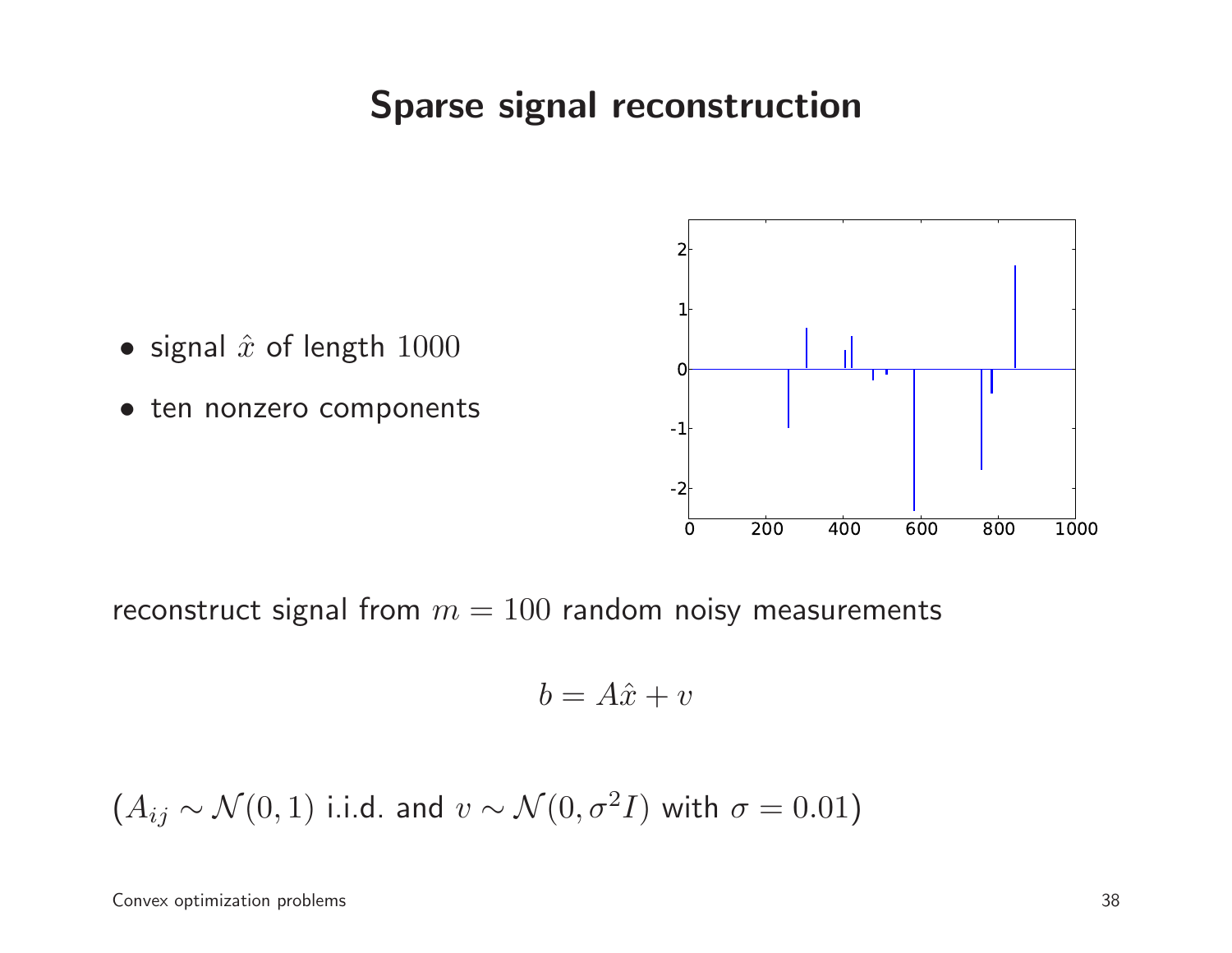## $\ell_2$ -Norm regularization

minimize  $\|Ax - b\|_2^2 + \gamma \|x\|_2^2$ 

<sup>a</sup> least-squares problem



left: exact signal  $\hat{x}$ ; right: 2-norm reconstruction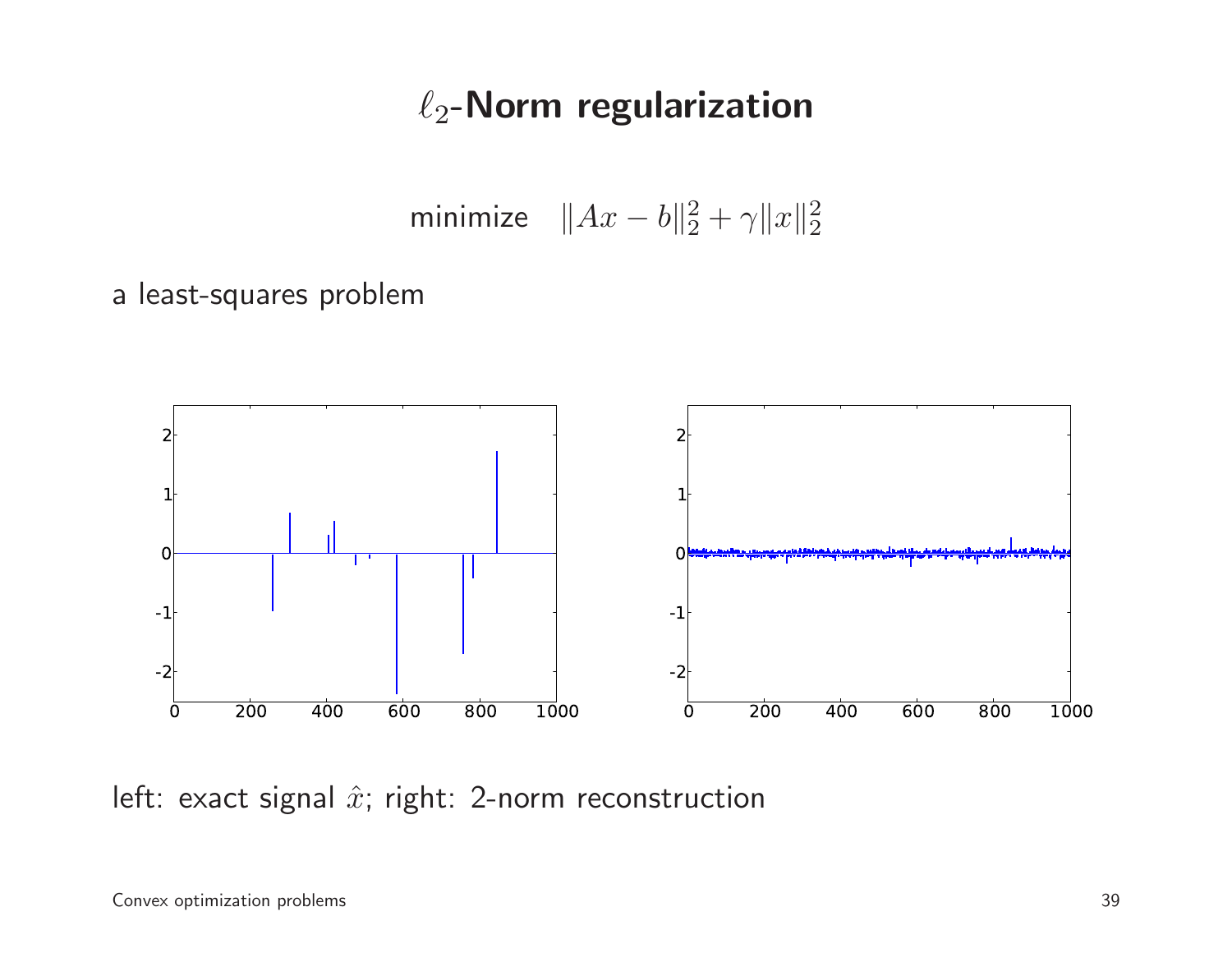## $\ell_1$ -Norm regularization

minimize  $||Ax - b||_2^2 + \gamma ||x||_1$ 

equivalent to <sup>a</sup> QP



left: exact signal  $\hat{x}$ ; right: 1-norm reconstruction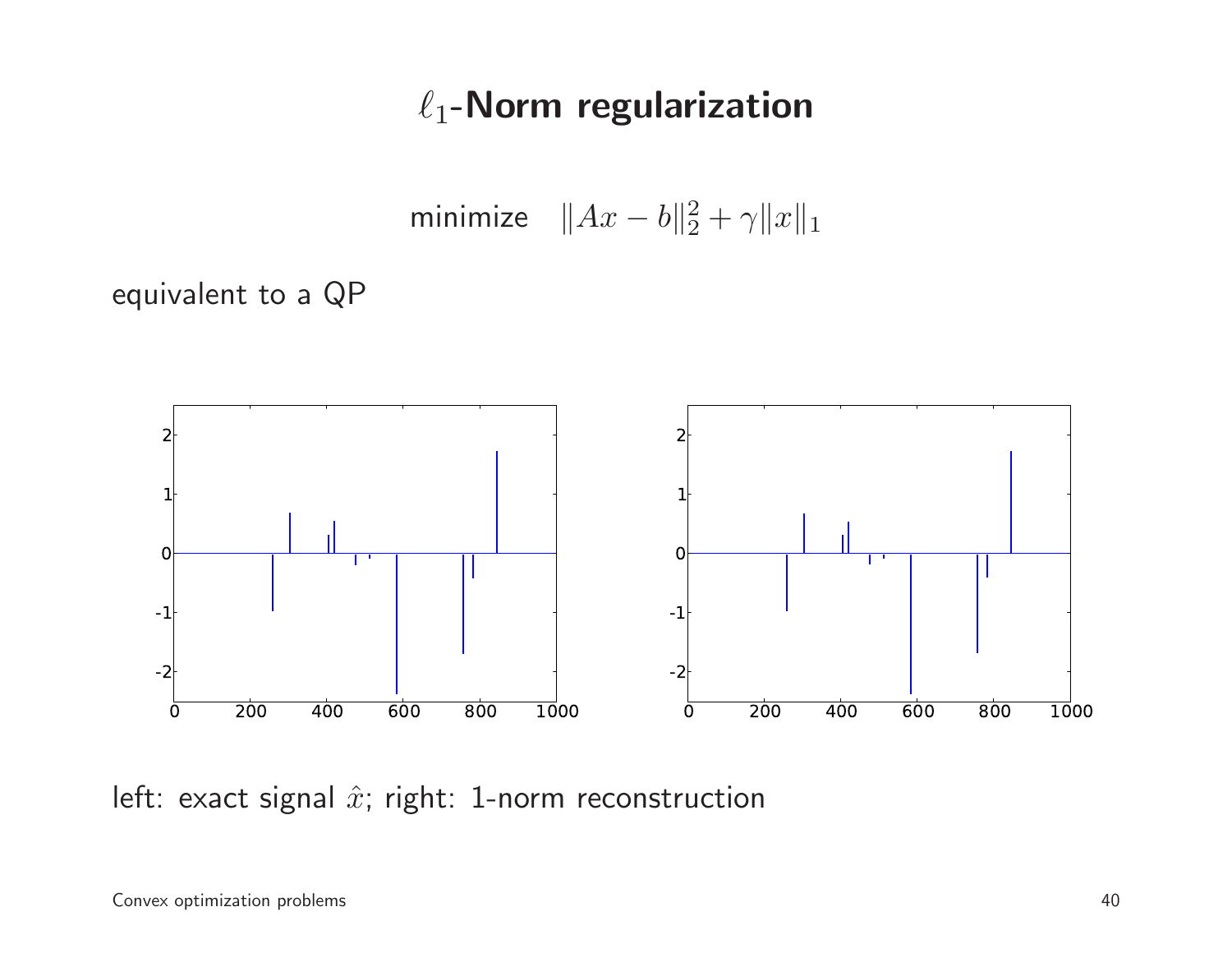## Geometric programming

Posynomial function:

$$
f(x) = \sum_{k=1}^{K} c_k x_1^{a_{1k}} x_2^{a_{2k}} \cdots x_n^{a_{nk}}, \quad \text{dom } f = \mathbf{R}_{++}^n
$$

with  $c_k>0$ 

Geometric program (GP)

minimize 
$$
f_0(x)
$$
  
subject to  $f_i(x) \le 1$ ,  $i = 1,...,m$ 

with  $f_i$  posynomial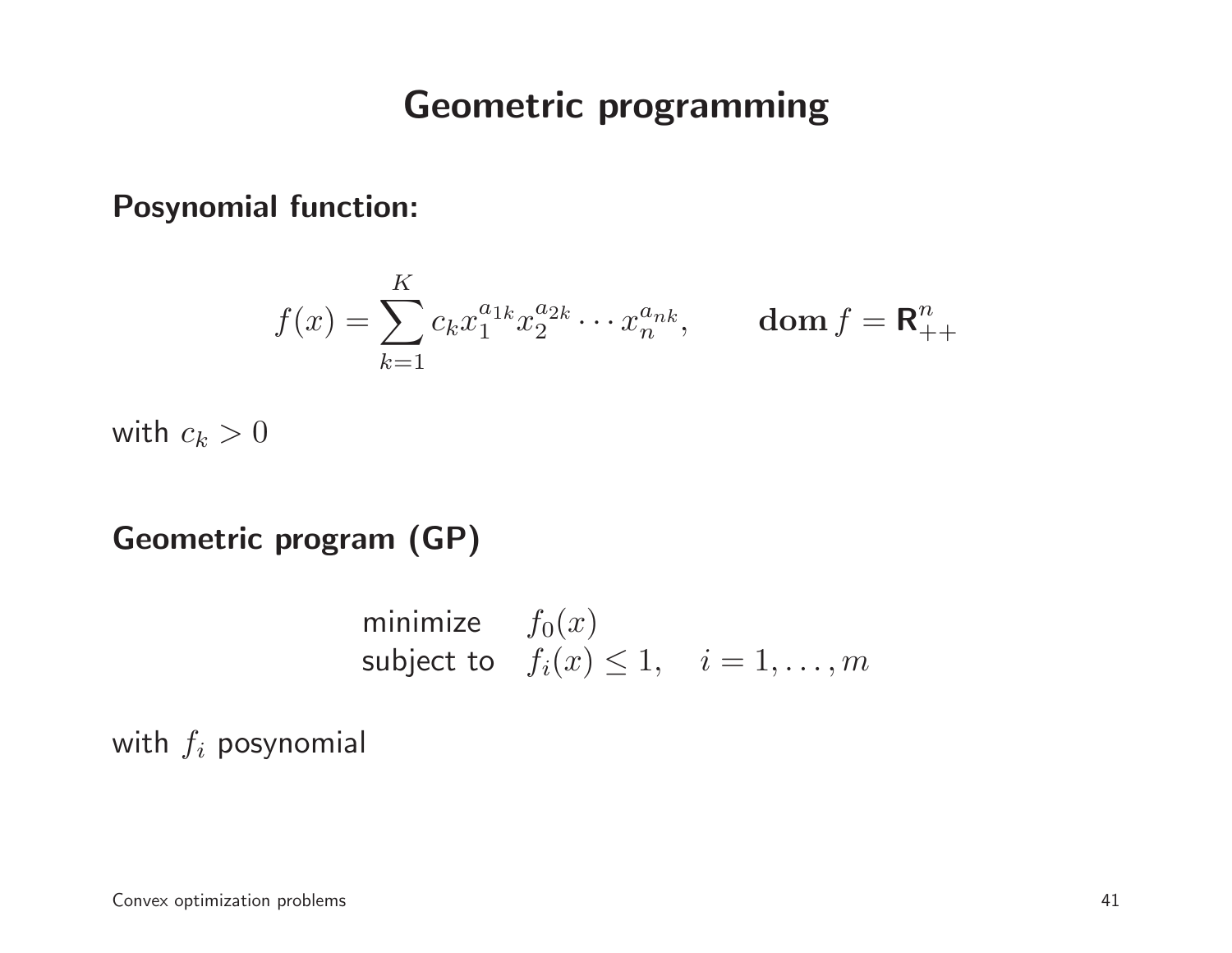### Geometric program in convex form

change variables to

$$
y_i = \log x_i,
$$

and take logarithm of cost, constraints

**Geometric program** in convex form:

minimize 
$$
\log \left( \sum_{k=1}^{K} \exp(a_{0k}^T y + b_{0k}) \right)
$$
  
subject to  $\log \left( \sum_{k=1}^{K} \exp(a_{ik}^T y + b_{ik}) \right) \le 0, \quad i = 1, ..., m$ 

 $b_{ik} = \log c_{ik}$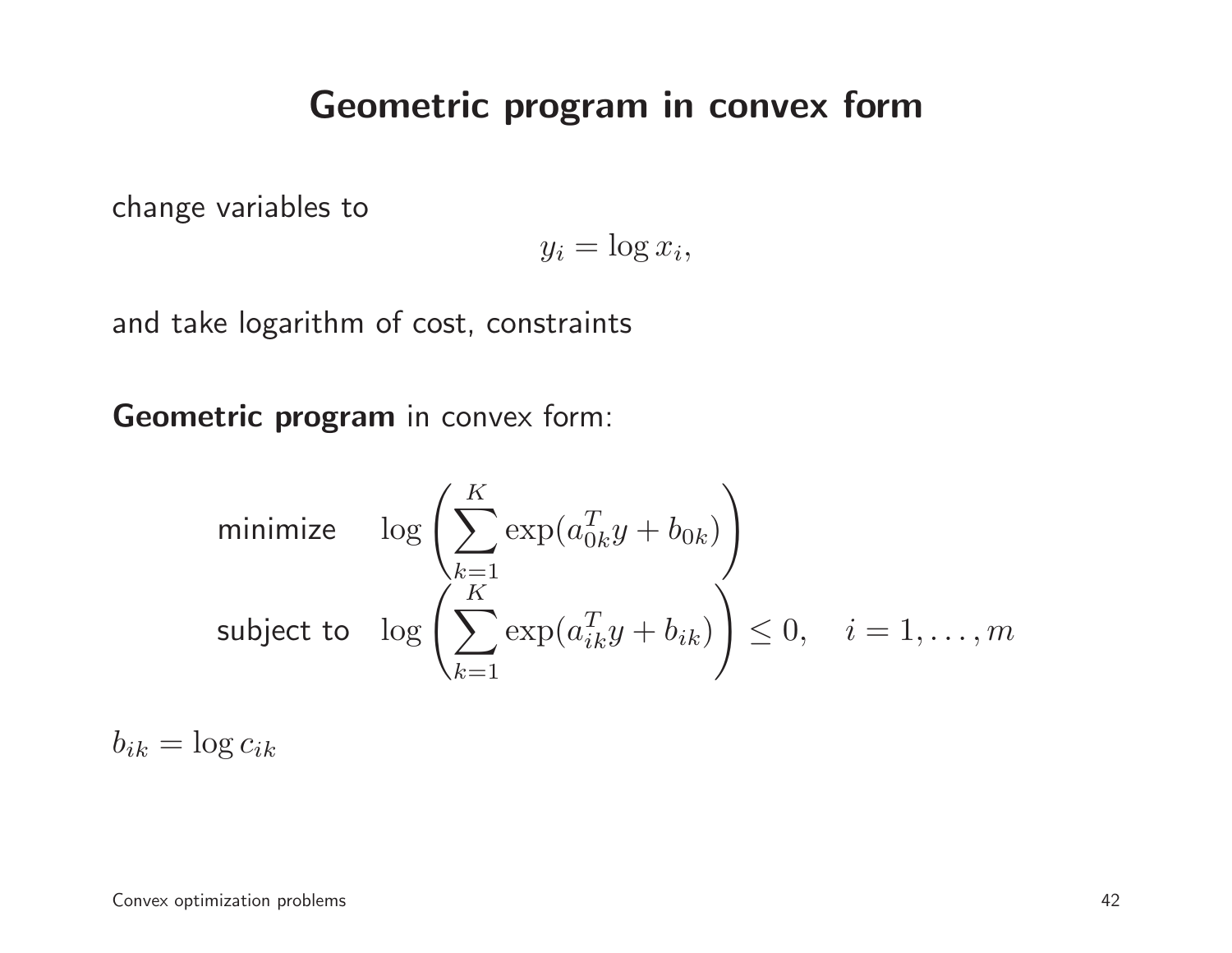## Modeling software

#### Modeling packages for convex optimization

- CVX, Yalmip (Matlab)
- CVXMOD (Python)

assist in formulating convex problems by automating two tasks:

- verifying convexity from convex calculus rules
- transforming problem in input format required by standard solvers

#### Related packages

genera<sup>l</sup> purpose optimization modeling: AMPL, GAMS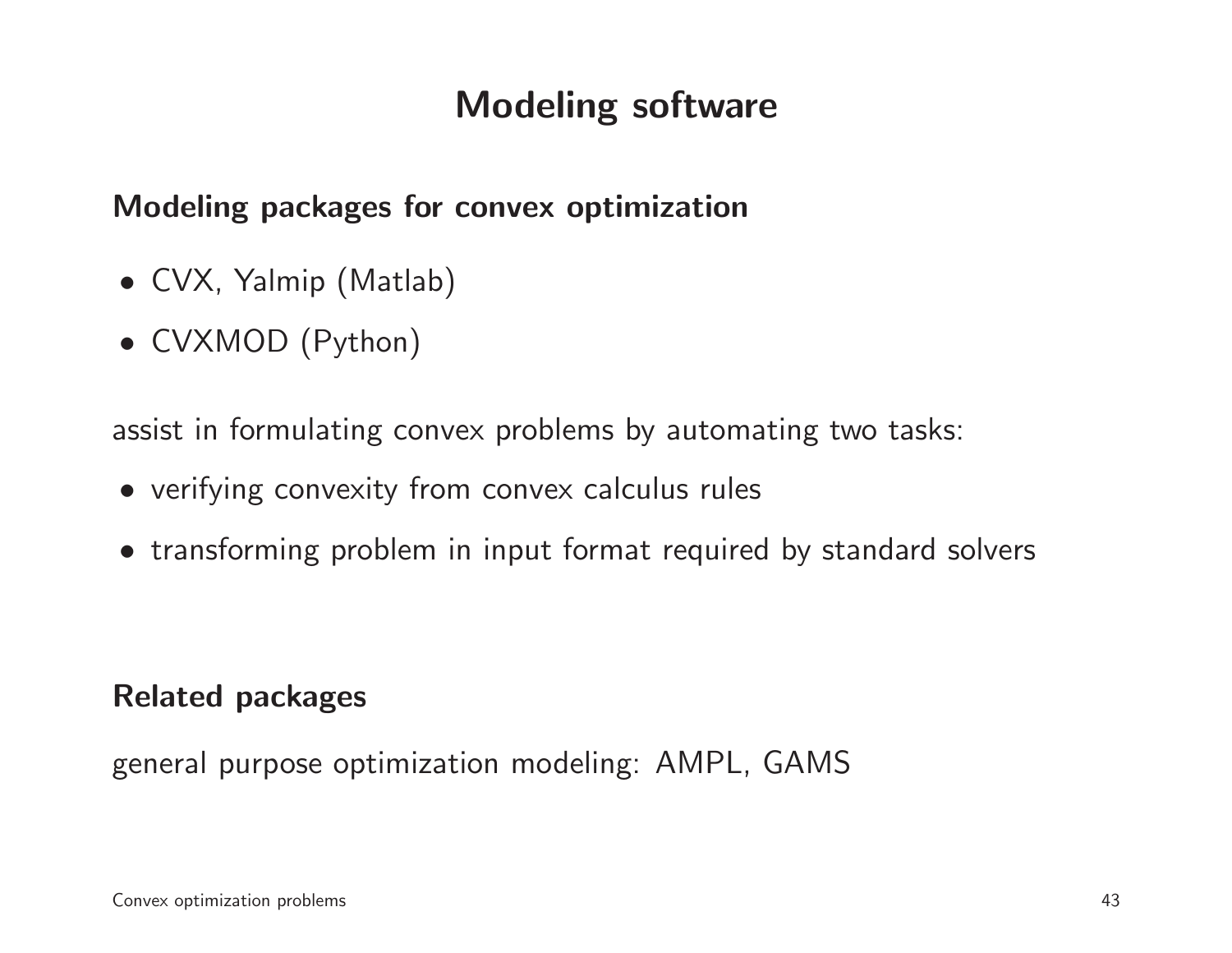## CVX example

```
minimize \|Ax - b\|_1subject to -0.5 \le x_k \le 0.3, k = 1, \ldots, n
```
#### Matlab code

```
A = \text{randn}(5, 3); b = \text{randn}(5, 1);cvx_begin
variable x(3);
    minimize(norm(A*x - b, 1))
    subject to
         -0.5 \leq x;x \le 0.3;
cvx_end
```
- between cvx\_begin and cvx\_end, <sup>x</sup> is <sup>a</sup> CVX variable
- after execution, <sup>x</sup> is Matlab variable with optimal solution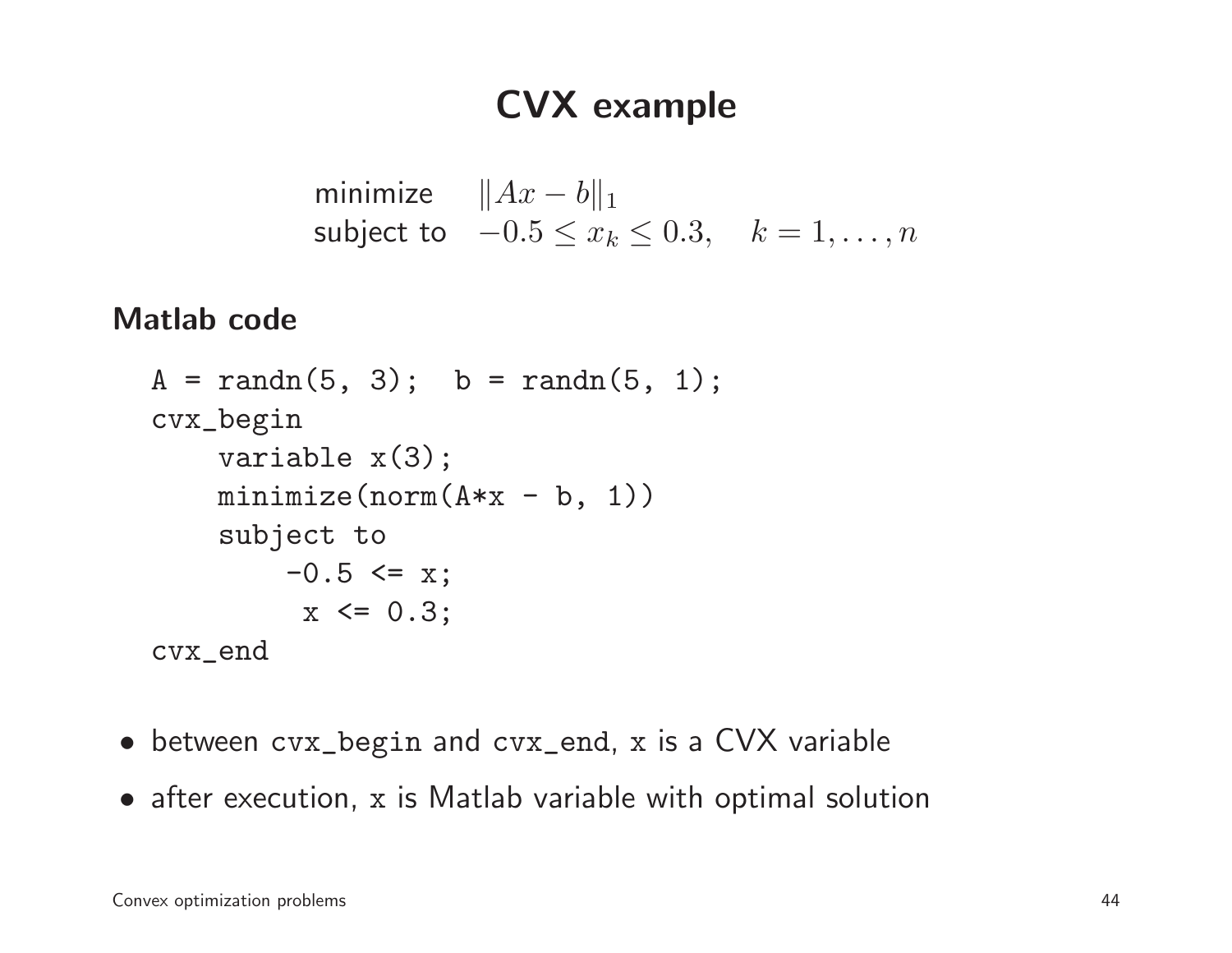Convex optimization — MLSS <sup>2009</sup>

# Cone programming

- generalized inequalities
- second-order cone programming
- semidefinite programming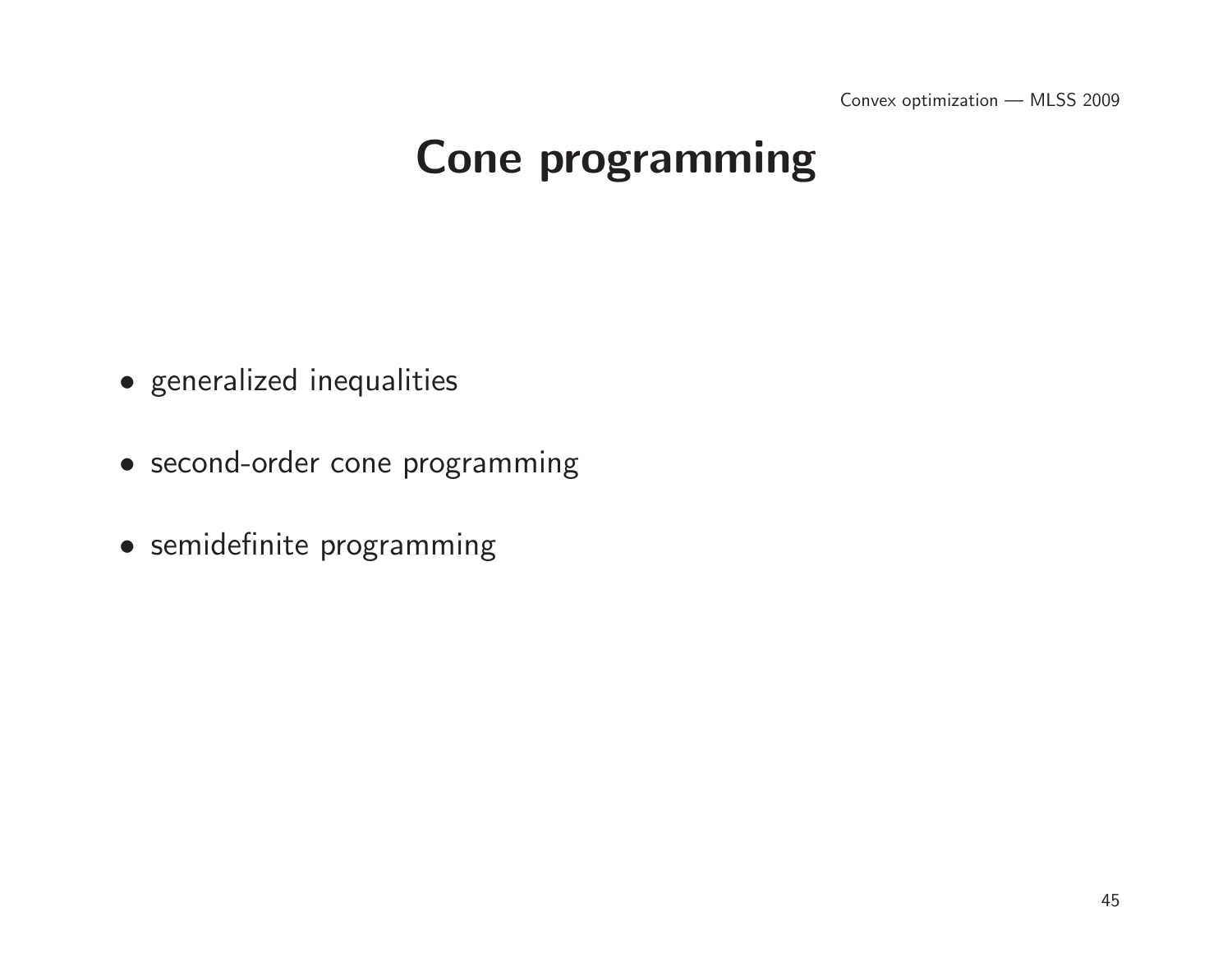## Cone linear program

minimize  $c^T x$ subject to  $\quad Gx \preceq_K h$  $Ax = b$ 

•  $y \preceq_K z$  means  $z - y \in K$ , where  $K$  is a proper convex cone

- $\bullet\,$  extends linear programming  $(K={\bold R}^m_+)$  to nonpolyhedral cones
- popular as standard format for nonlinear convex optimization
- theory and algorithms very similar to linear programming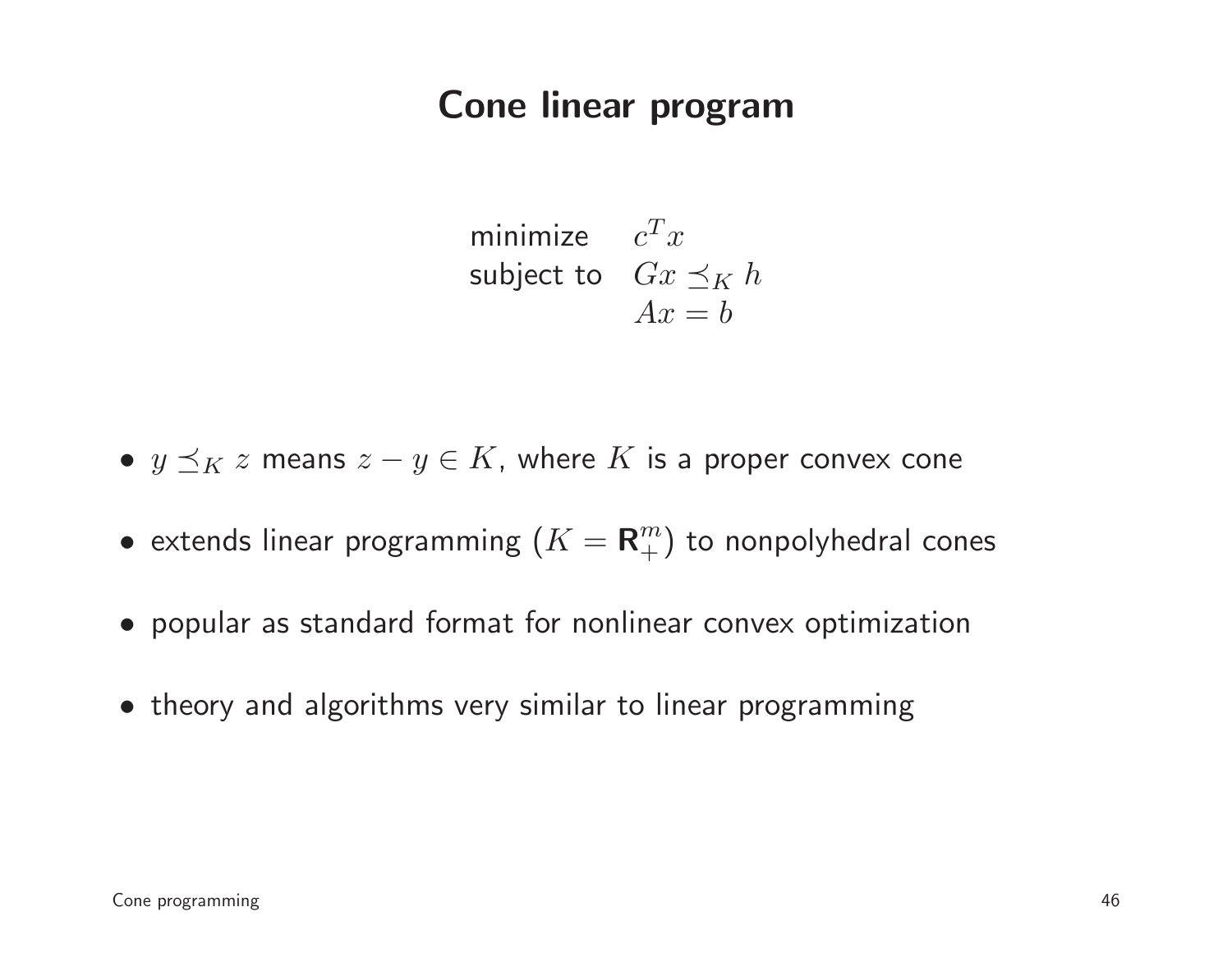## Second-order cone program (SOCP)

minimize 
$$
f^T x
$$
  
subject to  $||A_i x + b_i||_2 \le c_i^T x + d_i$ ,  $i = 1,...,m$ 

- $\bullet$   $\|\cdot\|$  $_2$  is Euclidean norm  $\|y\|_2=$  $\sqrt{y_1^2}$  $y_1^2 + \cdots + y_n^2$  $\, n \,$
- constraints are nonlinear, nondifferentiable, convex



$$
\left\{y\left|\sqrt{y_1^2+\cdots+y_{p-1}^2}\leq y_p\right.\right\}
$$

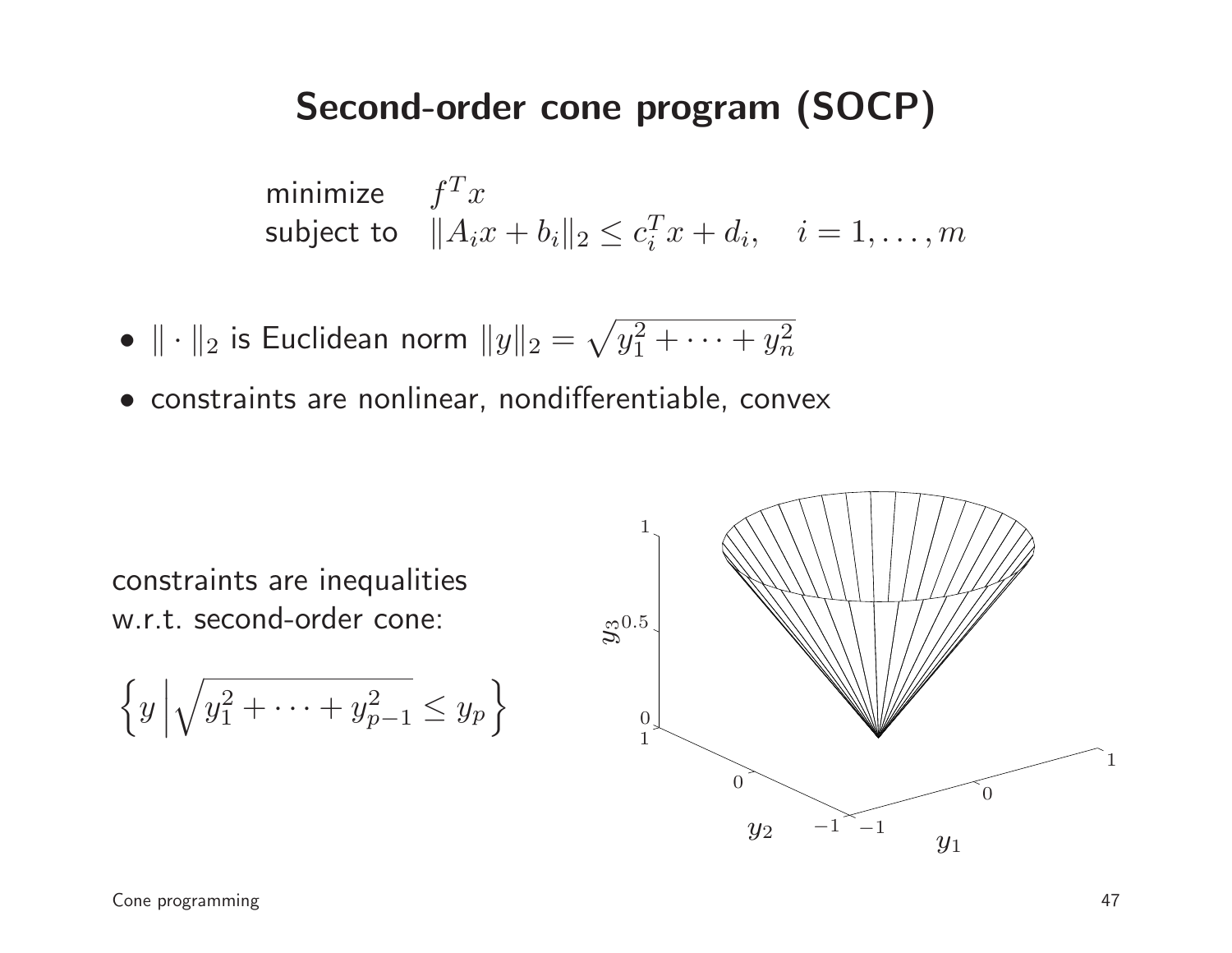### Examples of SOC-representable constraints

**Convex quadratic constraint**  $(A = LL^T$  positive definite)

$$
x^{T}Ax + 2b^{T}x + c \le 0 \qquad \Longleftrightarrow \qquad \left\|L^{T}x + L^{-1}b\right\|_{2} \le (b^{T}A^{-1}b - c)^{1/2}
$$

also extends to positive semidefinite singular  $A$ 

#### Hyperbolic constraint

$$
x^T x \leq yz
$$
,  $y, z \geq 0$   $\iff$   $\left\| \begin{bmatrix} 2x \\ y-z \end{bmatrix} \right\|_2 \leq y+z$ ,  $y, z \geq 0$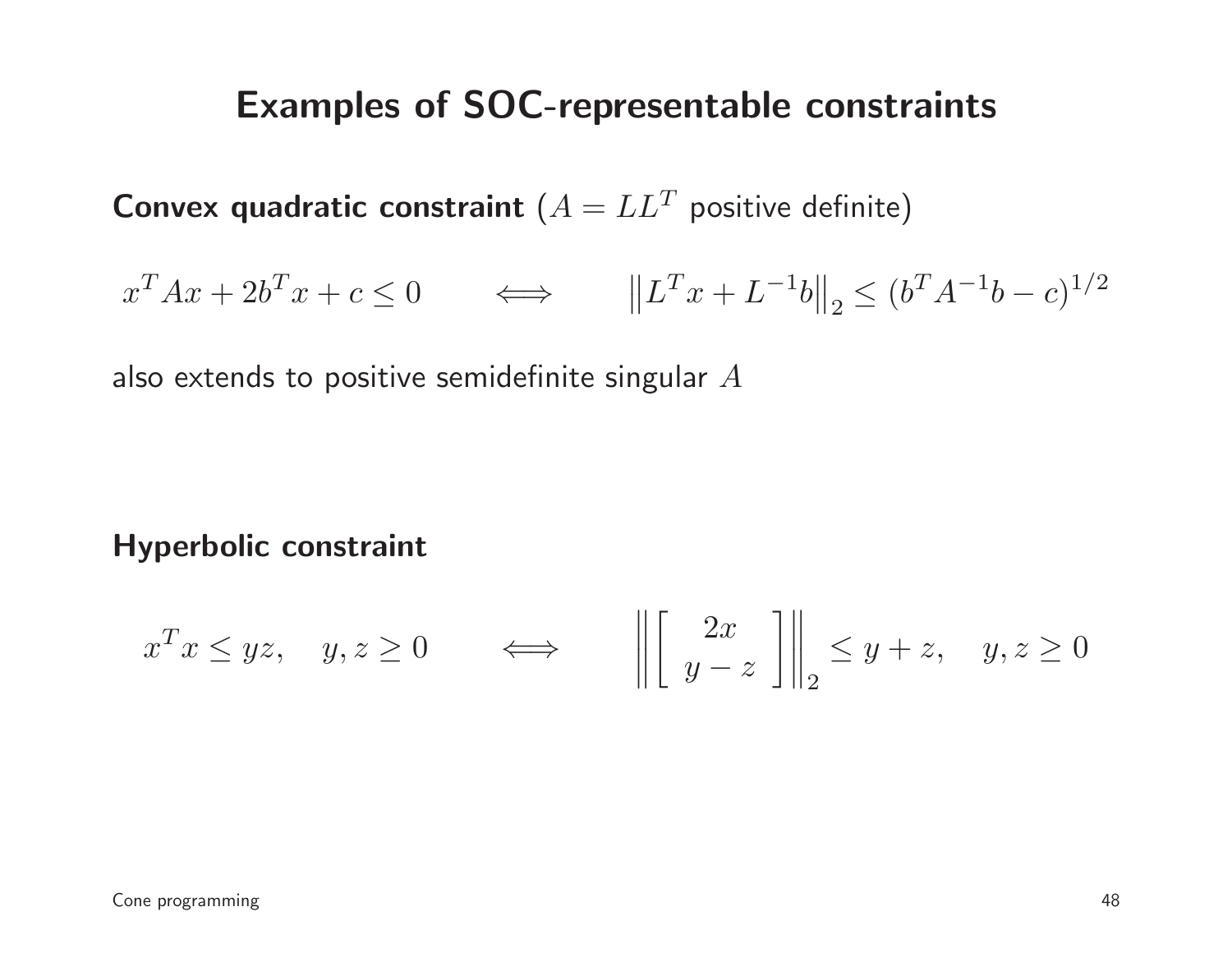## Examples of SOC-representable constraints

#### Positive powers

$$
x^{1.5} \le t
$$
,  $x \ge 0$   $\iff$   $\exists z : x^2 \le tz$ ,  $z^2 \le x$ ,  $x, z \ge 0$ 

- two hyperbolic constraints can be converted to SOC constraints
- $\bullet\,$  extends to powers  $x^p$  for rational  $p\geq 1$

#### Negative powers

 $x^{-3}$  $3 \le t$ ,  $x > 0$   $\iff$   $\exists z : 1 \le tz$ ,  $z^2$  $z \leq tx$ ,  $x, z \geq 0$ 

- two hyperbolic constraints can be converted to SOC constraints
- $\bullet\,$  extends to powers  $x^p$  for rational  $p < 0$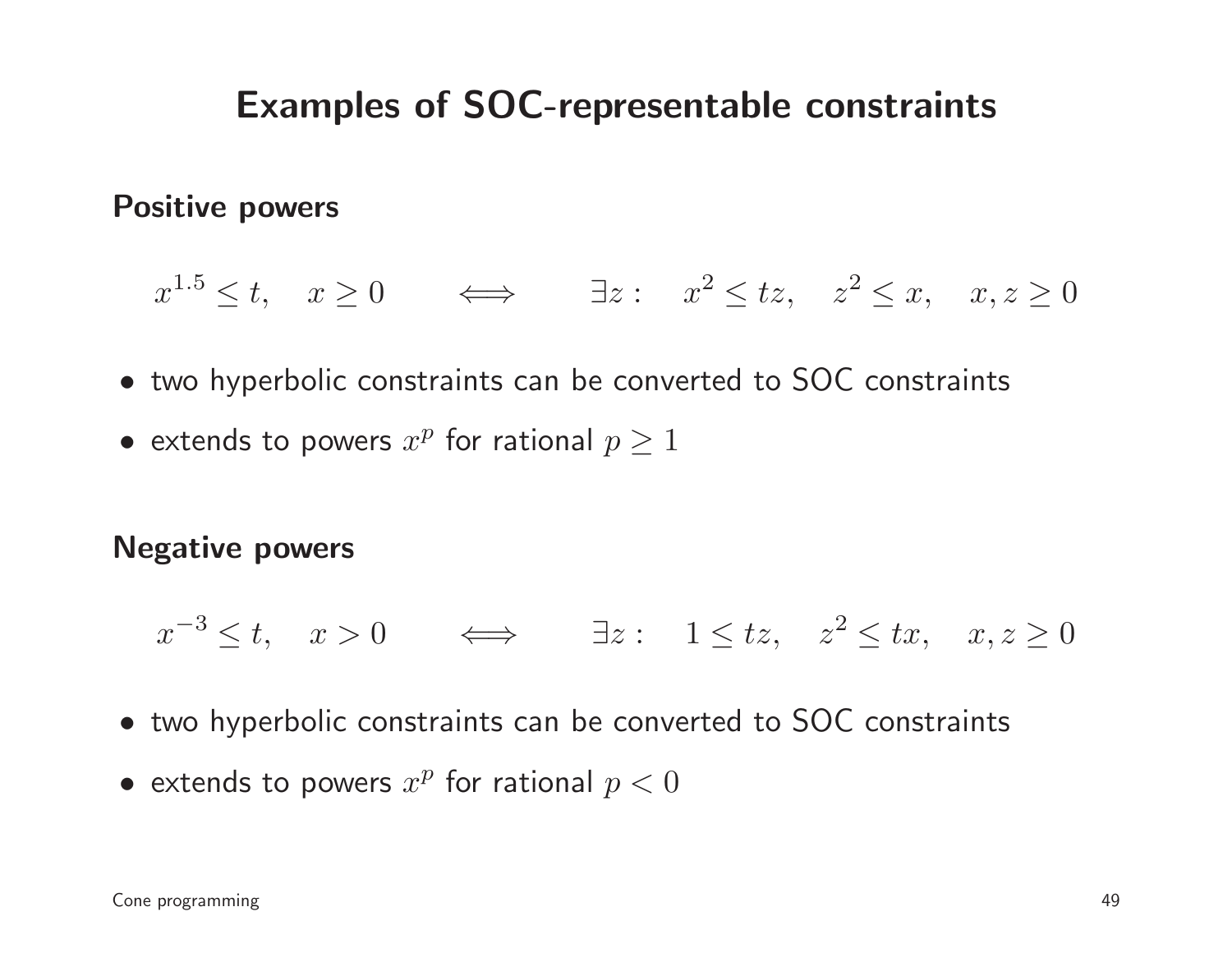## Robust linear program (stochastic)

minimize 
$$
c^T x
$$
  
subject to  $\text{prob}(a_i^T x \le b_i) \ge \eta, \quad i = 1, ..., m$ 

- $\bullet$   $a_i$  random and normally distributed with mean  $\bar{a}_i$ , covariance  $\Sigma_i$
- $\bullet\,$  we require that  $x$  satisfies each constraint with probability exceeding  $\eta$



Cone programming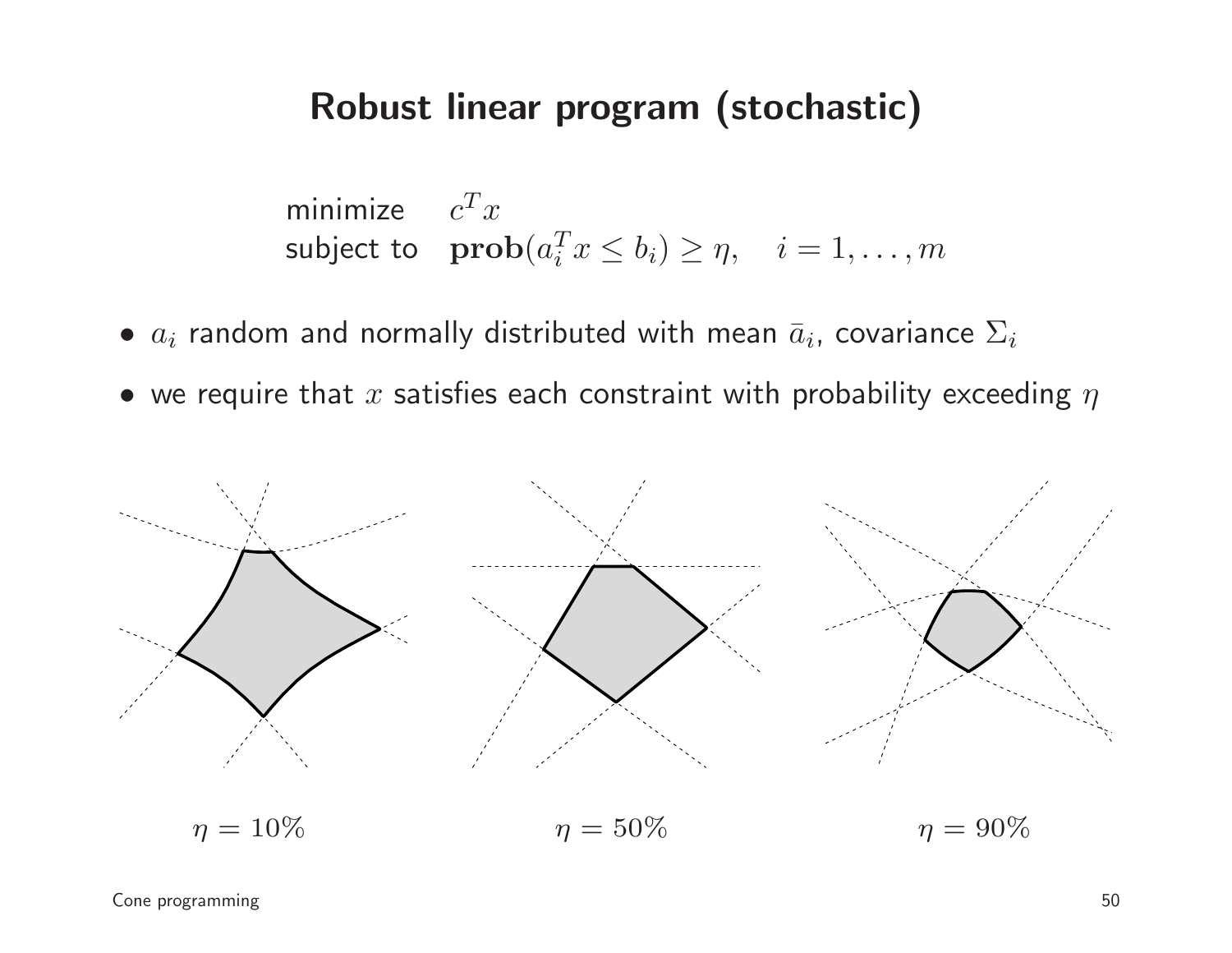## SOCP formulation

the 'chance constraint'  $\mathbf{prob}(a_i^T x \leq b_i) \geq \eta$  is equivalent to the constraint

$$
\bar{a}_i^T x + \Phi^{-1}(\eta) \|\Sigma_i^{1/2} x\|_2 \le b_i
$$

 $\Phi$  is the (unit) normal cumulative density function



robust LP is a second-order cone program for  $\eta \geq 0.5$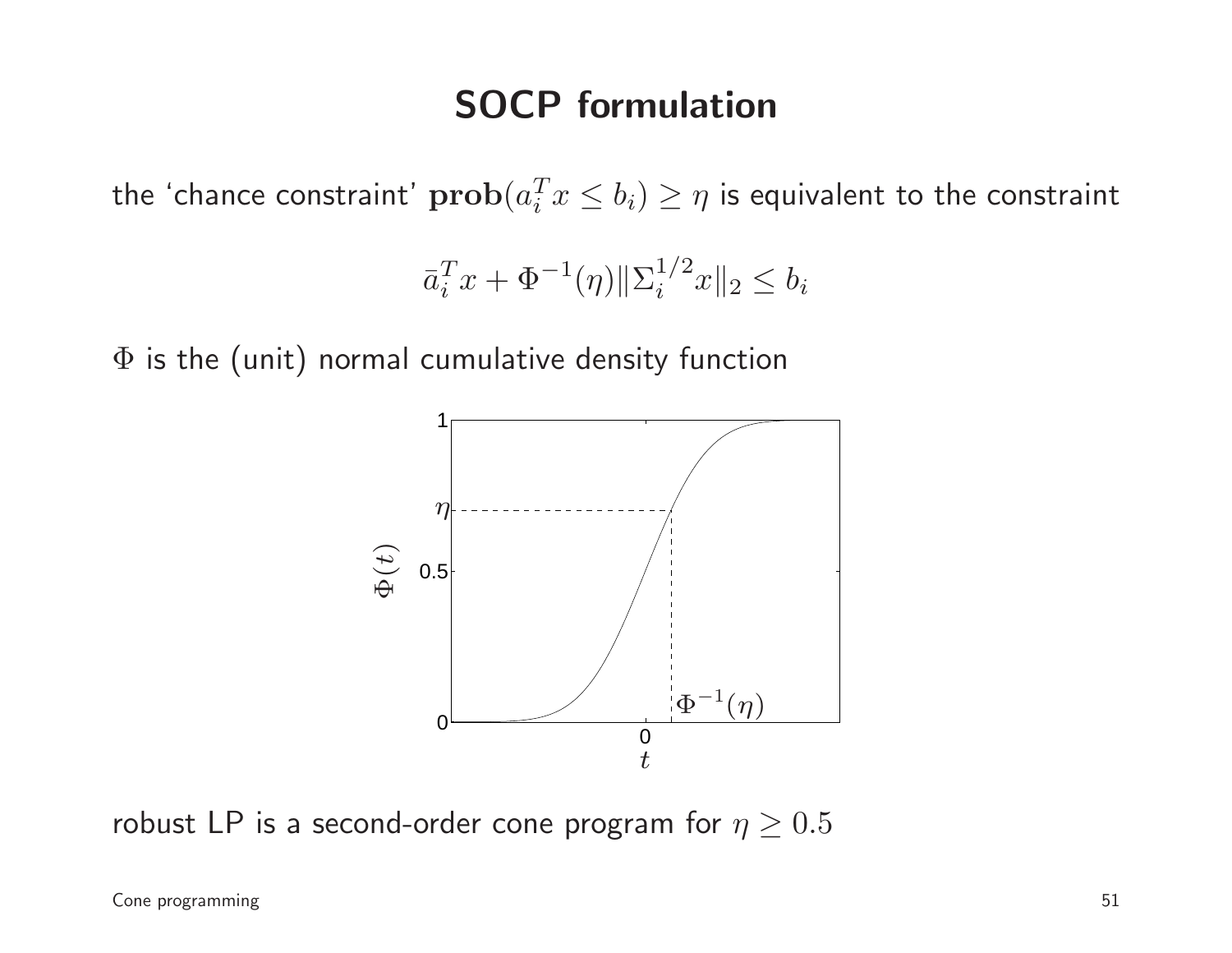### Robust linear program (deterministic)

minimize 
$$
c^T x
$$
  
subject to  $a_i^T x \le b_i$  for all  $a_i \in \mathcal{E}_i$ ,  $i = 1, ..., m$ 

- $\bullet$   $a_i$  uncertain but bounded by ellipsoid  $\mathcal{E}_i = \{\bar{a}_i + P_iu \mid \|u\|_2 \leq 1\}$
- $\bullet\,$  we require that  $x$  satisfies each constraint for all possible  $a_i$

#### SOCP formulation

minimize 
$$
c^T x
$$
  
subject to  $\bar{a}_i^T x + ||P_i^T x||_2 \le b_i$ ,  $i = 1,...,m$ 

follows from

$$
\sup_{\|u\|_2 \le 1} (\bar{a}_i + P_i u)^T x = \bar{a}_i^T + \|P_i^T x\|_2
$$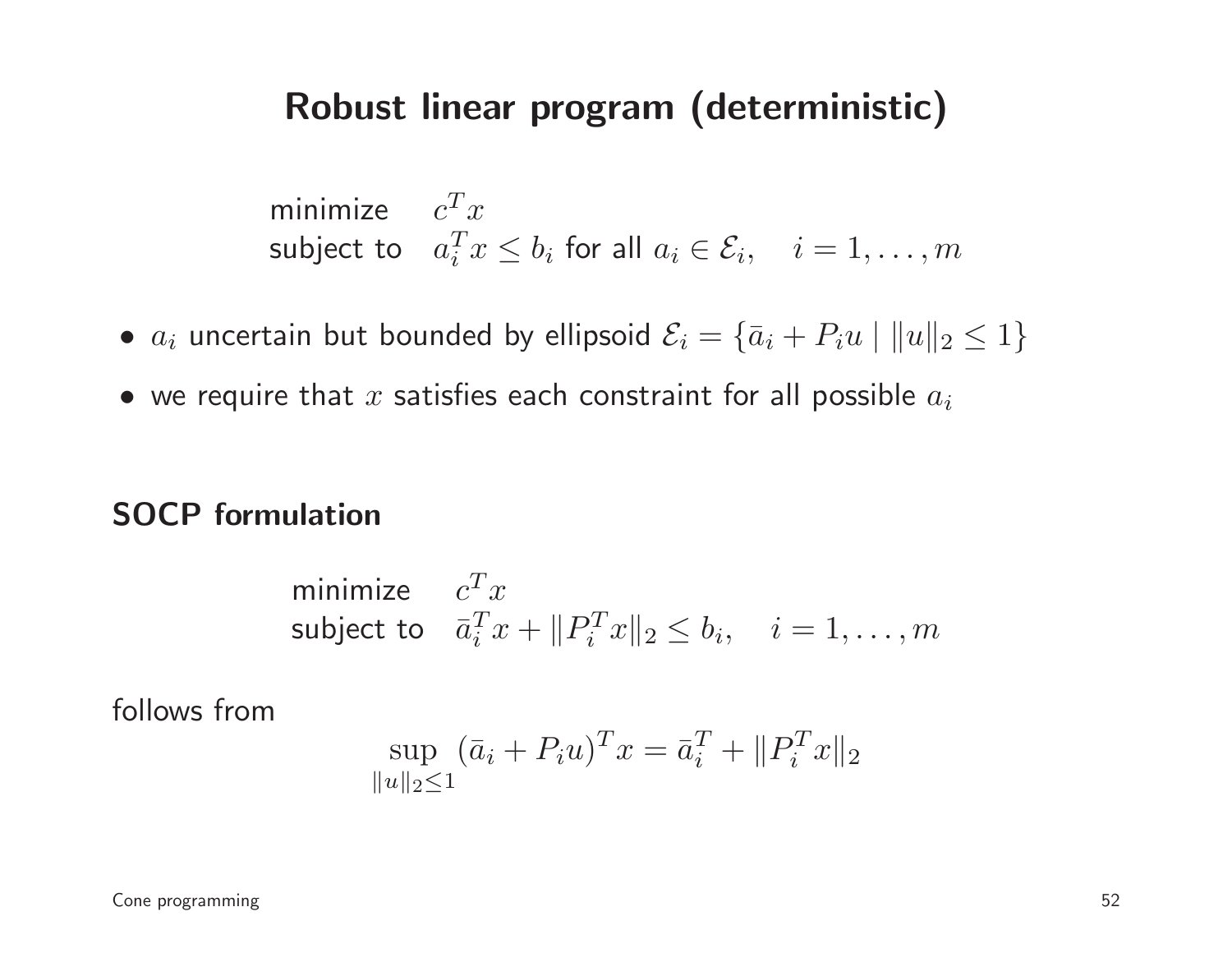## Semidefinite program (SDP)

minimize 
$$
c^T x
$$
  
subject to  $x_1 A_1 + x_2 A_2 + \cdots + x_n A_n \preceq B$ 

- $\bullet$   $A_1$ ,  $A_2$ ,  $\dots$  ,  $A_n$ ,  $B$  are symmetric matrices
- $\bullet$  inequality  $X \preceq Y$  means  $Y-X$  is *positive semidefinite, i.e.*,

$$
z^{T}(Y - X)z = \sum_{i,j} (Y_{ij} - X_{ij})z_{i}z_{j} \ge 0 \text{ for all } z
$$

• includes many nonlinear constraints as special cases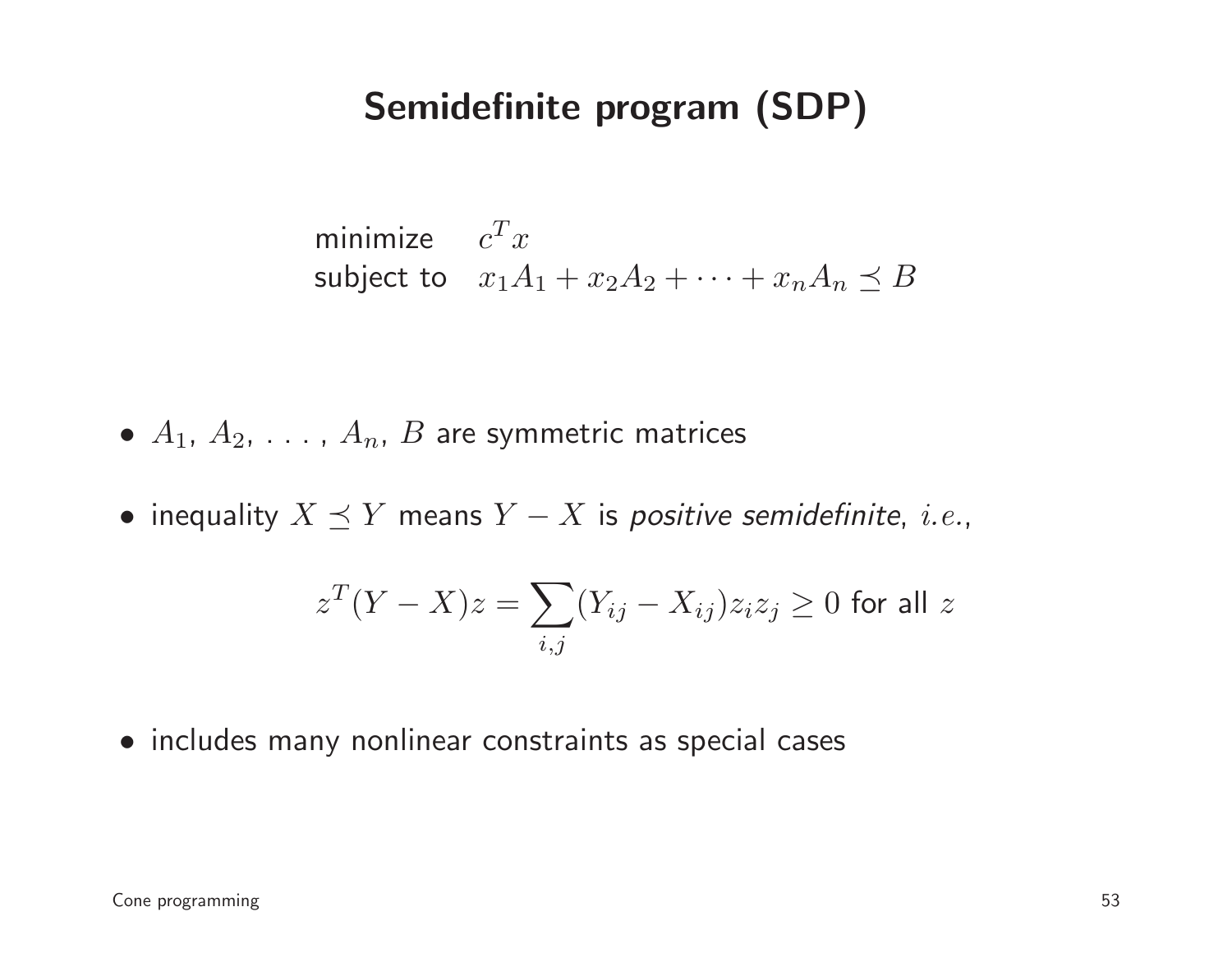## **Geometry**



- <sup>a</sup> nonpolyhedral convex cone
- feasible set of <sup>a</sup> semidefinite program is the intersection of the positive semidefinite cone in high dimension with planes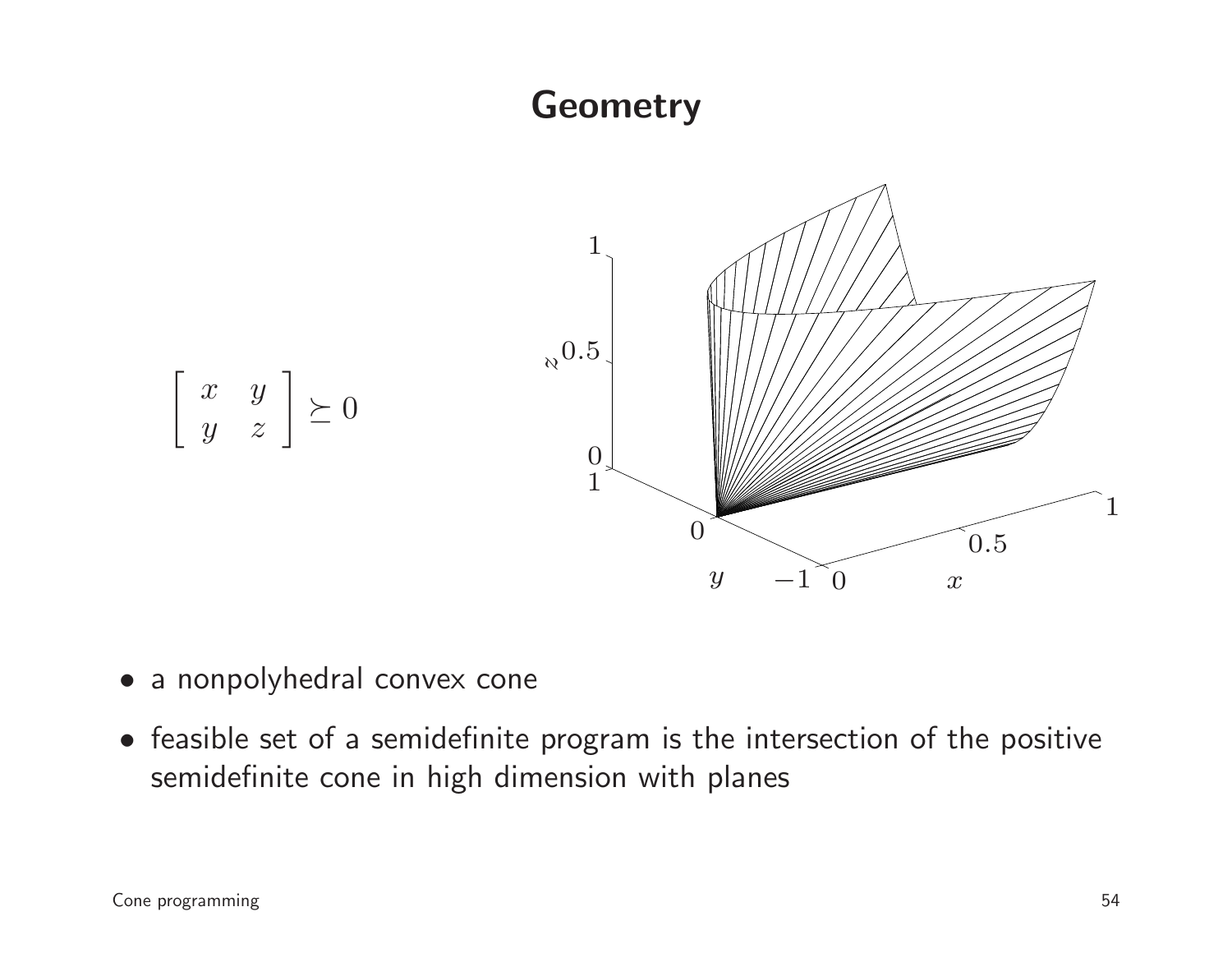## Examples

$$
A(x) = A_0 + x_1 A_1 + \dots + x_m A_m \qquad (A_i \in \mathbf{S}^n)
$$

## $\boldsymbol{\mathsf{Eigenvalue}}$  minimization (and equivalent SDP)

minimize  $\lambda_{\max}(A(x))$  minimize t

subject to  $A(x) \preceq tI$ 

#### Matrix-fractional function

minimize  $b^T A(x)^{-1} b$ subject to  $A(x) \succeq 0$ 

minimize  $t$ subject to $\mathtt{o} \ \ \ \left[ \begin{array}{cc} A(x) & b \ b^T & t \end{array} \right] \succeq 0$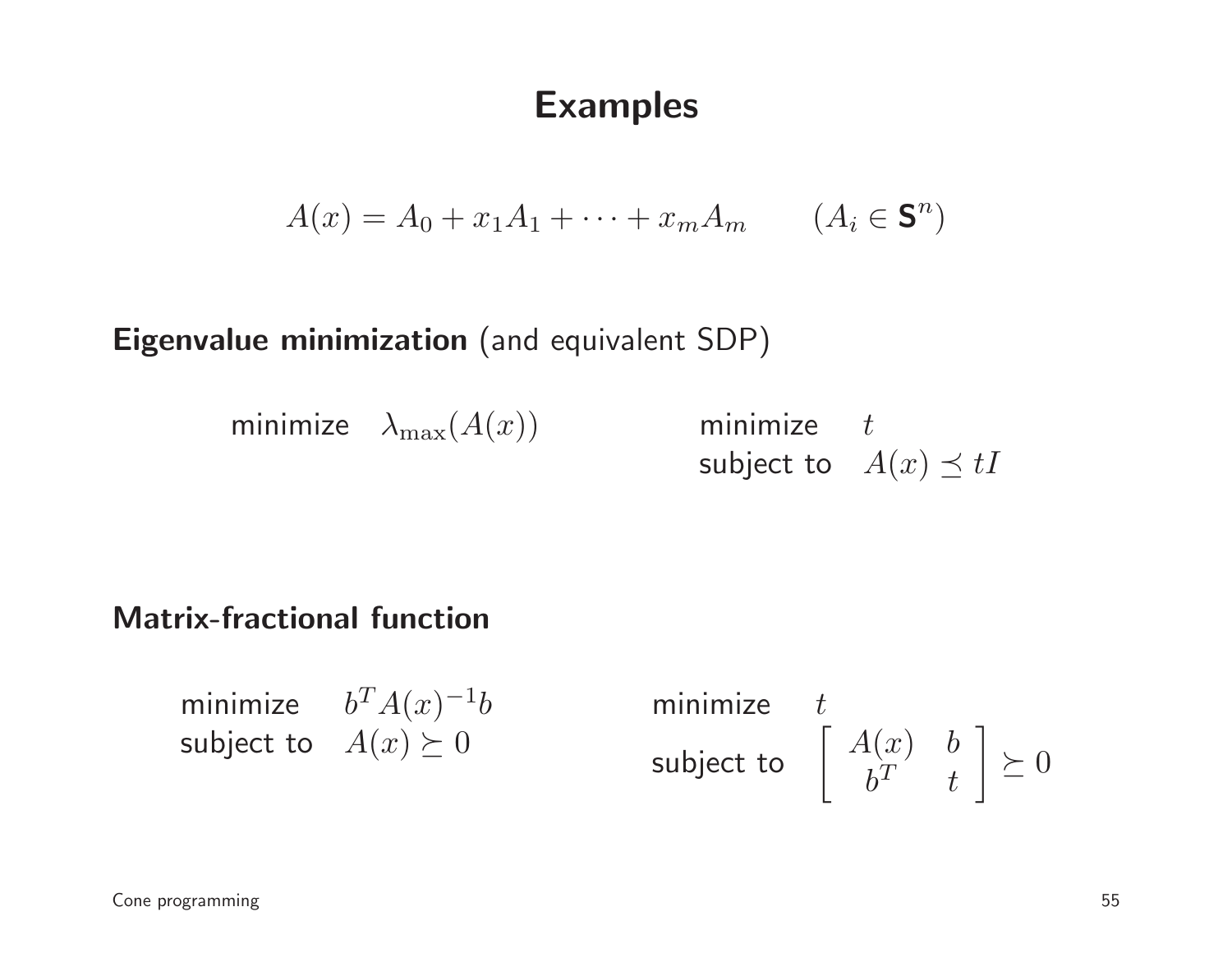## Matrix norm minimization

$$
A(x) = A_0 + x_1 A_1 + x_2 A_2 + \dots + x_n A_n \qquad (A_i \in \mathbf{R}^{p \times q})
$$

Matrix norm approximation  $(\|X\|_2 = \max_k \sigma_k(X))$ 

minimize 
$$
||A(x)||_2
$$
 minimize  $t$   
subject to  $\begin{bmatrix} tI & A(x)^T \\ A(x) & tI \end{bmatrix} \succeq 0$ 

Nuclear norm approximation  $(\|X\|_*=\sum_k\sigma_k(X))$ 

minimize 
$$
||A(x)||_*
$$
 minimize  $(\text{tr } U + \text{tr } V)/2$   
subject to  $\begin{bmatrix} U & A(x)^T \\ A(x) & V \end{bmatrix} \succeq 0$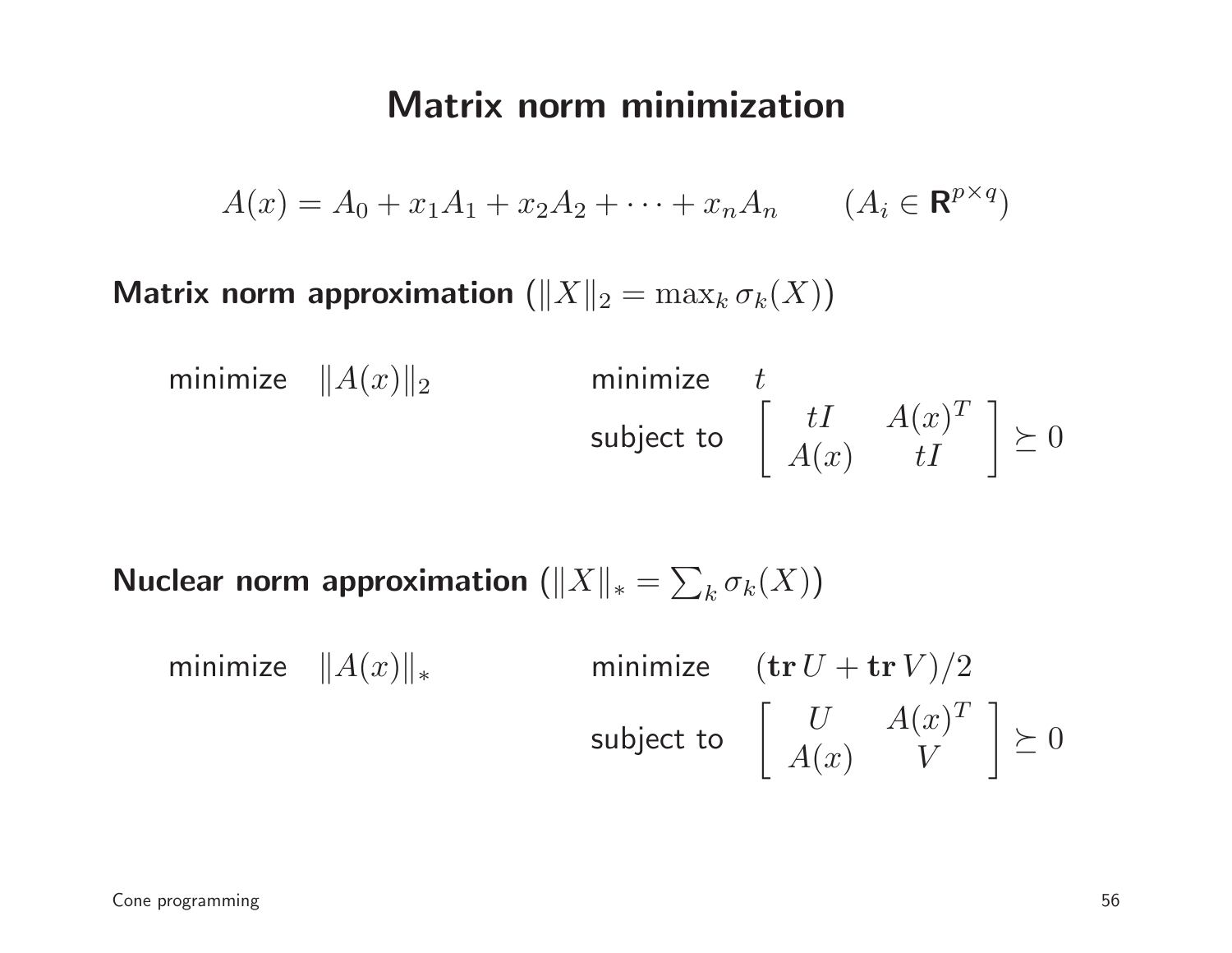## Semidefinite relaxations & randomization

semidefinite programming is increasingly used

- $\bullet\,$  to find good bounds for hard (i.e., nonconvex) problems, via  $\,$  relaxation  $\,$
- as <sup>a</sup> heuristic for good suboptimal points, often via randomization

Example: Boolean least-squares

minimize 
$$
||Ax - b||_2^2
$$
  
subject to  $x_i^2 = 1, i = 1,...,n$ 

- basic problem in digital communications
- could check all  $2^n$  possible values of  $x \in \{-1,1\}^n$ . . .
- an NP-hard problem, and very hard in practice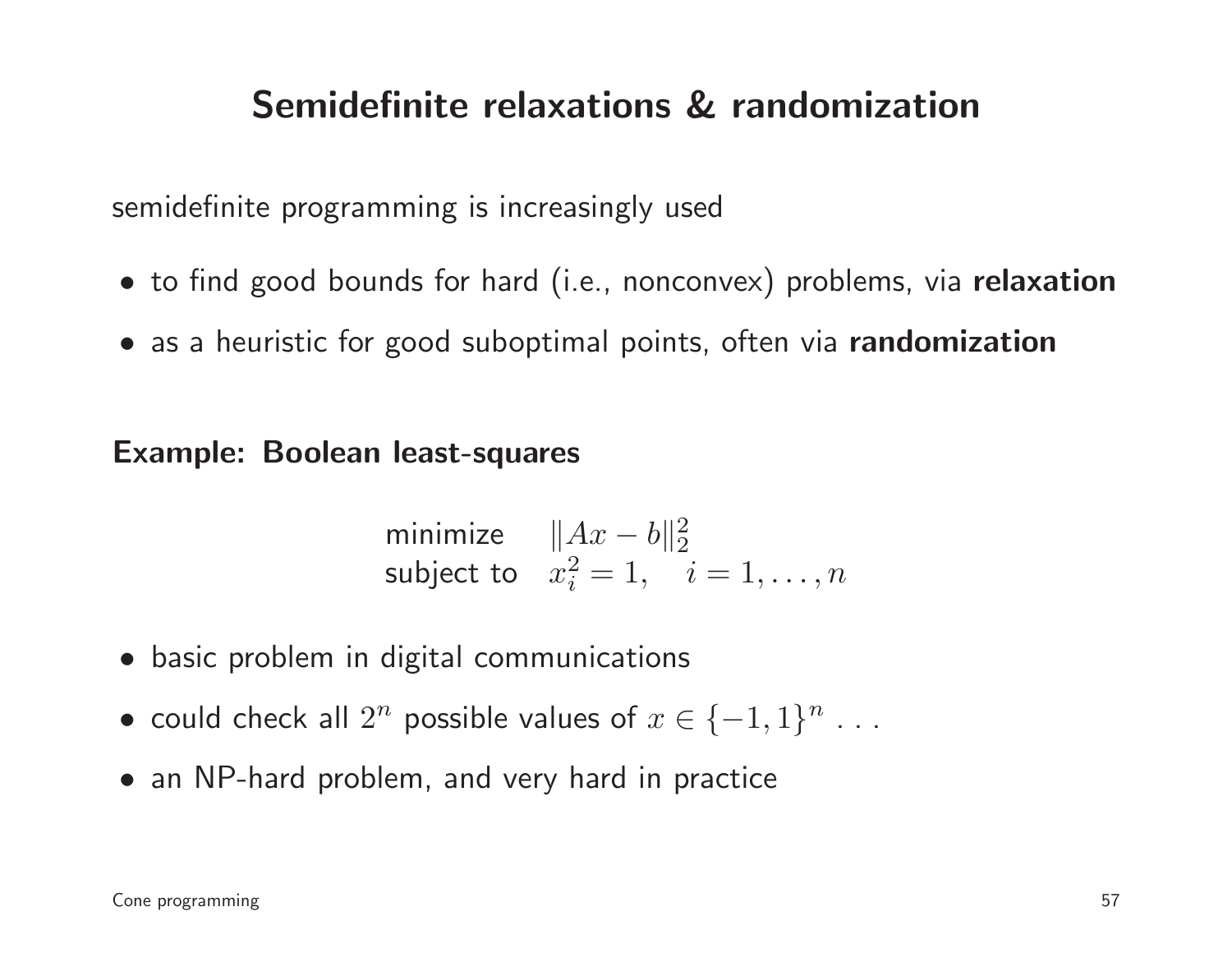## Semidefinite lifting

with  $P = A^T A$ ,  $q = -A^T b$ ,  $r = b^T b$ 

$$
||Ax - b||_2^2 = \sum_{i,j=1}^n P_{ij} x_i x_j + 2 \sum_{i=1}^n q_i x_i + r
$$

after introducing new variables  $X_{ij} = x_i x_j$ 

minimize 
$$
\sum_{i,j=1}^{n} P_{ij}X_{ij} + 2\sum_{i=1}^{n} q_i x_i + r
$$
  
subject to 
$$
X_{ii} = 1, \quad i = 1, ..., n
$$

$$
X_{ij} = x_i x_j, \quad i, j = 1, ..., n
$$

- cost function and first constraints are linear
- last constraint in matrix form is  $X = xx^T$ , nonlinear and nonconvex,
- . . . still <sup>a</sup> very hard problem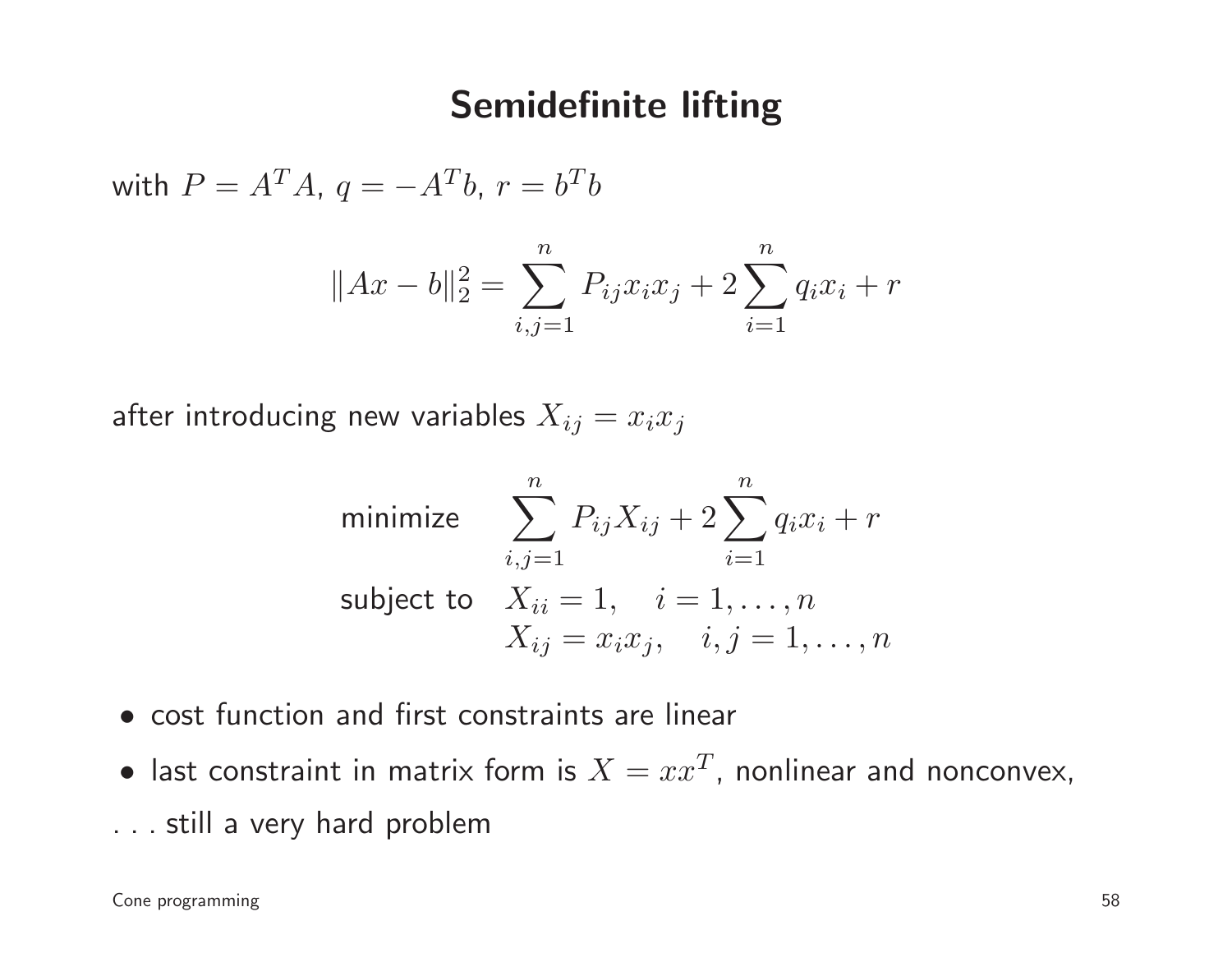### Semidefinite relaxation

replace  $X = xx^T$  with weaker constraint  $X \succeq xx^T$ , to obtain **relaxation** 

minimize 
$$
\sum_{i,j=1}^{n} P_{ij}X_{ij} + 2\sum_{i=1}^{n} q_{i}x_{i} + r
$$
  
subject to 
$$
X_{ii} = 1, \quad i = 1, ..., n
$$

$$
X \succeq xx^{T}
$$

- convex; can be solved as an semidefinite program
- optimal value <sup>g</sup>ives lower bound for BLS
- if  $X = xx^T$  at the optimum, we have solved the exact problem
- otherwise, can use randomized rounding

generate  $z$  from  $\mathcal{N}(x, X - xx^T)$  and take  $x = \textbf{sign}(z)$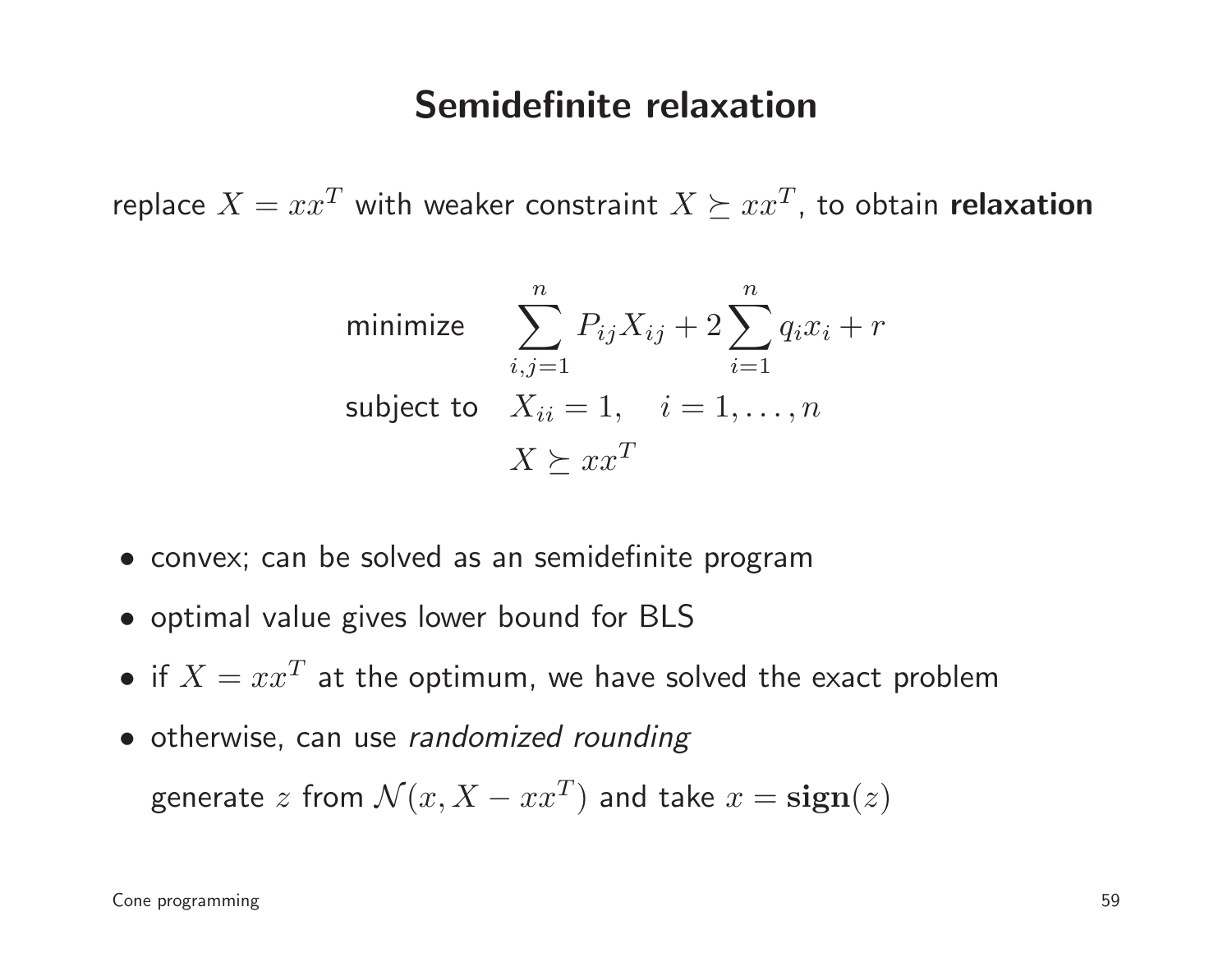## Example



• feasible set has  $2^{100} \approx 10^{30}$  points

• histogram of <sup>1000</sup> randomized solutions from SDP relaxation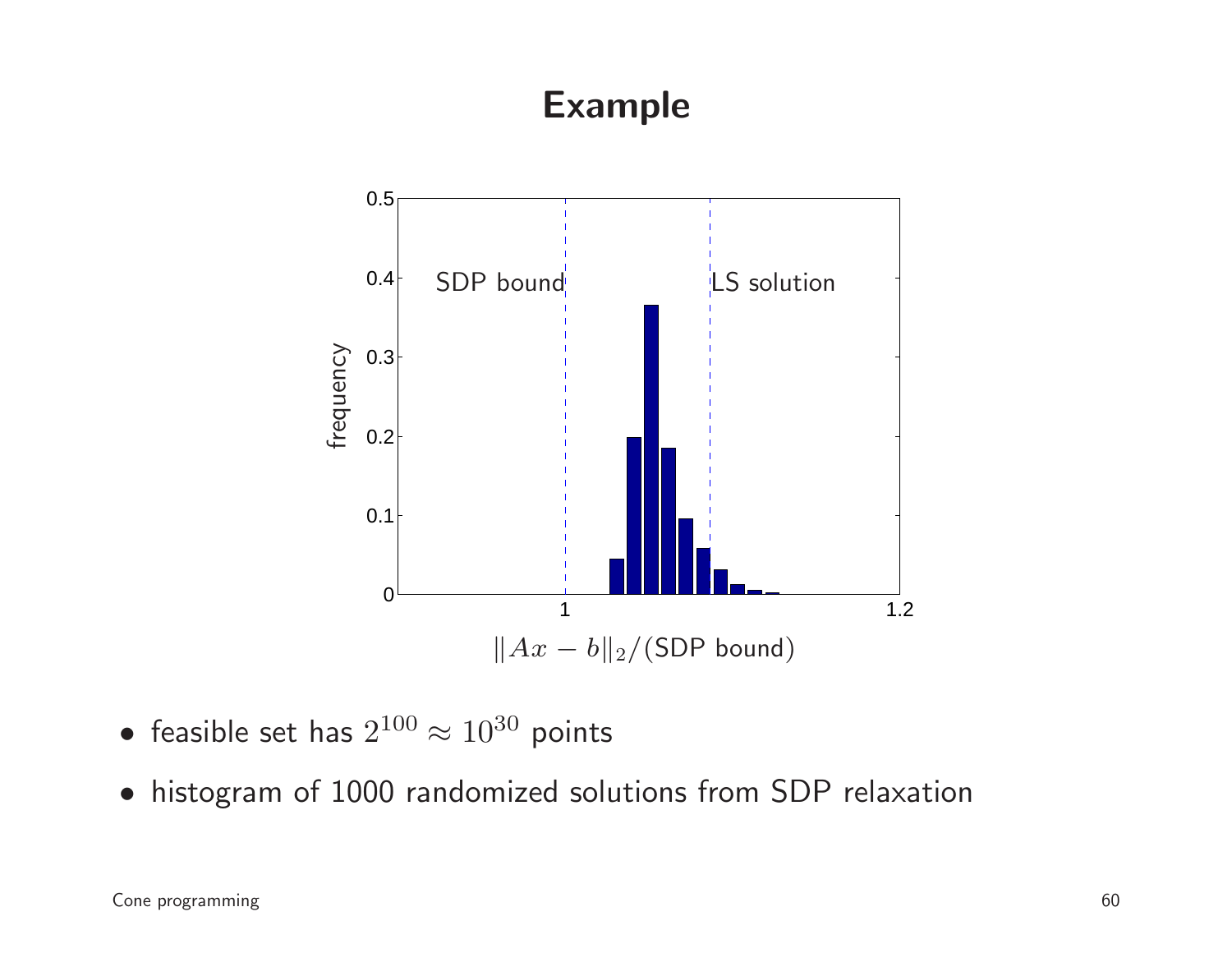## Nonnegative polynomial on <sup>R</sup>

$$
f(t) = x_0 + x_1 t + \dots + x_{2m} t^{2m} \ge 0 \quad \text{for all } t \in \mathbf{R}
$$

- $\bullet$  a convex constraint on  $x$
- $\bullet\,$  holds if and only if  $f$  is a sum of squares of  $($ two $)$  polynomials:

$$
f(t) = \sum_{k} (y_{k0} + y_{k1}t + \dots + y_{km}t^m)^2
$$

$$
= \begin{bmatrix} 1 \\ \vdots \\ t^m \end{bmatrix} \sum_{k} y_{k} y_{k}^T \begin{bmatrix} 1 \\ \vdots \\ t^m \end{bmatrix}
$$

$$
= \begin{bmatrix} 1 \\ \vdots \\ t^m \end{bmatrix}^T Y \begin{bmatrix} 1 \\ \vdots \\ t^m \end{bmatrix}
$$

where  $Y=\sum_ky_ky$  $\, T \,$  $\frac{1}{k}\succeq0$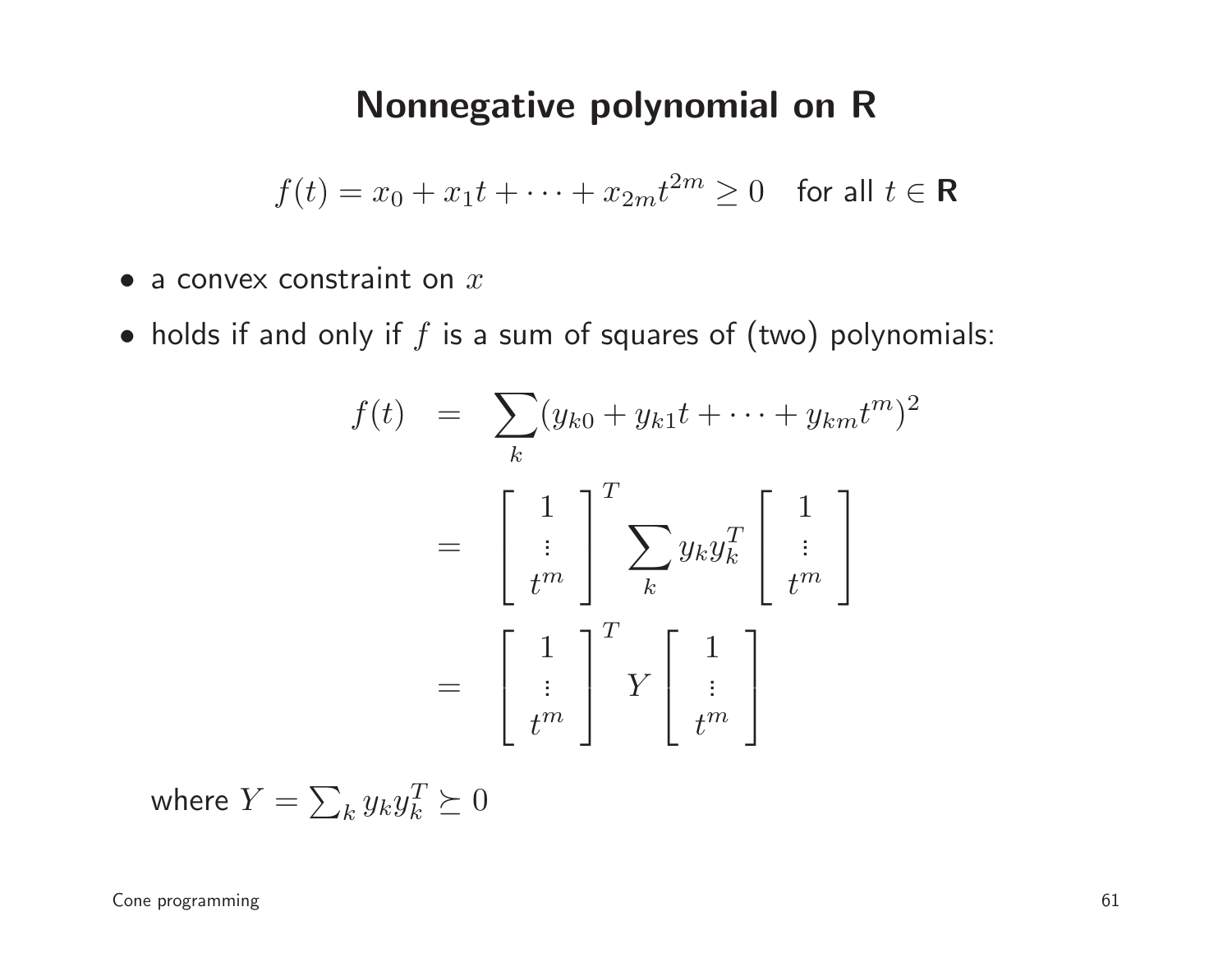## SDP formulation

 $f(t) \geq 0$  if and only if for some  $Y \succeq 0$ ,

$$
f(t) = \begin{bmatrix} 1 \\ t \\ \vdots \\ t^{2m} \end{bmatrix}^T \begin{bmatrix} x_0 \\ x_1 \\ \vdots \\ x_{2m} \end{bmatrix} = \begin{bmatrix} 1 \\ t \\ \vdots \\ t^m \end{bmatrix}^T Y \begin{bmatrix} 1 \\ t \\ \vdots \\ t^m \end{bmatrix}
$$

this is an SDP constraint: there exists  $Y \succeq 0$  such that

$$
x_0 = Y_{11}
$$
  
\n
$$
x_1 = Y_{12} + Y_{21}
$$
  
\n
$$
x_2 = Y_{13} + Y_{22} + Y_{32}
$$
  
\n:  
\n:  
\n
$$
x_{2m} = Y_{m+1,m+1}
$$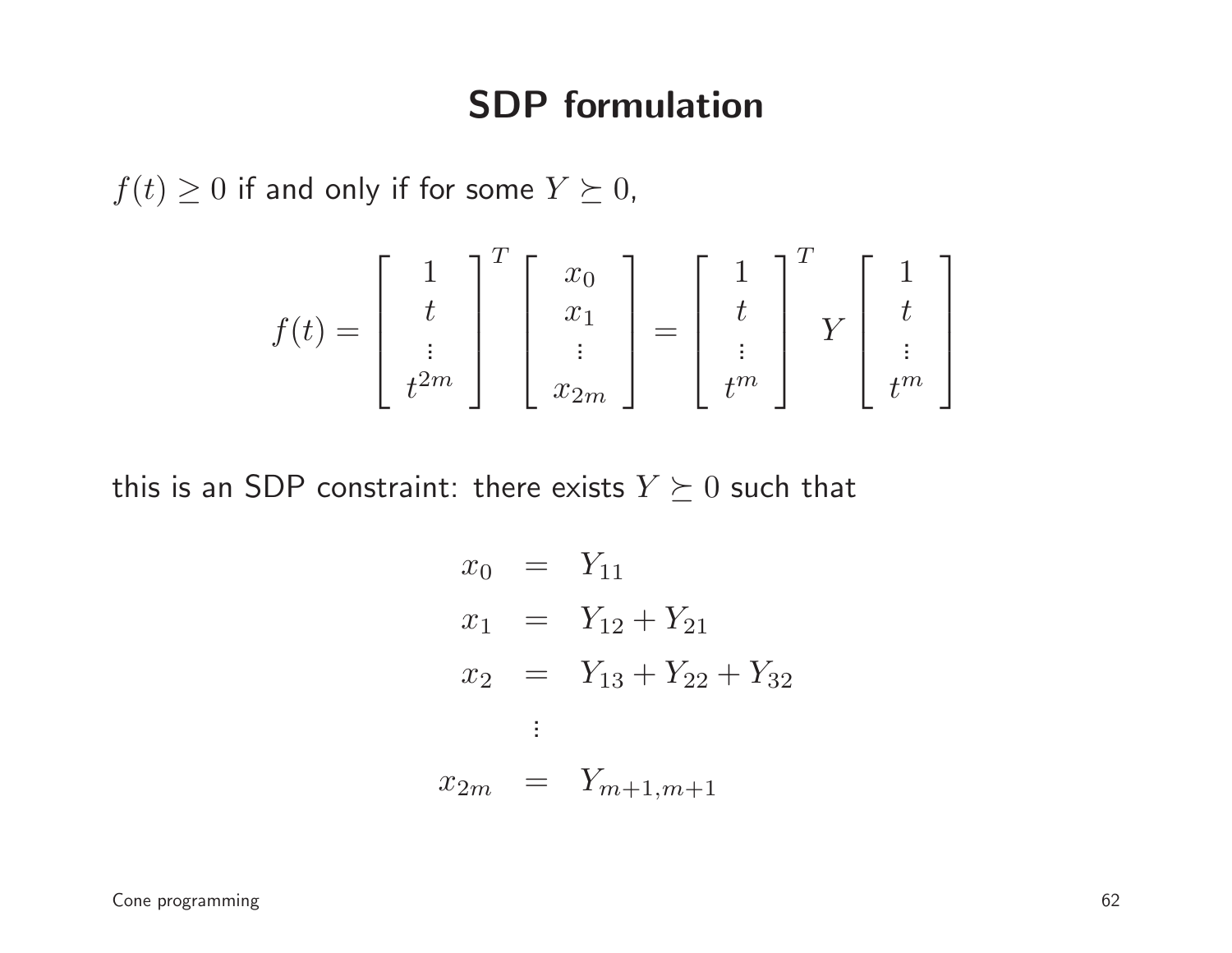### General sum-of-squares constraints

 $f(t) = x^T$  $^{T}p(t)$  is a sum of squares if

$$
x^T p(t) = \sum_{k=1}^s (y_k^T q(t))^2 = q(t)^T \left(\sum_{k=1}^s y_k y_k^T\right) q(t)
$$

- $\bullet\,$   $p,\,q\colon$  basis functions (of polynomials, trigonometric polynomials,  $\dots$  )  $\colon$
- $\bullet$  independent variable  $t$  can be one- or multidimensional
- $\bullet$  a *sufficient* condition for nonnegativity of  $x^T$  polynomial optimization in several variables $^{T}p(t)$ , useful in nonconvex
- $\bullet\,$  in some nontrivial cases  $(\mathit{e.g.},$  polynomial on  $\mathsf R)$ , *necessary and sufficient*

**Equivalent SDP constraint** (on the variables  $x,~X)$ 

$$
x^T p(t) = q(t)^T X q(t), \qquad X \succeq 0
$$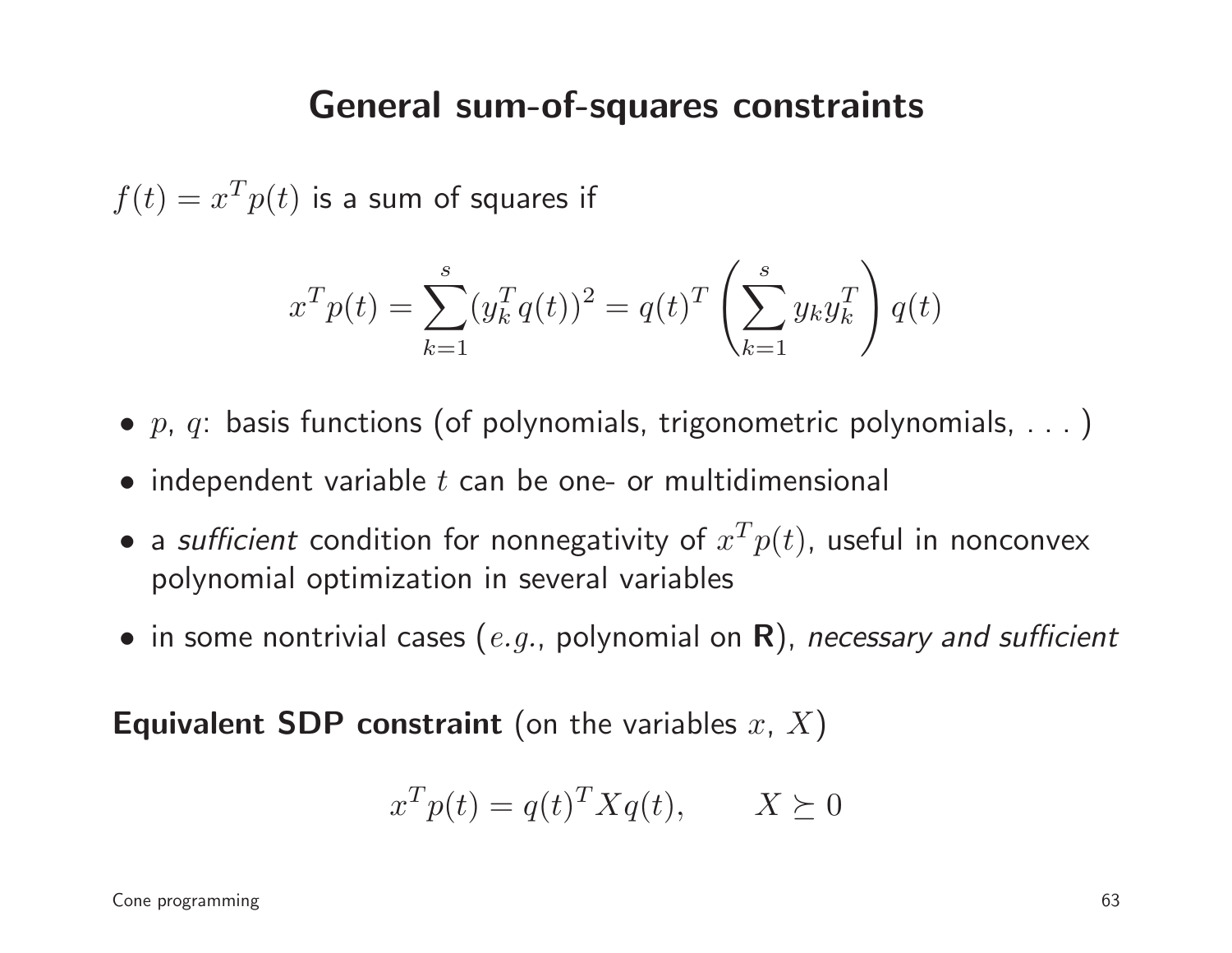#### Example: Cosine polynomials

$$
f(\omega) = x_0 + x_1 \cos \omega + \dots + x_{2n} \cos 2n\omega \ge 0
$$

**Sum of squares theorem:**  $f(\omega) \ge 0$  for  $\alpha \le \omega \le \beta$  if and only if

$$
f(\omega) = g_1(\omega)^2 + s(\omega)g_2(\omega)^2
$$

- $\bullet$   $\,g_1,\,g_2\!\!:$  cosine polynomials of degree  $n$  and  $n-1$
- $\bullet \ \ s(\omega) = (\cos\omega \cos\beta)(\cos\alpha \cos\omega)$  is a given weight function

**Equivalent SDP formulation:**  $f(\omega) \ge 0$  for  $\alpha \le \omega \le \beta$  if and only if

$$
x^T p(\omega) = q_1(\omega)^T X_1 q_1(\omega) + s(\omega) q_2(\omega)^T X_2 q_2(\omega), \quad X_1 \succeq 0, \quad X_2 \succeq 0
$$

 $p,~q_1,~q_2$ : basis vectors  $(1,\cos\omega,\cos(2\omega),\ldots)$  up to order  $2n,~n,~n-1$ 

Cone programming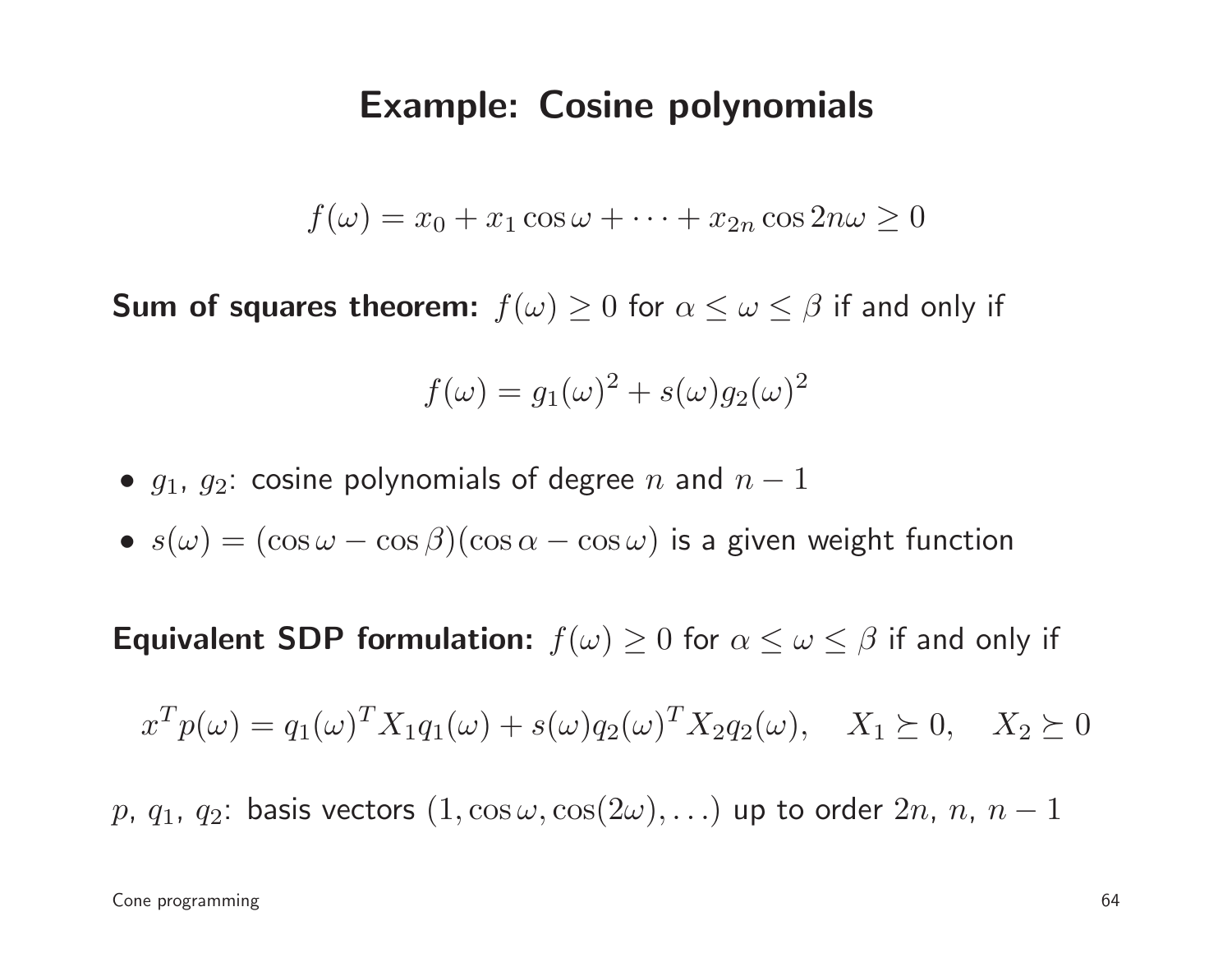### Example: Linear-phase Nyquist filter

minimize  $\sup_{\omega \ge \omega_{\rm s}} |h_0 + h_1 \cos \omega + \cdots + h_{2n}|$  $_n\cos 2n\omega|$ 

with  $h_0 = 1/M$ ,  $h_{kM} = 0$  for positive integer  $k$ 



(Example with  $n = 25$ ,  $M = 5$ ,  $\omega$  $_{\rm s} = 0.69)$ 

Cone programming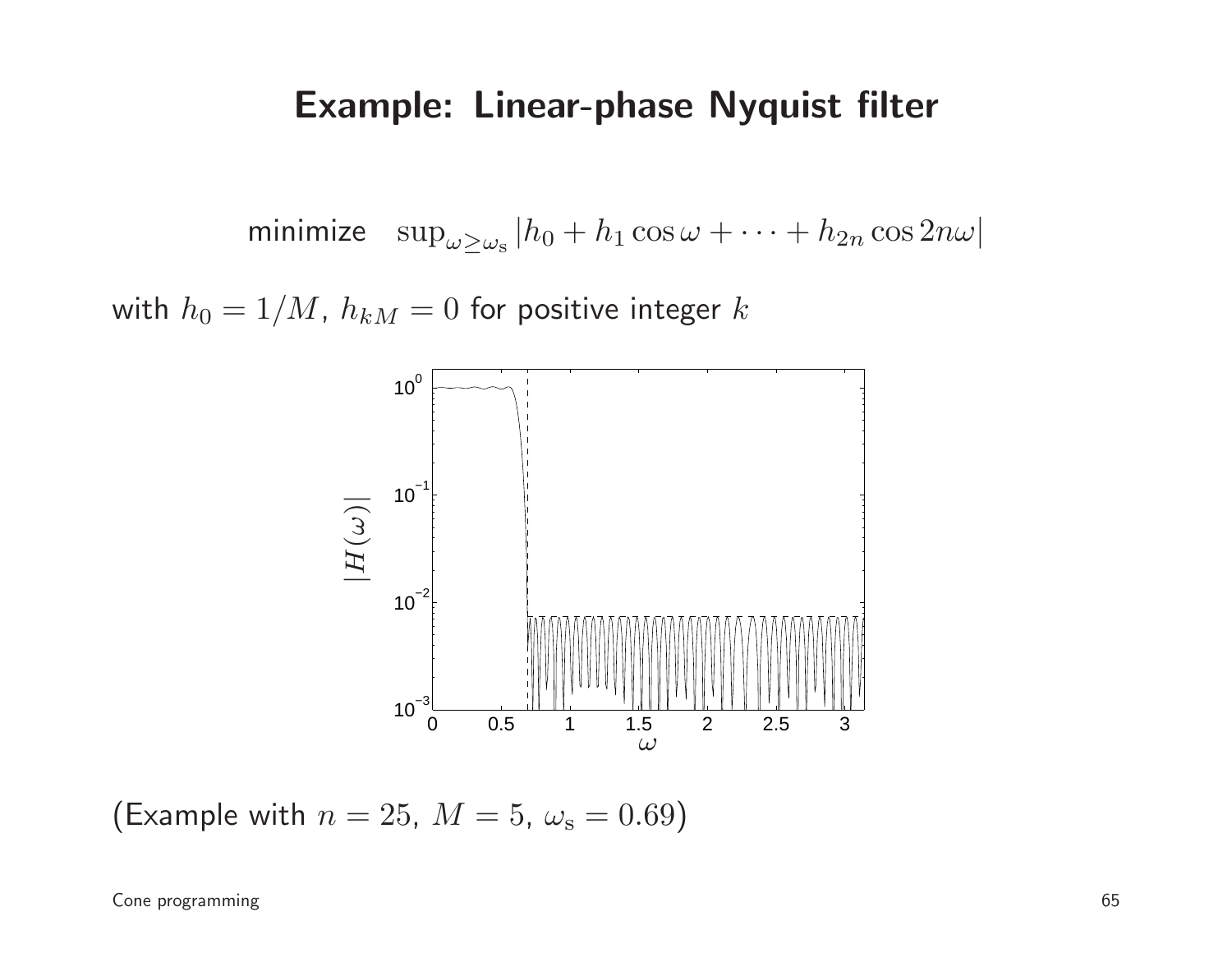## SDP formulation

minimize 
$$
t
$$
  
subject to  $-t \leq H(\omega) \leq t$ ,  $\omega_s \leq \omega \leq \pi$ 

where  $H(\omega) = h_0 + h_1 \cos \omega + \cdots + h_{2n} \cos 2n\omega$ 

#### Equivalent SDP

minimize 
$$
t
$$
  
\nsubject to  $t - H(\omega) = q_1(\omega)^T X_1 q_1(\omega) + s(\omega) q_2(\omega)^T X_2 q_2(\omega)$   
\n $t + H(\omega) = q_1(\omega)^T X_3 q_1(\omega) + s(\omega) q_2(\omega)^T X_3 q_2(\omega)$   
\n $X_1 \succeq 0, X_2 \succeq 0, X_3 \succeq 0, X_4 \succeq 0$ 

Variables  $t$ ,  $h_i$   $(i\neq kM)$ , 4 matrices  $X_i$  of size roughly  $n$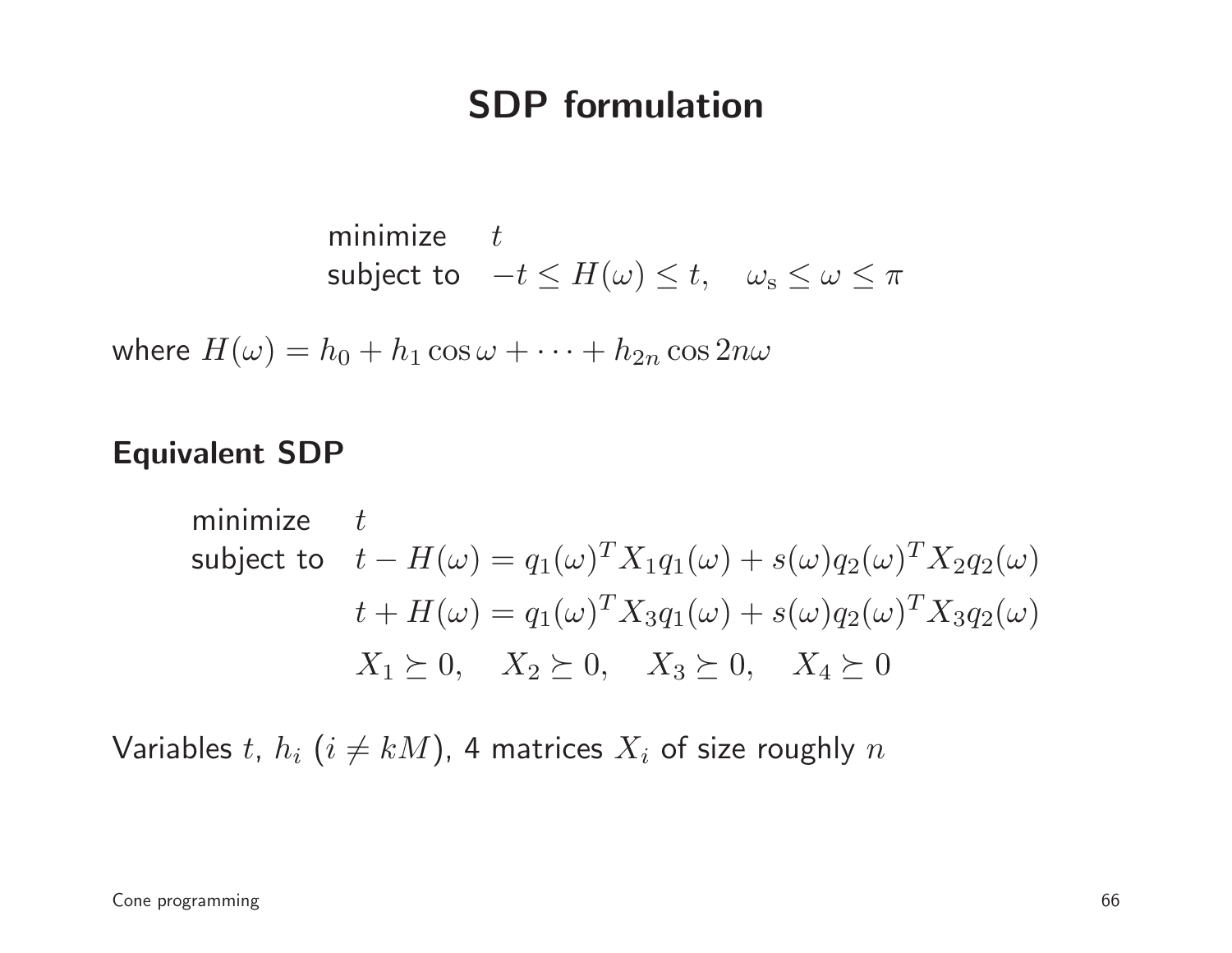## Chebyshev inequalities

Classical (two-sided) Chebyshev inequality

 $\textbf{prob}(|X| < 1) \geq 1-\sigma$ 2

- holds for all random  $X$  with  $\mathbf{E} X = 0$ ,  $\mathbf{E} X^2$  $^2=\sigma^2$
- there exists <sup>a</sup> distribution that achieves the bound

#### Generalized Chebyshev inequalities

give lower bound on  $\mathbf{prob}(X \in C)$ , given moments of  $X$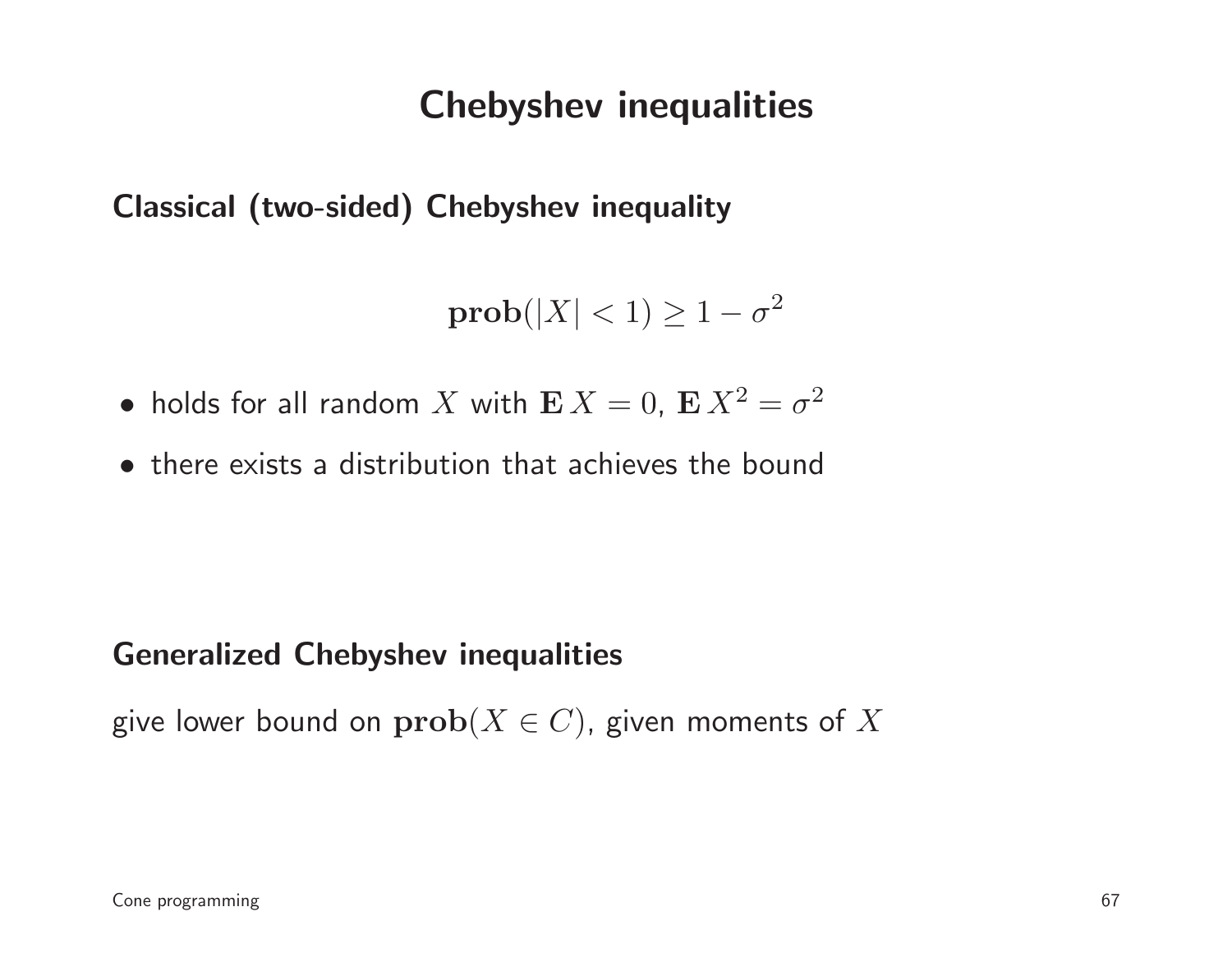## Chebyshev inequality for quadratic constraints

 $\bullet\,$   $C$  is defined by quadratic inequalities

$$
C = \{x \in \mathbf{R}^n \mid x^T A_i x + 2b_i^T x + c_i \le 0, \ i = 1, \dots, m\}
$$

- $\bullet$   $X$  is random vector with  $\mathbf{E} X = a$ ,  $\mathbf{E} X X^T$  $T=S$
- ${\sf SDP}$  formulation (variables  $P\in{\sf S}^n$  $^n$ ,  $q\in\mathbf{R}^n$  $^{n},\ r,\tau_{1},\ldots,\tau_{m}\in\mathbf{R})$

maximize 
$$
1 - \mathbf{tr}(SP) - 2a^Tq - r
$$
  
\nsubject to 
$$
\begin{bmatrix} P & q \\ q^T & r - 1 \end{bmatrix} \succeq \tau_i \begin{bmatrix} A_i & b_i \\ b_i^T & c_i \end{bmatrix}, \quad \tau_i \ge 0 \quad i = 1, ..., m
$$
\n
$$
\begin{bmatrix} P & q \\ q^T & r \end{bmatrix} \succeq 0
$$

optimal value is tight lower bound on  $\mathbf{prob}(X \in S)$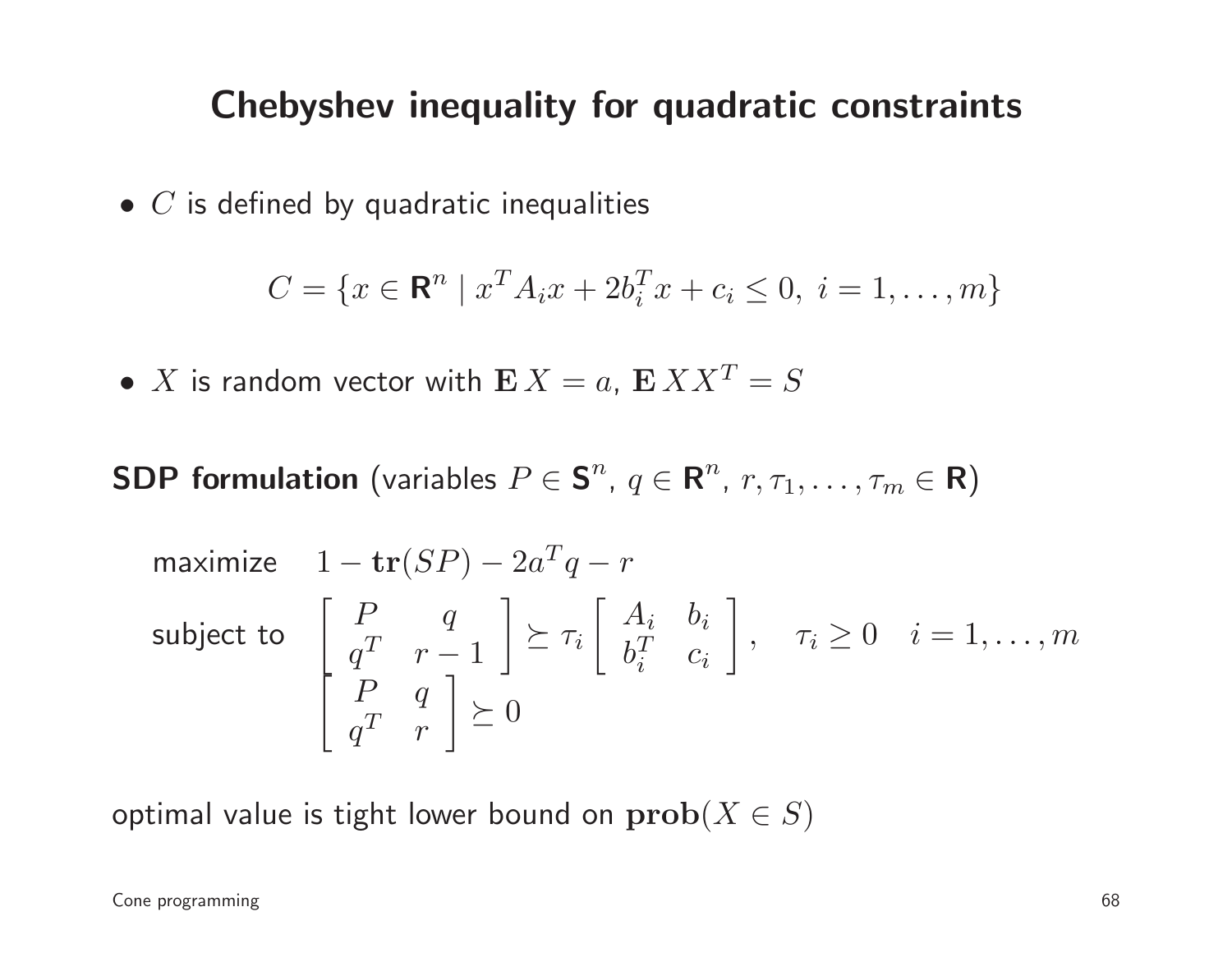## Example



- $a = \mathbf{E} X$ ; dashed line shows  $\{x \mid (x a)^T (S a a^T)^{-1} (x a) = 1\}$
- $\bullet\,$  lower bound on  $\mathbf{prob}(X\in C)$  is achieved by distribution shown in red
- •• ellipse is defined by  $x^T P x + 2q^T x + r = 1$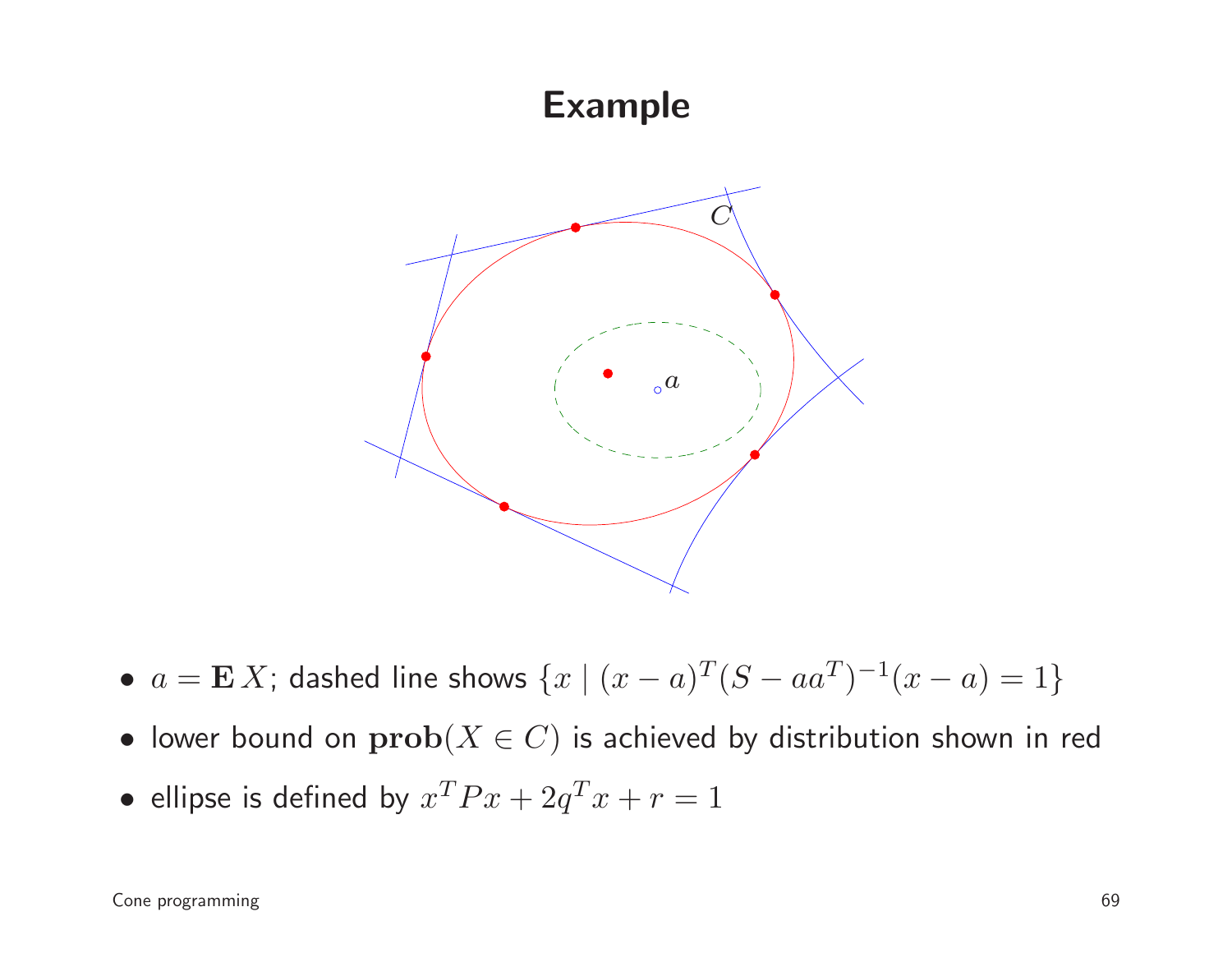## Detection example

$$
x = s + v
$$

- $x \in \mathbb{R}^n$ : received signal
- $\bullet \ \ s$ : transmitted signal  $s \in \{s_1, s_2, \ldots, s_N\}$  (one of  $N$  possible symbols)

• v: noise with 
$$
\mathbf{E} v = 0
$$
,  $\mathbf{E} v v^T = \sigma^2 I$ 

 $\bm{\mathsf{ Detection}}$  problem: given observed value of  $x$ , estimate  $s$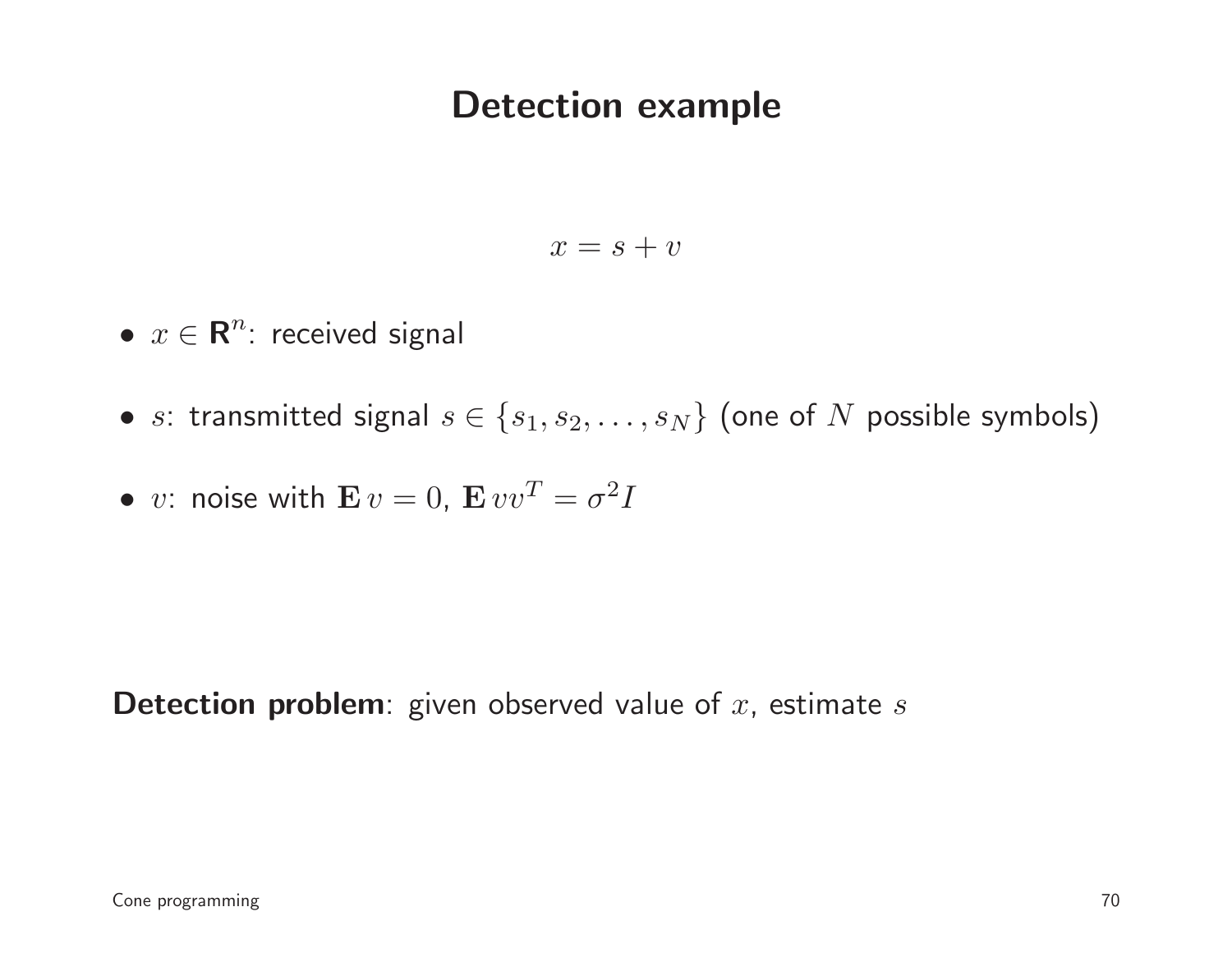**Example**  $(N = 7)$ : bound on probability of correct detection of  $s_1$  is  $0.205$ 



dots: distribution with probability of correct detection  $0.205\,$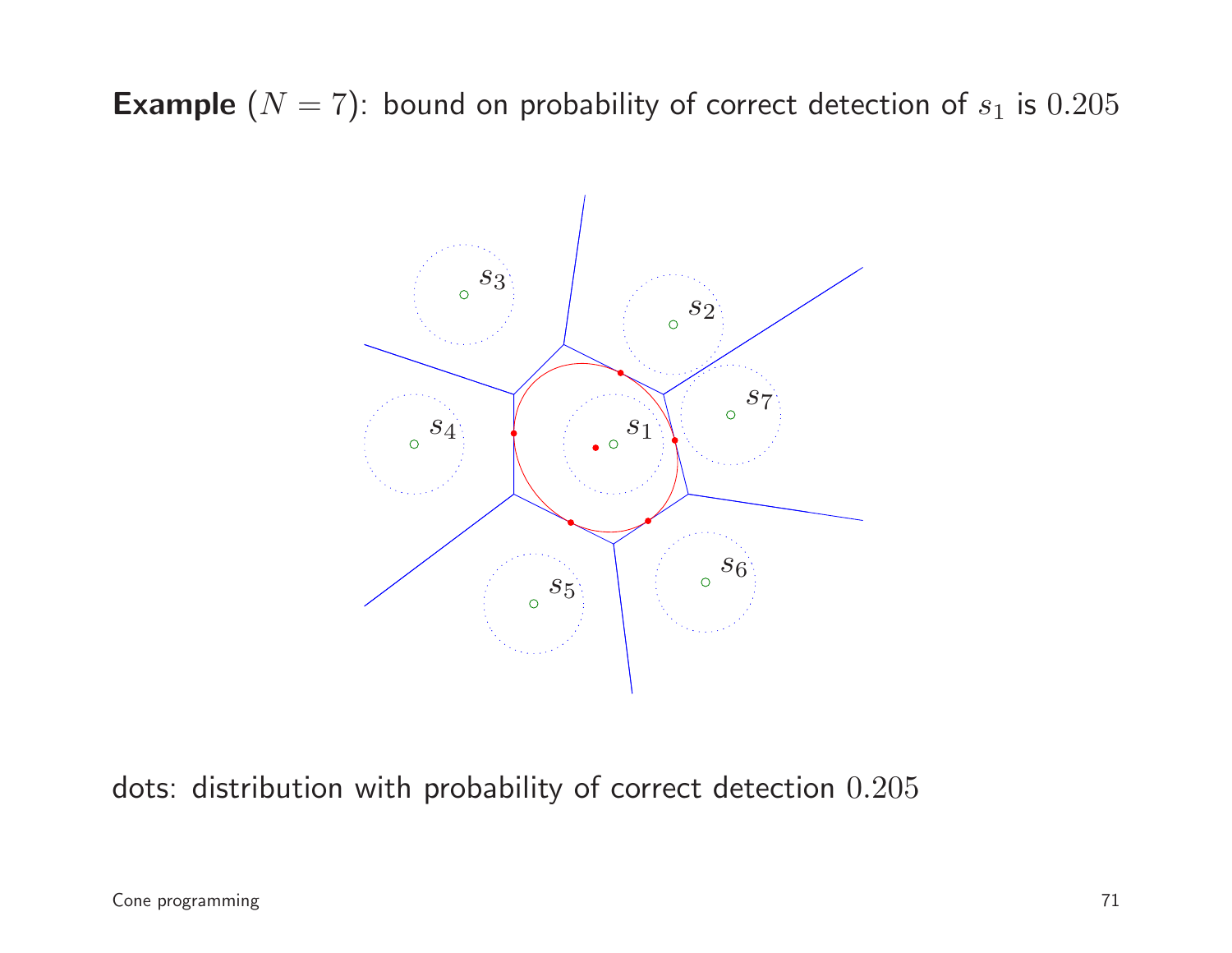# Cone programming duality

#### Primal and dual cone program

P: minimize  $c^Tx$ subject to  $Ax \preceq_K b$ D: maximizesubject to  $A^Tz+c=0$  $-b^Tz$  $z\succeq_{K^*}0$ 

- optimal values are equal (if primal or dual is strictly feasible )
- dual inequality is with respect to the dual cone

$$
K^* = \{ z \mid x^T z \ge 0 \text{ for all } x \in K \}
$$

 $\bullet\; K=K^*$  for linear, second-order cone, semidefinite programming

Applications: optimality conditions, sensitivity analysis, algorithms, . . .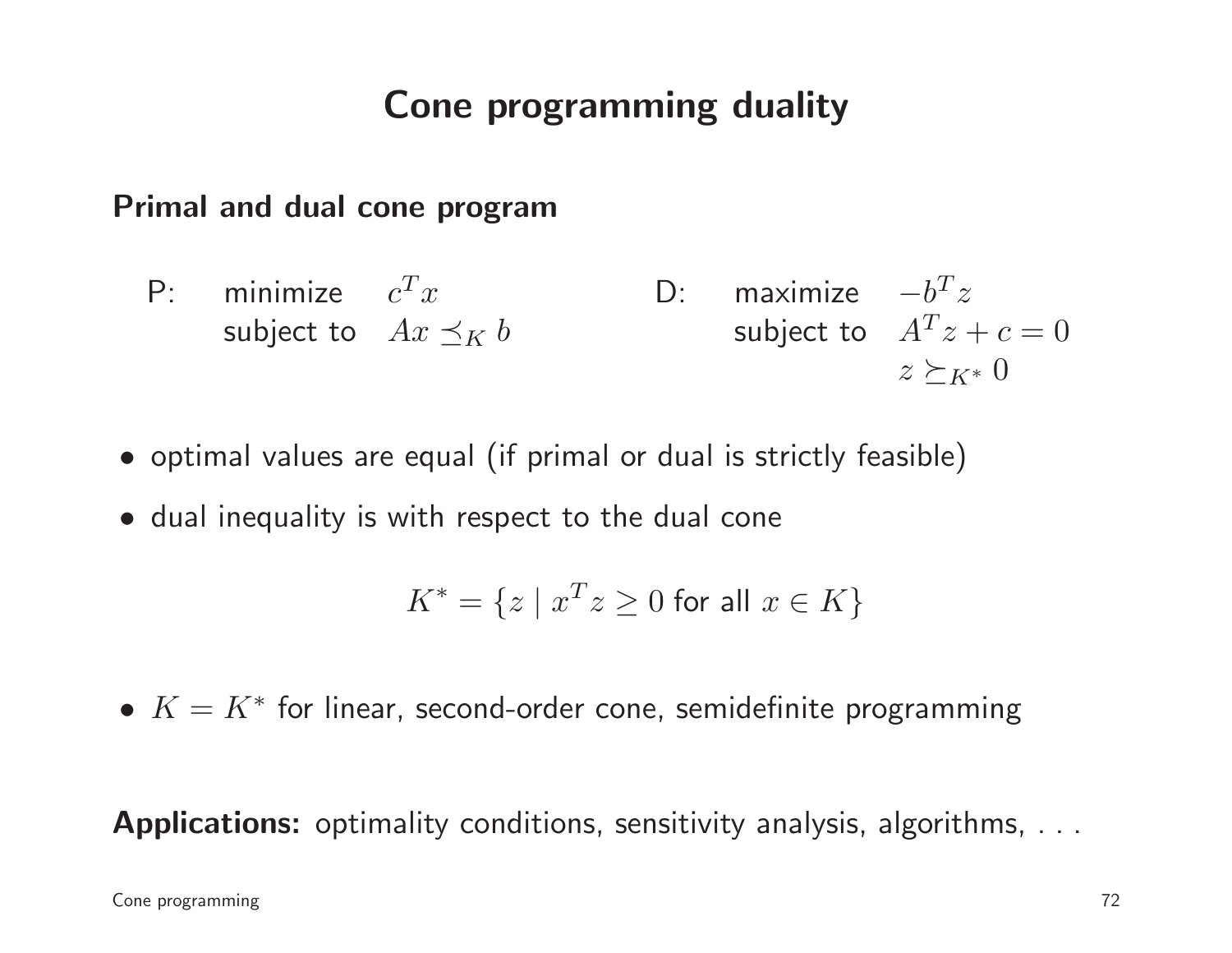# Interior-point methods

- Newton's method
- barrier method
- primal-dual interior-point methods
- problem structure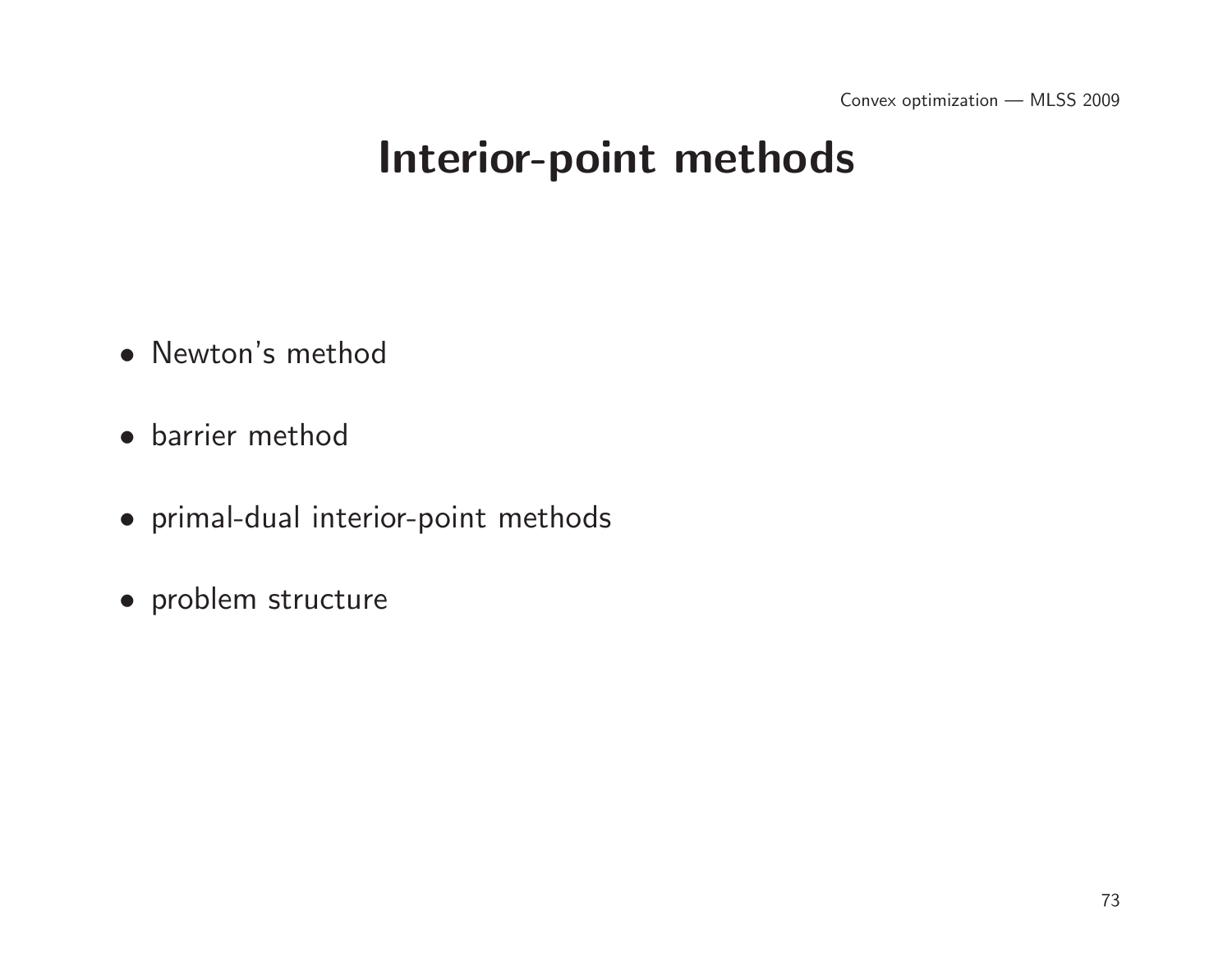## Equality-constrained convex optimization

minimize  $f(x)$ subject to  $Ax = b$ 

 $f$  twice continuously differentiable and convex

Optimality (Karush-Kuhn-Tucker or KKT) condition

$$
\nabla f(x) + A^T y = 0, \qquad Ax = b
$$

Example:  $f(x) = (1/2)x^T P x + q$  $\, T \,$  $T x + r$  with  $P\succeq0$ 

$$
\left[\begin{array}{cc} P & A^T \\ A & 0 \end{array}\right] \left[\begin{array}{c} x \\ y \end{array}\right] = \left[\begin{array}{c} -q \\ b \end{array}\right]
$$

<sup>a</sup> symmetric indefinite set of equations, known as <sup>a</sup> KKT system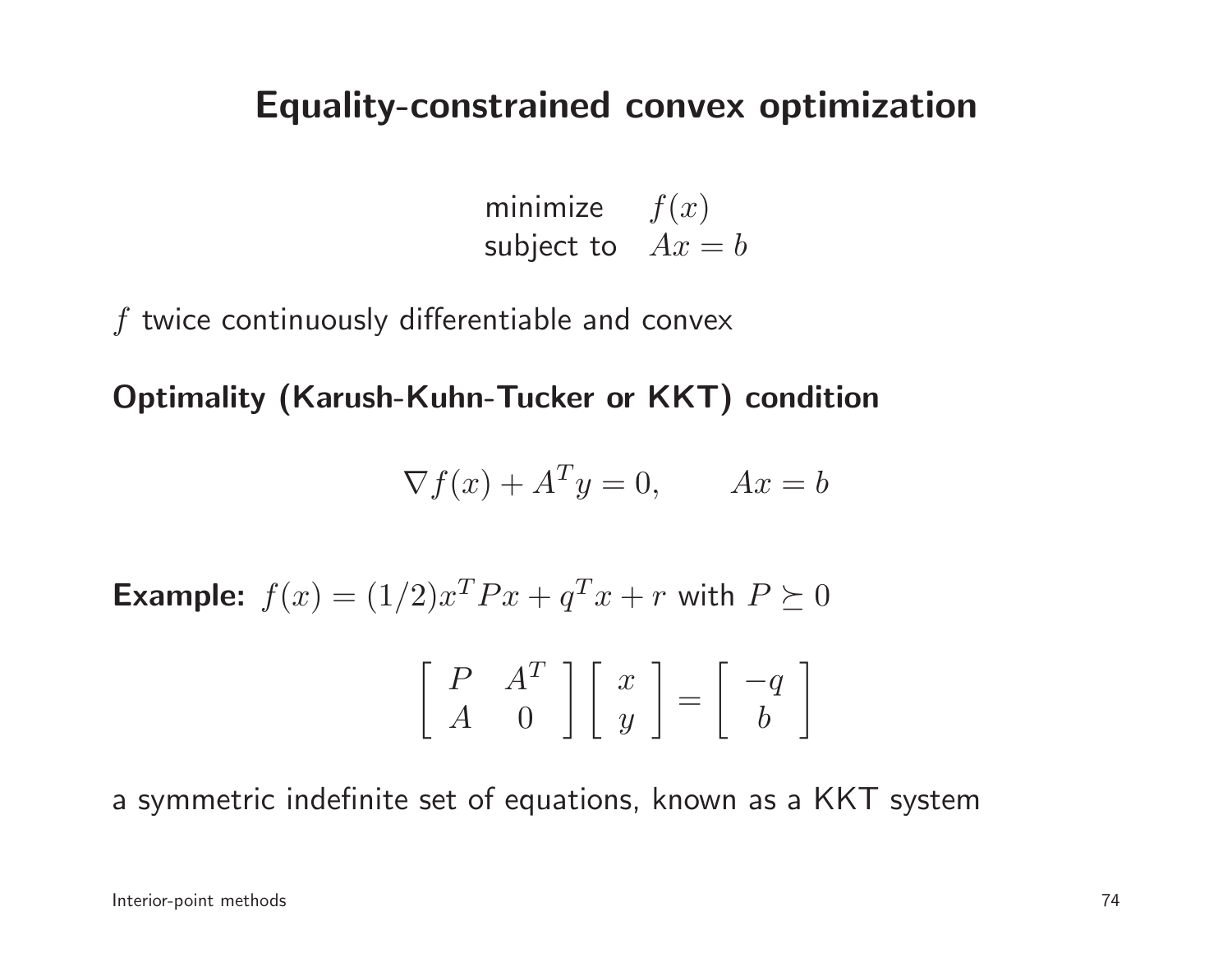### Newton step

replace  $f$  with second-order approximation  $f_{\mathrm{q}}$  at feasible  $\hat{x}$ :

minimize 
$$
f_q(x) \stackrel{\Delta}{=} f(\hat{x}) + \nabla f(\hat{x})^T (x - \hat{x}) + \frac{1}{2} (x - \hat{x})^T \nabla^2 f(\hat{x}) (x - \hat{x})
$$
  
subject to  $Ax = b$ 

solution is  $x = \hat{x} + \Delta x_{\text{nt}}$  with  $\Delta x_{\text{nt}}$  defined by

$$
\begin{bmatrix} \nabla^2 f(\hat{x}) & A^T \\ A & 0 \end{bmatrix} \begin{bmatrix} \Delta x_{\rm nt} \\ w \end{bmatrix} = \begin{bmatrix} -\nabla f(\hat{x}) \\ 0 \end{bmatrix}
$$

 $\Delta x_{\text{nt}}$  is called the **Newton step** at  $\hat{x}$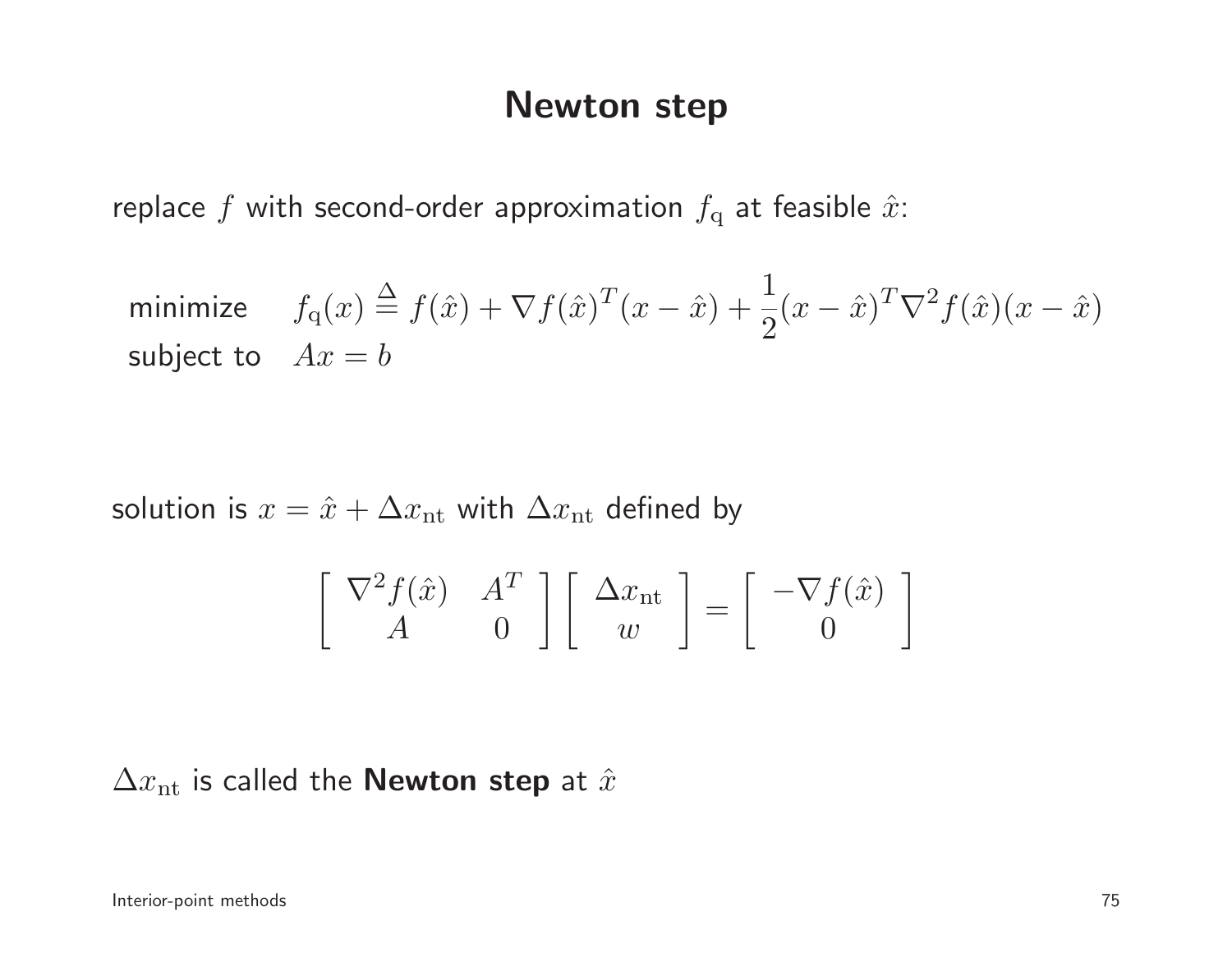### Interpretation (for unconstrained problem)



 $\hat{x}$   $+$   $\Delta x_{\text{nt}}$  solves linearized optimality condition $\nabla f_{\rm q}(x)$  $= \nabla f(\hat{x}) + \nabla^2$  $^{2}f(\hat{x})(x-\hat{x})$  $= 0$  $f^\prime$  $(\hat{x} + \Delta x_{\text{nt}}, f'(\hat{x} + \Delta x_{\text{nt}}))$  $\boldsymbol{f}$ ′q $(\hat{x}, f'(\hat{x}))$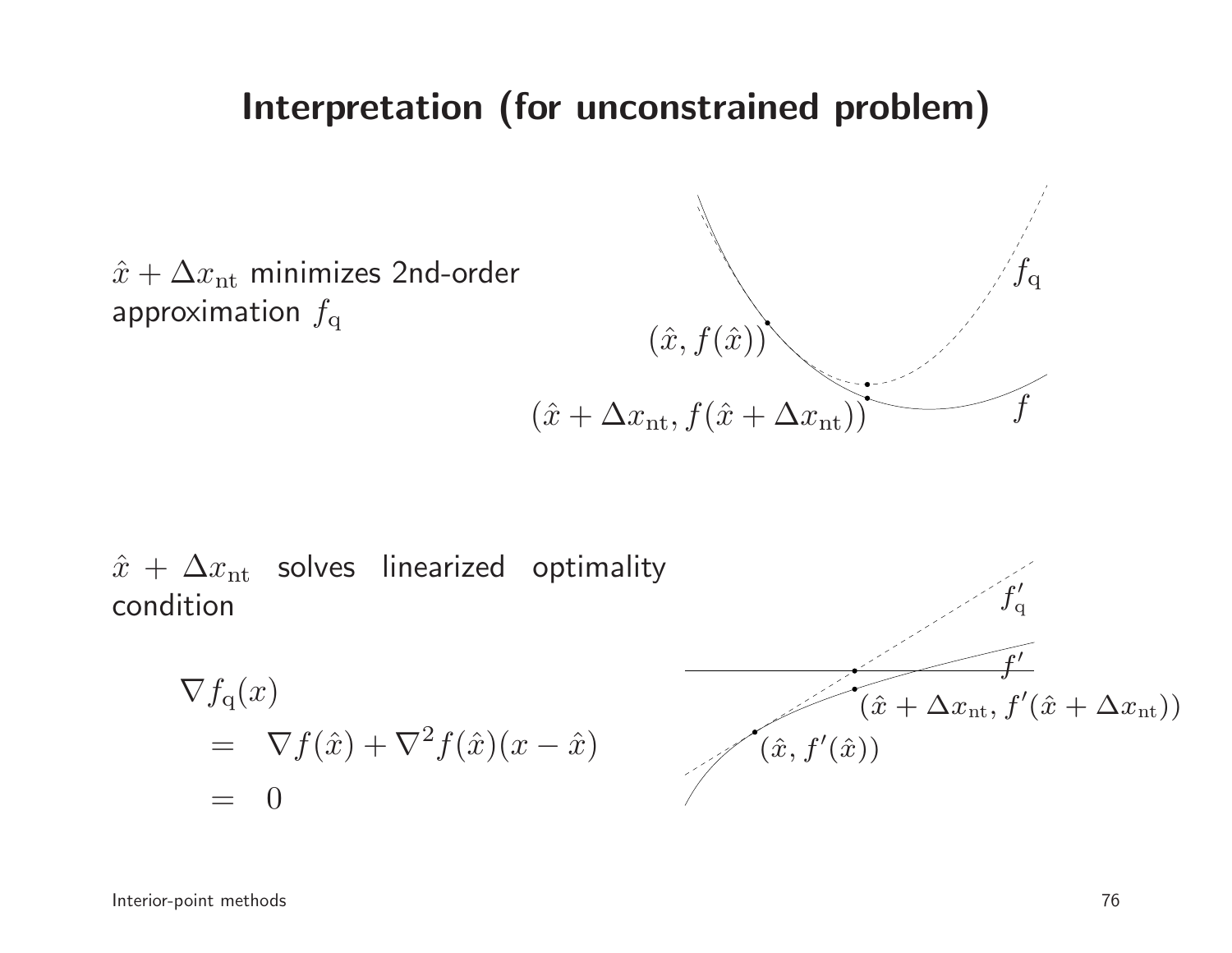## Newton's algorithm

given starting point  $x^{(0)} \in \textbf{dom}\, f$  with  $Ax^{(0)} = b$ , tolerance  $\epsilon$ repeat for  $k=0,1,\ldots$ 

1. compute Newton step  $\Delta x_{\text{nt}}$  at  $x^{(k)}$  by solving

$$
\begin{bmatrix} \nabla^2 f(x^{(k)}) & A^T \\ A & 0 \end{bmatrix} \begin{bmatrix} \Delta x_{\rm nt} \\ w \end{bmatrix} = \begin{bmatrix} -\nabla f(x^{(k)}) \\ 0 \end{bmatrix}
$$

2. terminate if  $-\nabla f(x^{(k)})^T\Delta x_{\rm nt} \leq 1$  $\leq \epsilon$ 3.  $x^{(k+1)} = x^{(k)} + t\Delta x_{\text{nt}}$ , with  $t$  determined by line search

#### **Comments**

- • $\nabla f(x^{(k)})^T \Delta x_{\text{nt}}$  is directional derivative at  $x^{(k)}$  in Newton direction
- • $\bullet\,$  line search needed to guarantee  $f(x^{(k+1)}) < f(x^{(k)})$ , global convergence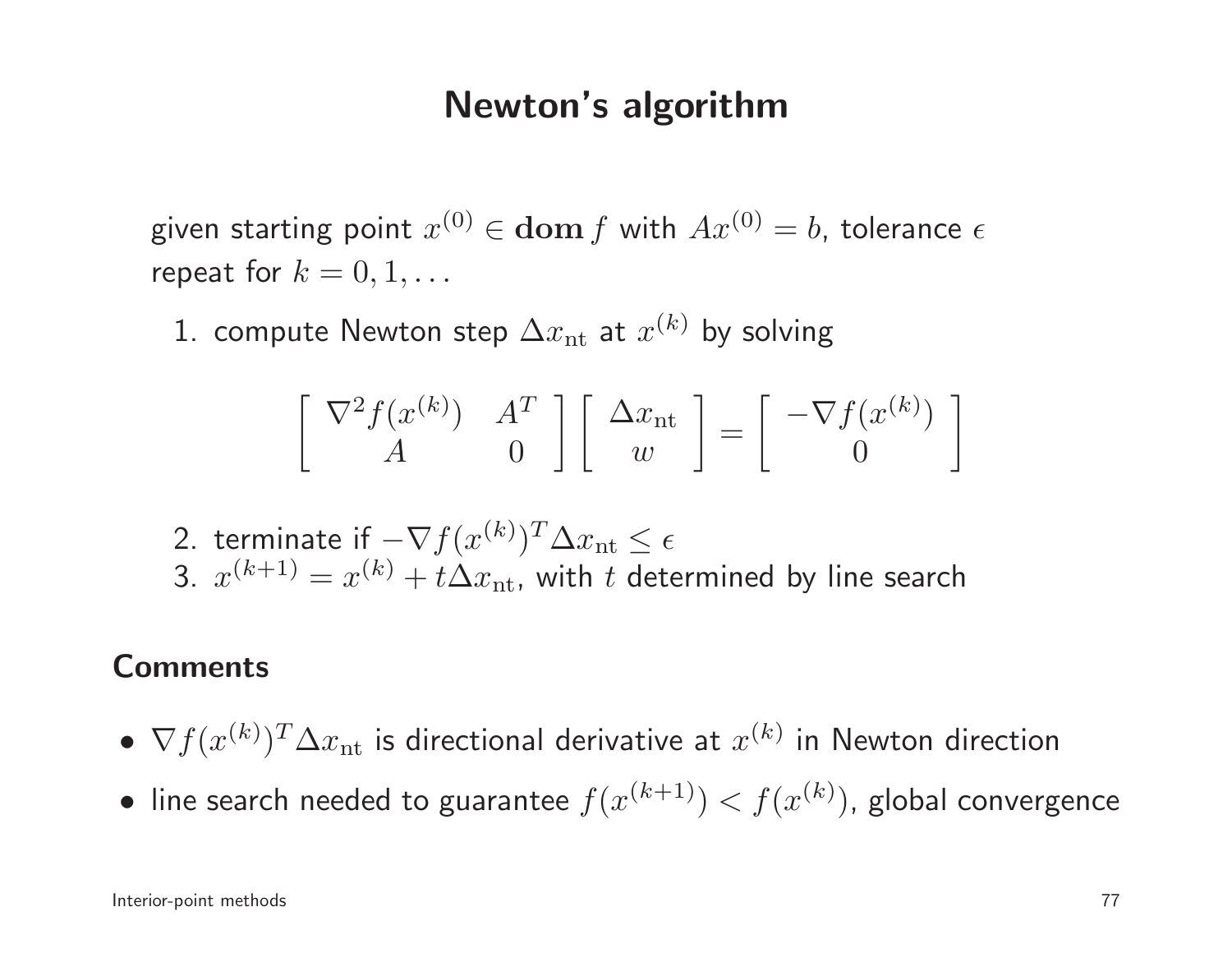## Example



- $\bullet$ high accuracy after small number of iterations
- fast asymptotic convergence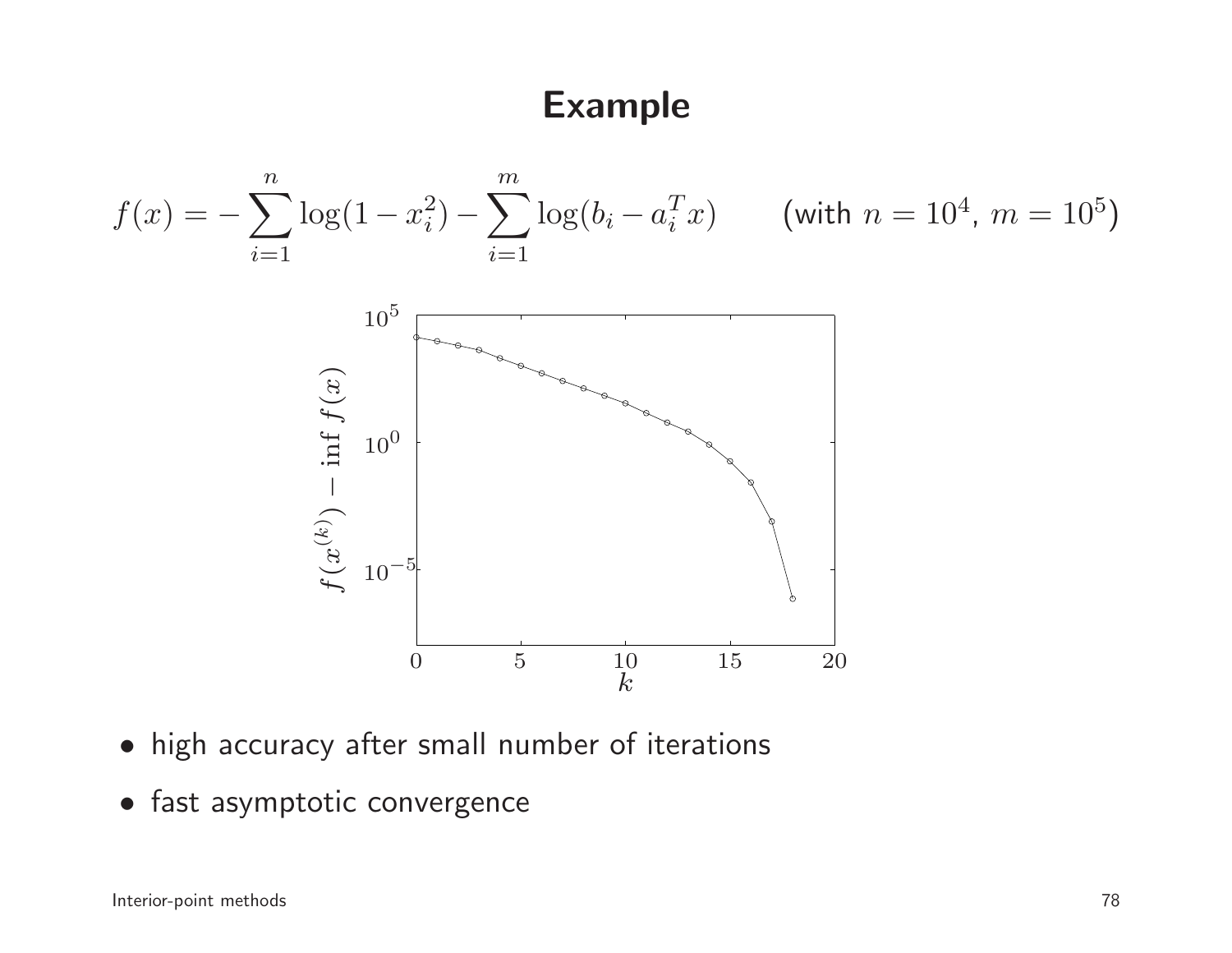## Classical convergence analysis

 $\boldsymbol{\mathsf{Assumptions}}\ (m,\ L$  are positive constants)

- $\bullet$   $f$  strongly convex:  $\nabla^2$  $f(x) \succeq mI$
- $\bullet$   $\nabla^2$  $^{2}f$  Lipschitz continuous:  $\Vert \nabla^{2}$  $f(x) - \nabla^2$  $\|f(y)\|_2 \leq L\|x-y\|_2$

### **Summary:** two regimes

 $\bullet\,$  damped phase  $(\|\nabla f(x)\|_2)$  $_2$  large): for some constant  $\gamma>0$ 

$$
f(x^{(k+1)}) - f(x^{(k)}) \le -\gamma
$$

 $\bullet\,$  quadratic convergence  $(\|\nabla f(x)\|_2$  $_{2}$  small)

 $\|\nabla f(x^{(k)})\|_2$  decreases quadratically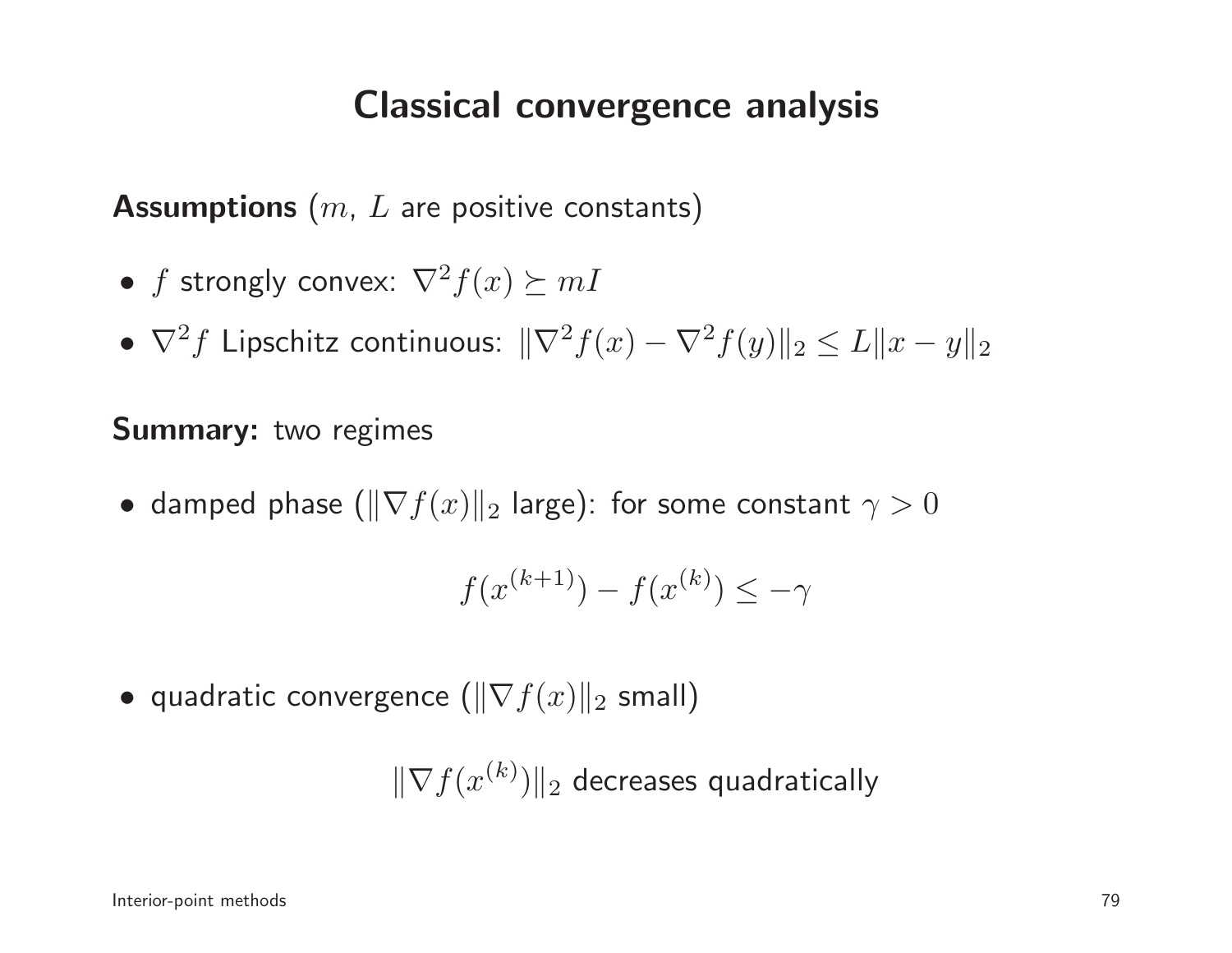## Self-concordant functions

### Shortcomings of classical convergence analysis

- $\bullet\,$  depends on unknown constants  $(m,\,L,\,\dots\,)$
- bound is not affinely invariant, although Newton's method is

Analysis for self-concordant functions (Nesterov and Nemirovski, 1994)

• <sup>a</sup> convex function of one variable is self-concordant if

$$
|f'''(x)| \le 2f''(x)^{3/2} \quad \text{for all } x \in \text{dom } f
$$

<sup>a</sup> function of several variables is s.c. if its restriction to lines is s.c.

- analysis is affine-invariant, does not depend on unknown constants
- developed for complexity theory of interior-point methods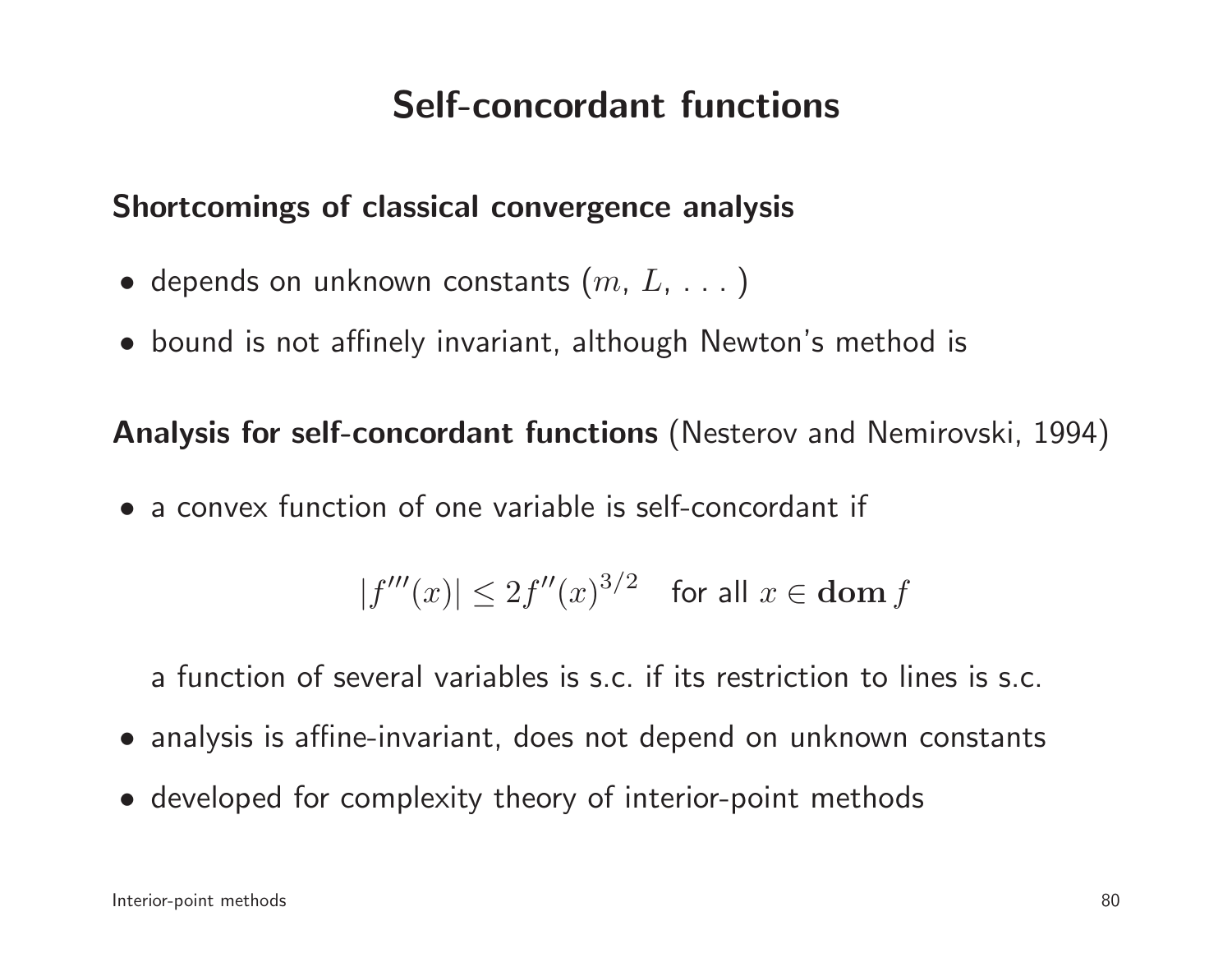### Interior-point methods

minimize 
$$
f_0(x)
$$
  
subject to  $f_i(x) \le 0$ ,  $i = 1,..., m$   
 $Ax = b$ 

functions  $f_i, \ i=0,1,\ldots,m,$  are convex

Basic idea: follow 'central path' through interior feasible set to solution

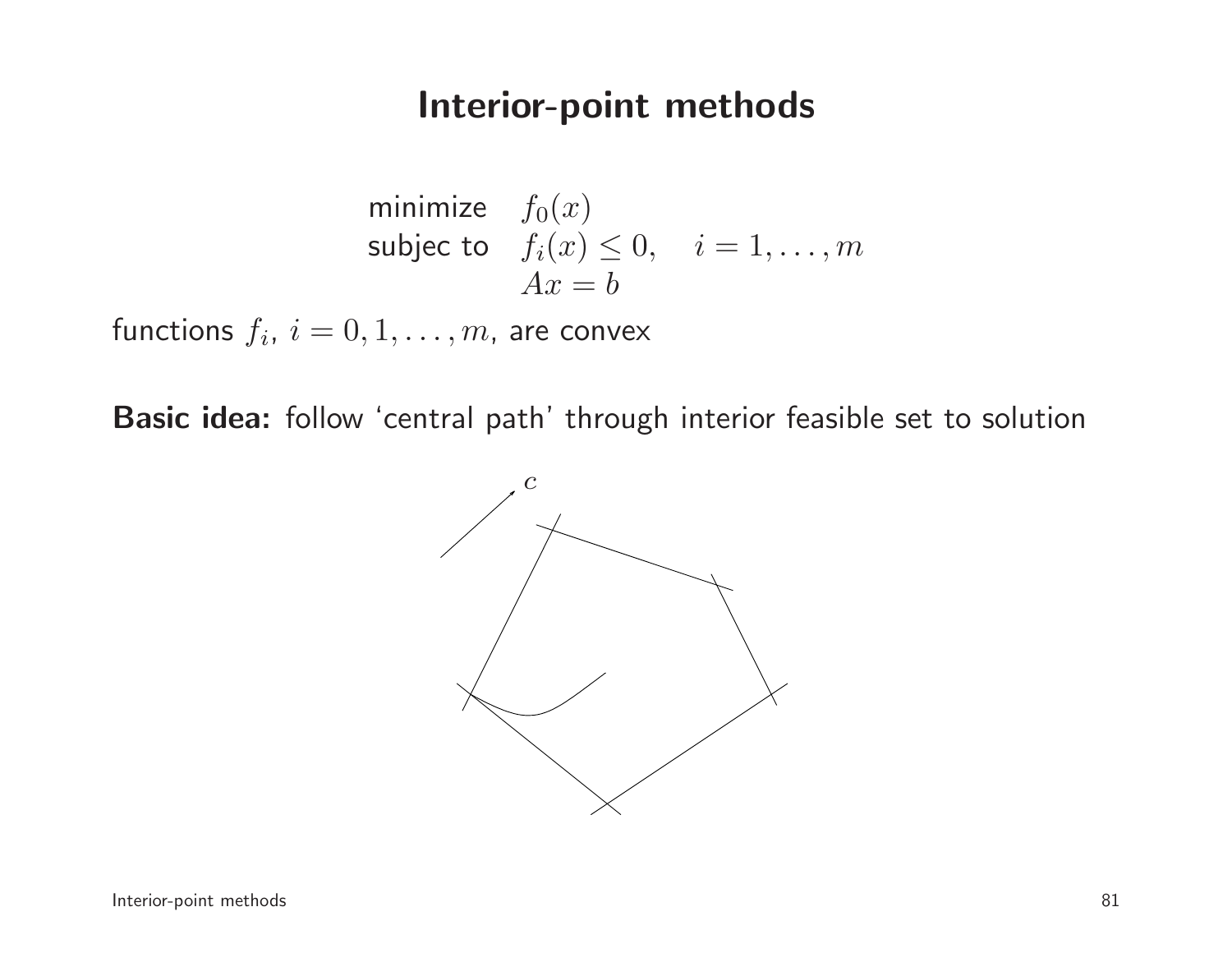# General properties

- path-following mechanism relies on Newton's method
- $\bullet\,$  every iteration requires solving a set of linear equations  $\textsf{(KKT}\text{ system)}$
- number of iterations small (10–50), fairly independent of problem size
- some versions known to have polynomial worst-case complexity

### **History**

- introduced in 1950s and 1960s
- used in polynomial-time methods for linear programming (1980s)
- polynomial-time algorithms for genera<sup>l</sup> convex optimization (ca. 1990)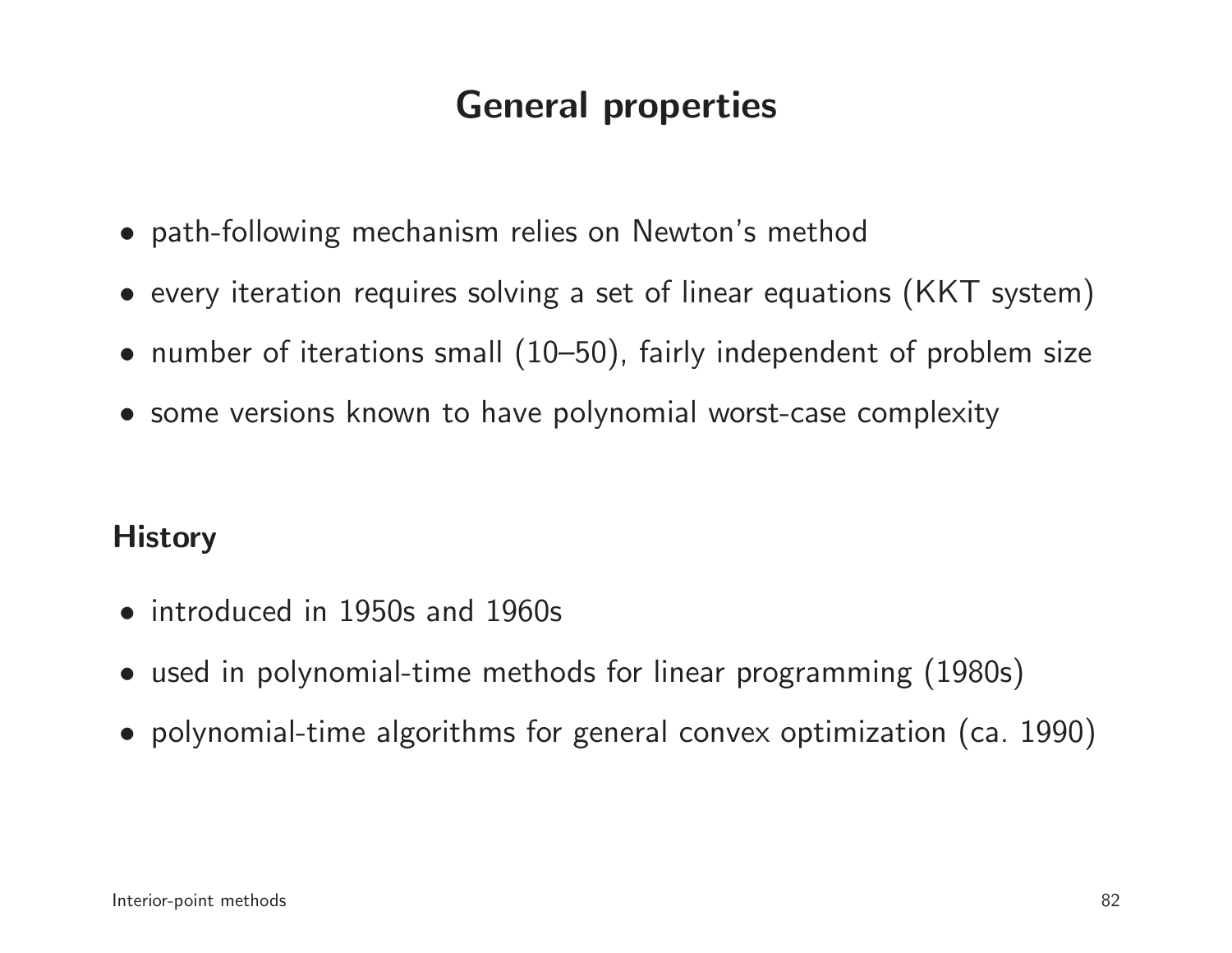## Reformulation via indicator function

minimize 
$$
f_0(x)
$$
  
subject to  $f_i(x) \le 0$ ,  $i = 1,..., m$   
 $Ax = b$ 

### Reformulation

minimize 
$$
f_0(x) + \sum_{i=1}^m I_-(f_i(x))
$$
  
subject to  $Ax = b$ 

where  $I_-\,$  $\mathsf{L}$  is indicator function of  $\mathsf{R}_-$ :

 $I_-(u) = 0$  if  $u \le 0$ ,  $I_-(u) = \infty$  otherwise

- reformulated problem has no inequality constraints
- however, objective function is not differentiable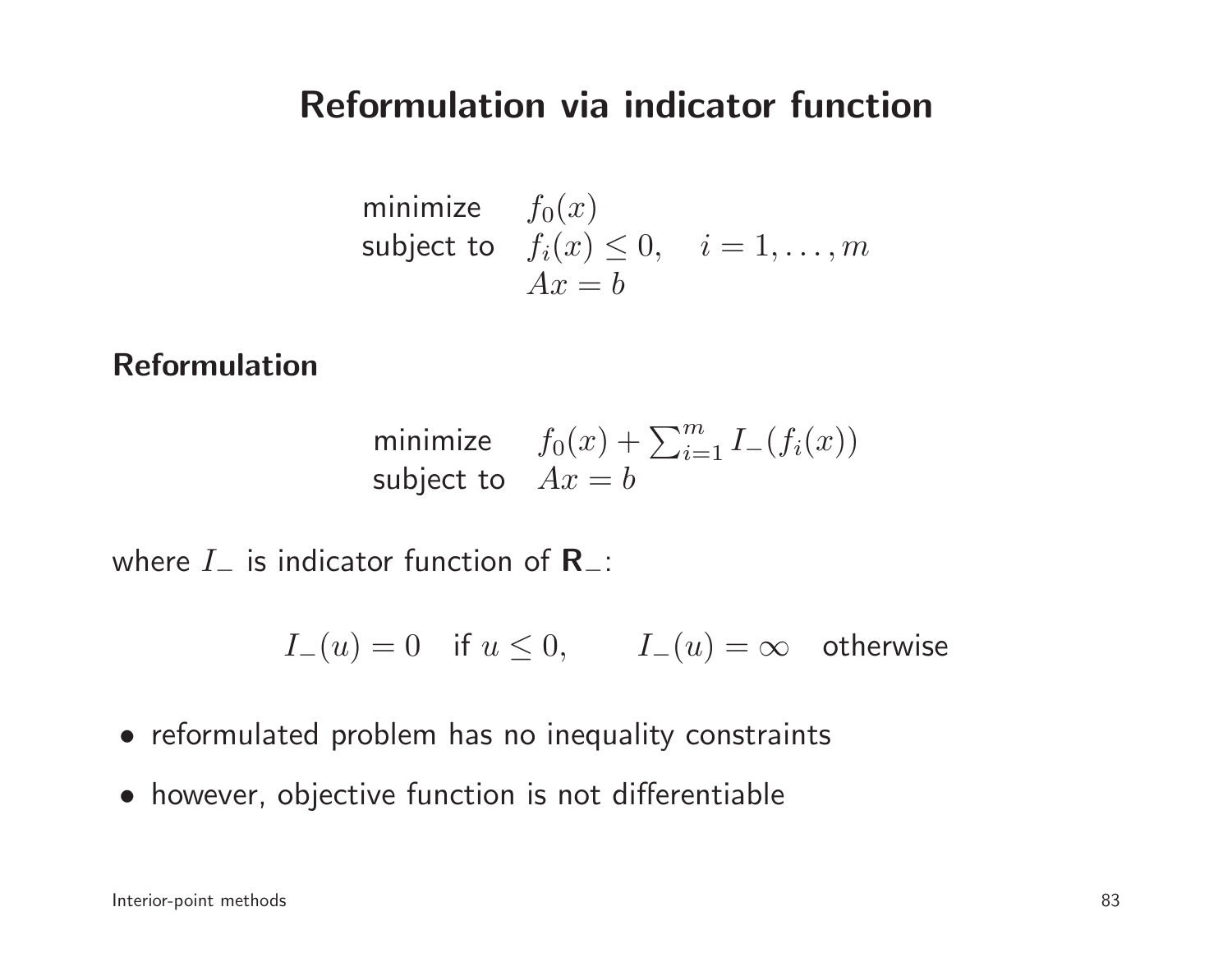## Approximation via logarithmic barrier

minimize 
$$
f_0(x) - \frac{1}{t} \sum_{i=1}^{m} \log(-f_i(x))
$$
  
subject to  $Ax = b$ 

- for  $t > 0$ ,  $-(1/t) \log(t)$  $-u)$  is a smooth approximation of  $I_{-}$
- $\bullet$  approximation improves as  $t\to\infty$

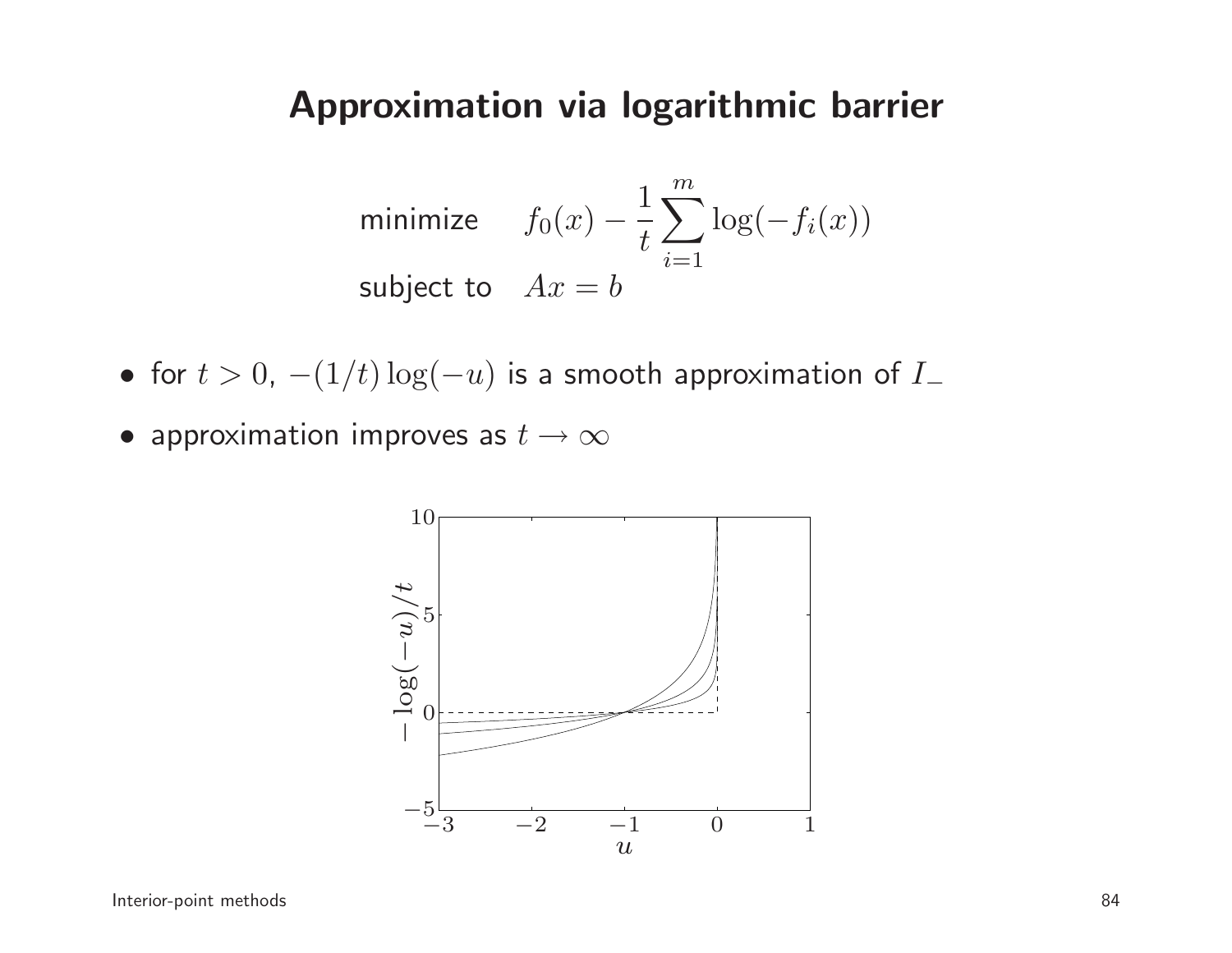### Logarithmic barrier function

$$
\phi(x) = -\sum_{i=1}^{m} \log(-f_i(x))
$$

with  $\textbf{dom}\,\phi=\{x\mid f$  $f_1(x) < 0, \ldots, f_m(x) < 0\}$ 

- $\bullet\,$  convex (follows from composition rules and convexity of  $f_i)$
- twice continuously differentiable, with derivatives

$$
\nabla \phi(x) = \sum_{i=1}^{m} \frac{1}{-f_i(x)} \nabla f_i(x)
$$
  

$$
\nabla^2 \phi(x) = \sum_{i=1}^{m} \frac{1}{f_i(x)^2} \nabla f_i(x) \nabla f_i(x)^T + \sum_{i=1}^{m} \frac{1}{-f_i(x)} \nabla^2 f_i(x)
$$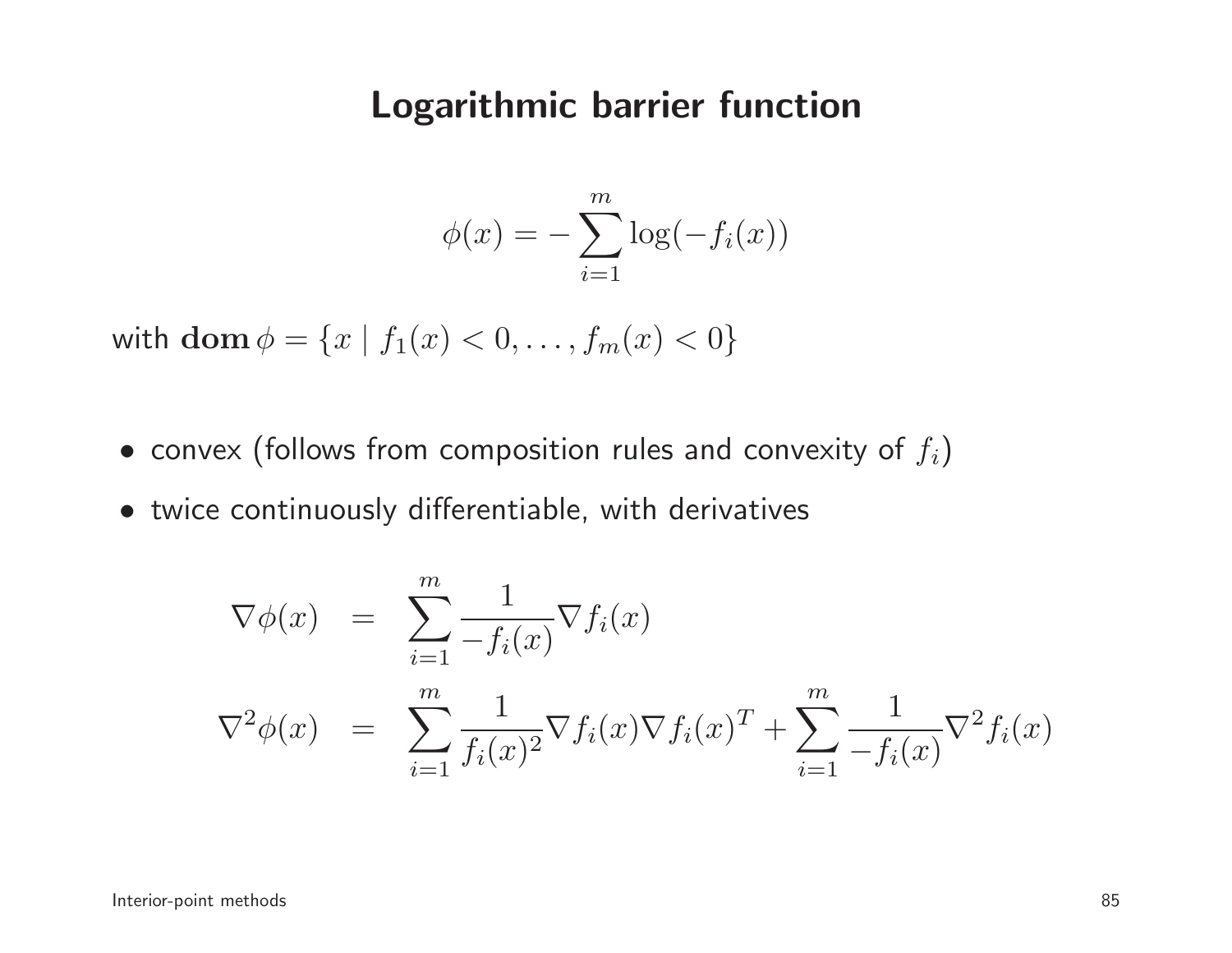## Central path

central path is  $\{x^\star(t) \mid t > 0\}$ , where  $x^\star(t)$  is the solution of

minimize  $tf_0(x) + \phi(x)$ subject to  $Ax = b$ 

#### Example: central path for an LP

minimize 
$$
c^T x
$$
  
subject to  $a_i^T x \le b_i$ ,  $i = 1,...,6$ 

hyperplane  $c^T x = c^T x^\star(t)$  is tangent to level curve of  $\phi$  through  $x^\star(t)$ 

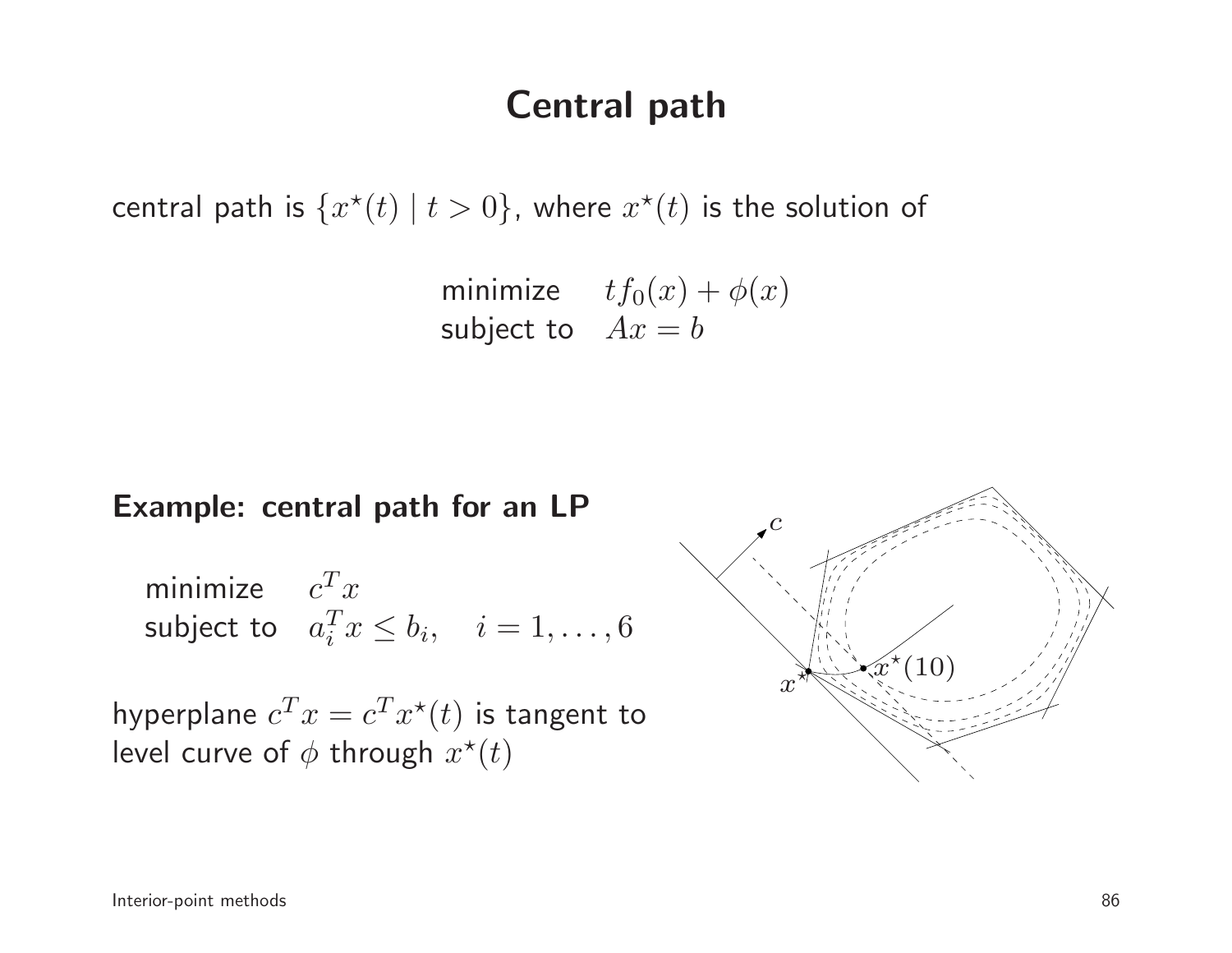## Barrier method

given strictly feasible  $x,~t:=t^{(0)}>0,~\mu>1,$  tolerance  $\epsilon>0$ repeat:

- 1. Centering step. Compute  $x^*(t)$  and set  $x := x^*(t)$
- 2. *Stopping criterion.* Terminate if  $m/t < \epsilon$
- 3. Increase  $t$ .  $t := \mu t$
- stopping criterion  $m/t \leq \epsilon$  guarantees

 $f_0(x)$   $-$  optimal value  $\leq \epsilon$ 

(follows from duality)

- typical value of  $\mu$  is  $10\text{--}20$
- • $\bullet$  several heuristics for choice of  $t^{(0)}$
- $\bullet\,$  centering usually done using Newton's method, starting at current  $x$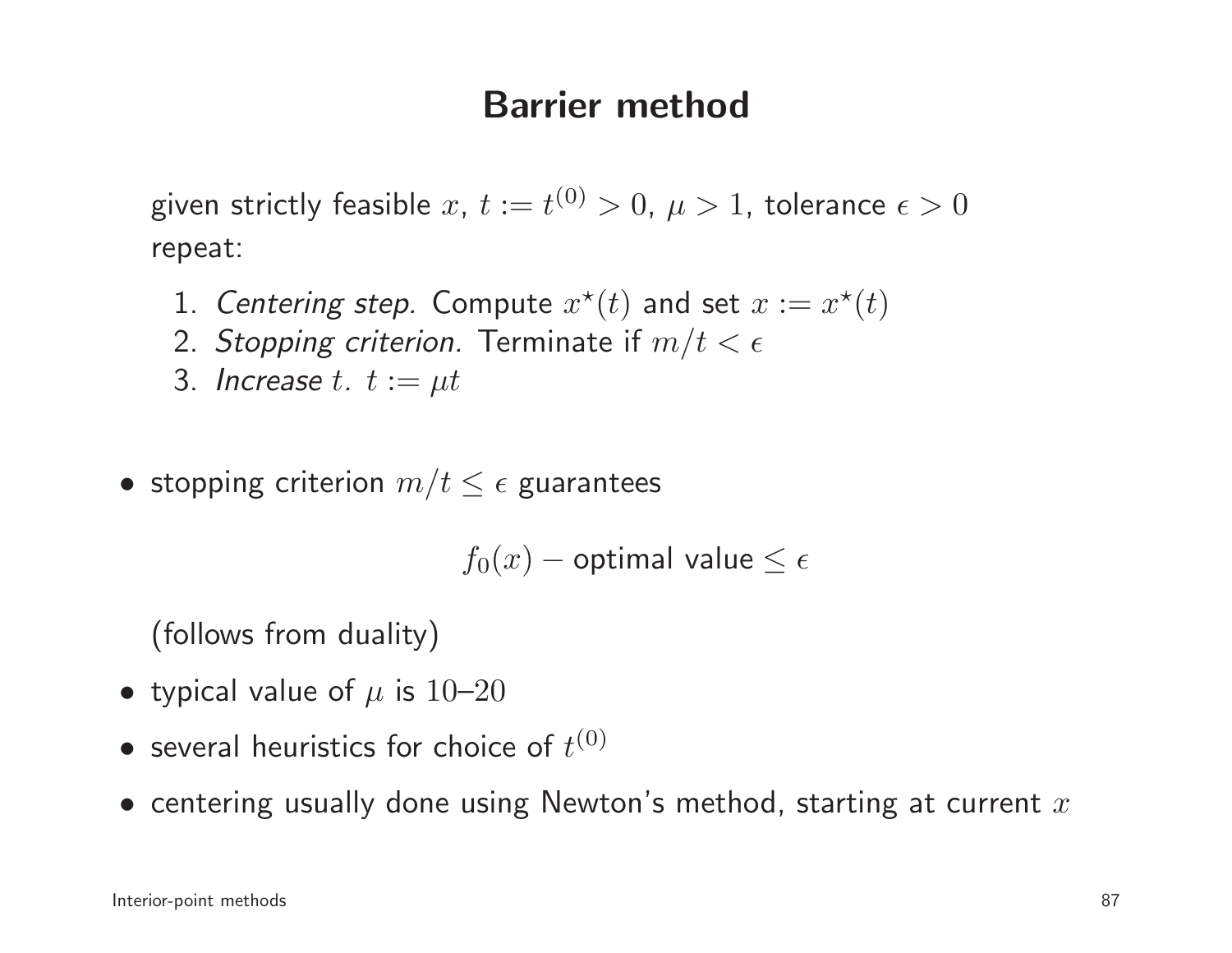## Example: Inequality form LP



 $\bullet$  starts with  $x$  on central path  $(t^{(0)} = 1$ , duality gap  $100)$ 

- $\bullet\,$  terminates when  $t=10^8$  (gap  $m/t=10^{-6}$  $^{6})$
- $\bullet\,$  total number of Newton iterations not very sensitive for  $\mu\geq 10$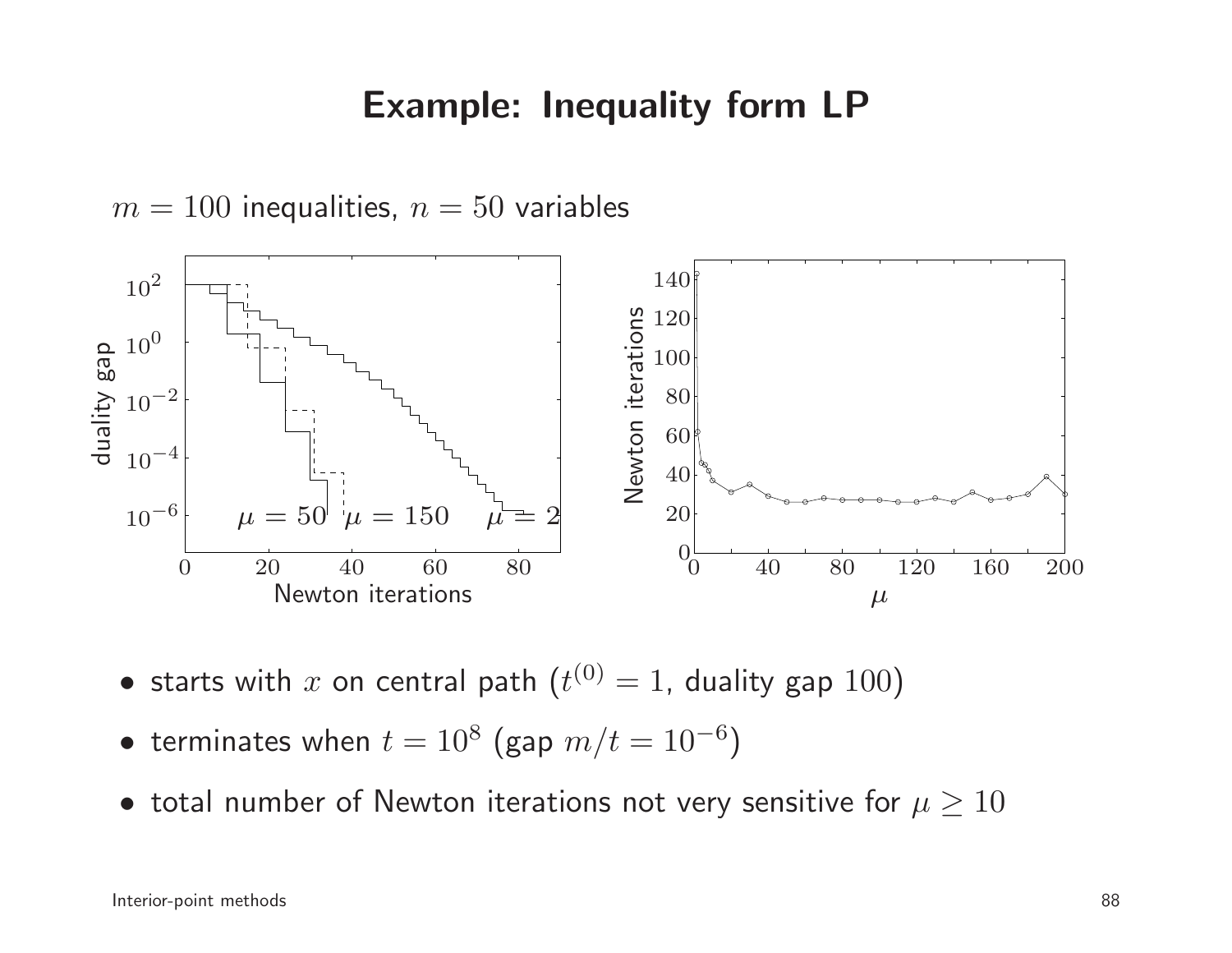## Family of standard LPs

minimize 
$$
c^T x
$$
  
subject to  $Ax = b$ ,  $x \succeq 0$ 

 $A \in \mathbf{R}^{m \times 2m}$ ; for each  $m$ , solve 100 randomly generated instances



number of iterations grows very slowly as  $m$  ranges over a  $100:1$  ratio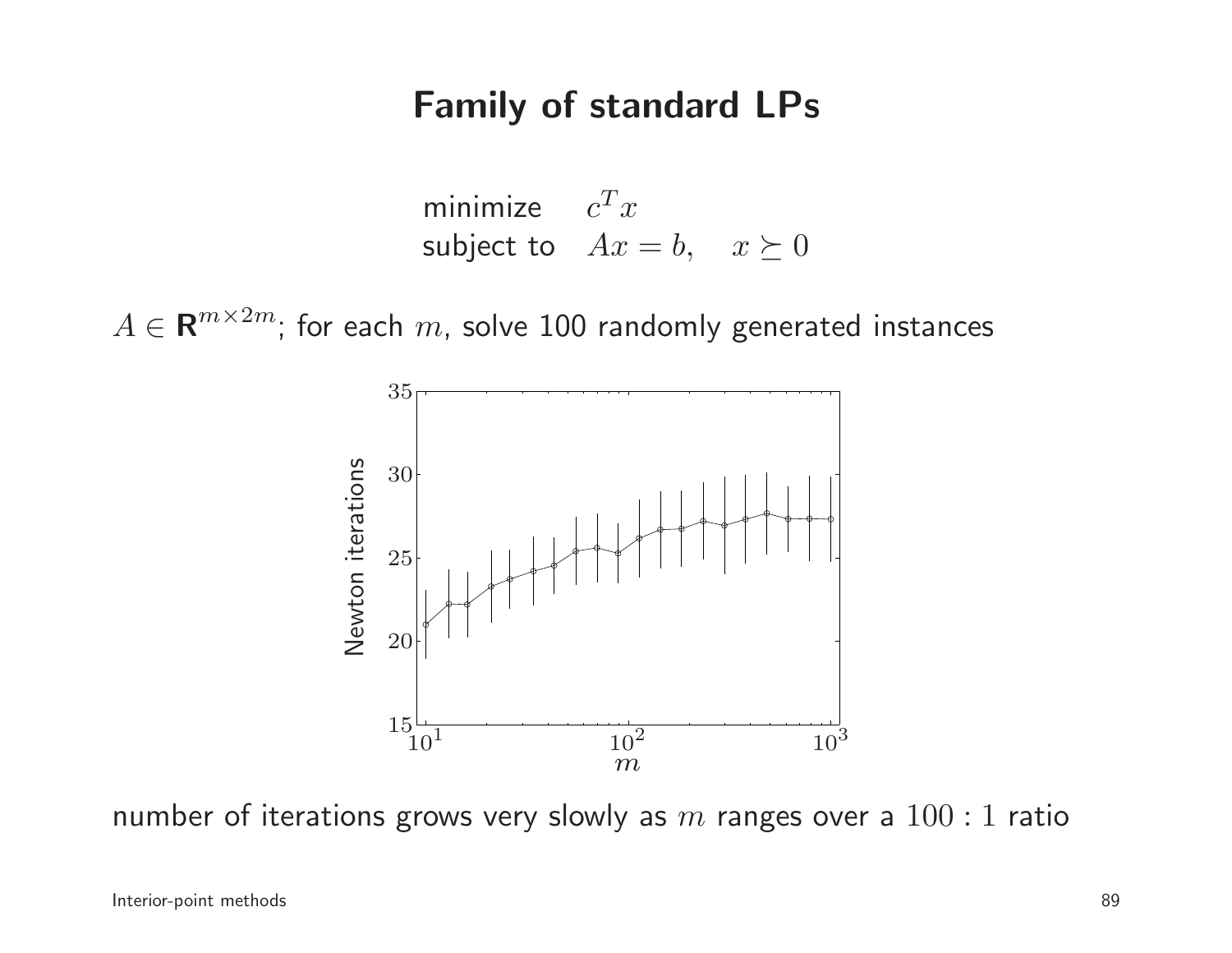### Second-order cone programming

minimize 
$$
f^T x
$$
  
subject to  $||A_i x + b_i||_2 \le c_i^T x + d_i$ ,  $i = 1,...,m$ 

Logarithmic barrier function

$$
\phi(x) = -\sum_{i=1}^{m} \log \left( (c_i^T x + d_i)^2 - ||A_i x + b_i||_2^2 \right)
$$

- a convex function
- $\bullet \ \log(v^2)$  $^{2}-u^{T}$  $\|T u)$  is 'logarithm' for 2nd-order cone  $\{(u, v) \mid \|u\|_2 \leq v\}$

**Barrier method:** follows central path  $x^\star$  $t^*(t) = \operatorname{argmin}(t f^T)$  $T x + \phi(x)$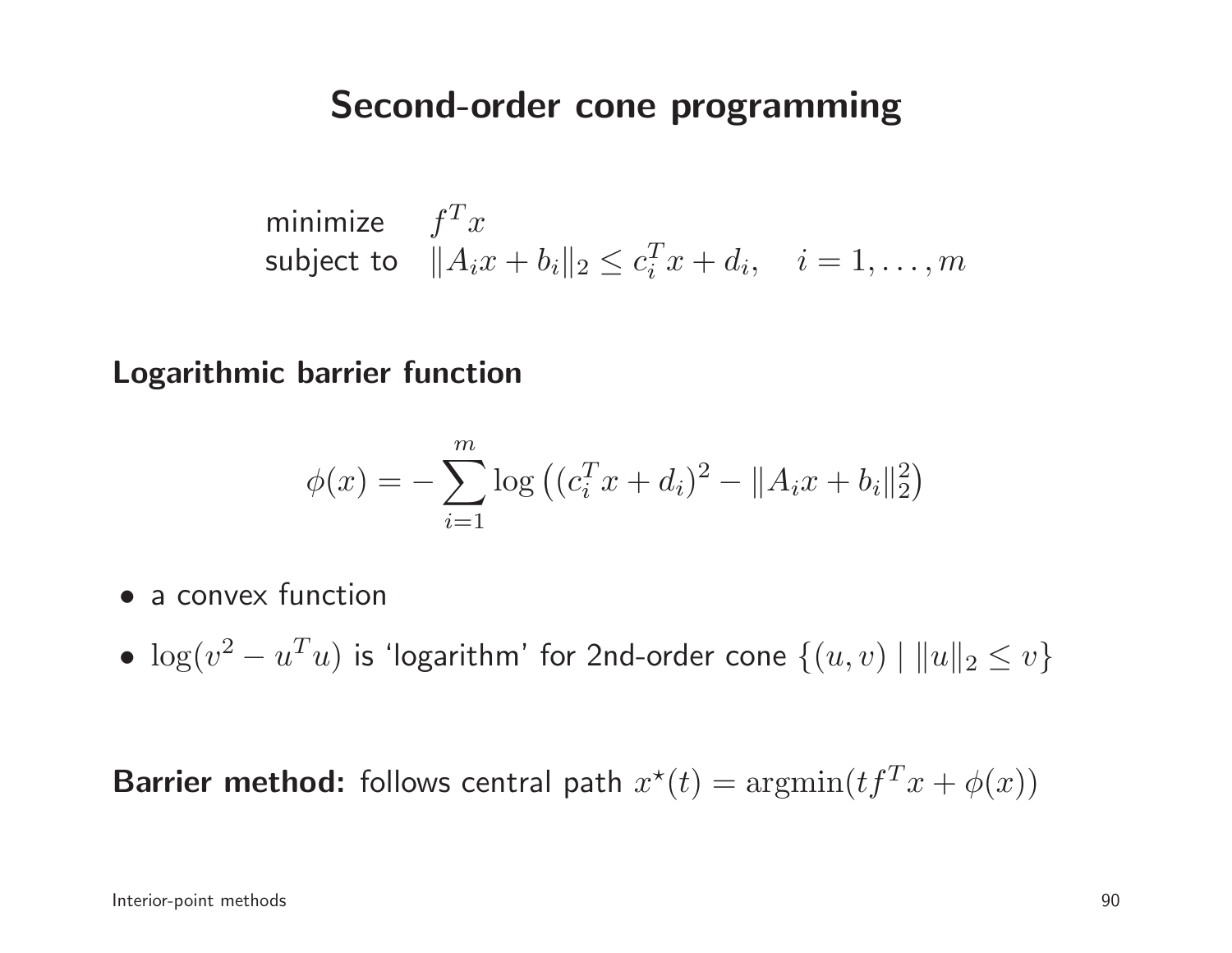## Example

 $50$  variables,  $50$  second-order cone constraints in  ${\rm \textbf{R}}^6$ 

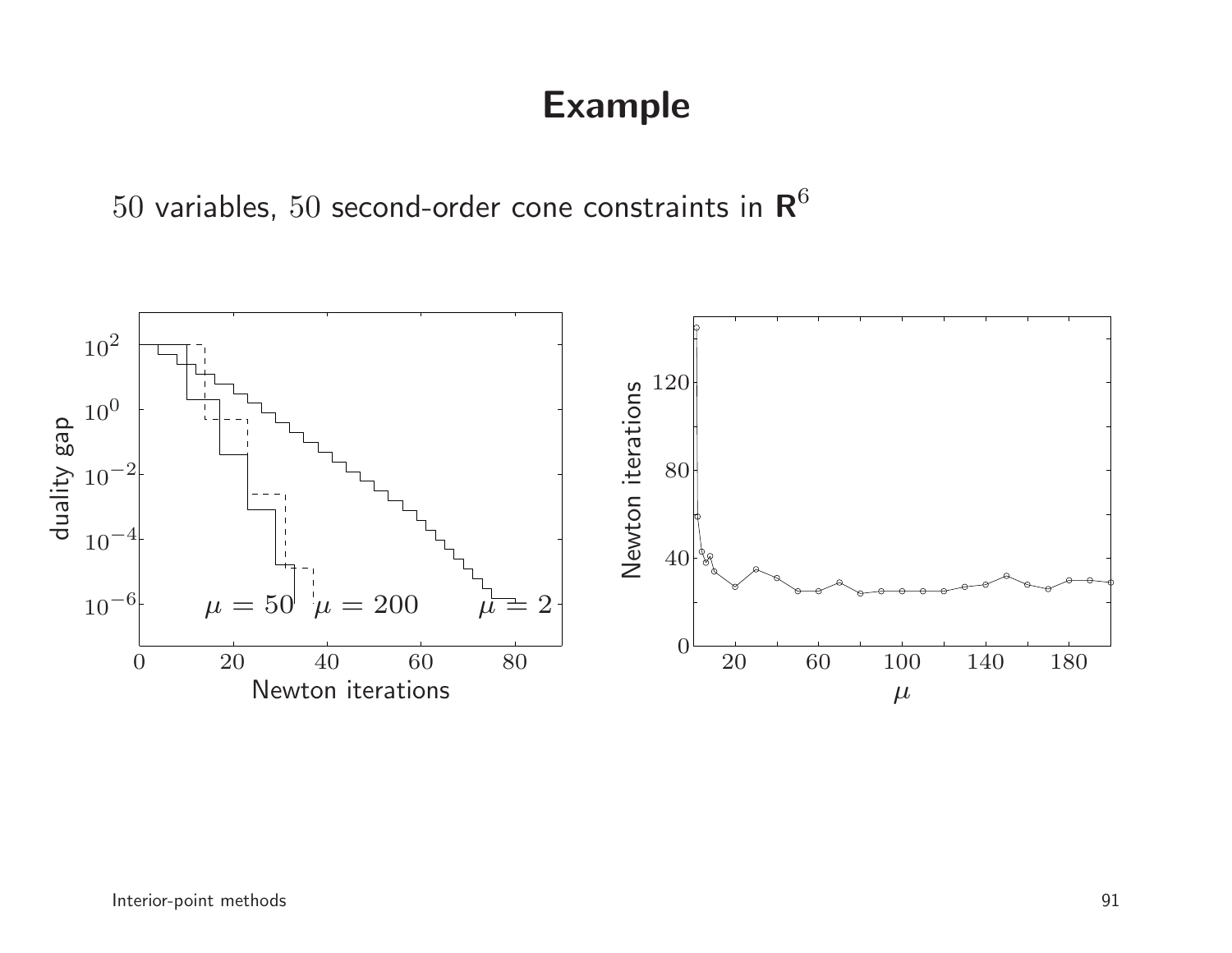## Semidefinite programming

minimize 
$$
c^T x
$$
  
subject to  $x_1 A_1 + \cdots + x_n A_n \preceq B$ 

Logarithmic barrier function

$$
\phi(x) = -\log \det(B - x_1 A_1 - \dots - x_n A_n)
$$

- a convex function
- $\bullet \;\log \det X$  is 'logarithm' for p.s.d. cone

**Barrier method:** follows central path  $x^\star$  $t^*(t) = \mathrm{argmin}(t f^T)$  $T x+\phi(x))$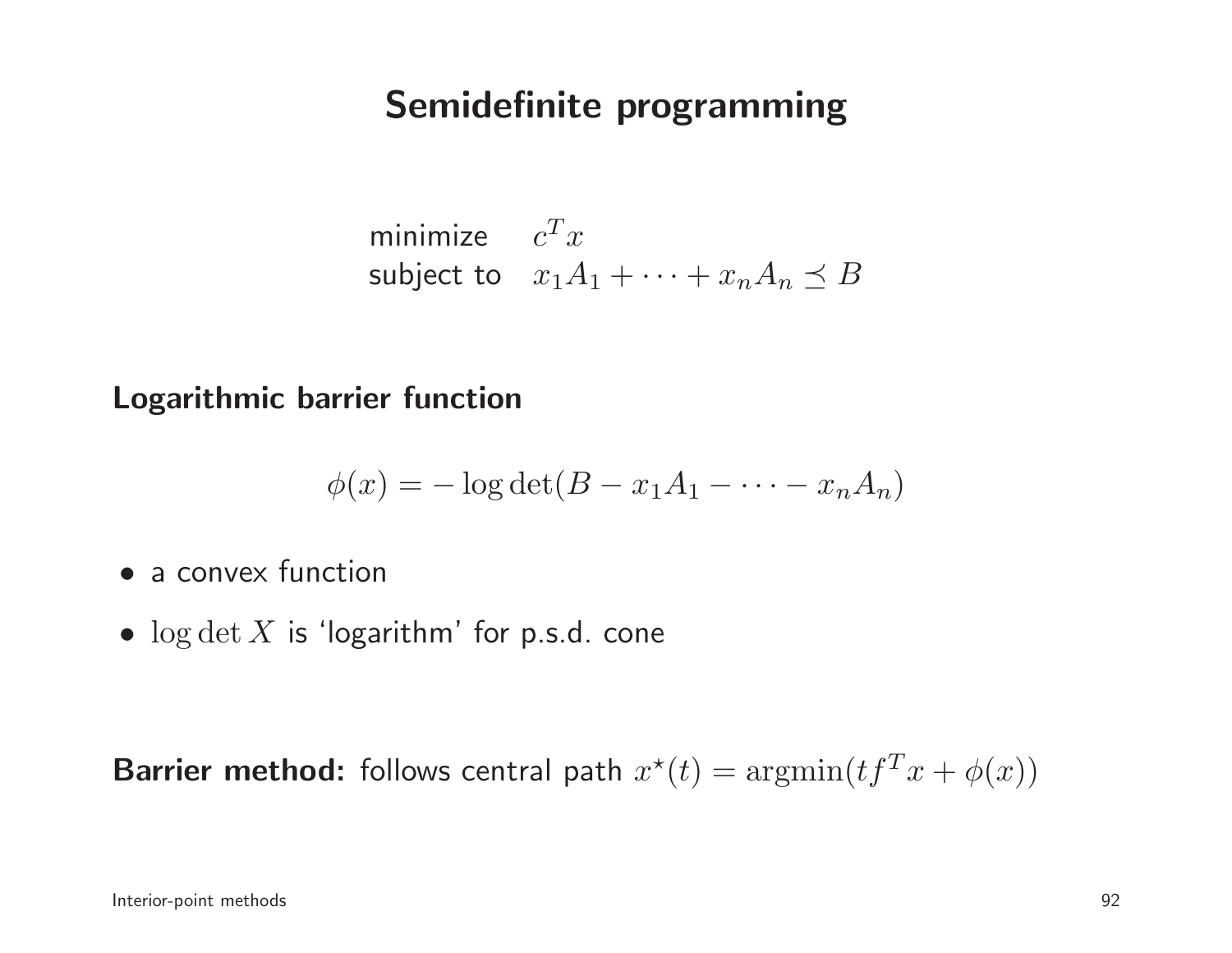## Example

 $100$  variables, one linear matrix inequality in  ${\bf S}^{100}$ 

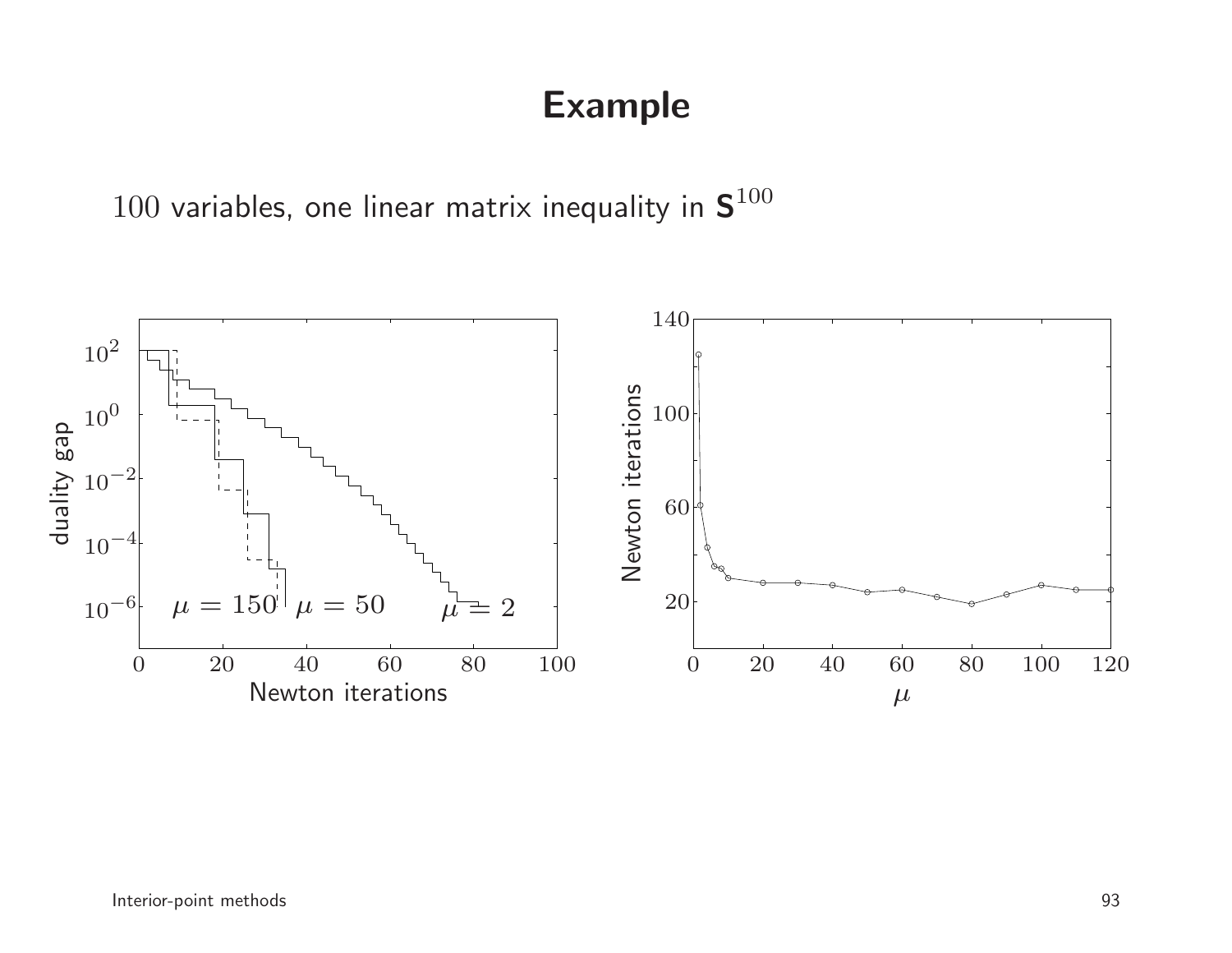# Complexity of barrier method

#### Iteration complexity

- can be bounded by polynomial function of problem dimensions (withcorrect formulation, barrier function)
- examples:  $O(\sqrt{m})$  iteration bound for LP or SOCP with m inequalities,<br>SDP with constraint of order m  $\overline{\phantom{a}}$  ${\sf SDP}$  with constraint of order  $m$
- proofs rely on theory of Newton's method for self-concordant functions
- $\bullet\,$  in practice:  $\#$ iterations roughly constant as a function of problem size

#### Linear algebra complexity

dominated by solution of Newton system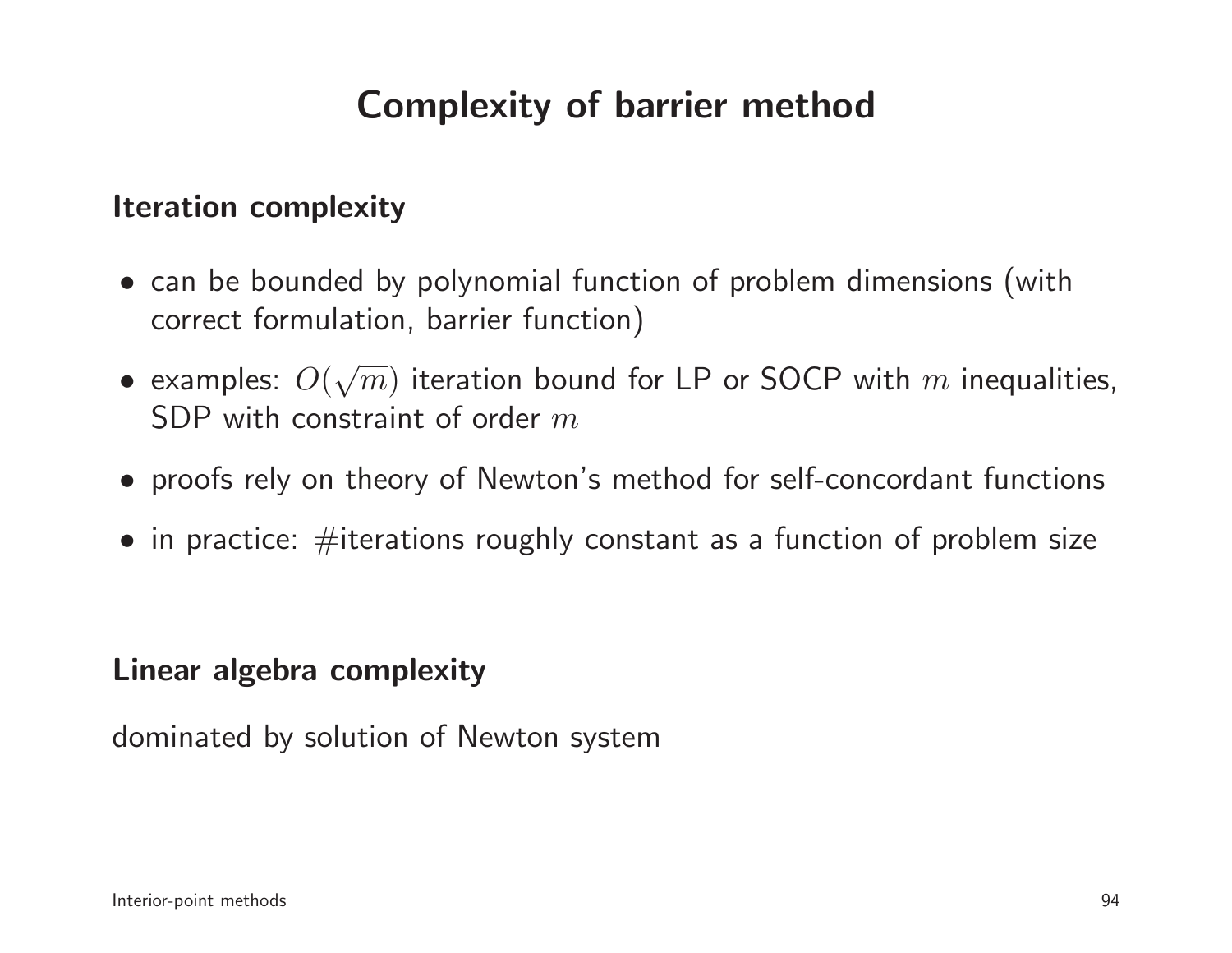## Primal-dual interior-point methods

#### Similarities with barrier method

- follow the same central path
- linear algebra (KKT system) per iteration is similar

#### **Differences**

- faster and more robust
- update primal and dual variables in each step
- no distinction between inner (centering) and outer iterations
- $\bullet\,$  include heuristics for adaptive choice of barrier parameter  $t$
- can start at infeasible points
- often exhibit superlinear asymptotic convergence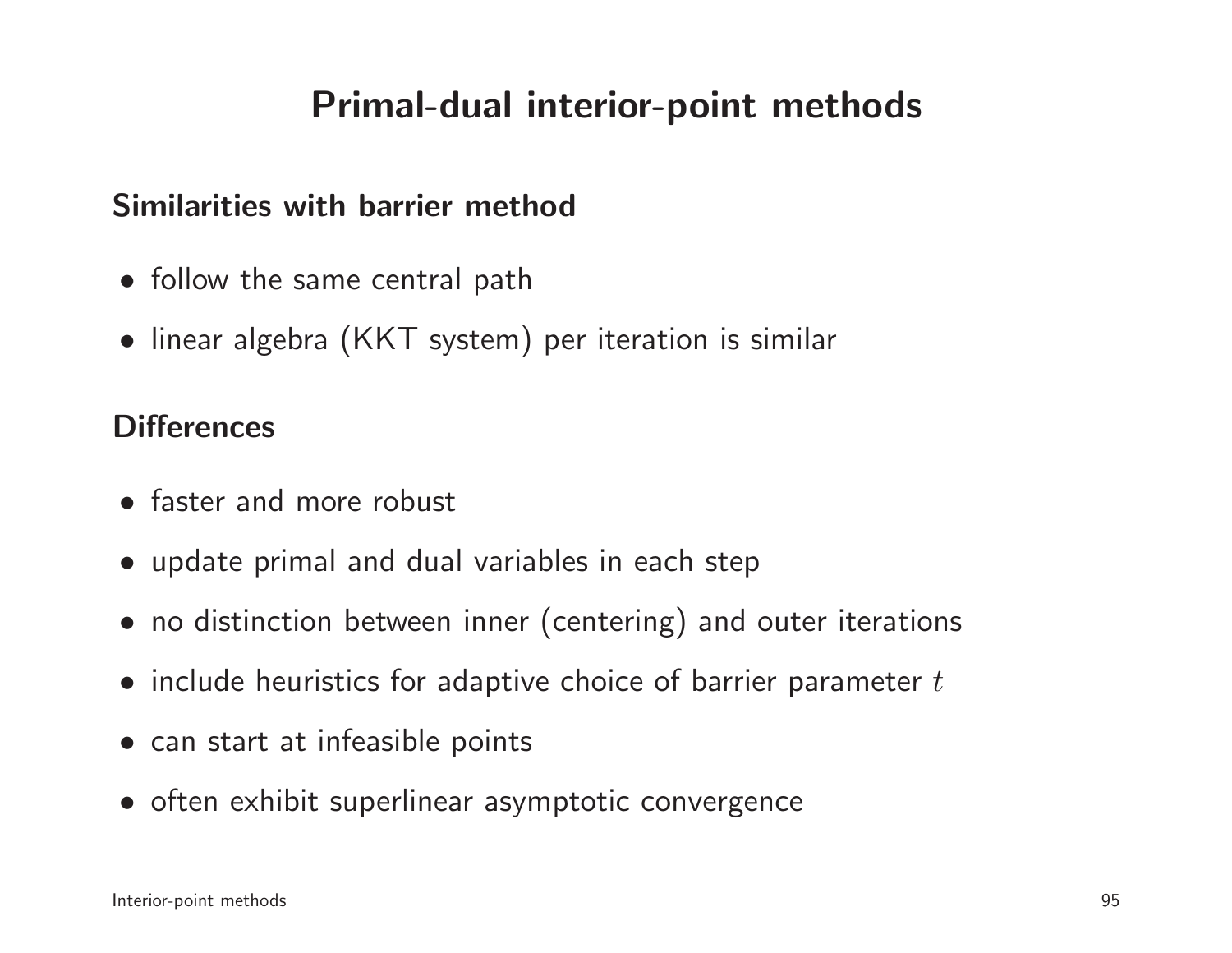## Software implementations

#### General-purpose software for nonlinear convex optimization

- several high-quality packages (MOSEK, Sedumi, SDPT3, . . . )
- exploit sparsity to achieve scalability

#### Customized implementations

- can exploit non-sparse types of problem structure
- often orders of magnitude faster than general-purpose solvers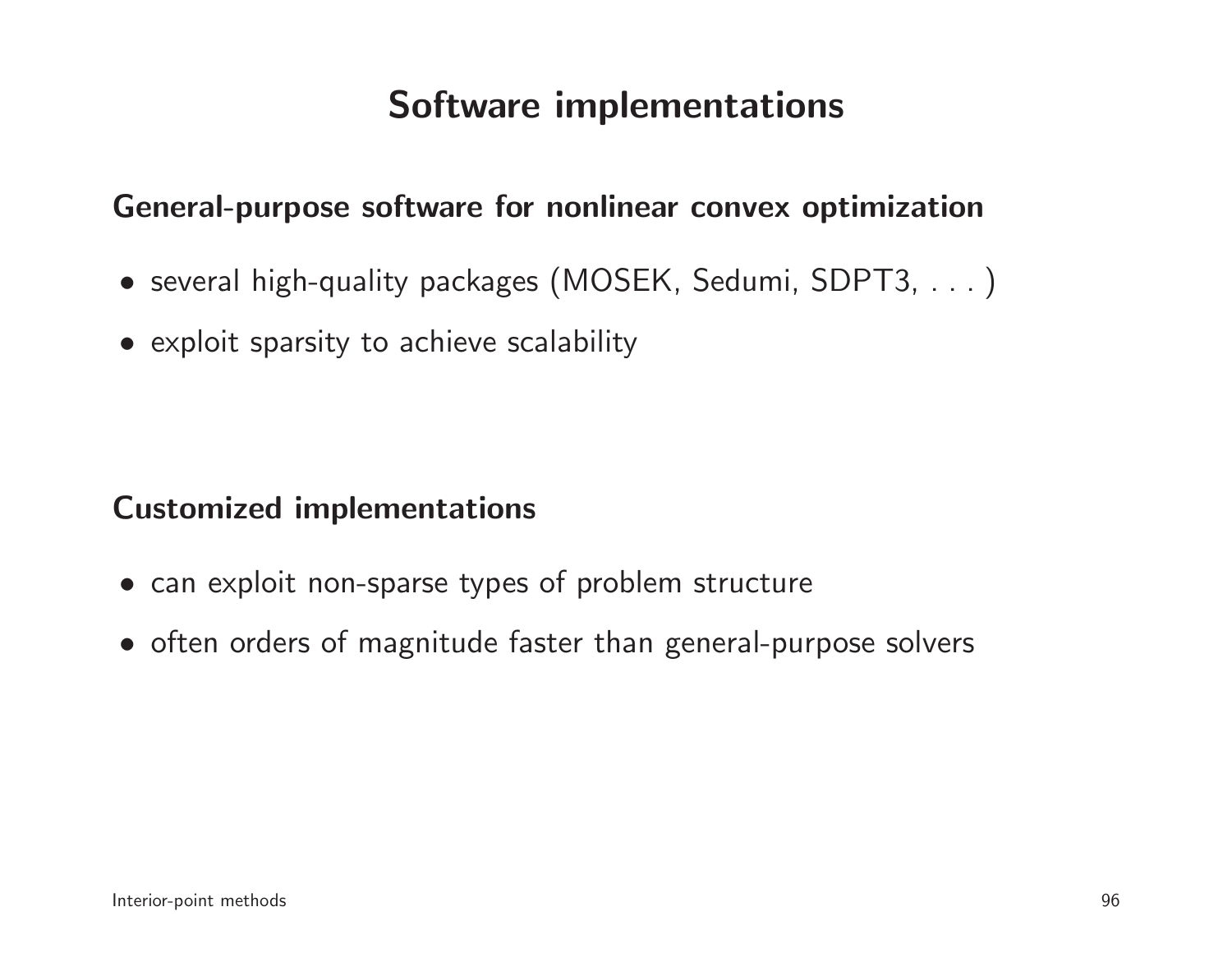# Example:  $\ell_1$ -regularized least-squares

minimize  $||Ax - b||_2^2 + ||x||_1$ 

 $A$  is  $m \times n$  (with  $m \leq n$ ) and dense

Quadratic program formulation

minimize 
$$
||Ax - b||_2^2 + \mathbf{1}^T u
$$
  
subject to  $-u \le x \le u$ 

• coefficient of Newton system in interior-point method is

$$
\left[\begin{array}{cc} A^T A & 0 \\ 0 & 0 \end{array}\right] + \left[\begin{array}{cc} D_1 + D_2 & D_2 - D_1 \\ D_2 - D_1 & D_1 + D_2 \end{array}\right] \qquad (D_1, D_2 \text{ positive diagonal})
$$

• very expensive 
$$
(O(n^3))
$$
 for large  $n$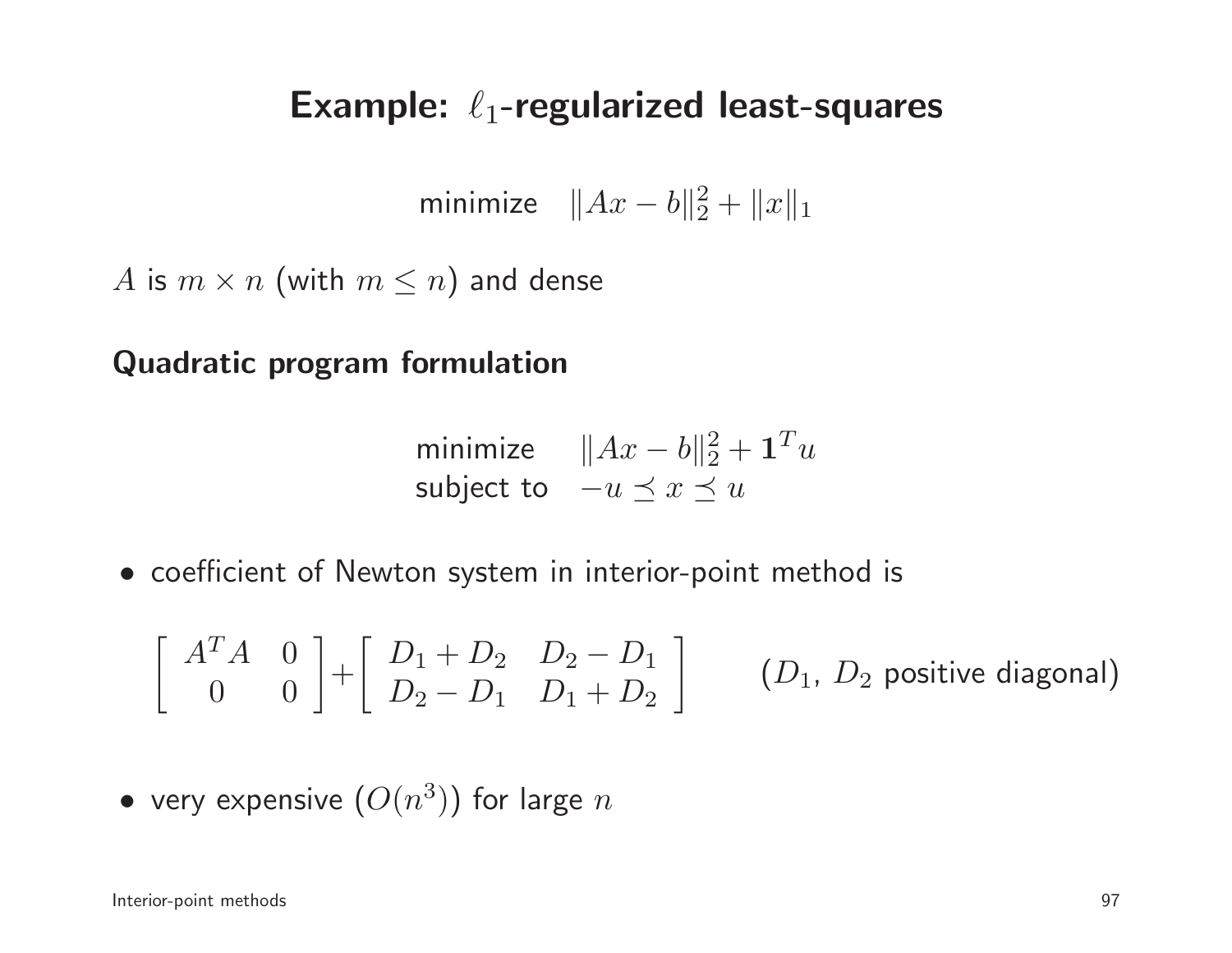### Customized implementation

• can reduce Newton equation to solution of <sup>a</sup> system

$$
(AD^{-1}A^T + I)\Delta u = r
$$

 $\bullet\,$  cost per iteration is  $O(m^2$  $^{2}n)$ 

Comparison (seconds on 3.2Ghz machine)

| m   | $\boldsymbol{n}$ | custom | general-purpose |
|-----|------------------|--------|-----------------|
| 50  | 100              | 0.02   | 0.05            |
| 50  | 200              | 0.03   | 0.17            |
| 100 | 1000             | 0.32   | 10.6            |
| 100 | 2000             | 0.71   | 76.9            |
| 500 | 1000             | 2.5    | 11.2            |
| 500 | 2000             | 5.5    | 79.8            |

general-purpose solver is MOSEK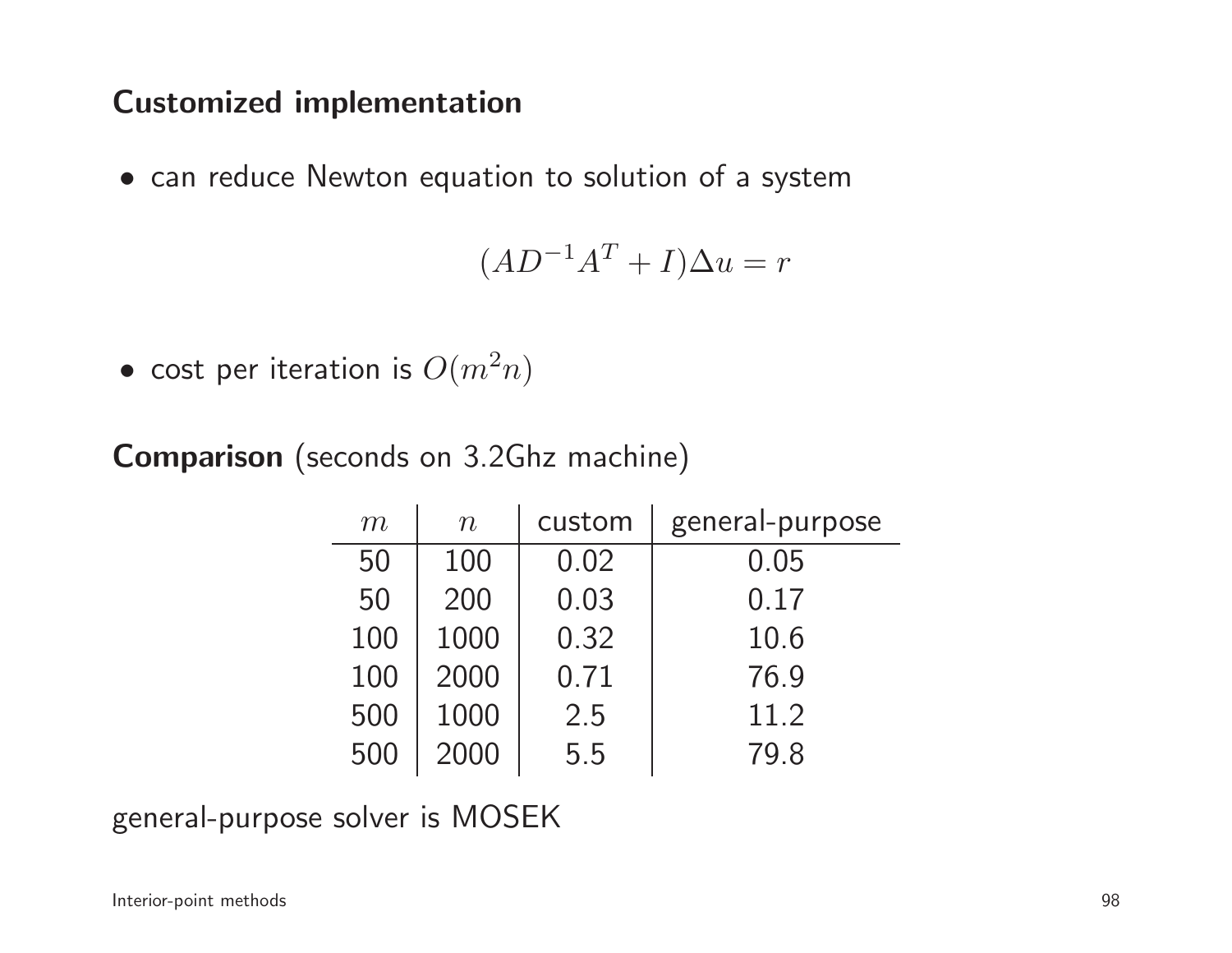# First-order methods

- gradient method
- Nesterov's gradient methods
- extensions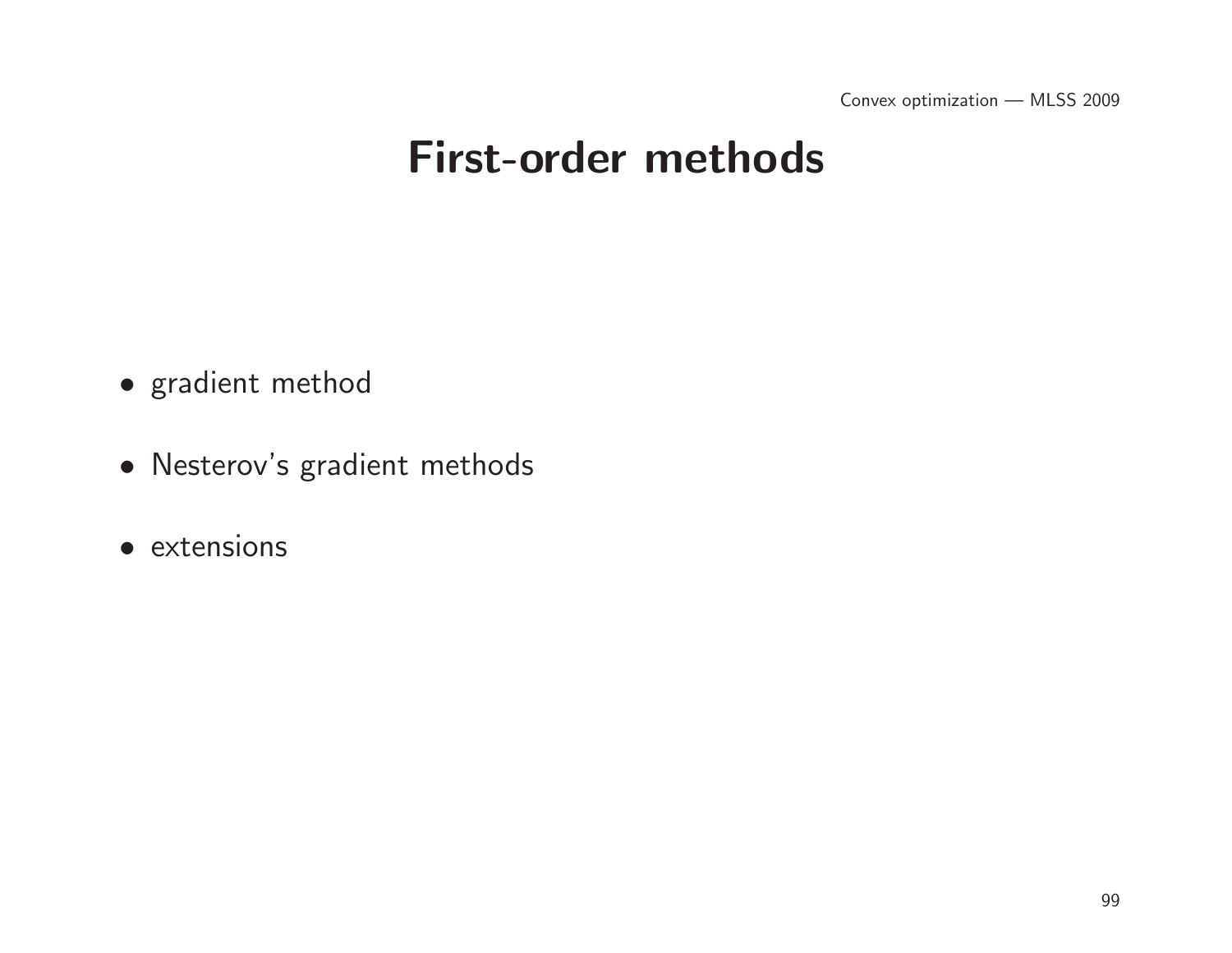## Gradient method

to minimize a convex differentiable function  $f$ : choose  $x^{(0)}$  and repeat

$$
x^{(k)} = x^{(k-1)} - t_k \nabla f(x^{(k-1)}), \qquad k = 1, 2, \dots
$$

 $t_k$  is step size (fixed or determined by backtracking line search)

### Classical convergence result

- assume  $\nabla f$  Lipschitz continuous  $(\|\nabla f(x) \nabla f(y)\|_2 \leq L \|x y\|_2)$
- $\bullet\,$  error decreases as  $1/k_\text{\tiny A}$  hence

$$
O\left(\frac{1}{\epsilon}\right) \text{ iterations}
$$

needed to reach accuracy  $f(x^{(k)}) - f^* \leq \epsilon$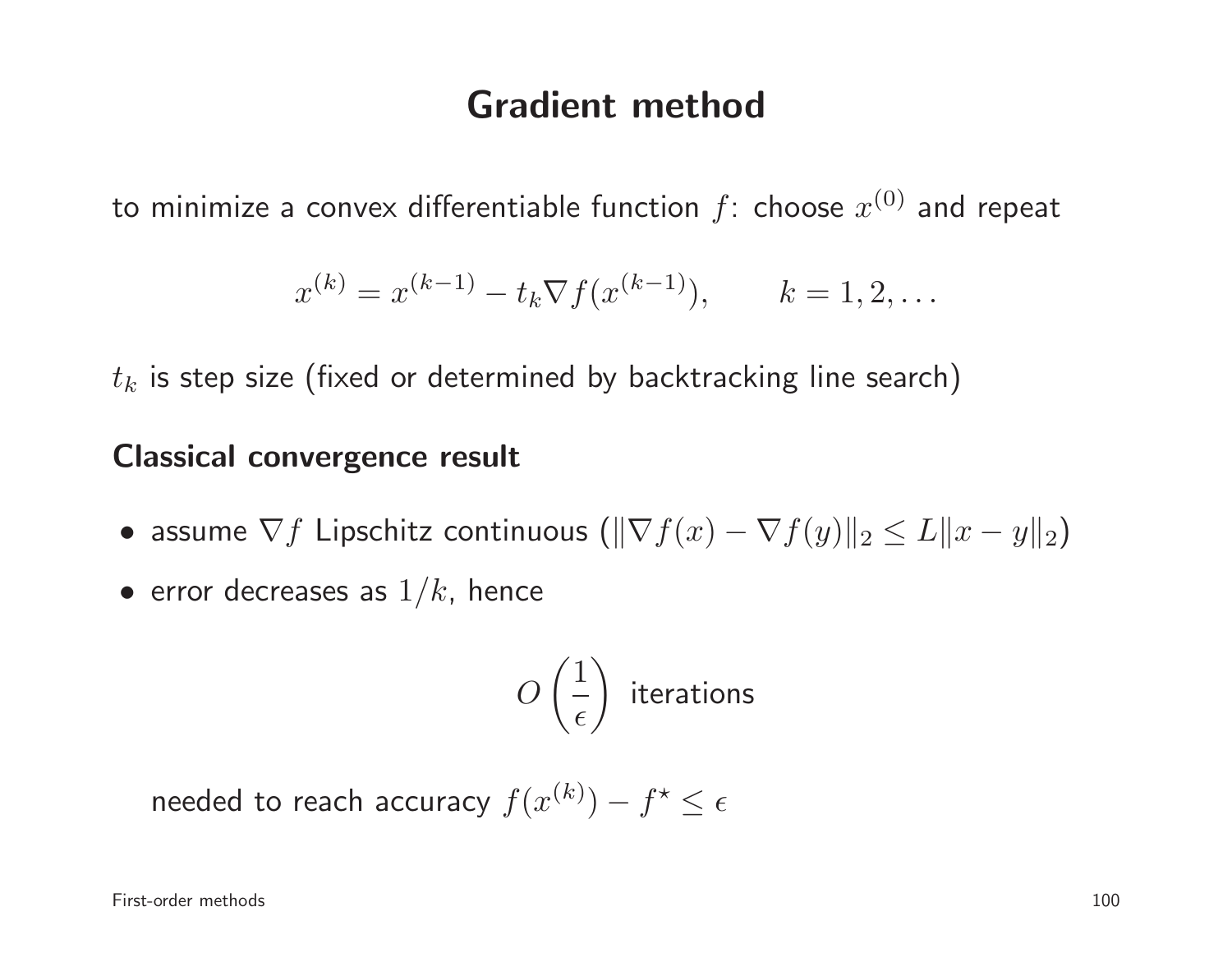## Nesterov's gradient method

choose  $x^{(0)}$ ; take  $x^{(1)} = x^{(0)} - t_1 \nabla f(x^{(0)})$  and for  $k \geq 2$ 

$$
y^{(k)} = x^{(k-1)} + \frac{k-2}{k+1} (x^{(k-1)} - x^{(k-2)})
$$
  

$$
x^{(k)} = y^{(k)} - t_k \nabla f(y^{(k)})
$$

- gradient method with 'extrapolation'
- $\bullet$  if  $f$  has Lipschitz continuous gradient, error decreases as  $1/k^2$ ; hence

$$
O\left(\frac{1}{\sqrt{\epsilon}}\right) \quad \text{iterations}
$$

needed to reach accuracy  $f(x^{(k)})$  $f^\star$  $^\star \leq \epsilon$ 

• many variations; first one published in <sup>1983</sup>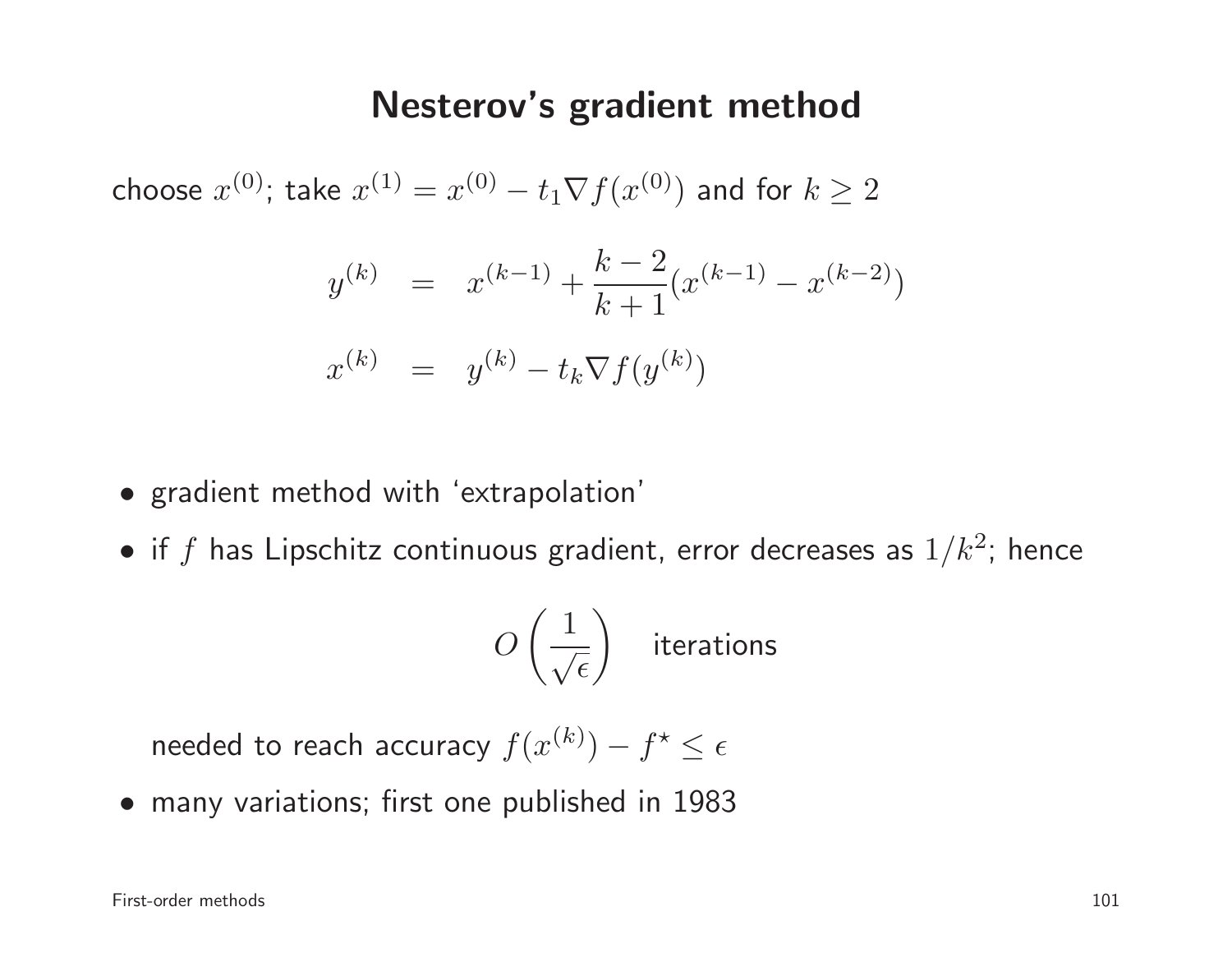## Example

minimize 
$$
\log \sum_{i=1}^{m} \exp(a_i^T x + b_i)
$$

randomly generated data with  $m = 2000$ ,  $n = 1000$ , fixed step size

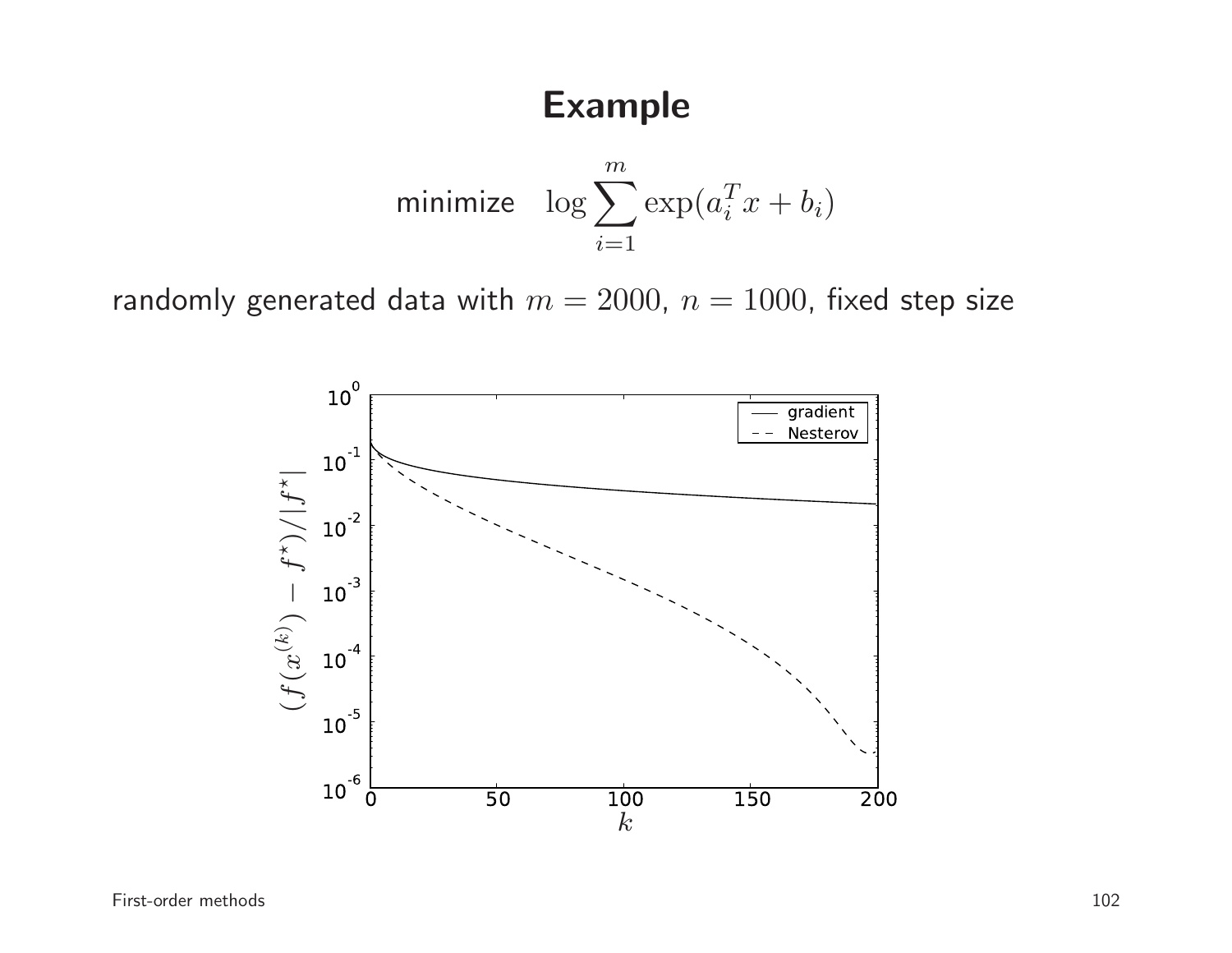## Interpretation of gradient update

$$
x^{(k)} = x^{(k-1)} - t_k \nabla f(x^{(k-1)})
$$
  
= 
$$
\operatorname{argmin}_{z} \left( \nabla f(x^{(k-1)})^T z + \frac{1}{t_k} ||z - x^{(k-1)}||_2^2 \right)
$$

#### Interpretation

 $x^{\left(k\right)}$  minimizes

$$
f(x^{(k-1)}) + \nabla f(x^{(k-1)})^T (z - x^{(k-1)}) + \frac{1}{t_k} ||z - x^{(k-1)}||_2^2
$$

a simple quadratic model of  $f$  at  $x^{(k-1)}$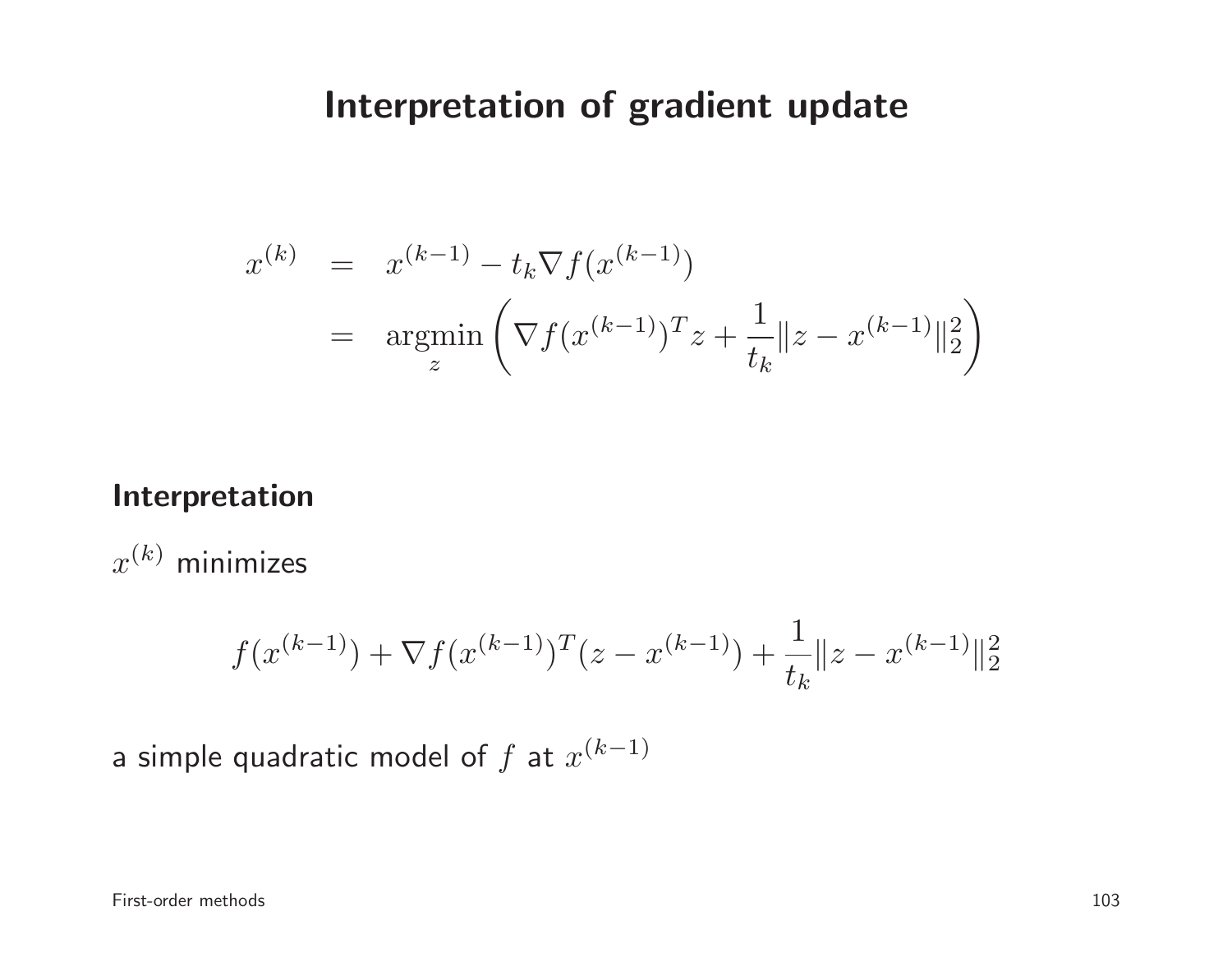### Projected gradient method

minimize  $f(x)$ subject to  $x\in C$ 

 $f$  convex,  $C$  a closed convex set

$$
x^{(k)} = \underset{z \in C}{\text{argmin}} \left( \nabla f(x^{(k-1)})^T z + \frac{1}{t_k} \|z - x^{(k-1)}\|_2^2 \right)
$$

$$
= P_C \left( x^{(k-1)} - t_k \nabla f(x^{(k-1)}) \right)
$$

- $\bullet\,$  useful if projection  $P_C$  on  $C$  is inexpensive  $(\emph{e.g.,}$  box constraints)
- similar convergence result as for basic gradient algorithm
- can be used in fast Nesterov-type gradient methods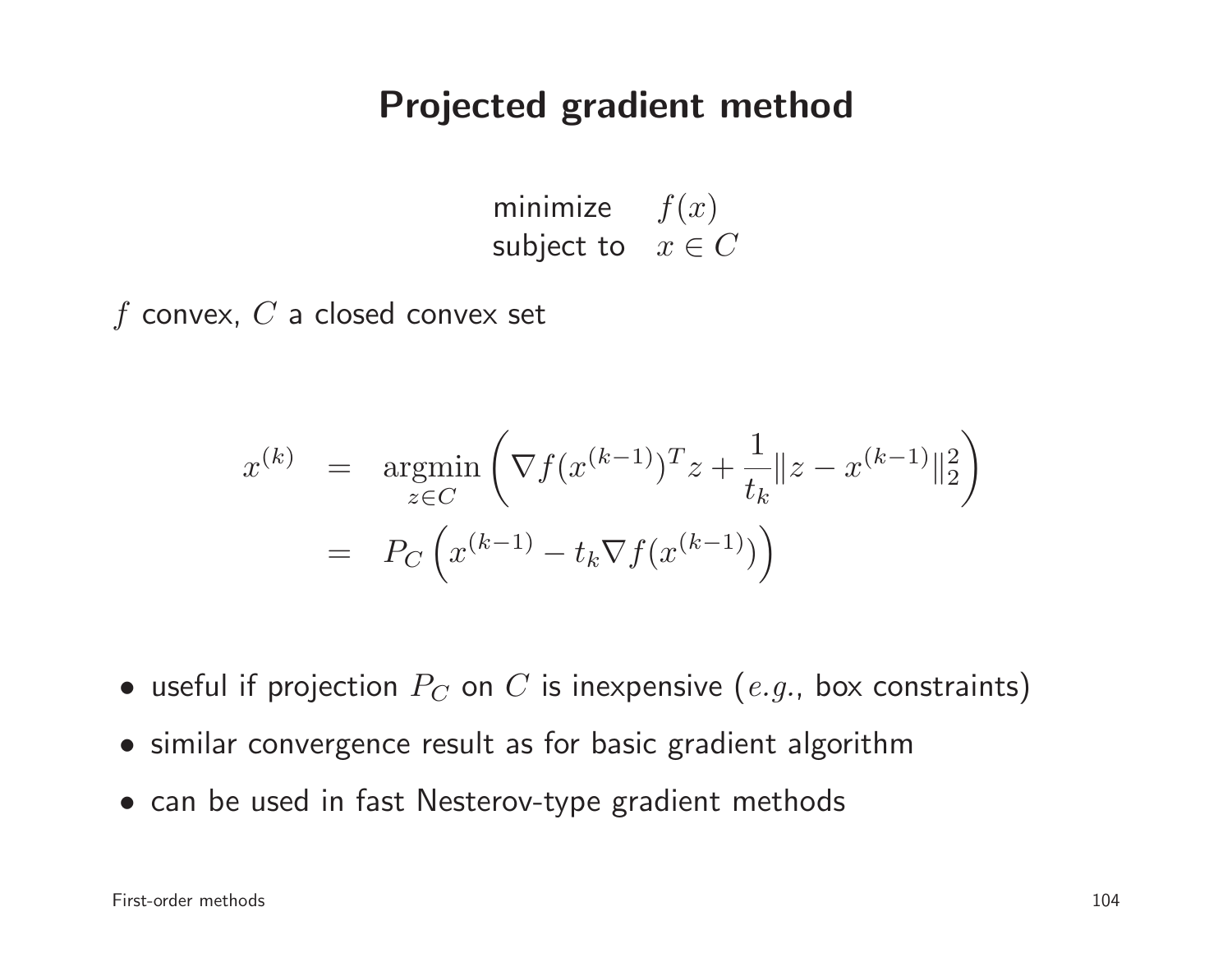### Nonsmooth components

minimize  $f(x) + g(x)$ 

 $f,\,g$  convex, with  $f$  differentiable,  $g$  nondifferentiable

$$
x^{(k)} = \underset{z}{\text{argmin}} \left( \nabla f(x^{(k-1)})^T z + g(x) + \frac{1}{t_k} \|z - x^{(k-1)}\|_2^2 \right)
$$
  
=  $\underset{z}{\text{argmin}} \left( \frac{1}{2t_k} \|z - x^{(k-1)} + t_k \nabla f(x^{(k-1)})\|_2^2 + g(z) \right)$   

$$
\stackrel{\Delta}{=} S_{t_k} \left( x^{(k-1)} - t_k \nabla f(x^{(k-1)}) \right)
$$

- $\bullet\,$  gradient step for  $f$  followed by 'thresholding' operation  $S_t$
- $\bullet\,$  useful if thresholding is inexpensive  $(\emph{e.g.,}$  because  $\emph{g}$  is separable)
- similar convergence result as basic gradient method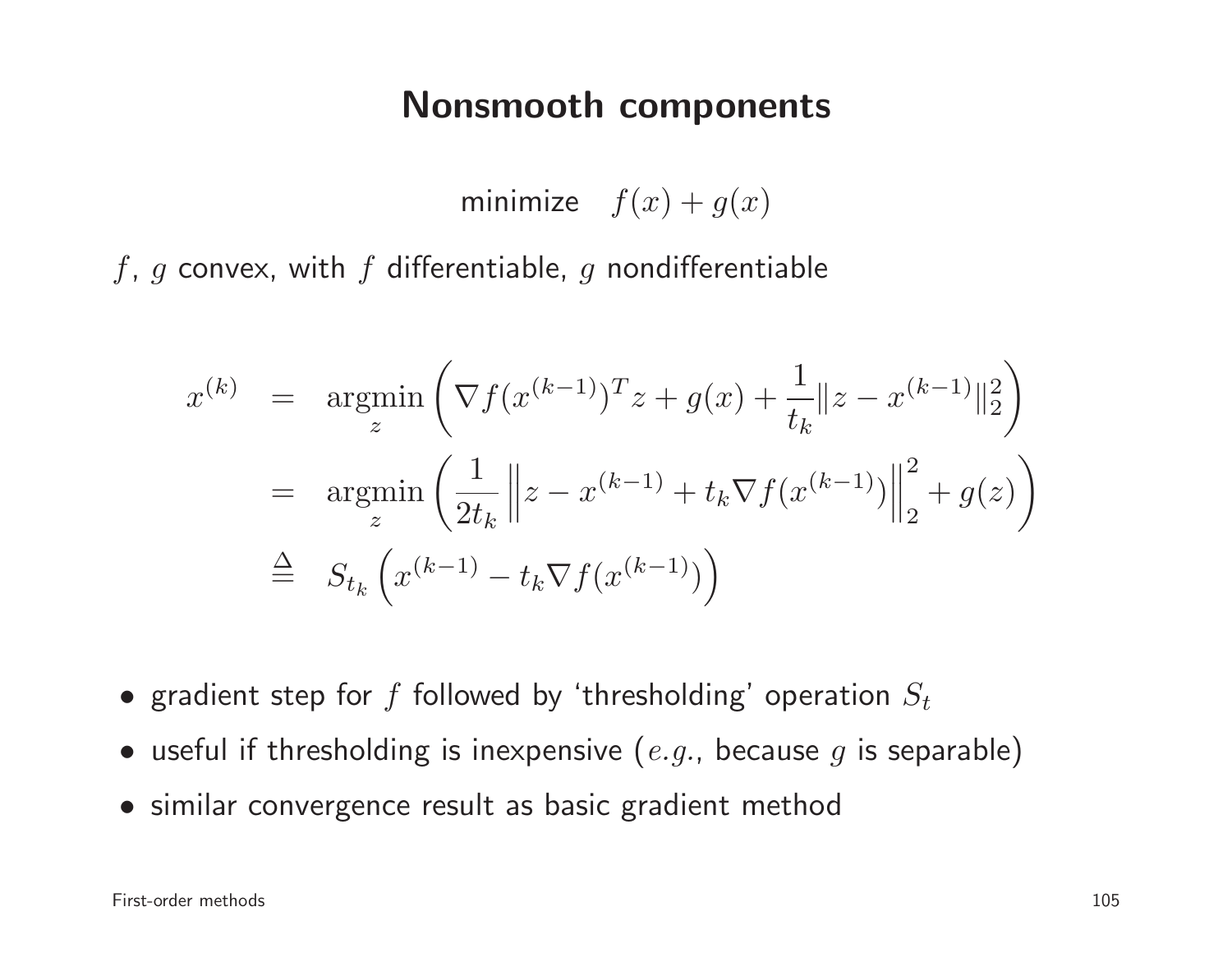# Example:  $\ell_1$ -norm regularization

minimize  $f(x) + ||x||_1$ 

 $f$  convex and differentiable

Thresholding operator

$$
S_t(y) = \underset{z}{\text{argmin}} \left( \frac{1}{2t} \|z - y\|_2^2 + \|z\|_1 \right)
$$

$$
S_t(y)_k = \begin{cases} y_k - t & y_k \ge t \\ 0 & -t \le y_k \le t \\ y_k + t & y_k \le -t \end{cases}
$$

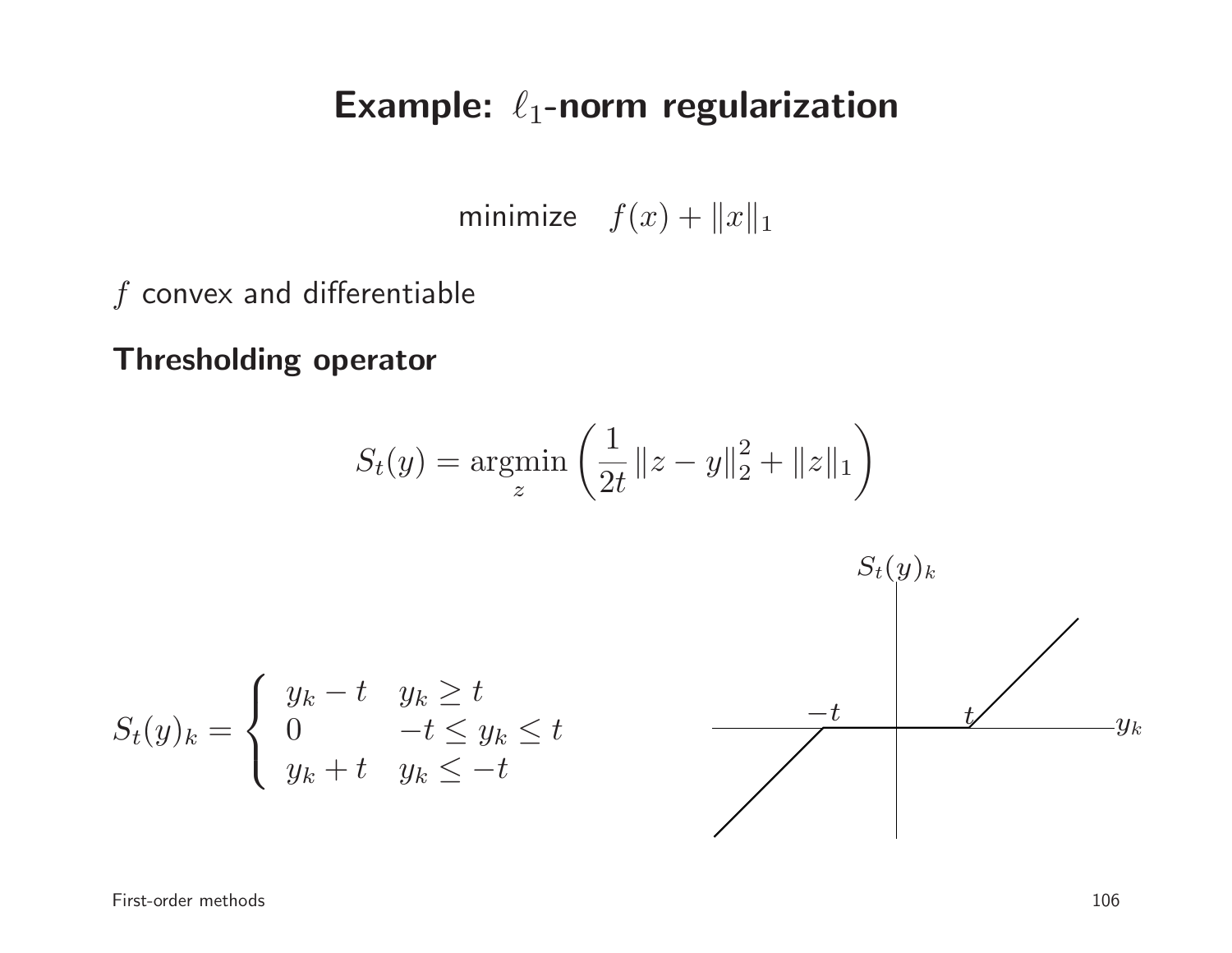## $\ell_1$ -Norm regularized least-squares

minimize 
$$
\frac{1}{2} ||Ax - b||_2^2 + ||x||_1
$$



randomly generated  $A \in \mathbf{R}^{2000 \times 1000}$ ; fixed step

First-order methods